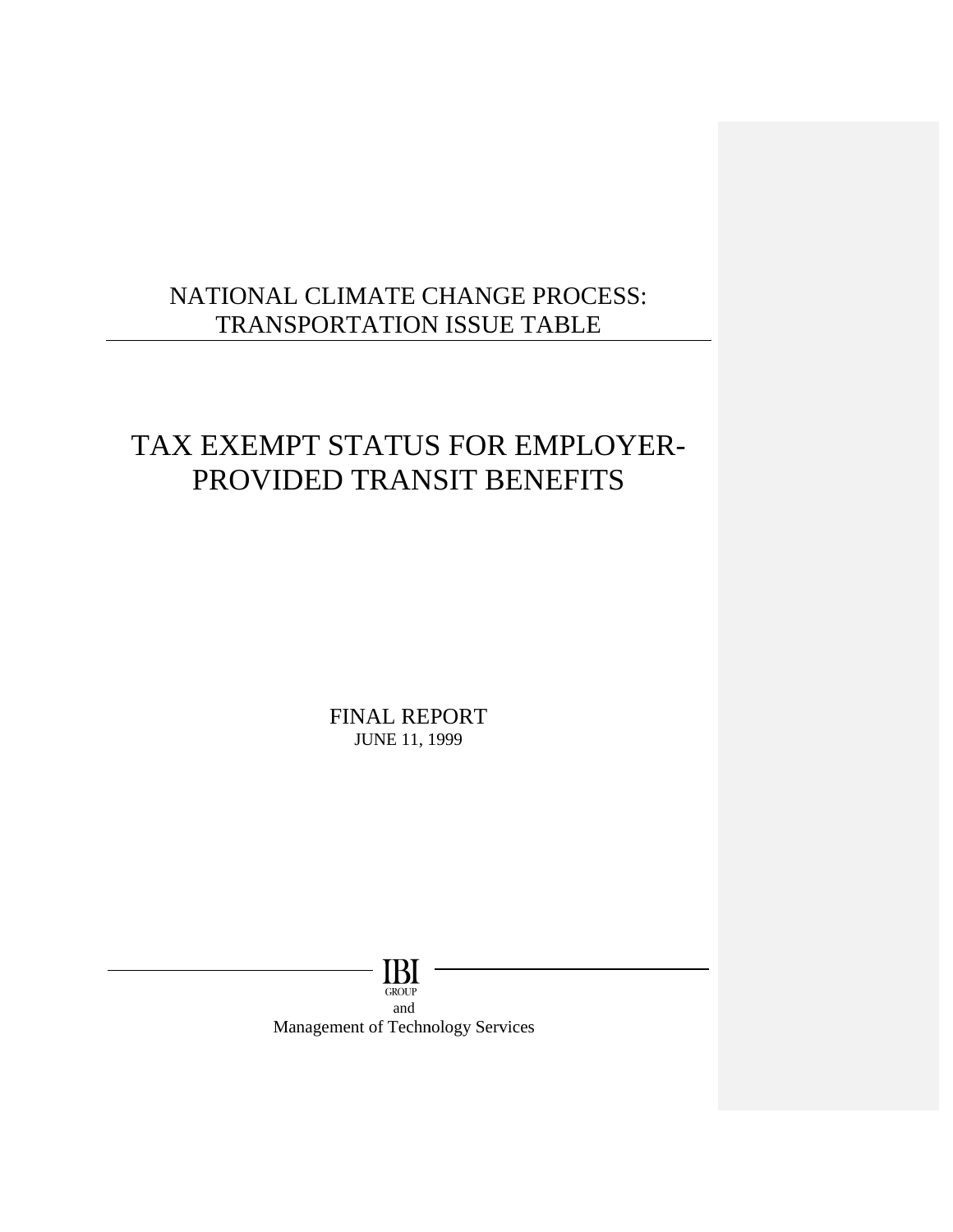#### **Disclaimer for Transportation Table Reports**

This report is one of more than 20 research reports commissioned by the Transportation Table of the National Climate Change Process (NCCP). It has been reviewed by an expert advisory group selected by the Transportation Table and has been used as information for the development of a greenhouse gas mitigation Options Paper prepared by the Transportation Table for the NCCP. It does not necessarily represent the views of the Transportation Table or of any individual member of the Table. The reports used the best available data within the time and budget constraints of the NCCP and may contain gaps in information or require additional study. Readers are urged to fully understand these limitations of the study and to exercise caution in using the results.

Readers should also be aware that some results may have been amended for analytical consistency and uniformity of assumptions and methodology and could be reflected differently in the Table's final Options Paper.

> Ы **GROUP** and Management of Technology Services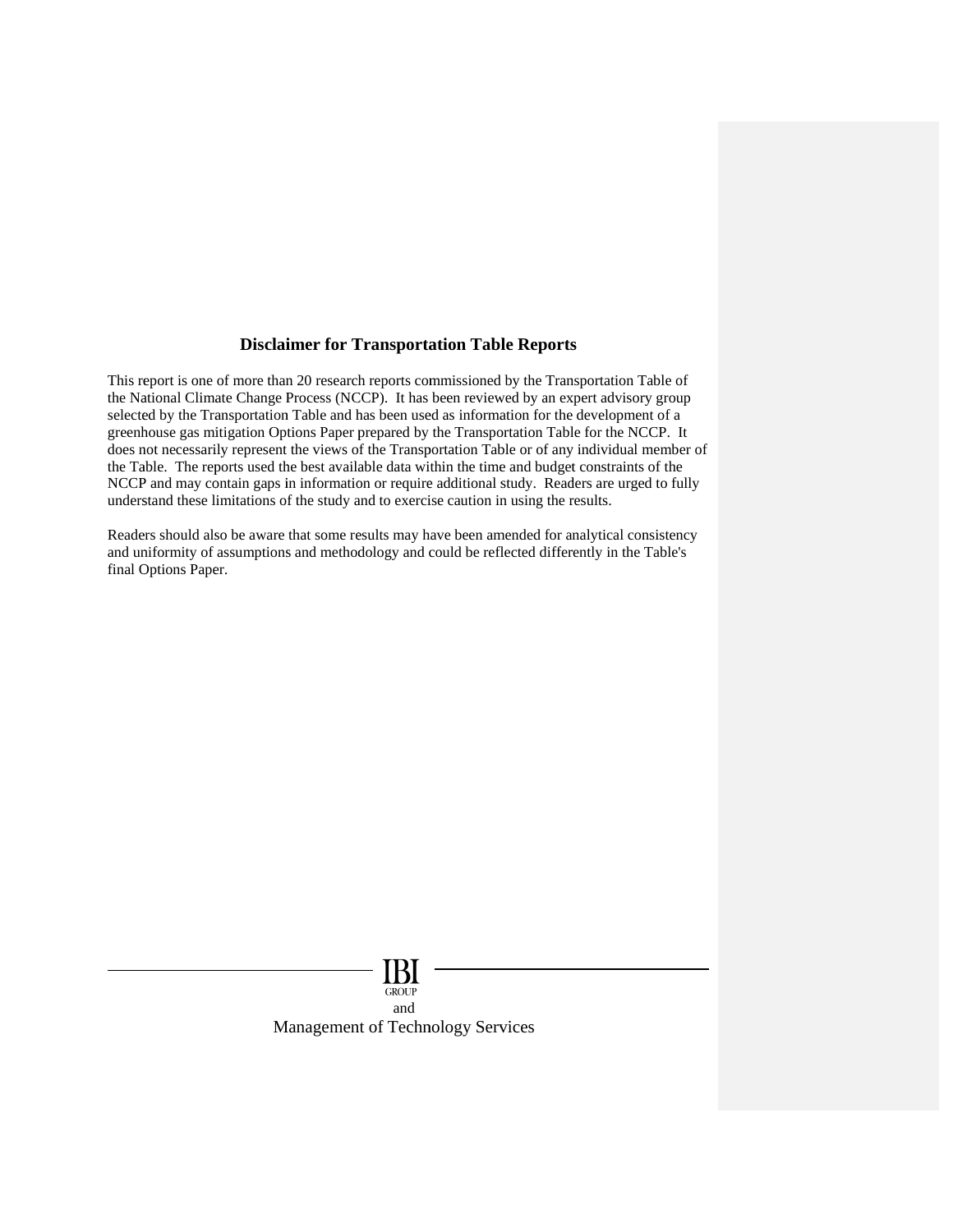## **Table of Contents**

| 1.            |                                                                                      |  |
|---------------|--------------------------------------------------------------------------------------|--|
| $1.1 -$       |                                                                                      |  |
|               |                                                                                      |  |
| 1.3           |                                                                                      |  |
| 2.            |                                                                                      |  |
| 2.1           |                                                                                      |  |
| $2.2^{\circ}$ |                                                                                      |  |
| 2.3<br>2.4    |                                                                                      |  |
| 2.5           |                                                                                      |  |
| 2.6           |                                                                                      |  |
| 3.            | REVERSING THE DECLINE OF PUBLIC TRANSIT IN CANADA - THE POLICY CHALLENGE12           |  |
|               |                                                                                      |  |
| 3.1           |                                                                                      |  |
|               |                                                                                      |  |
| 4.            |                                                                                      |  |
| 4.1           |                                                                                      |  |
| 4.2<br>4.3    |                                                                                      |  |
|               |                                                                                      |  |
|               |                                                                                      |  |
| 5.1           | EMPLOYER-PROVIDED TRANSIT PASSES: A TAX EXEMPT BENEFIT. BENEFIT/COST ANALYSIS21      |  |
| 5.2           |                                                                                      |  |
| 5.3<br>5.4    | IMPACTS OF THE BAY AREA COMMUTER CHECK PROGRAM: RESULTS OF THE EMPLOYEE SURVEY  24   |  |
| 6.            |                                                                                      |  |
|               |                                                                                      |  |
| 6.1           |                                                                                      |  |
|               | 6.2 ESTIMATING HOW MANY COMMUTERS PAY TAXES ON EMPLOYER-PROVIDED PARKING BENEFITS 25 |  |
|               |                                                                                      |  |
| 7.            |                                                                                      |  |
|               |                                                                                      |  |
| 7.2<br>7.3    |                                                                                      |  |
| 7.4           |                                                                                      |  |
| 8.            |                                                                                      |  |
|               |                                                                                      |  |
| 8.1           |                                                                                      |  |
| 8.2<br>8.3    |                                                                                      |  |
| 8.4           |                                                                                      |  |
| 8.5           |                                                                                      |  |
| 8.6           |                                                                                      |  |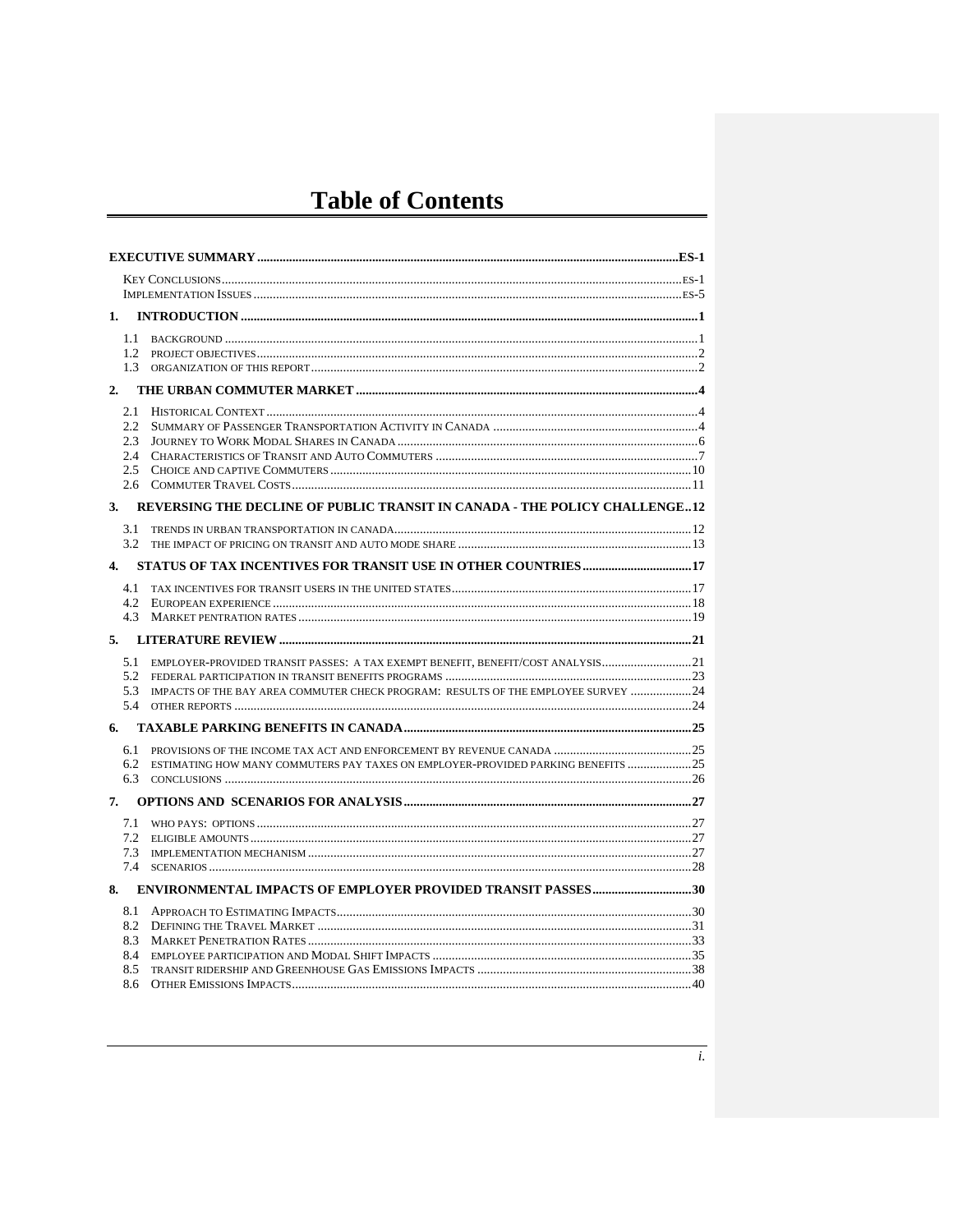## Table of Contents (Cont'd)

| 9.                              |  |
|---------------------------------|--|
| 9.1<br>9.2<br>9.3<br>9.4<br>9.5 |  |
| 10.                             |  |
| 10.1<br>10.3<br>104             |  |
| 11.                             |  |
| 11.3<br>11.4<br>11.5            |  |
| 12.                             |  |
|                                 |  |

- **APPENDIX A:** Detailed Ridership and Emissions Estimates
- **APPENDIX B:** Detailed Cost Estimates
- **APPENDIX C:** Parking Cost Estimates

**APPENDIX D:** Impact of Alternate Method of Estimating Changes in Personal Travel Costs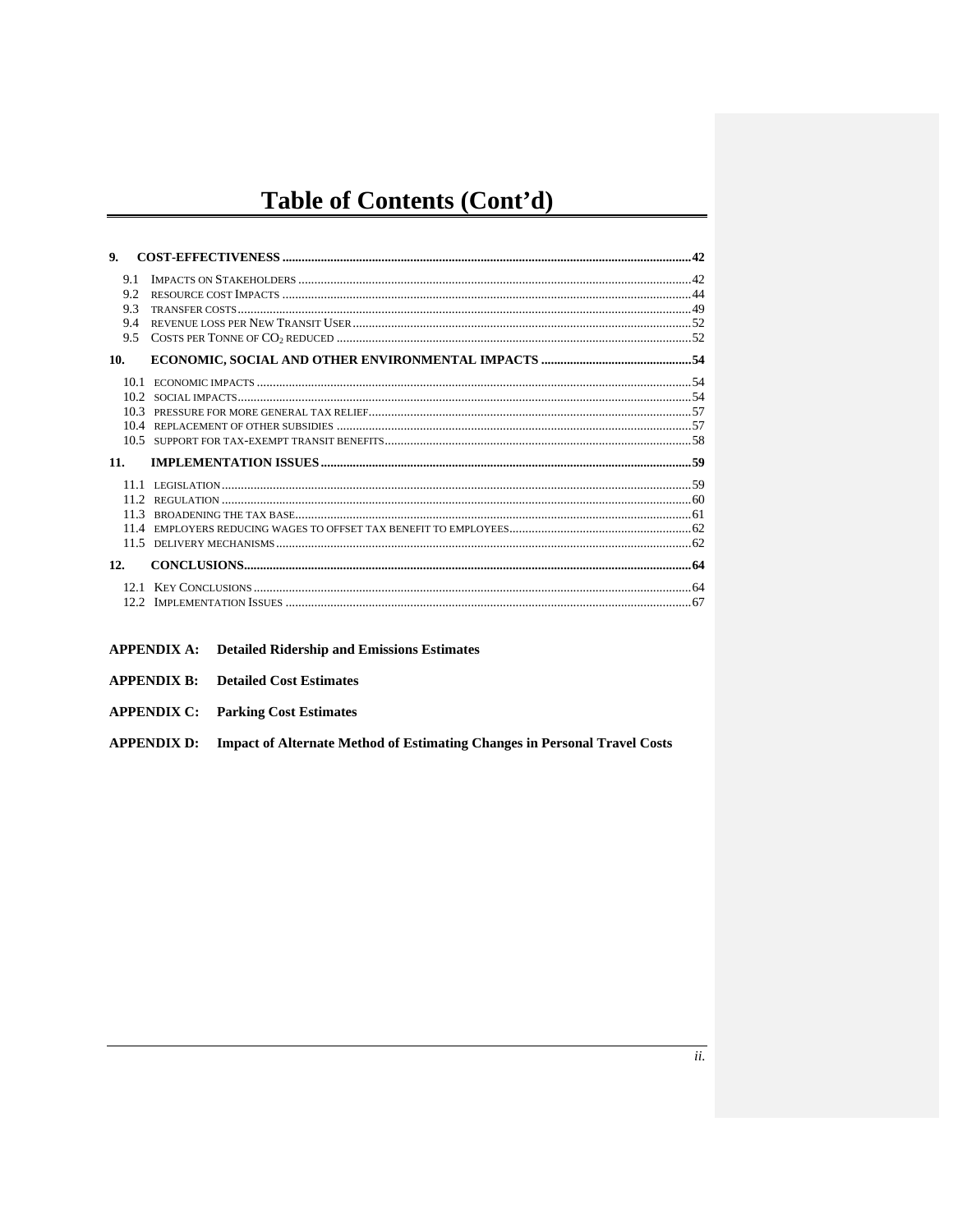## **List of Exhibits**

| Exhibit 2.2: Summary of Canadian Passenger Transport Activity in 1995 (Billion Pass-kms)5           |  |
|-----------------------------------------------------------------------------------------------------|--|
|                                                                                                     |  |
| Exhibit 2.4: Employed Labour Force Driving to Work, Census Metropolitan Areas (1996) 7              |  |
|                                                                                                     |  |
| Exhibit 2.6: Geographic Distribution of Paid and Free Parking in the Greater Toronto Area (1996) 8  |  |
|                                                                                                     |  |
| Exhibit 2.8: Mode Choice Characteristics of Employees with and without Free Parking  10             |  |
|                                                                                                     |  |
| Exhibit 3.1: Transit Ridership per Capita: Canada and United States (1950 - 1997) 13                |  |
| Exhibit 3.2: Percent Change in Transit Ridership Canada and United States (1990 - 1997) 13          |  |
|                                                                                                     |  |
| Exhibit 3.4: Comparison of Public Transport Subsidies and Unprofitability in Canada and the United  |  |
|                                                                                                     |  |
|                                                                                                     |  |
|                                                                                                     |  |
| Exhibit 4.3: Trends in Performance of TransitChek (New York Metropolitan Area) 20                   |  |
|                                                                                                     |  |
|                                                                                                     |  |
|                                                                                                     |  |
|                                                                                                     |  |
|                                                                                                     |  |
|                                                                                                     |  |
|                                                                                                     |  |
|                                                                                                     |  |
| Exhibit 8.6: Summary of Transit Ridership and Greenhouse Gas Emissions Impacts (2010) 40            |  |
|                                                                                                     |  |
|                                                                                                     |  |
|                                                                                                     |  |
|                                                                                                     |  |
|                                                                                                     |  |
| Exhibit 9.4: Summary of Estimated Impacts on Finance Department Revenues (Federal + Provincial) (\$ |  |
|                                                                                                     |  |
|                                                                                                     |  |
| Exhibit 9.6: Cost Estimates per Tonne of CO <sub>2</sub> Equivalents Reduced in 2010 (\$1999)53     |  |
|                                                                                                     |  |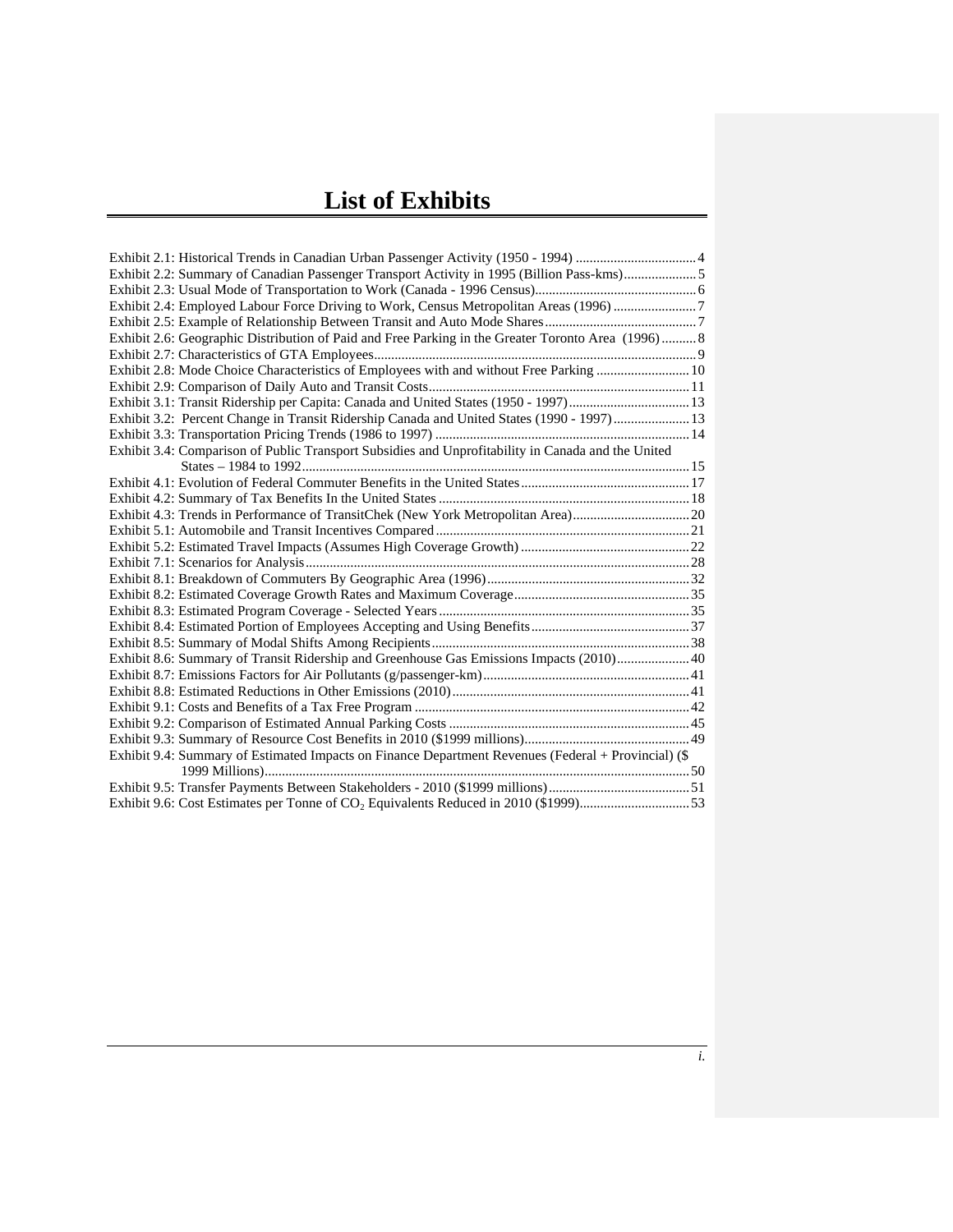## **Tax Exempt Status for Employer- Provided Transit Benefits**

#### **EXECUTIVE SUMMARY**

Canada is committed, under the Kyoto Protocol, to reduce greenhouse gas (GHG) emissions by 6% relative to 1990 levels by 2008 to 2012. One way in which urban transportation can contribute to the achievement of this goal is to encourage shifts from the private automobile, particularly single occupant vehicles (SOVs), to public transit.

The Canadian Urban Transit Association and others have suggested that one method of inducing these modal shifts (and to maintain current transit ridership) is to put in place tax-exempt employer provided transit programs such as are in place in the United States. At the present time, however, in Canada, if an employer provides a transit pass or subsidies for transit use, these are taxed as employee benefits. A tax exempt program would allow employers to provide transit benefits without employees facing additional income taxes. In this way transit use would be encouraged.

The Transportation Issue Table of the National Climate Change Process therefore commissioned this study to investigate the feasibility of establishing such programs and their potential impact to reduce GHG emissions.

The purpose of this study is to examine the potential effectiveness of changing the tax status of employerprovided transit benefits. A number of proposals for changing the tax status of employer-provided transit and parking benefits are developed and compared in terms of their ability to reduce greenhouse gas emissions as well as their cost effectiveness. The key conclusions of the study, as well as a discussion of implementation issues, are provided below.

#### *KEY CONCLUSIONS*

#### **Transit Travel is More Environmentally Friendly Than Automobile Travel**

With the current load factors that are achieved on Canadian transit systems (typically 40% or more on average in larger urban areas and much higher during peak hours), transit is far more efficient in terms of greenhouse gas emissions per passenger-kilometre than automobile travel. On average, it is estimated that one passenger-kilometre travelled on transit produces 79 grams of  $CO<sub>2</sub>$  (GHG equivalents) whereas one person-kilometre travelled by urban automobile produces 254 grams, or more than 3 times as much.

#### **Transit Mode Shares are Declining**

Over the last four decades, the amount of travel made by private automobiles has increased dramatically. At the same time, the amount of travel by public transit has more or less remained constant (increases during the 1970's and early 1980's, reducing since then) resulting in a significant decline in transit's share of trips. Currently, about 80% of all Canadians who travel to work do so using the private automobile. Of the remainder of these individuals, about 10% use transit and 10% walk or cycle.

One of the primary reasons why transit is used so little and why auto mode shares are increasing, is pricing. Since about 1986, the price of transit fares have risen while the costs of owning and operating an automobile have remained relatively constant. There is a fear on the part of transit agencies that if transit fares are increased further the existing base of "choice" transit riders, people who could use other modes, will be eroded away.

IBI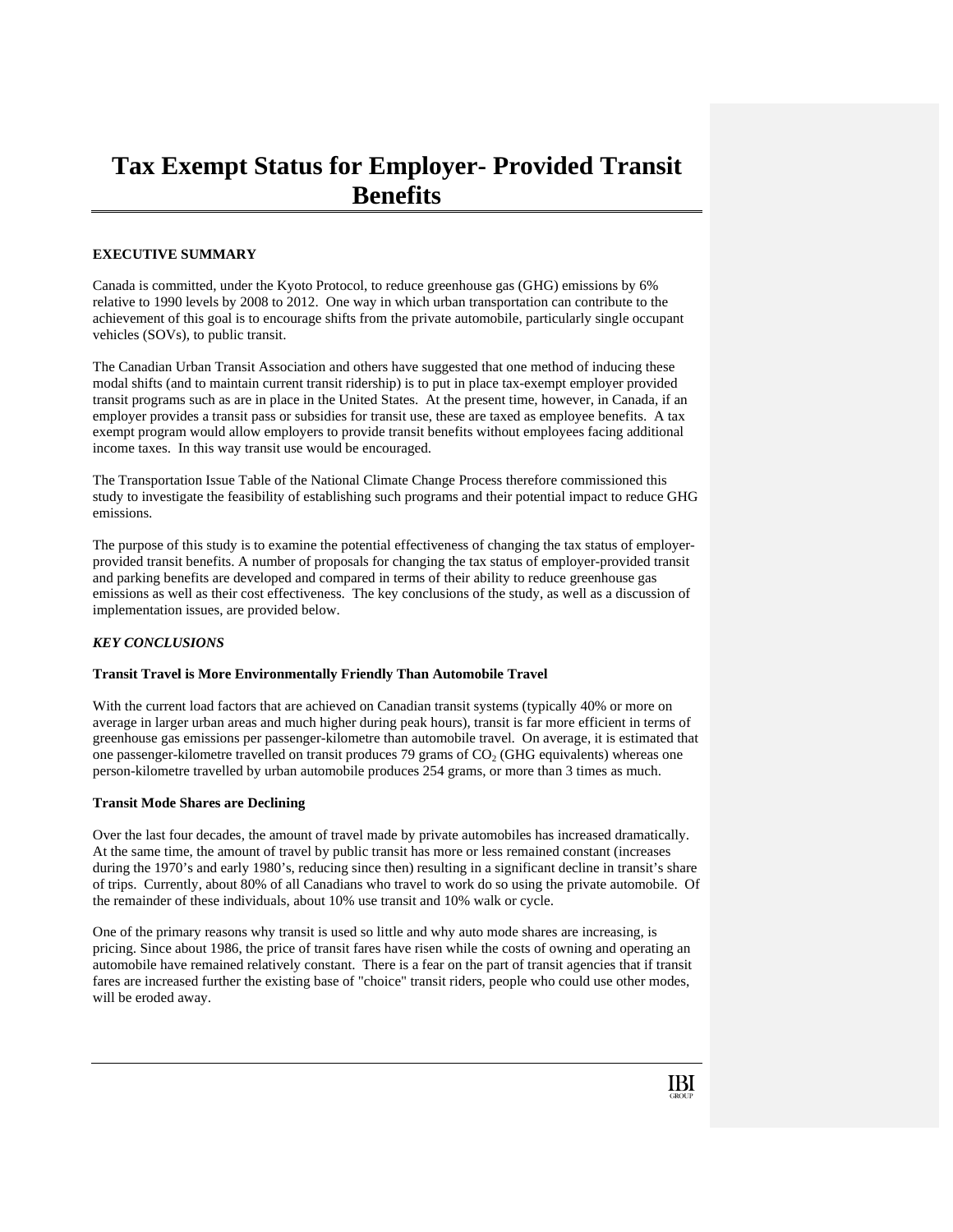#### **Significant Changes in Transit Usage Are Required**

It is estimated that urban transit currently accounts for about 10% of all commuter trips in Canada and 5% of all urban passenger activity in Canada. Significant changes in transit use and mode share will therefore be required to have a measurable impact on auto use. Based on current modal share data for all commuter trips in Canada, nearly a 50% increase in transit use would be required to reduce auto travel by 6%.

Transit systems in Canada report that they have a high level of turnover of passengers. It is therefore necessary for them to develop measures to retain existing riders as well as to attract new riders.

#### **Transit-Benefits Programs Are Rapidly Growing in the U.S.**

The United States has, for some time, had various forms of tax-free Federal commuter benefits. Employer-provided parking in the United States is not considered a taxable benefit and as a result, efforts were necessary to ensure a level playing field between auto and transit.

As of June 1998, with the introduction of the Transportation Equity Act for the 21<sup>st</sup> Century (TEA-21) both employers and employees are allowed significant tax-free transit benefits. The commuter choice provisions of the TEA-21 allow employers to let their employees allocate up to \$65 per month (\$780/yr) of their salary before taxes to pay for transit and vanpool parking. As a result, employees are not charged tax on this proportion of their income. Employers can also exclude qualified transportation benefits from the gross income of employees, thereby saving on payroll taxes. In fact, the employer and the employee can share the cost, both out of tax-free money, of the benefit up to the monthly maximum. Under TEA-21, the maximum tax-free allowance will rise to \$100 per month after 2001.

#### **Most Commuter Parking in Canada is Free**

The 1996 Transportation Tomorrow Survey conducted in the Greater Toronto Area (GTA) provides an indication of how many commuters receive free parking. For the entire GTA, nearly 80% of all commuters did not pay for parking at their place of work. Evidence from other areas confirms this.

The treatment of employer provided transit benefits contrasts with that of parking. Although parking provided by employers is theoretically supposed to be a taxable benefit, it is difficult to enforce this. While no conclusions can be made on income tax revenue collection on parking provided to employees, there is reason to believe that the percentage of commuters paying taxes on parking benefits is quite small. Therefore, the fact that most or many auto commuters are receiving free parking which is not taxed while any transit benefits are taxed suggests that there are inequities.

#### **Alternative Scenarios**

To test various possible arrangements, four Scenarios were developed for analysis in this study: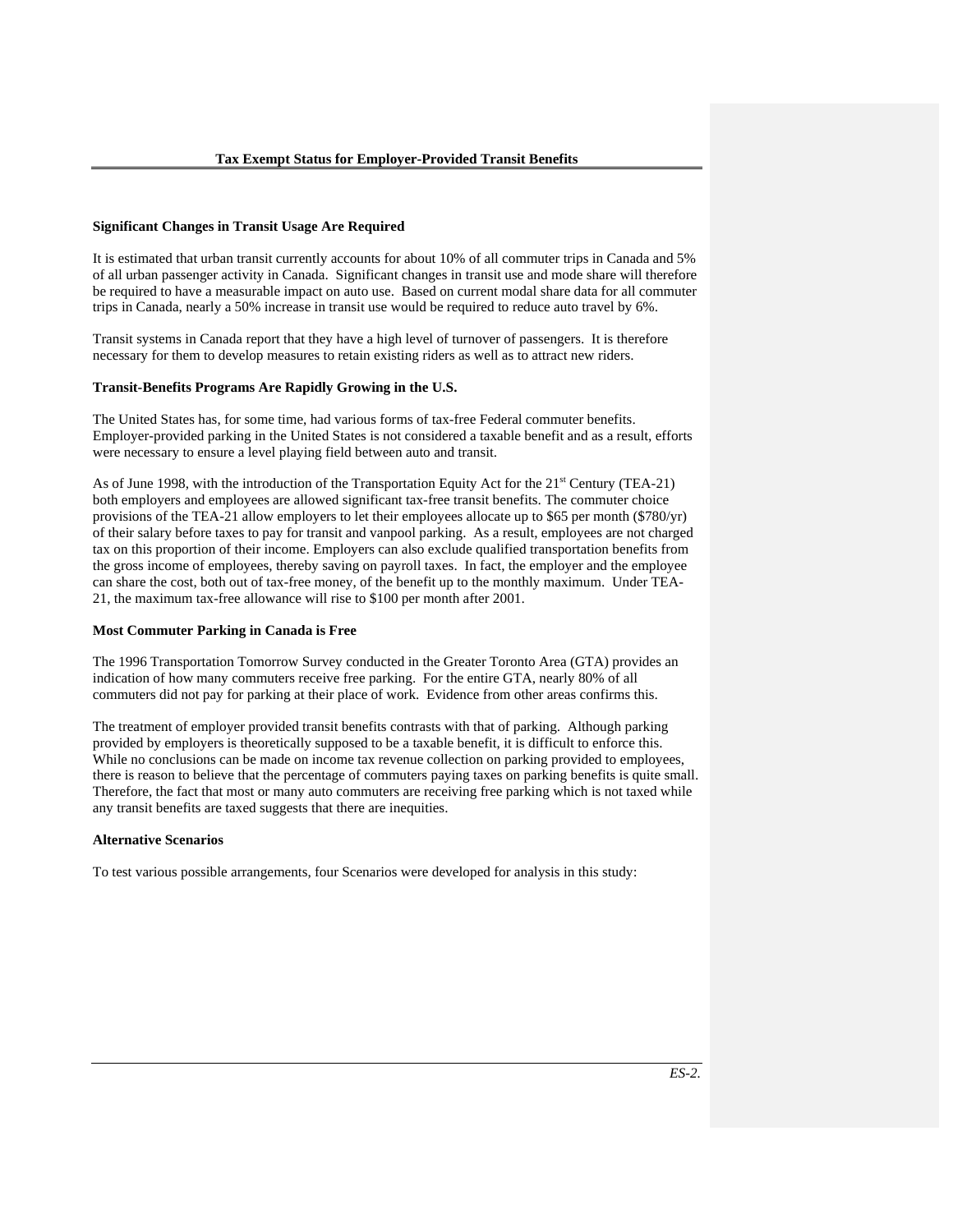| <b>Scenario</b>                  | <b>Description</b>                                                                                                                                                                                                                                                                                                                                |
|----------------------------------|---------------------------------------------------------------------------------------------------------------------------------------------------------------------------------------------------------------------------------------------------------------------------------------------------------------------------------------------------|
| <b>Basic Scenario</b>            | Tax exemption for employer-provided<br>٠<br>transit pass, with and without a cap<br>No special marketing<br>٠                                                                                                                                                                                                                                     |
| <b>Marketing Based Scenario</b>  | Adds proactive marketing programs by<br>٠<br>transit agencies to the tax-exempt<br>employer-provided transit benefit                                                                                                                                                                                                                              |
| <b>Flexible Benefit Scenario</b> | Adds the option of pre-tax purchase of<br>$\bullet$<br>transit fares, passes or vouchers by<br>employee, or combination of employer and<br>employee benefits to provide greater<br>flexibility, incentive to participate, and<br>equity<br>for evaluation purposes have assumed that<br>costs are shared 50/50 between employers<br>and employees |
| <b>Extended Mode Scenario</b>    | Extends tax benefit coverage to van-pools<br>٠<br>Adds tax exemption for paid monthly<br>٠<br>parking at facilities operated by transit<br>agencies                                                                                                                                                                                               |

These scenarios were designed to cover the range of possible impacts of a tax free transit benefits program.

Based on the results of this study, and on recent U.S. experience, it is concluded that more employers are likely to offer benefits to employees under a flexible benefits program where the employee can request a reduction in taxable salary and use before-tax income for the purchase of transit fares.

#### **Transit Ridership Increases of up to 60% Among Recipients Are Possible**

Given a lack of real experience, estimating the impacts of a tax free transit benefits program was based on judgement in the context of experience elsewhere. Early experience in the United States with low caps on monthly transit benefits suggests that among those employees who accept transit benefits (\$21/month), transit ridership could increase by 25%. In the now well quoted 1993 GAO study of U.S. Federal participation in transit benefits programs, one out of four of the employees who accepted benefits was a new transit user.

Based on the approach adopted for this study, which takes into account both geographic differences and differences in auto and transit commuter characteristics and assumes higher benefit levels, it was estimated that transit ridership could increase by between 37% and 58% for employees in participating workplaces, depending on the type benefits offered and marketing initiatives undertaken. After accounting for the fact that not all employers would necessarily participate in the program, the increases in transit commuting ridership would range from 11% to 35%. The corresponding reductions in automobile use would range from 2.4% to 7.5%.

#### **GHG Emissions From Commuter Travel Could be Reduced by 4%**

Based on the assumptions outlined in this study, it is estimated that a Basic Scenario transit benefits program could reduce total GHG emissions by commuters in cities with public transit by 1.6% from the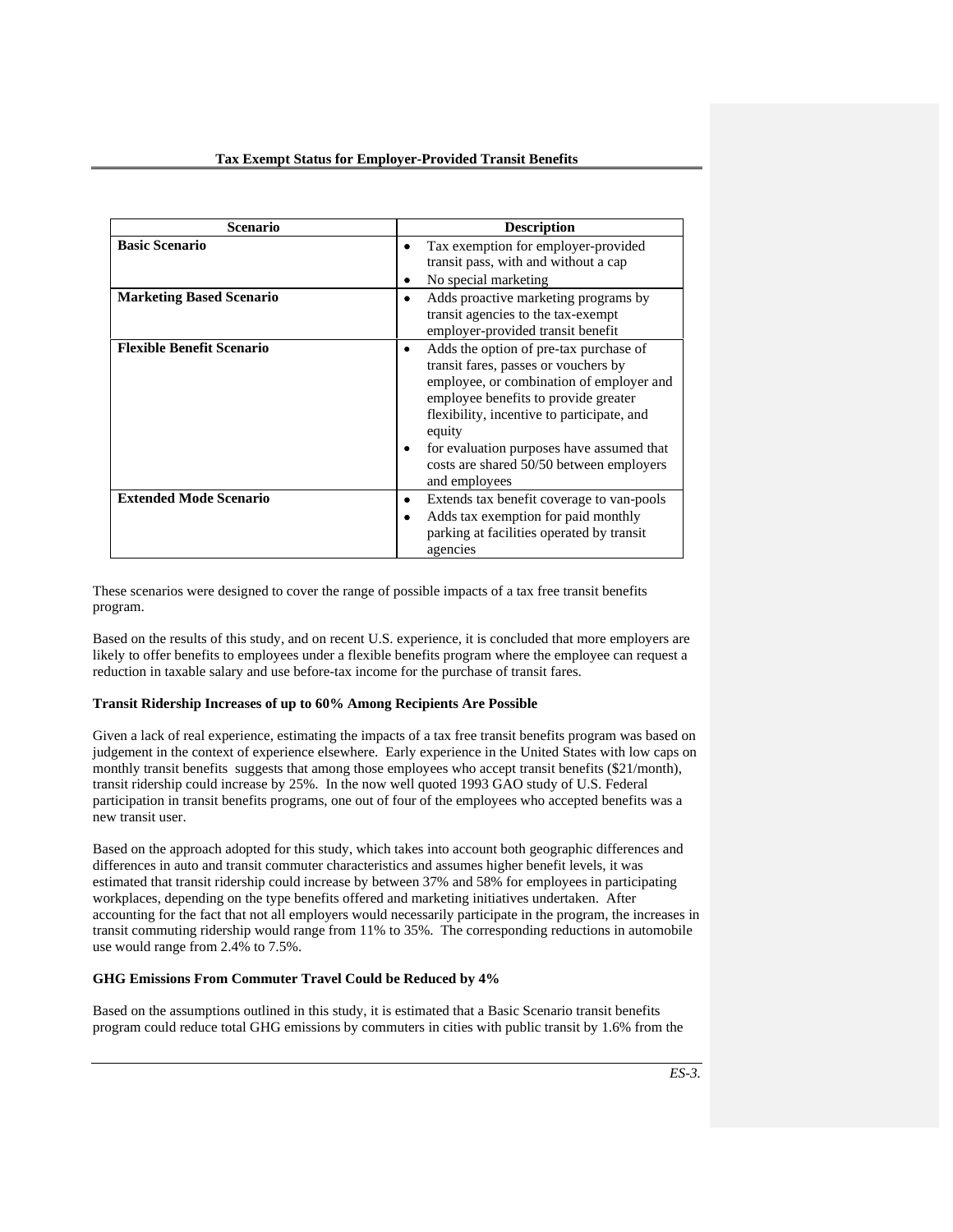baseline in 2010. Allowing the Flexible Benefits Scenario would increase this reduction to 2.1% and extending benefits to vanpools (the Extended Mode Scenario) would result in a 4.8% reduction. By the year 2010, the absolute GHG reductions in  $CO<sub>2</sub>$  equivalents would range from 102,000 tonnes for the Basic Scenario to 314,000 tonnes for the Extended Mode Scenario.

These emissions reductions are for commuter trips in cities with transit only. The extended mode scenario saves  $4.8\%$  of the  $CO<sub>2</sub>$  emitted by commuter trips in these cities. When compared to total urban passenger travel the percentage reductions is lower. On the other hand, they are based on possible changes in commuting trips alone; they do not take into account possible changes in non-work trip mode choice.

By itself this means that, a tax exempt transit benefit program would not be the single answer to meet the Kyoto commitment which may require a reduction of several megatonnes from urban transportation alone. depending on how the reductions are allocated between sectors. The program, would however, reinforce and increase the impacts of other similar GHG emissions reduction strategies and, together, the impacts could be significant.

#### **The Flexible Benefits Scenario Appears to be Realistic**

This scenario assumes that employers and employees would each pay half of the cost of the transit benefits program but that all of it will be tax-free to the employee. It appears to the authors of this report to be a realistic assumption. The Extended Mode Scenario makes a similar assumption but assumes that such a program could immediately be extended to paratransit modes such as vanpools. Because of this we believe that the Flexible Benefits Scenario is one that might be recommended for immediate implementation and have used it in providing information to be compared with other measures for reducing GHG emissions.

#### **Tax Free Transit Benefits Would Have Positive Economic Impacts**

Introducing a tax-free transit benefits program would have different impacts for different stakeholders. Governments, both Provincial and Federal, would experience reduced tax revenues. Employees would ultimately benefit under all scenarios as a result of the tax free transit benefits. Depending on the scenario, employers stand to lose some money as a result of providing a benefit to employees, but these costs would be covered partially through reduced parking costs, or through cost sharing with employees. Transit agencies would benefit from increased fare ridership and fare revenues, but this would be offset by the possible need to increase service levels. Where load factors are presently below capacity, as is the case in some Canadian cities, no increase in costs would be incurred, but in other cities (and in other locations within the same cities), there would have to be some increase in the service provided to handle additional riders.

Based on the estimates presented in this study, the total reduction in tax revenues to the Federal and Provincial Governments in the first year of implementation would amount to \$9 - 12 million per year for the Basic Scenario and \$35 million for the Extended Mode Scenario. These tax revenue reductions would increase to \$77 - 96 million and \$135 million for the Basic and Extended mode scenarios respectively in 2010; for the Flexible Benefits Scenario, the loss to finance departments would be between \$145 million and \$152 million in 2010.

Taking into account the revenue losses to governments only, the program would cost between \$430 and \$950 per tonne of  $CO<sub>2</sub>$  reduced in 2010, depending on the scenario considered; for the Flexible Benefits Scenario the estimated costs per tonne of  $CO<sub>2</sub>$  reduced in 2010 is between \$770 and \$810. This, of course, is not a true cost but a transfer from governments to transit users.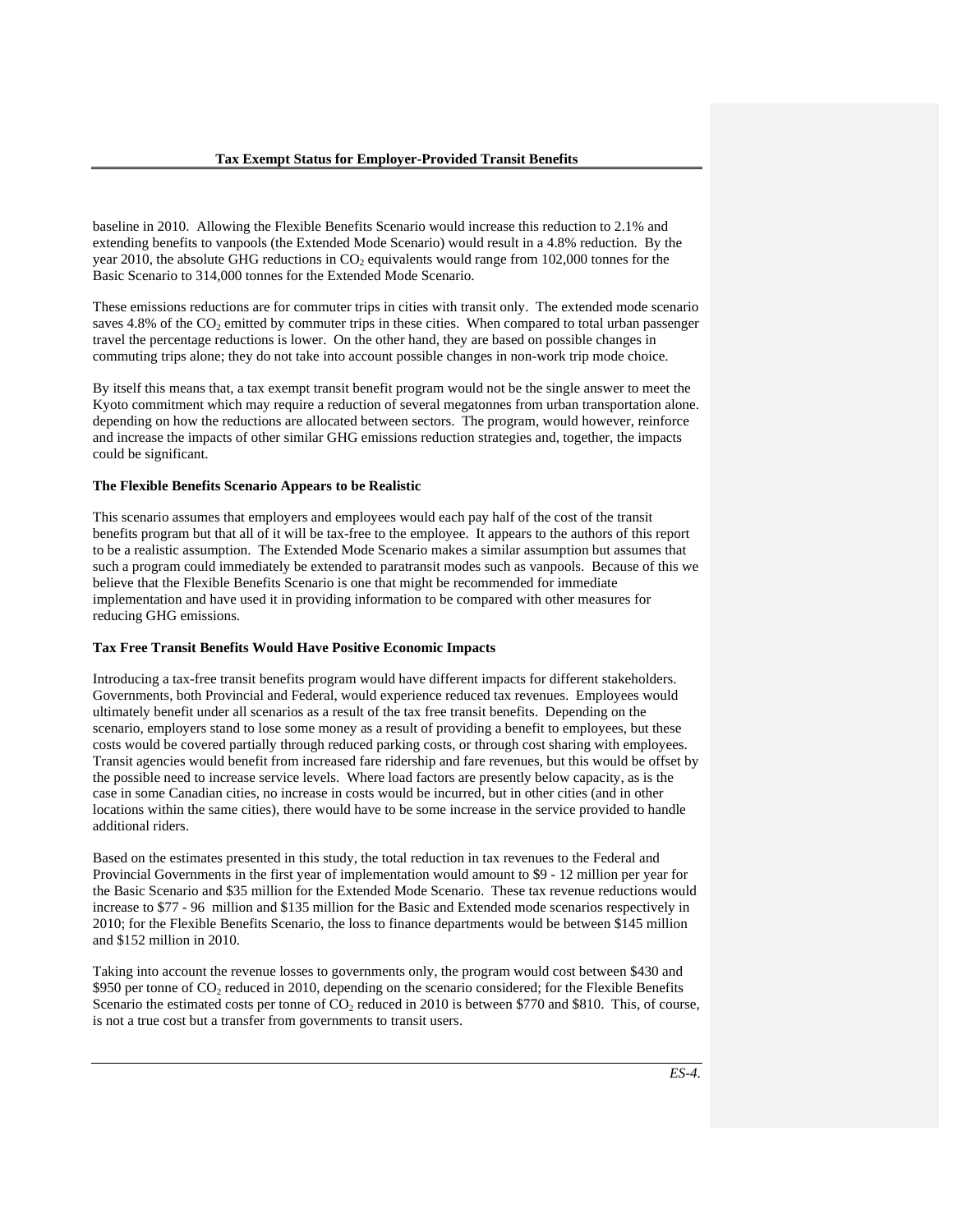In terms of real resource costs paid by society, a tax-free transit benefits program would result in significant savings. This is primarily a result of the fact that it is more cost-efficient to move people in cities by public transit than by private automobile. The primary cost savings to society would be through reduced parking costs, reduced road infrastructure costs and reduced congestion costs. Taking into account the offsetting increases in transit costs and savings in personal travel costs and in employee provided parking, the net savings in real costs are estimated to be in the order of \$2,900 per tonne of  $CO<sub>2</sub>$ reduced. While this estimate is dependent on the assumptions made regarding the costs of the automobile to society, the important fact is that there would be positive benefits to society in addition to the reductions in GHG emissions. This study has not considered the cost impacts of reductions in ground level pollution, which would produce further cost savings to society due to reduced health impacts.

#### **Benefits are Directly Related to Performance**

A key aspect of the tax-free transit benefits initiative is that the cost and benefits are directly tied to the number of people who choose to participate in the program. Unlike some other measures to reduce greenhouse gas emissions, there are no up front costs (besides marginal administration fees) that are required before results are achieved. Transit agencies in particular have a stake in ensuring that the program is successful, otherwise they have nothing to gain. In this respect, the transit benefits initiative is superior to a program that would simply increase funding for transit or reduce fares for passengers.

#### *IMPLEMENTATION ISSUES*

Changes to the Income Tax Act would be required to enable the Tax-Exempt Employer-Provided Transit Benefit to be implemented. This could be implemented through the Budget process.

The greatest increase in modal shift from personal vehicles to public transit would occur if:

- legislative changes give employers and employees flexibility in purchasing fare media and in sharing tax benefits from the program;
- the federal tax-exemption is accompanied by aggressive marketing programs by the public transit industry targeted at both employers and employees;
- legislation allows access to tax free benefits in many market segments, where public transit exists;
- legislation and regulation ensure simplicity in program administration for employers.

Transit benefits can be delivered through:

- transit agencies in cities served by one operator;
- public or private commuter services agencies established for the purpose in urban regions served by multiple transit operators, or
- a national public or private commuter services agency serving employers nationwide.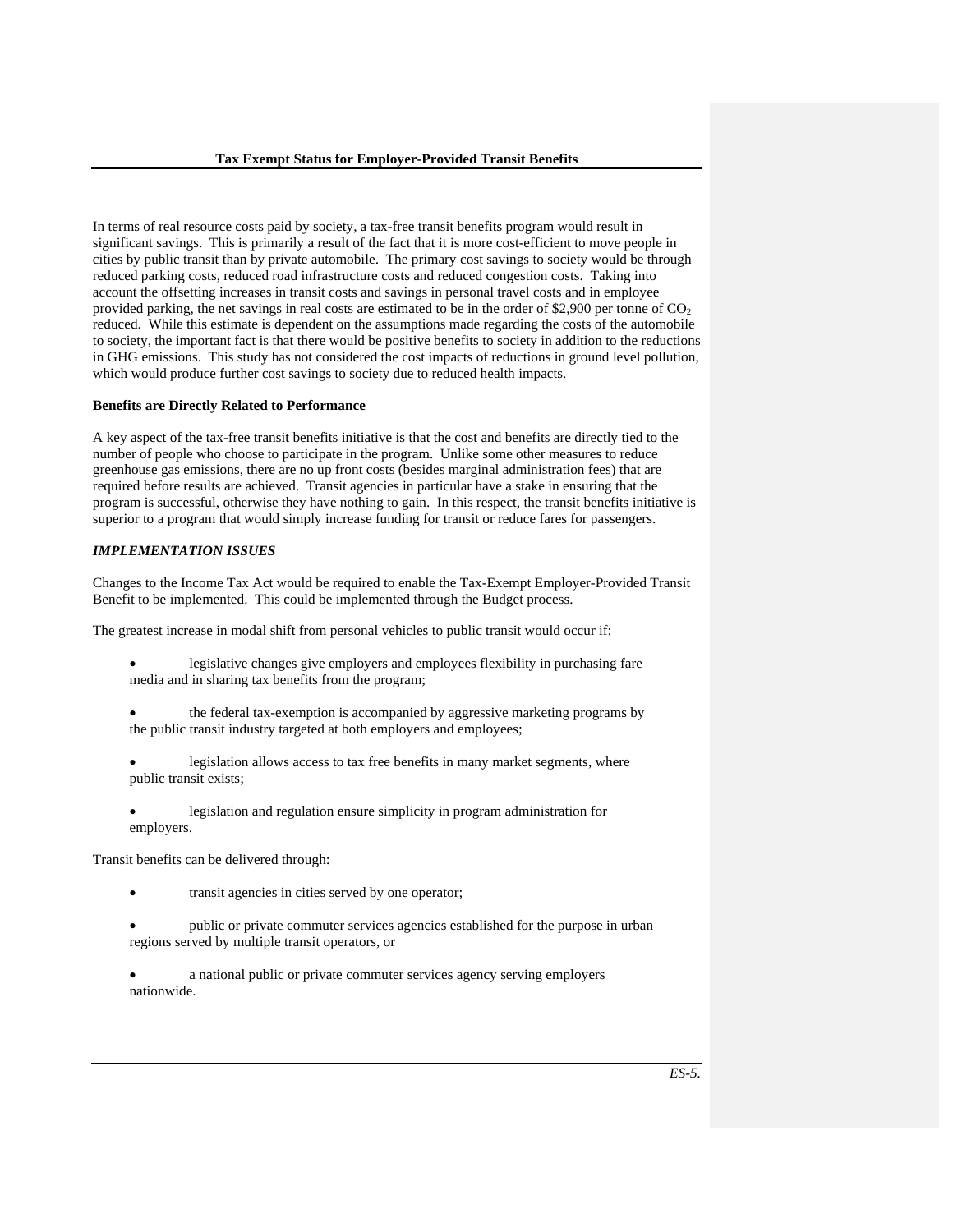It is important to note that, although these are in effect new subsidies to the transit industry, transit agencies will only collect them if they can provide a product which is attractive to users. The subsidies vary directly with the success of the transit properties rather than being a simple grant.

In summary, providing tax exempt status for employer-provided transit benefits is a cost-effective means of reducing GHG emissions from transportation in Canada's urban areas served by transit. Real GHG reductions are achievable if this initiative is taken alone and it would work synergistically with other measures if part of a combined package of initiatives. While the federal and provincial governments would experience a reduction in income tax revenues, these represent a transfer to transit riders of \$430 to  $$940$  per tonne of  $CO<sub>2</sub>$  saved while there would be significant savings in resource costs to society estimated to be up to  $$3,000$  per tonne of  $CO<sub>2</sub>$  emissions reduced.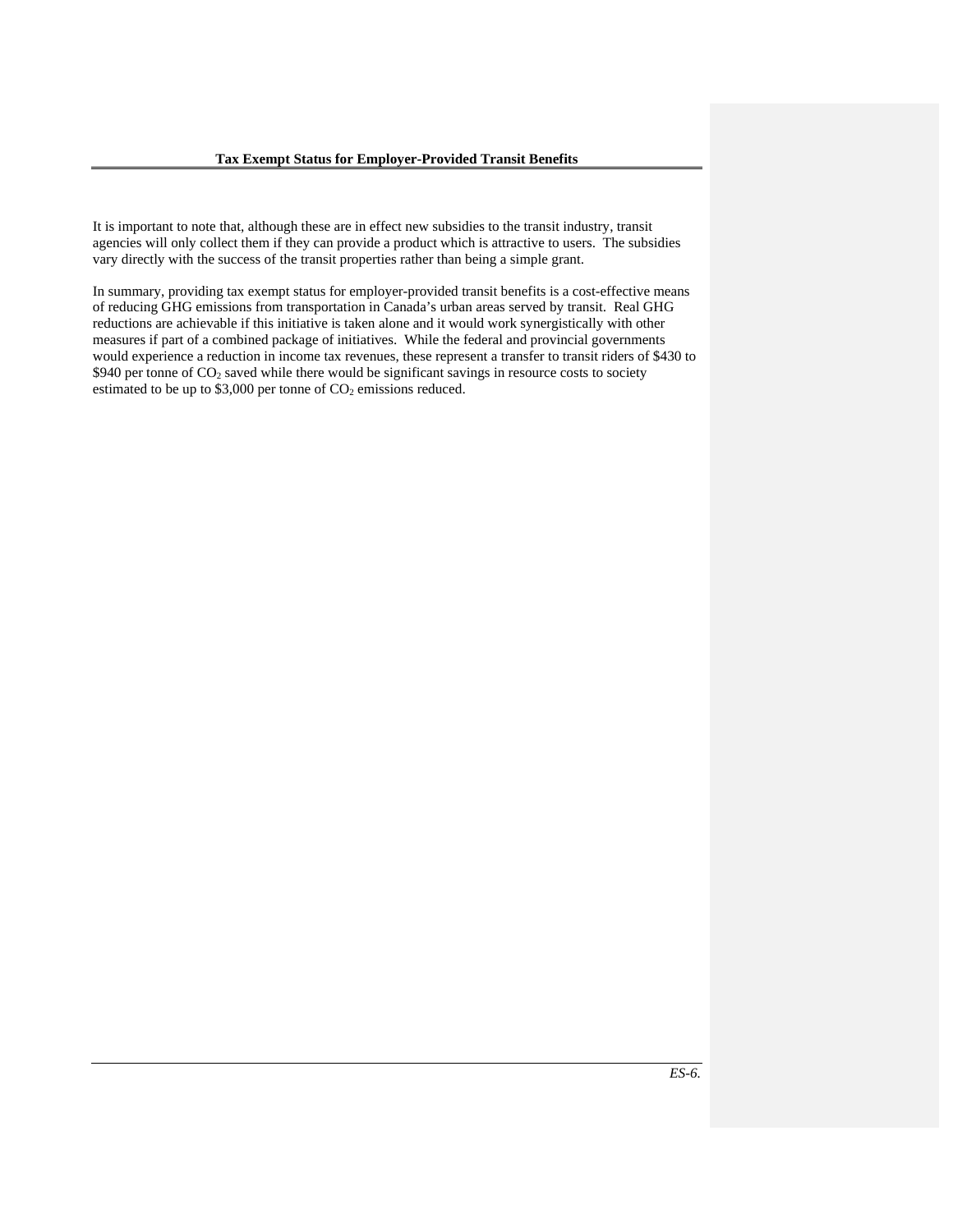### **Tax Exempt Status for Employer- Provided Transit Benefits**

#### **1. INTRODUCTION**

#### *1.1 BACKGROUND*

The Transportation Table is evaluating a wide range of possible measures for reducing greenhouse gas emissions from the transport sector. This work is part of the National Climate Change Process to develop a national strategy for meeting Canada's commitment, under the Kyoto Protocol, to reduce greenhouse gas (GHG) emissions by 6% relative to 1990 levels by 2008 to 2012.

In 1995, total Canadian GHG emissions were approximately 619 million tonnes (MT). Of this, 26% (163.5 MT) were attributed to transportation, with about 50% (82 MT) of that attributed to urban transportation. Approximately 78% of urban transportation emissions come from passenger transportation, with the remaining 22% coming from freight movement within urban areas.<sup>1</sup> It is clear that any strategy for reducing GHG emissions from the transportation sector must address urban passenger transportation.

Under a *Business as Usual* scenario, GHG emissions from urban passenger transportation in the 13 largest Census Metropolitan Areas (CMAs), representing more than half of urban travel activity in Canada, are projected to increase by 15% in 2010 relative to 1990 levels.<sup>2</sup> Hence, achieving the Kyoto Protocol target of 6% reduction in emissions from urban passenger transportation implies a 21% reduction relative to 1990 levels.

Approximately 80% of GHG emissions from urban passenger transportation in Canada are attributed to emissions from personal vehicles (automobiles and light trucks). Consequently, strategies for reducing GHG emissions from urban passenger transportation must focus on reducing Single Occupancy Vehicle (SOV) emissions, shifting demand to lower fossil energy consuming modes such as public transit and active transportation (walking and cycling), and transportation demand management measures to reduce total demand, implemented in combination with measures dealing with reducing emissions through technology.

This need to encourage modal shifts to public transit in order to reduce greenhouse gas emissions and other impacts of high car usage is contradicted by the continuing decline in transit shares in the urban areas of Canada. One of the reasons often cited for this is the fact that, unlike in the United States, and many European countrie any assistance for transit use provided by employers is treated as a taxable benefit in Canada; at the same time, employer-provided parking is generally not taxed.

The Canadian Urban Transit Association (CUTA) and many of the major transit properties have made a number of proposals to the Government of Canada that this tax treatment of employer provided transit benefits should be changed. A National Task Force was formed in 1997 to press the Federal Government on the issue. This group includes Pollution Probe, the Ontario Lung Association, the Amalgamated Transit Union Canadian Council, the Canadian Labour Congress, the Federation of Canadian Municipalities, and CUTA.

```
2 Ibid, page 62
```
 $\overline{a}$ 

<sup>&</sup>lt;sup>1</sup> Backgrounder: Greenhouse Gas Emissions from Urban Transportation, IBI Group and Management of Technology Services for the National Round Table on the Environment and the Economy, November 1998, Exhibit 2.5, page 13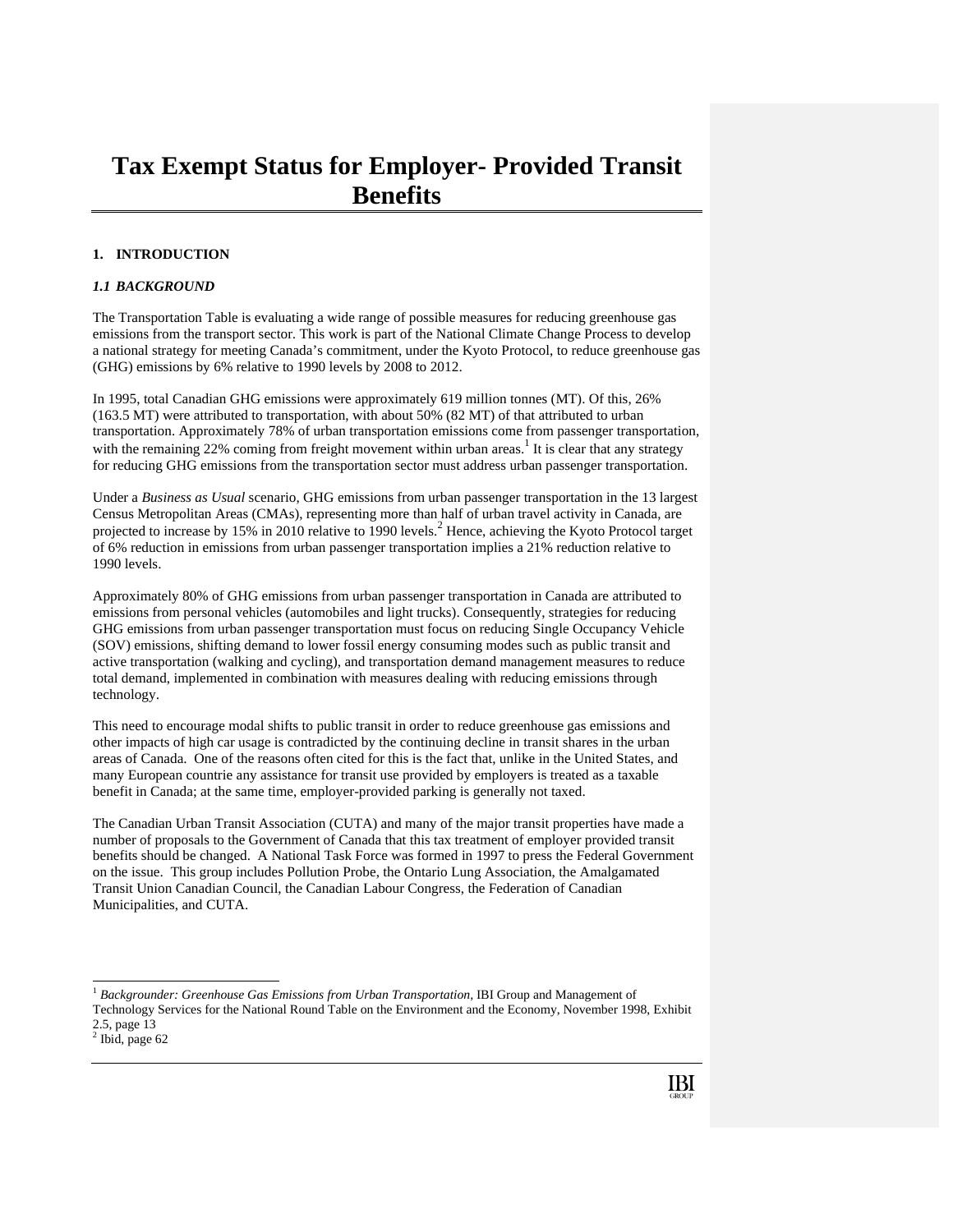#### *1.2 PROJECT OBJECTIVES*

The Transportation Table of the National Climate Change Process decided to undertake a study of the potential effectiveness of changing the tax status of employer-provided transit benefits. The objectives of the study as developed by the Urban Passenger Sub-group of the Transportation Table are as follows:

"This study will assess and critique the existing analysis of the GHG reductions possible from options to equalize the tax treatment of employer-provided parking and transit benefits, as well as the relevant costs and benefits, including the health, social, economic and other environmental implications, of the options identified. It will outline the means through which a tax-exempt employer-provided transit benefit initiative could be implemented, identify barriers to implementation, and suggest ways in which these barriers might be overcome."

The intent is to develop proposals for changing the tax status of employer-provided transit benefits and to estimate the effectiveness of these measures in reducing greenhouse gas emissions.

#### *1.3 ORGANIZATION OF THIS REPORT*

This report is organized as follows:

- Section 2 provides an overview of the Canadian urban passenger transportation markets including historical trends;
- Section 3 is a discussion of the current status of the Canadian public transit industry focussing on the continuing decline in modal share of transit relative to personal vehicle use;
- Section 4 summarizes the use of tax incentives for transit users in other countries, particularly in the United States. The section also discusses the factors that influence market penetration;
- Section 5 reviews the major documents found in our literature review;
- Section 6 assesses the supply and costs of commuter parking in Canada and the extent to which employer-provided parking benefits are taxed;
- Section 7 describes the options for a tax exempt employer-provided transit benefit program and the scenarios used for analysis in this study;
- Section 8 provides estimates of ridership impacts and GHG reductions for the selected scenarios;
- Section 9 evaluates the cost effectiveness of the employer-provided tax exempt transit benefits scenarios;
- Section 10 assesses the economic, social and other environmental impacts of the employer-provided tax exempt transit benefits scenarios;
- Section 11 discusses issues of implementation including barriers and suggestions for addressing them; and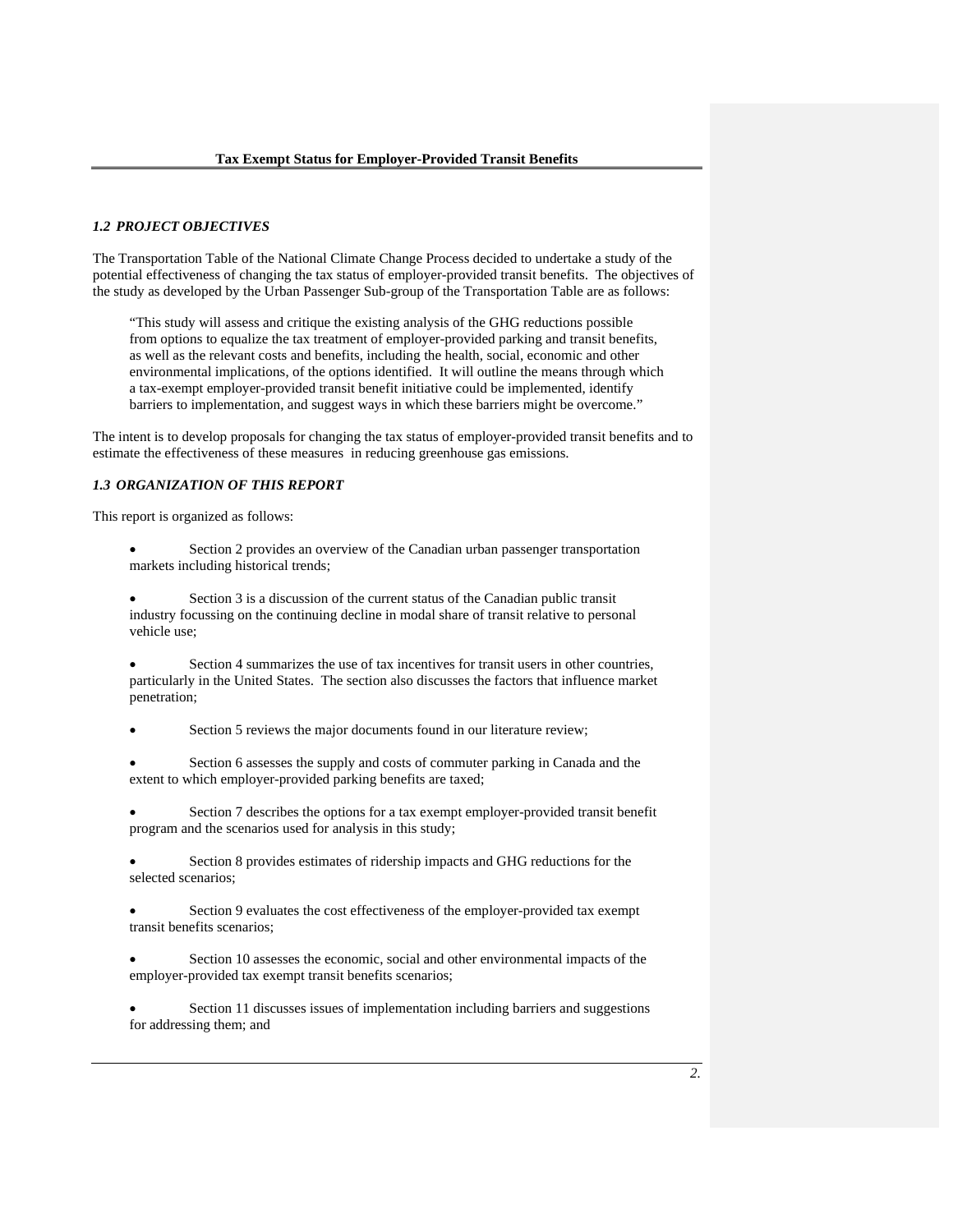• Section 12 summarizes the conclusions of the study.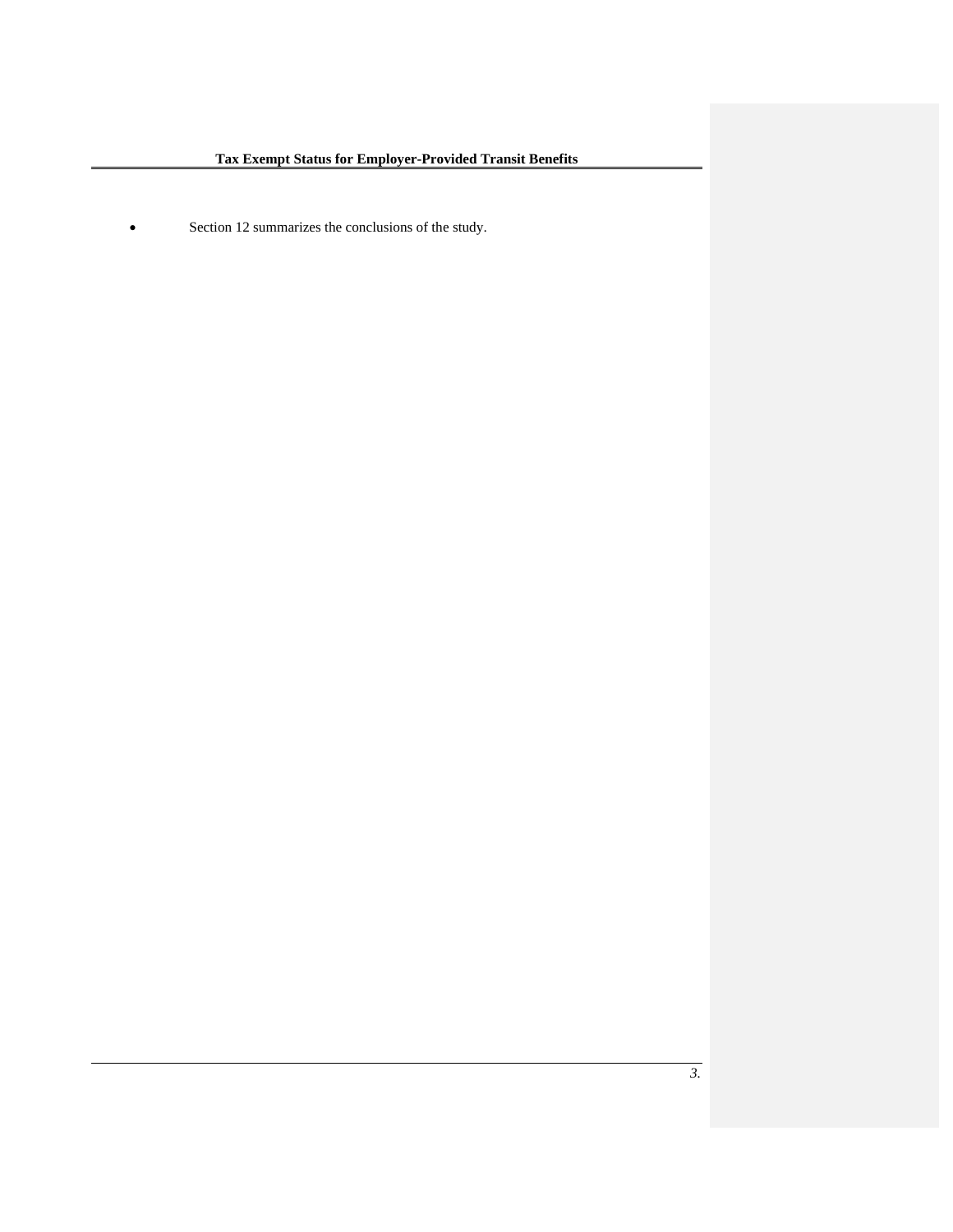#### **2. THE URBAN COMMUTER MARKET**

#### *2.1 HISTORICAL CONTEXT*

Over the last four decades, the amount of travel made by private automobiles has increased dramatically. At the same time, the amount of travel by public transit has remained relatively constant, with a general decline in the past decade following increases in the previous two decades, resulting in a very significant decline in the modal share of transit trips. As discussed later in this report, the environmental impacts of the proliferation of automobiles has a very significant impact on GHG emissions. Exhibit 2.1 illustrates the growing "gap" between automobile and transit travel in urban areas.





Source: Based on data prepared by IBI Group for the State of the Environment Indicator Series

#### *2.2 SUMMARY OF PASSENGER TRANSPORTATION ACTIVITY IN CANADA*

Gaining an understanding of the current passenger transportation market in Canada is fundamental to this study in order to determine how much travel would be impacted by proposed policies and in turn, how much GHG reduction potential exists. Exhibit 2.2 provides a breakdown of Canadian passenger transportation activity in 1995. As shown, urban transportation accounts for roughly 50% of all passenger activity with intercity (and non-urban) travel making up the remainder. Of the urban travel, automobiles and light trucks account for about 90% of the total passenger-kilometres. Public transit and school buses each account for about 5% of the remaining amount. Since this study is looking at employer-provided transit benefits, it is reasonable to assume that work trips are of primary interest, although it is important to note that the policies would have impacts on non-work travel as well. Based on information from the various transportation surveys in the large metropolitan areas, it is estimated that roughly 45% of all auto trips and 50% of all transit trips are work or school related.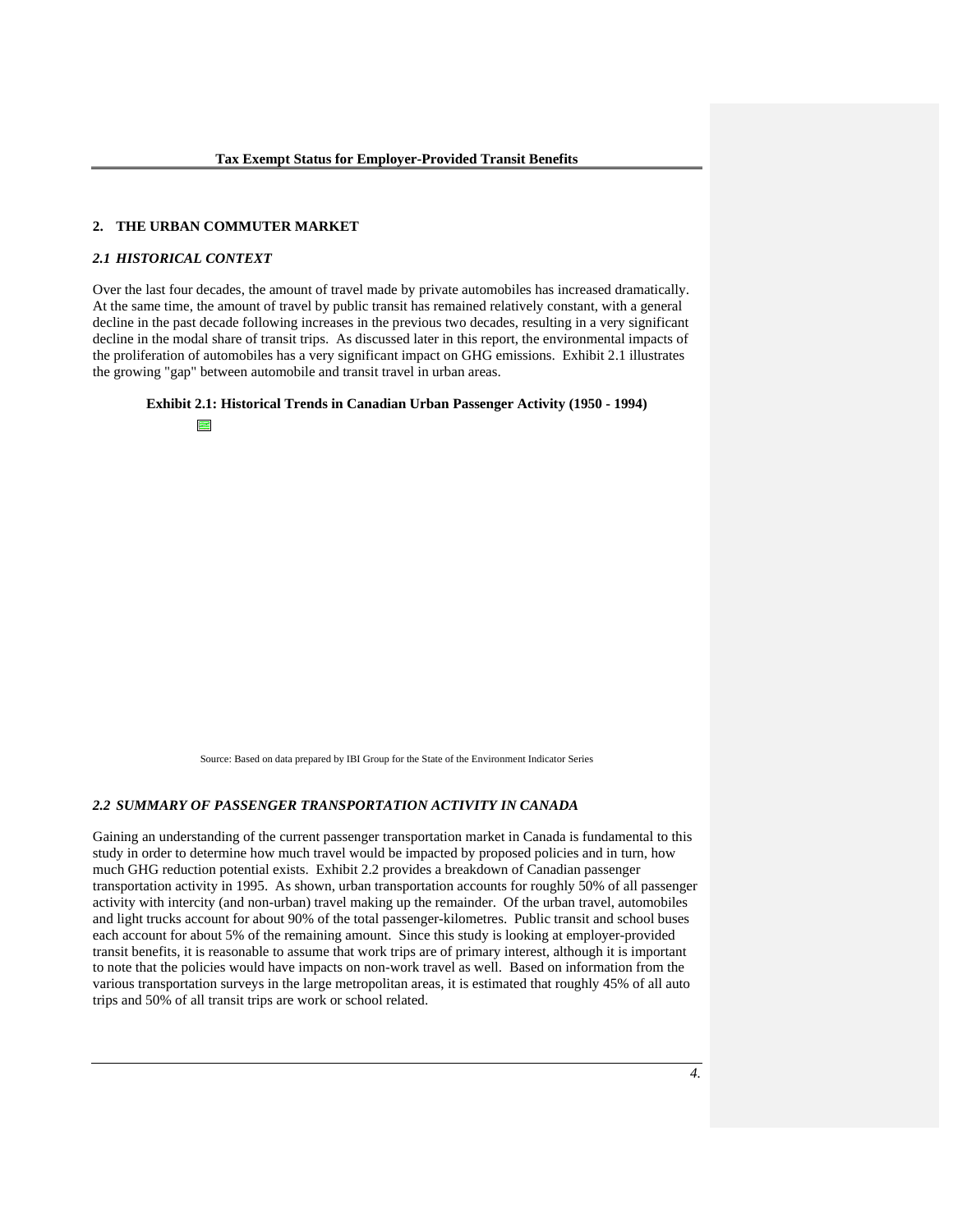Of the work-related trips, it is estimated that more than 40% of auto travel could be made using an alternative mode, including transit. These trips represent the primary new market to which employerprovided transit benefits would apply. As shown on Exhibit 2.2, they also account for a significant portion of the total Canadian passenger travel activity (8%). Again, it is important to recognise that there are many non-work trips that would be impacted by employer-provided transit benefits, but the impacts of modal shifts in non-work trips has not been quantified.

Available evidence presented later in this report suggests that about half of all transit users are "choice" riders who have access to alternative means of commuting. Choice transit riders are subject to significant annual turnover as they shift to automobiles and are influenced by other factors in their choice of mode. If transit is to provide increased mode share, it will be imperative that future policies ensure the retention of choice transit riders, as well as attracting new riders. This point is discussed further in Section 2.5.





**Source:** Rows 1 to 3 – Transport Canada, *Foundation Paper on Climate Change*; Rows 4-5 – Based on selected transportation surveys in large urban areas (e.g. the Transportation Tomorrow Survey in Toronto)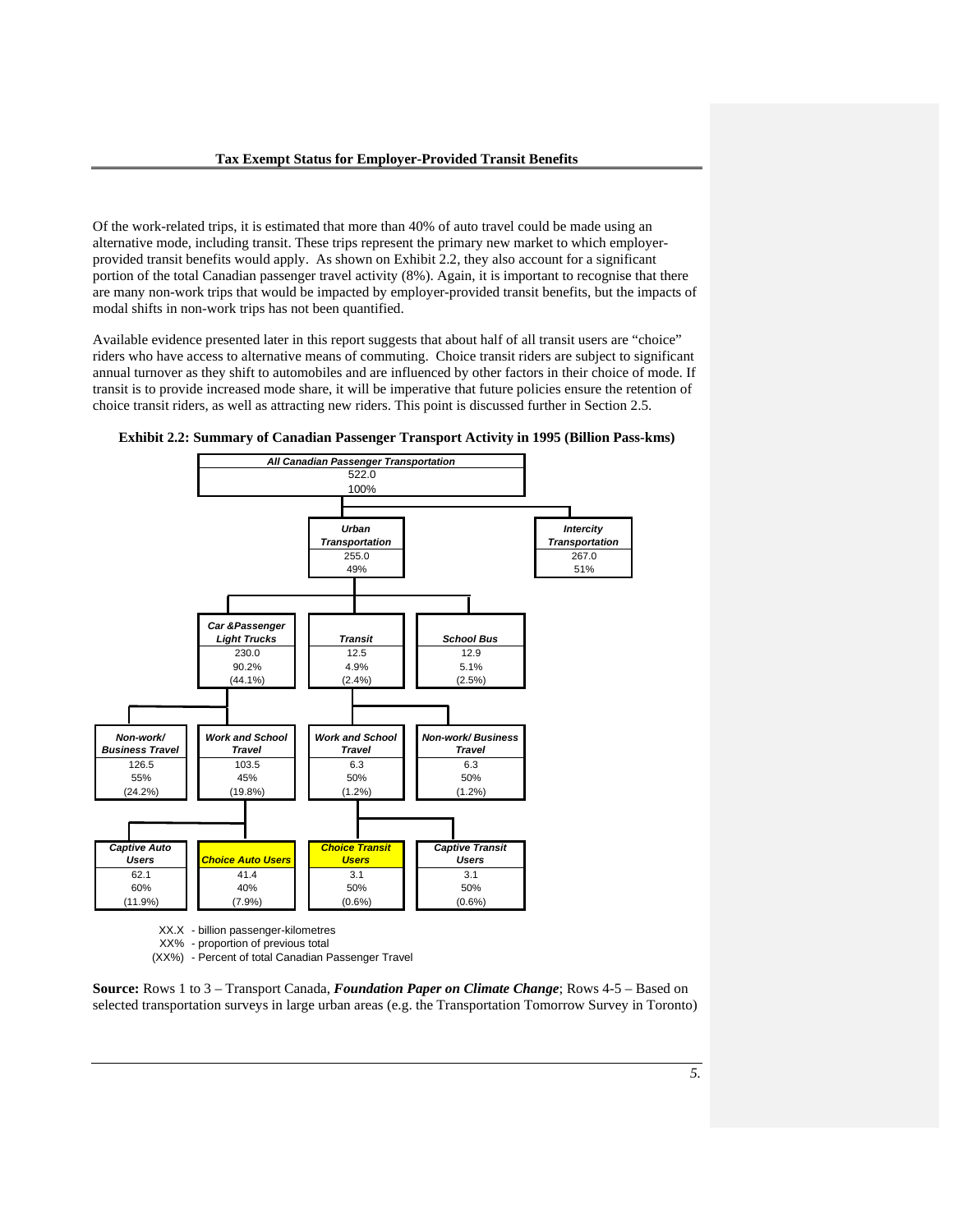#### *2.3 JOURNEY TO WORK MODAL SHARES IN CANADA*

Journey to work information which was collected as part of the 1996 Census provides a basis for examining modal shares for work-related travel in Canada<sup>3</sup>. Exhibit 2.3 provides a summary of the mode shares for all of Canada. In 1996, there were some 13.3 million working people of which 12.2 million reported that they had a usual place of work other than home. Of these 12 million people, 73% reported that they drove to work in their automobile and another 7% reported that they travelled as an automobile passenger. Of the remaining people, 10% took transit, 7% walked and 1% used a bicycle.

|                              | Total      | <b>Percent</b> |
|------------------------------|------------|----------------|
| Car, truck, van as driver    | 8,934,025  | 73.3%          |
| Car, truck, van as passenger | 899,340    | 7.4%           |
| <b>Public Transit</b>        | 1,233,870  | 10.1%          |
| Walked to work               | 850,855    | 7.0%           |
| <b>Bicycle</b>               | 137,435    | 1.1%           |
| <b>Other Method</b>          | 127,885    | 1.0%           |
| Total                        | 12,183,410 | 100%           |

**Exhibit 2.3: Usual Mode of Transportation to Work (Canada - 1996 Census)** 

As shown on Exhibit 2.4, the auto mode share varies substantially among Canadian urban areas. Cities with lower auto mode shares obviously have higher transit mode shares, as well as higher walk and bicycle mode shares. The main factor influencing transit usage appears to be population density (e.g. a city must reach a certain population and density to justify "higher order" rapid transit services). Clearly, the size of urban areas and transit services provided will have an impact on the potential effectiveness of employer-provided transit benefits programs.

It is interesting to put into perspective the impact of changes in transit mode split on auto mode split. Exhibit 2.5 presents a simplified example of the levels of transit mode split increases that are required to have a significant impact on auto use. Assuming a direct relationship (e.g. all transit increases would come from auto) the graph indicates that a 30% increase in transit use, which is thought to be achievable among potential transit benefits recipients, would result in an approximate 4% reduction in auto person trips. A 10% reduction in auto person trips would require a 75% increase in transit person trips. This exhibit highlights the fact that to resolve GHG emissions from the transportation sector, many actions will be required.

3 Statistics Canada, The Daily, *Mode of Transportation to Work Data*, March 17, 1998.

l

Source: Statistics Canada, *Mode of Transportation to Work Data*, March 17, 1998.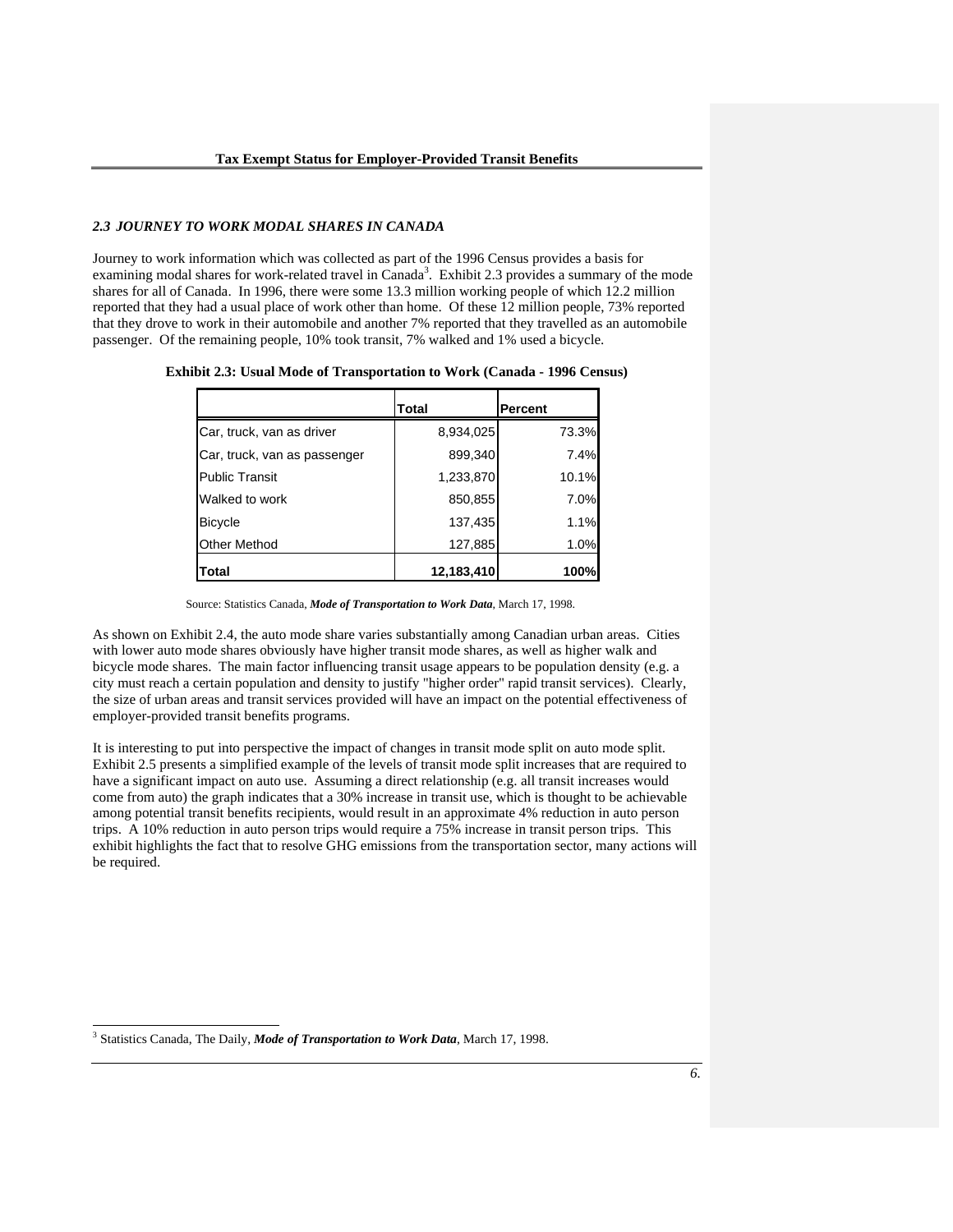**Exhibit 2.4: Employed Labour Force Driving to Work, Census Metropolitan Areas (1996)** 

▀

Source: Statistics Canada, *Mode of Transportation to Work Data*, March 17, 1998.



**Exhibit 2.5: Example of Relationship Between Transit and Auto Mode Shares** 

Source: Based on Statistics from Exhibit 2.3

#### *2.4 CHARACTERISTICS OF TRANSIT AND AUTO COMMUTERS*

A commuter's travel choices depend on several factors. The most important of these include: travel cost, travel time, comfort and the availability of modes. The purpose of this section is to explore the influence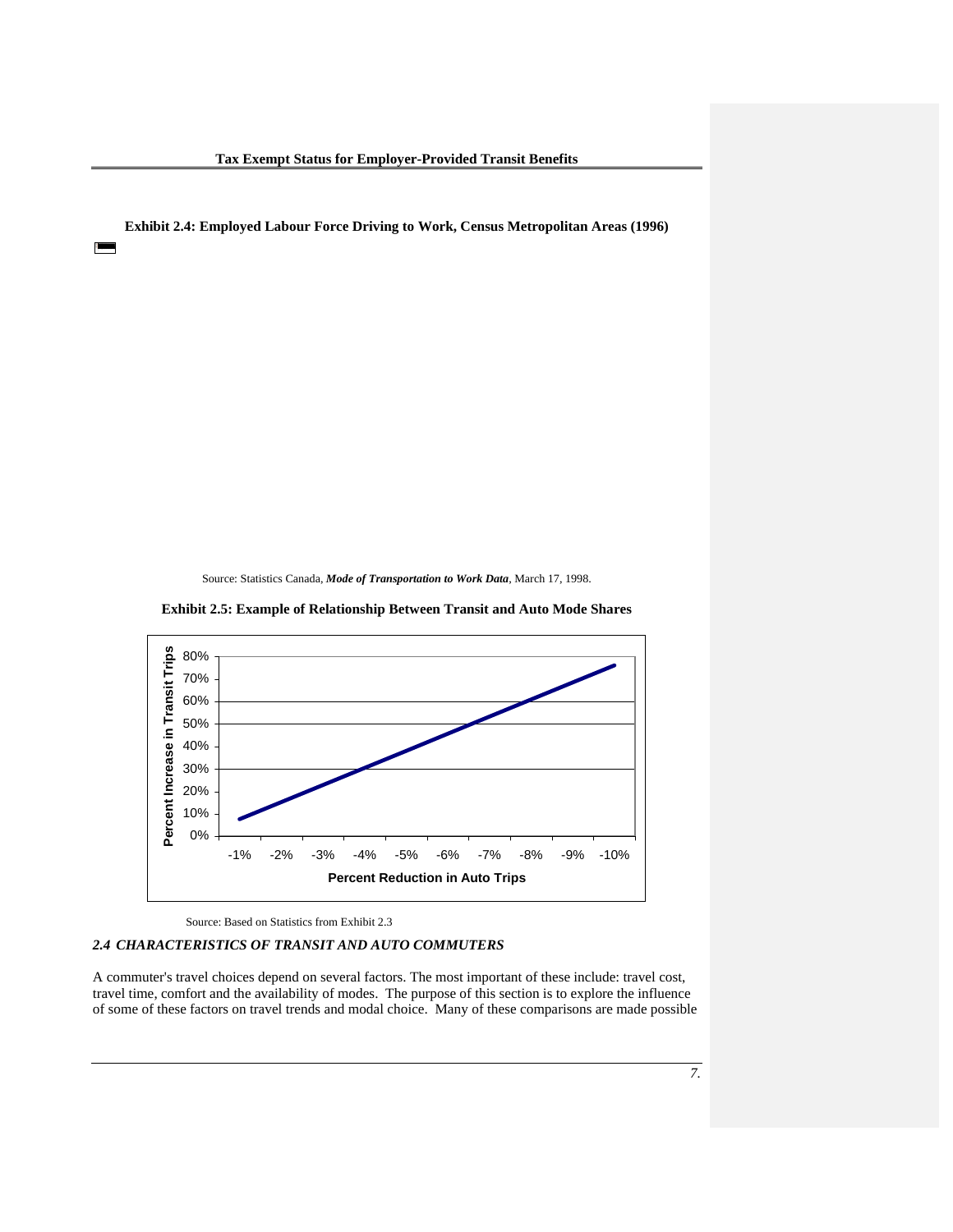through data collected in the recent Transportation Tomorrow Survey (TTS) conducted in the Greater Toronto Area in 1996. In particular, the 1996 TTS asked the following questions of survey respondents:

- Do you have a transit pass?
- Is there free parking at your usual place of work?

The above data can be combined with information on each traveller's actual modal choice to determine the impacts of parking availability and transit pass use. With the TTS data, it is also possible to look at trends by geographic area (e.g. Central Area vs. Inner Suburbs vs. Outer Suburbs).

#### **2.4.1 Extent of Free and Paid Parking**

Proponents of tax-free transit benefits programs argue that many auto commuters receive free parking. The TTS data provides a good indication of how many people do not pay for parking at work. It does not distinguish between employer-paid parking and other free parking, and it does not ask whether or not tax is paid on this benefit.

As shown on Exhibit 2.6 below, the extent of free parking in the GTA and surrounding areas is significant. About 78% of all employees in the  $GTA<sup>4</sup>$  do not pay for parking at their place of work. Of the 22% who do pay for parking, most are employed in the downtown area.

These figures compare well with figures elsewhere. For example, a recent study in Vancouver estimates that  $85\%$  of all commuters in urban areas park free at work<sup>5</sup>. The same study indicated that a public opinion poll survey in Greater Vancouver in 1996 found that over 55% of those surveyed received a parking subsidy at work. A study in Ottawa concluded that "users of parking facilities pay directly for about \$39.3 million or just under 25% of the total cost of parking." This figure is inclusive of all parking spaces, either free or paid.<sup>6</sup>





 4 The term GTA+ is used in this report to describe the Greater Toronto Area (the City of Toronto and the Regions of Durham, Halton, Peel, and York) plus the Region of Hamilton-Wentworth.

<sup>5</sup> *A Comprehensive Parking Management Strategy for Greater Vancouver*, Urban Systems Limited, September 1996.

<sup>6</sup> The Regional Municipality of Ottawa-Carleton, Planning Department, *The Cost of Parking the RMOC*, prepared by M.M. Dillon Limited, February 1997.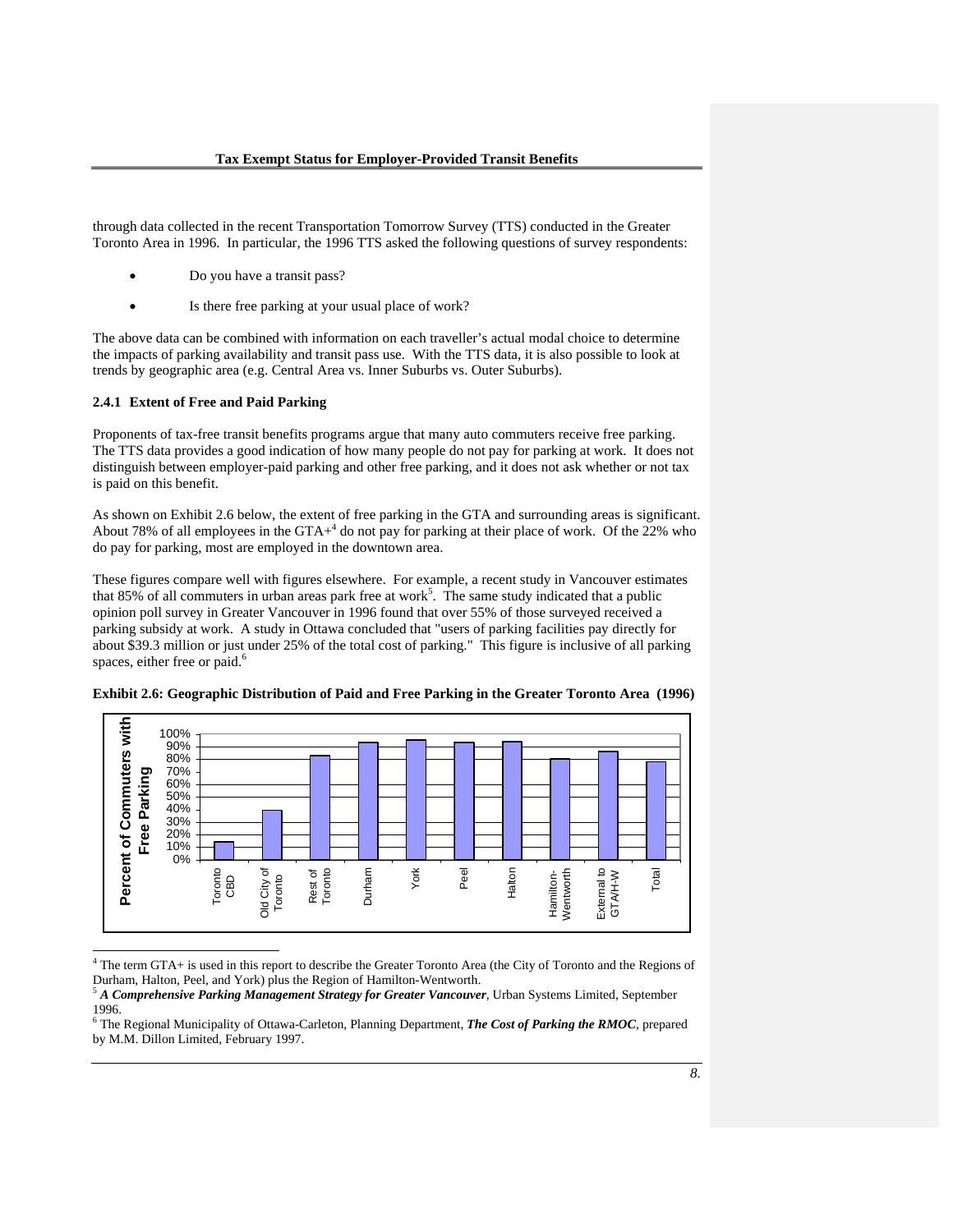Source: 1996 Transportation Tomorrow Survey data, The Data Management Group, University of Toronto.

#### **2.4.2 Transit User Characteristics**

Exhibit 2.7 provides a breakdown of employees in the GTA according to whether or not they use transit, whether or not they have a driver's licence, and whether or not there is a vehicle in the household. As expected, individuals with no automobile and no licence are the highest users of transit. 69% of these individuals travel to work by transit. Trends are similar for individuals who have a driver's licence, but do not have access to a vehicle. What is somewhat surprising is that more than 50% of all employees using transit to get to work are licensed drivers and have access to a vehicle (this vehicle may or may not be used by another household member) often referred to as "choice" riders. Many of these people could conceivably switch to the auto mode if transit costs keep escalating and auto costs decreasing. The transit mode shares for all employed individuals with access to a vehicle is only 14%.

| (Greater Toronto Area and Hamilton-Wentworth – 1996 TTS) |                                            |                  |           |  |  |  |  |  |
|----------------------------------------------------------|--------------------------------------------|------------------|-----------|--|--|--|--|--|
|                                                          |                                            | <b>Employees</b> |           |  |  |  |  |  |
|                                                          | <b>With Licence</b><br>No Licence<br>Total |                  |           |  |  |  |  |  |
| No Access to Vehicle                                     |                                            |                  |           |  |  |  |  |  |
| transit users $(1)$                                      | 59,400                                     | 61,200           | 120,600   |  |  |  |  |  |
| other mode users                                         | 27,100                                     | 32.000           | 59,100    |  |  |  |  |  |
| % using transit                                          | 69%                                        | 66%              | 67%       |  |  |  |  |  |
| <b>Access to Vehicle</b>                                 |                                            |                  |           |  |  |  |  |  |
| transit users $(1)$                                      | 76,300                                     | 220,800          | 297,100   |  |  |  |  |  |
| other mode users                                         | 83,800                                     | 1,756,300        | 1,840,100 |  |  |  |  |  |
| % using transit                                          | 48%                                        | 11%              | 14%       |  |  |  |  |  |
| Totall                                                   | 246,600                                    | 2,070,300        | 2,316,900 |  |  |  |  |  |
|                                                          |                                            |                  |           |  |  |  |  |  |
|                                                          | <b>Total Transit Users</b>                 | 417,700          | 18%       |  |  |  |  |  |
|                                                          | <b>Total Other Modes</b>                   | 1,899,200        | 82%       |  |  |  |  |  |

**Exhibit 2.7: Characteristics of GTA Employees** 

Note: (1) Includes employees who made at least one daily trip by transit.

Source: 1996 Transportation Tomorrow Survey data, The Data Management Group, University of Toronto.

Total Commuters | 2,316,900 | 100%

In terms of transit pass users in the GTA, individuals with no vehicle and no licence had the highest percentage of transit passes; 34% of all working individuals without a car and without a licence held a transit pass. By comparison, 5% of individuals with a licence and with access to a vehicle were pass holders. It should be noted that these trends may be different in other cities with different fare policies than Toronto.

The TTS data also confirms that there is a high correlation between transit use and monthly pass ownership. In fact, transit mode shares for employees with transit passes for all trips made are 66% compared to 8% for those without a pass. These differences may be in part due to the fact that it is not economical to purchase a Toronto Transit Commission Pass if it is not used every day, although evidence from other areas, including Transit Chek data in the U.S., shows that people increase their transit use with the purchase of a monthly pass.

Based on the 1996 Toronto Transportation Data shown on Exhibit 2.8, it appears that the availability of free parking at the place of work has a significant influence on modal choice. Only 6% of employees who have free parking use transit, compared to 31% of employees who do not. Conversely, providing employees with a transit pass should also have a significant influence on modal choice.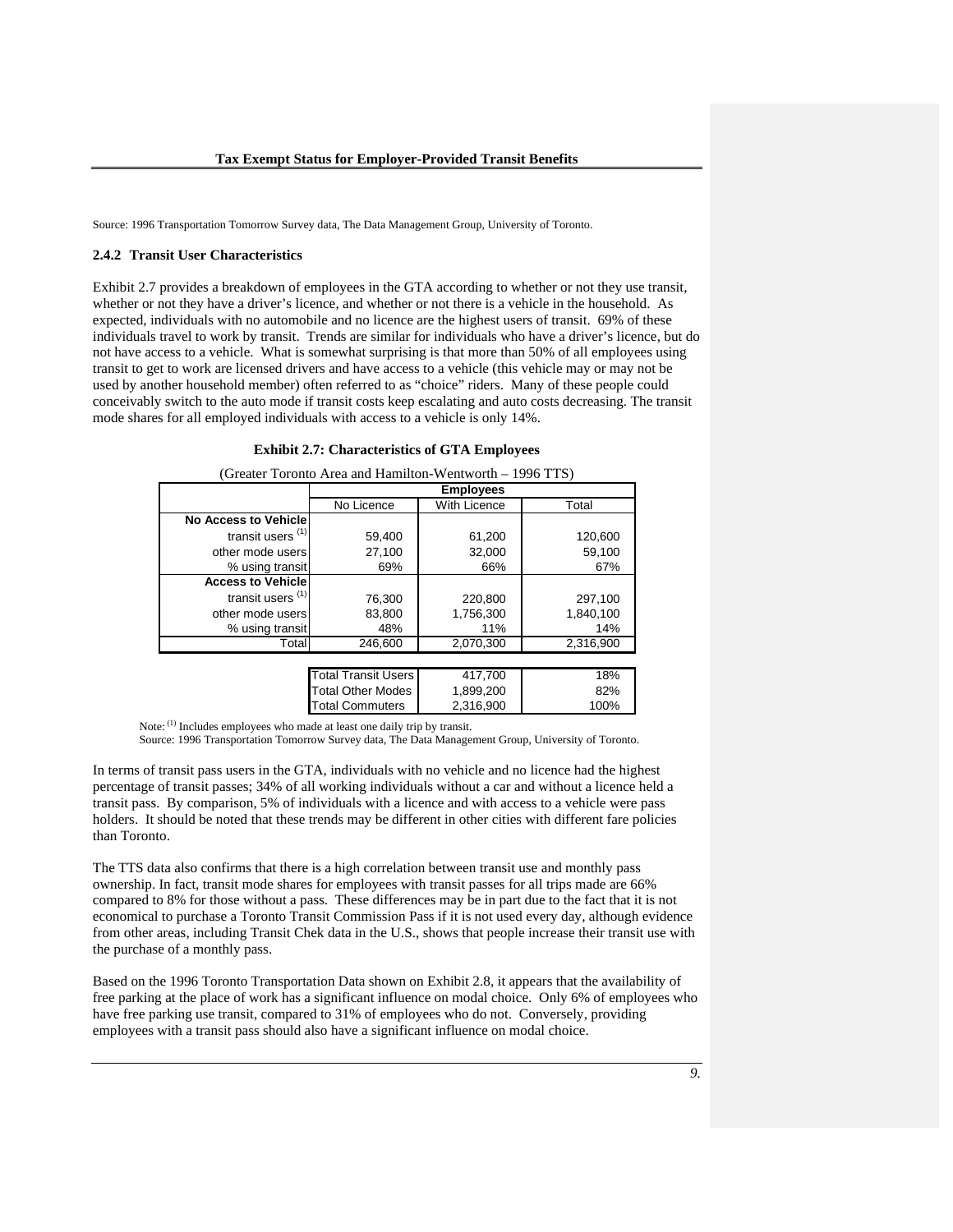#### **Exhibit 2.8: Mode Choice Characteristics of Employees with and without Free Parking**

(Greater Toronto Area and Hamilton-Wentworth – 1996 TTS)

|                                     | Daily Person Trips IDaily Transit Trips |         | <b>1%</b> transit |
|-------------------------------------|-----------------------------------------|---------|-------------------|
| <b>Persons with Free Parking</b>    | 5,187,346                               | 331.498 | 6%                |
| <b>Persons without Free Parking</b> | 1,653,195                               | 512,739 | 31%               |
| <b>ITotal</b>                       | 6,840,541                               | 844.237 | 12%l              |

Source: 1996 Transportation Tomorrow Survey data, The Data Management Group, University of Toronto.

The numbers shown in Exhibit 2.8 are all daily trips by employed persons, not just work trips.

#### *2.5 CHOICE AND CAPTIVE COMMUTERS*

The impact of policies to encourage transit use depends on whether or not an individual is "captive" to a particular mode. For example, if a person needs a car to drive to work, either because she frequently requires a car to carry out her business, or simply because there is no other mode available, then this individual may not be impacted by a tax incentive for transit use. A person already using transit because he has no other choice may not change his travel behaviour, but will instead simply receive an added tax benefit. All other "choice" commuters, both auto and transit, could be impacted by the transit benefits initiative. Attracting choice auto users to transit and maintaining existing choice transit users is a key objective of the transit benefits initiative. It should be noted that many "captive" transit riders may become "choice" riders over time as their personal circumstances change.

Of particular interest to this study is the proportion of auto and transit trips where the trip maker has the option of using either mode. Existing "choice" transit riders represent an important market because current tax policies and transportation pricing trends (see Section 3) may cause some of these riders to shift to personal vehicle use. Existing "choice" auto users are an important market since the potential emissions reductions of tax incentives are directly related to how many of these auto users are motivated to shift to public transit.

We have been able to find only two data sources for determining the percentage of transit riders who are choice riders. Recent work by the Toronto Transit Commission has been undertaken to identify discretionary or choice riders. In Toronto, about 750,000 auto users take the TTC part-time and 400,000 of these (53%) are insured car owners, indicating that they are choice transit riders. A similar analysis in the Ottawa Region (RMOC) found that the split between captive and choice users for both auto and transit modes is quite similar for work and school trips. The split was 48% captive /52% choice for transit and 46% captive /54% choice for auto<sup>7</sup> . Unfortunately, there are no national statistics for Canada on "captive" vs "choice" users of personal vehicles and public transit.

While the ratios of "captive" to "choice" transit ridership appear to be similar for Toronto and the Ottawa region, the region-wide modal share of transit vs auto use is very different. Transit mode share in the urbanized area of the Toronto and Ottawa regions for all trips are 20% and 10% respectively.<sup>8</sup> Ottawa is representative of medium sized Canadian cities in this respect although, as shown previously, it does have a high share of transit users for work trips. In the absence of national statistics, we assume, therefore, that the ratio of "captive" to "choice" transit riders is approximately 50/50 in Canadian cities served by public transit.

<sup>7&</sup>lt;br>The Regional Municipality of Ottawa-Carleton, *Transportation Master Plan, Defining Modal Share*, June 1996.<br><sup>8</sup> Transportation Association of Canada, *Urban Transportation Indicators, Phase 2 Pilot Project*, April 1996.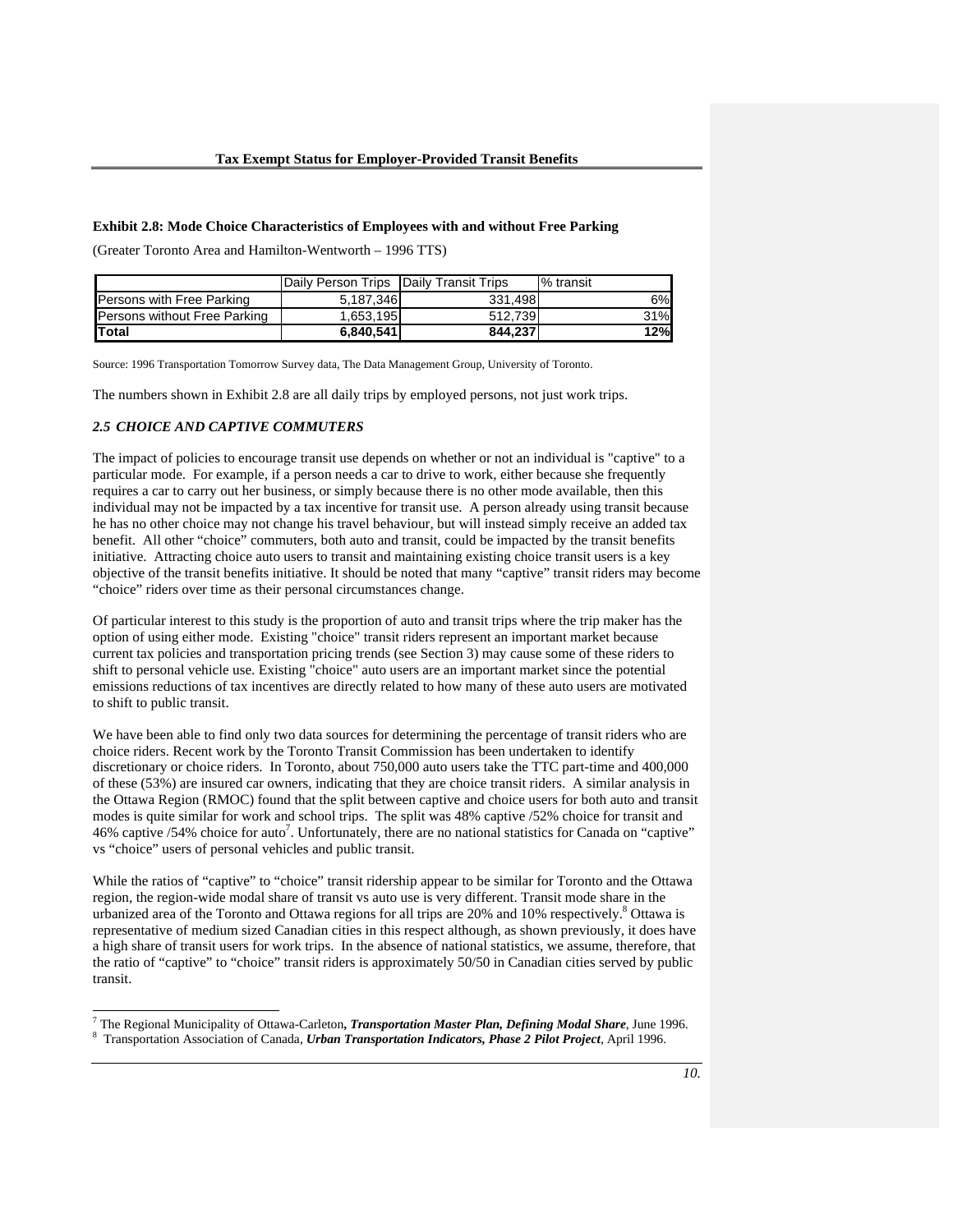#### *2.6 COMMUTER TRAVEL COSTS*

It is interesting to compare the costs of auto and transit for a typical journey to and from work and to consider the possible mode shift impacts of savings resulting from tax-free transit benefits. Exhibit 2.9 provides a comparison of a number of daily auto cost scenarios with the average daily cost of transit. Data on transit costs was calculated based on data from the Canadian Urban Transit Association while data on average auto costs was obtained from the Canadian Automobile Association. As shown on Exhibit 2.9, if both operating and ownership costs are reflected in the daily auto costs, in all cases auto is more expensive than transit. However, if parking is free, and the cost of car ownership is not taken into account in the daily costs (note: most people do not perceive car ownership costs in daily travel) then transit would be perceived as a more expensive mode. As highlighted in the data above, most people do in fact receive free parking.

Given the above trends, the impacts of tax-free employer provided transit benefits could be significant. In particular, if the average cost of transit becomes cheaper than the perceived cost of auto travel, then people may seriously consider transit as an option, especially if transit can provide competitive travel times.





 Source: Auto Costs – Canadian Automobile Association Transit Costs – Canadian Urban Transit Association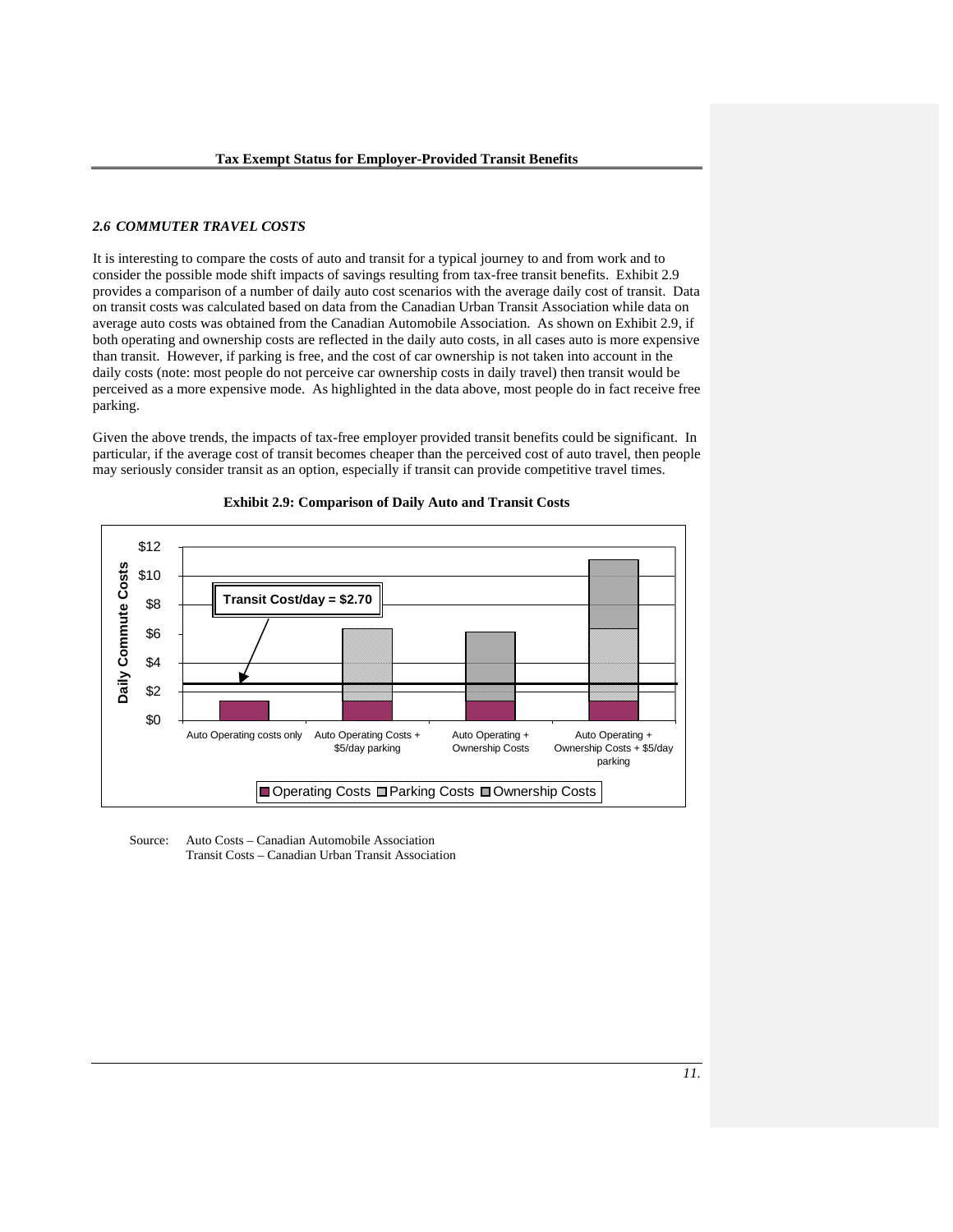#### **3. REVERSING THE DECLINE OF PUBLIC TRANSIT IN CANADA - THE POLICY CHALLENGE**

Increasing modal shift from Single Occupancy Vehicles (SOVs) to lower energy intensive modes, including public transit, will be an essential element of a strategy for meeting the Kyoto targets for GHG emissions reduction from urban transportation. Average GHG emissions per passenger kilometre of personal vehicle travel are more than three times greater than average GHG emissions from transit in Canada (254 grammes per pass-km vs. 79 grammes per pass-km<sup>9</sup>). Hence, there is significant opportunity for GHG emissions reduction through mode shifting from personal vehicles to public transit.

#### *3.1 TRENDS IN URBAN TRANSPORTATION IN CANADA*

The history of public policy in urban transportation over the past four decades, and the continued decline in market share of public transit over the past decade, raises serious concerns about the future viability of the Canadian public transit industry. Financially viable transit will be essential to providing an alternative source of mobility if personal vehicle use is to be reduced to meet the Kyoto target.

*After two decades in which auto use increased along with public transit ridership, Canada's ability to balance public and private means of urban mobility appears to have broken down. Since 1990, urban transit has steadily lost riders while urban auto use continues to increase. Consumer price data show that public transit has become more expensive relative to the automobile since 1989. Price divergence can be explained by a coincidence of fiscal austerity in the public sector, where urban transit is supplied and growing efficiency in the private sector which produces autos. Despite a heightened awareness of social, economic, and environmental externalities created by urban auto use, policymakers have done little to address this shift towards the auto.<sup>10</sup>*

In the period from 1950 to 1990, Canada and the U.S. had similar patterns of economic and demographic growth. Before 1990, however, Canada was far more successful in maintaining transit as a viable option to the automobile. From the 1950's and into the1980's, provincial and municipal governments in Canada invested heavily in transit infrastructure, including, for example, the Toronto subway system, Montreal metro, Vancouver SkyTrain, Ottawa Transitways and the Calgary and Edmonton LRTs. "During the 1970's and 1980's Canada's (prior) investment in transit infrastructure paid handsome dividends with transit ridership levels and an overall share of urban travel that rivalled European cities."<sup>11</sup>

Exhibit 3.1 shows comparable data on annual total and per capita transit trips for Canada and the United States from 1950 to 1997. It is clear that prior to 1990, Canada, partly because it was starting from a stronger base of transit use, managed to achieve a significantly slower rate of decline in transit use than the U.S. Since 1990, however, the rate of decline in transit use in Canada has been greater than that in the US, where public financial support for transit as an alternative to continuing growth in auto dependence is currently stronger than in Canada (Exhibit 3.2).

 $\overline{a}$ 

<sup>9</sup> *Foundation Paper on Climate Change – Transportation Sector*, prepared by the Transportation Table of the National Climate Change Process, December 1998.

<sup>&</sup>lt;sup>10</sup> Transit in Trouble? The Policy Challenge Posed by Canada's Changing Urban Mobility, Anthony Perl, University of Calgary, and John Pucher, Rutgers University, New Brunswick, NJ, Canadian Public Policy, Analyse de Publiques, XXI:3-261-283, 1995 page 261

<sup>&</sup>lt;sup>11</sup> Ibid, citing Soberman, 1983; Cervero, 1986.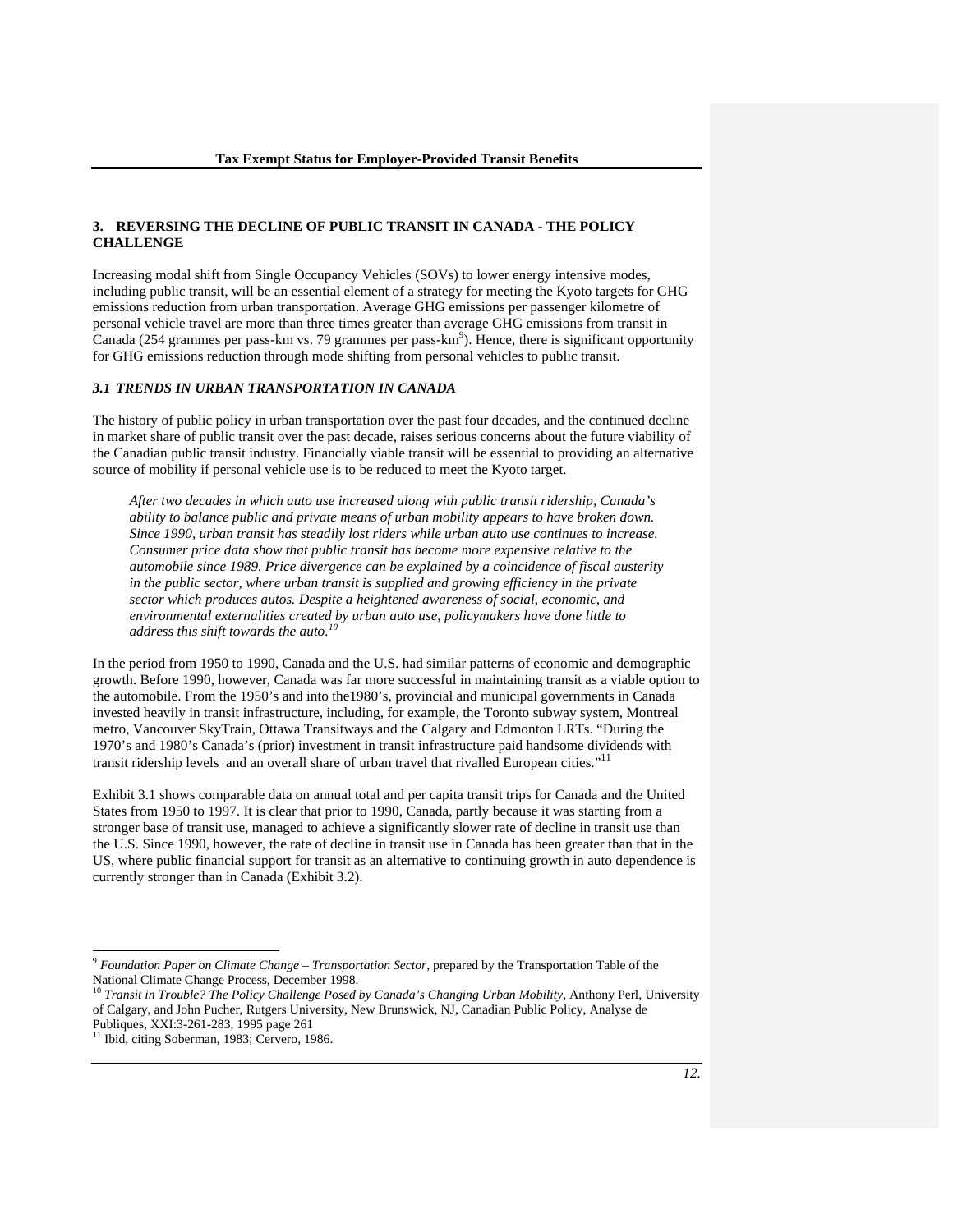**Exhibit 3.1: Transit Ridership per Capita: Canada and United States (1970 - 1997)**  <sup>0</sup> <sup>2040</sup> 6080100 <sup>120</sup> <sup>1970</sup> <sup>197219741976</sup> <sup>197819801982</sup> <sup>1984198619881990</sup> <sup>1992199419961998</sup> <sup>2000</sup>**Tr ansi tRidership perCapi ta**CanadaUnited States

Source: A. Perl and J. Pucher *Transit in Trouble?* Canadian Public Policy, 1995 with updated data from CUTA, APTA

**Exhibit 3.2 Percent Change in Transit Ridership Canada and United States (1990 - 1997)**  <sup>85</sup> <sup>90</sup> <sup>95</sup> <sup>100</sup> <sup>105</sup> 1990 1991 1992 1993 1994 1995 1996 1997 **Percent change from 1990 ridership**Canada United States

Source: Ibid

#### *3.2 THE IMPACT OF PRICING ON TRANSIT AND AUTO MODE SHARE*

There is strong evidence linking the decline of transit in Canada during the 1990's to the widening gap between pricing of public transit and the cost of owning and operating an automobile (or light truck). As shown on Exhibit 3.3, from 1986 to 1990 the price of transit fares had risen slowly while the costs of owning and operating an automobile had remained relatively constant. With the signing of the Canada/U.S. Free Trade Agreement in 1989 and the introduction of the GST in Canada in 1991, the cost of purchase of personal vehicles has decreased. Since 1990, the price of transit fares has increased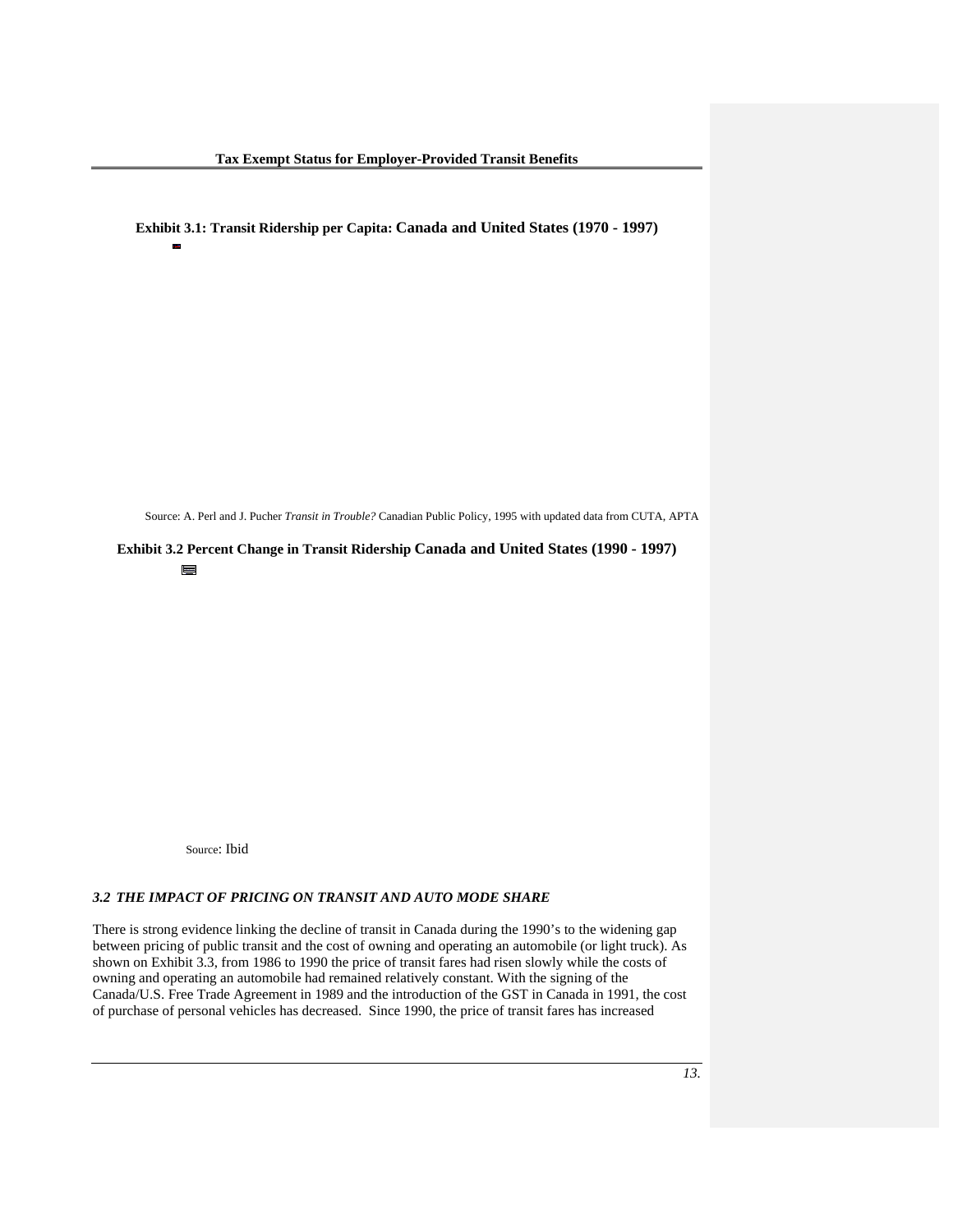dramatically in Canada. This widening gap between the cost of using transit and the automobile has contributed to the decline in transit ridership and mode share.

**Exhibit 3.3: Transportation Pricing Trends (1986 to 1997)** 

Source: Perl and Pucher, updated by IBI Group with Consumer Price Index data.

Rising transit fares have been a consequence of fiscal austerity as governments have reduced transit subsidies as they grappled with deficits. The upward pressure on fares had been exacerbated by the increasing cost of transit per passenger trip. Between 1970 and 1992, the average operating cost per passenger trip on Canadian transit rose 89 percent in constant 1992 dollars<sup>12</sup>.

The response of governments has been to cut operating and capital subsidies for transit and to transfer responsibility for funding transit to municipalities. Municipalities are experiencing increasing difficulty in financing existing public transit services and service expansion. There is growing consensus that municipalities can no longer turn to the property tax for increased subsidies for transit. Hence, new revenue/financing mechanisms must be found.

Exhibit 3.4 compares public transportation subsidies and unprofitability in Canada and the U.S. from 1984 to 1996. As shown, there has been a significant reduction in the operating subsidy per passengerkilometre to Canadian transit agencies since 1992, largely due to a significant drop in provincial funding levels. At the same time, transit agencies were able to improve operating cost recovery levels slightly.

 $12$  Ibid, page 271

**Index of Automotive vehicle** 

l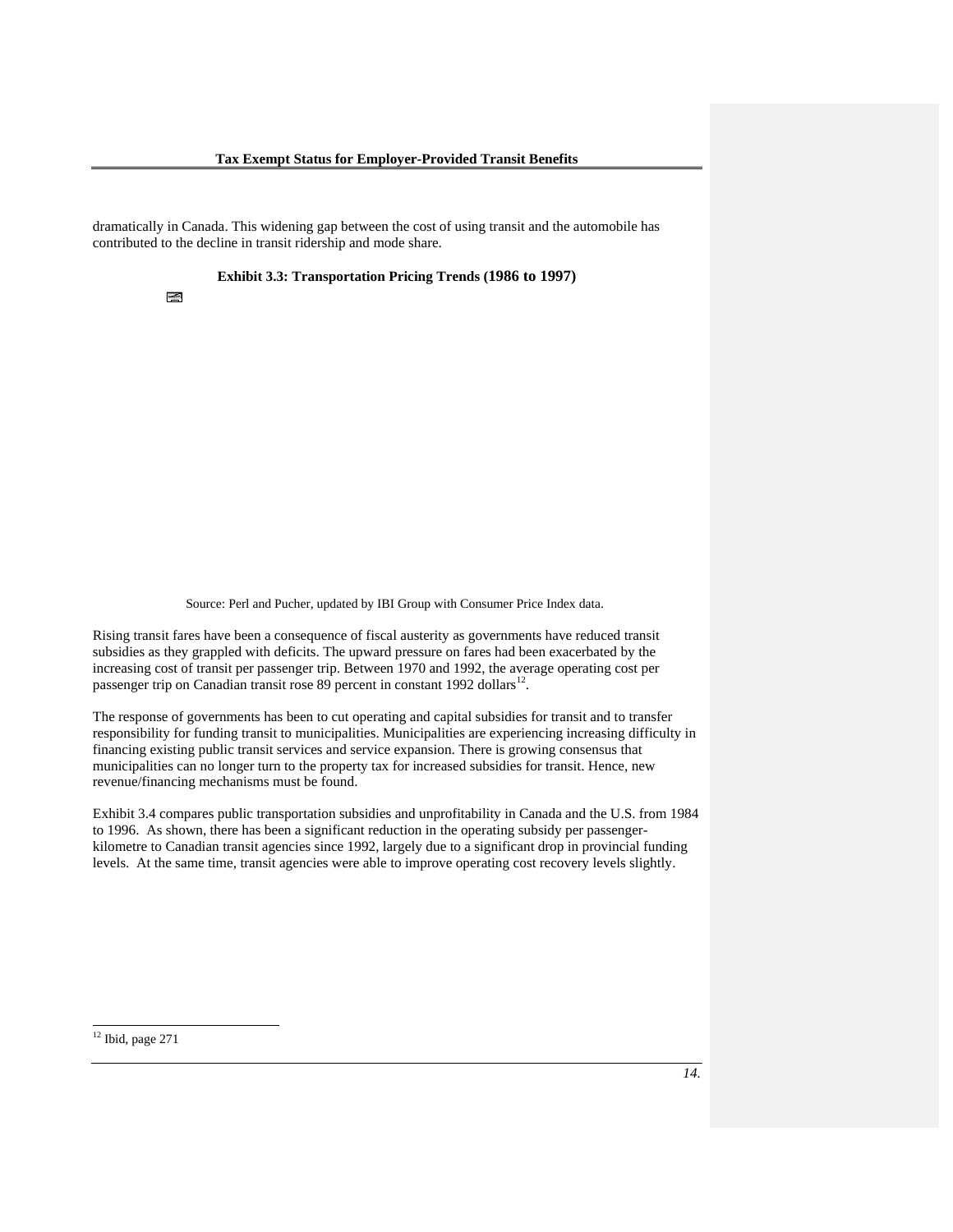#### **Exhibit 3.4: Comparison of Public Transport Subsidies and Unprofitability in Canada and the United States – 1984 to 1992**

| 1984                                        | 1986 | 1988 | 1990                                                              | 1991 | 1992 | 1993       | 1994 | 1995 | 1996 |
|---------------------------------------------|------|------|-------------------------------------------------------------------|------|------|------------|------|------|------|
| Operating subsidy per linked passenger trip |      |      |                                                                   |      |      |            |      |      |      |
|                                             |      |      |                                                                   |      |      |            |      |      |      |
|                                             |      |      |                                                                   |      |      |            |      |      | 0.90 |
| 1.15                                        | 1.29 | 1.36 | 1.32                                                              | 1.38 | 1.40 | 1.42       | 1.49 | 1.43 | 1.46 |
|                                             |      |      |                                                                   |      |      |            |      |      |      |
| 50                                          | 55   | 52   | 44                                                                | 51   |      | 52         | 53   | 54   | 56   |
| 38                                          | 39   | 37   | 37                                                                | 36   | 37   | 37         | 38   | 38   | 40   |
|                                             | 0.81 | 0.84 | 0.99<br>Regular service passenger revenue as % of operating costs | 1.03 | 1.14 | 1.20<br>52 | 1.17 | 1.16 | 1.13 |

Source: Based on Table 2 from Perl and Pucher, re-created with new data by IBI Group.

#### NOTES:

- 1 From applicable CUTA Canadian Transit Fact Book for each year; "Provincial Operating Contribution" plus "Municipal Operating Contribution", divided by "Regular Service Passenger Trips"; values adjusted according to Canadian CPI.
- From APTA 1998 Transit Fact Book; "Total Public Funds" from Table 21 Operating Funding Sources, divided by "Total Unlinked Passenger Trips" from Table 32 - Passenger Trips by Mode, multiplied by 1.25 for linked trips estimate; values adjusted according to US CPI.
- From applicable CUTA Canadian Transit Fact Book for each year; "Regular Service Passenger Revenues," divided by "Total Direct Operating Expenses."
- From APTA 1998 Transit Fact Book; "Passenger Fares" from Table 21 Operating Funding Sources, divided by "Total" from Table 29 - Operating Expense by Object Class.

Perl and Pucher conclude that rising per passenger subsidies in Canada up to 1992 were the result of three factors:

- expansion of transit into unprofitable services in low density, auto oriented suburbs, encouraged by the availability of provincial operating and capital subsidies;
- low transit fares inherited from the 1970s; and
- declining productivity of transit operations. Vehicle-kilometres per employee dropped from 20,800 to 19,600 between 1980 and 1992.<sup>13</sup>

In summary, therefore, until the 1990s transit became increasingly unprofitable and dependent on public support in the same period that the auto industry has become increasingly competitive. Since that time, however, it can be seen that passenger revenue have become a higher proportion of operating costs as the availability of subsidies from higher levels of governments has diminished. Similarly, operating subsidy per passenger trip in Canada has gone down in constant dollars. Transit operations have therefore become more effective in terms of operating costs. However, transit ridership, although showing a slight increase, still is accounting for a lower and lower share of total travel.

l

 $13$  Ibid, page 272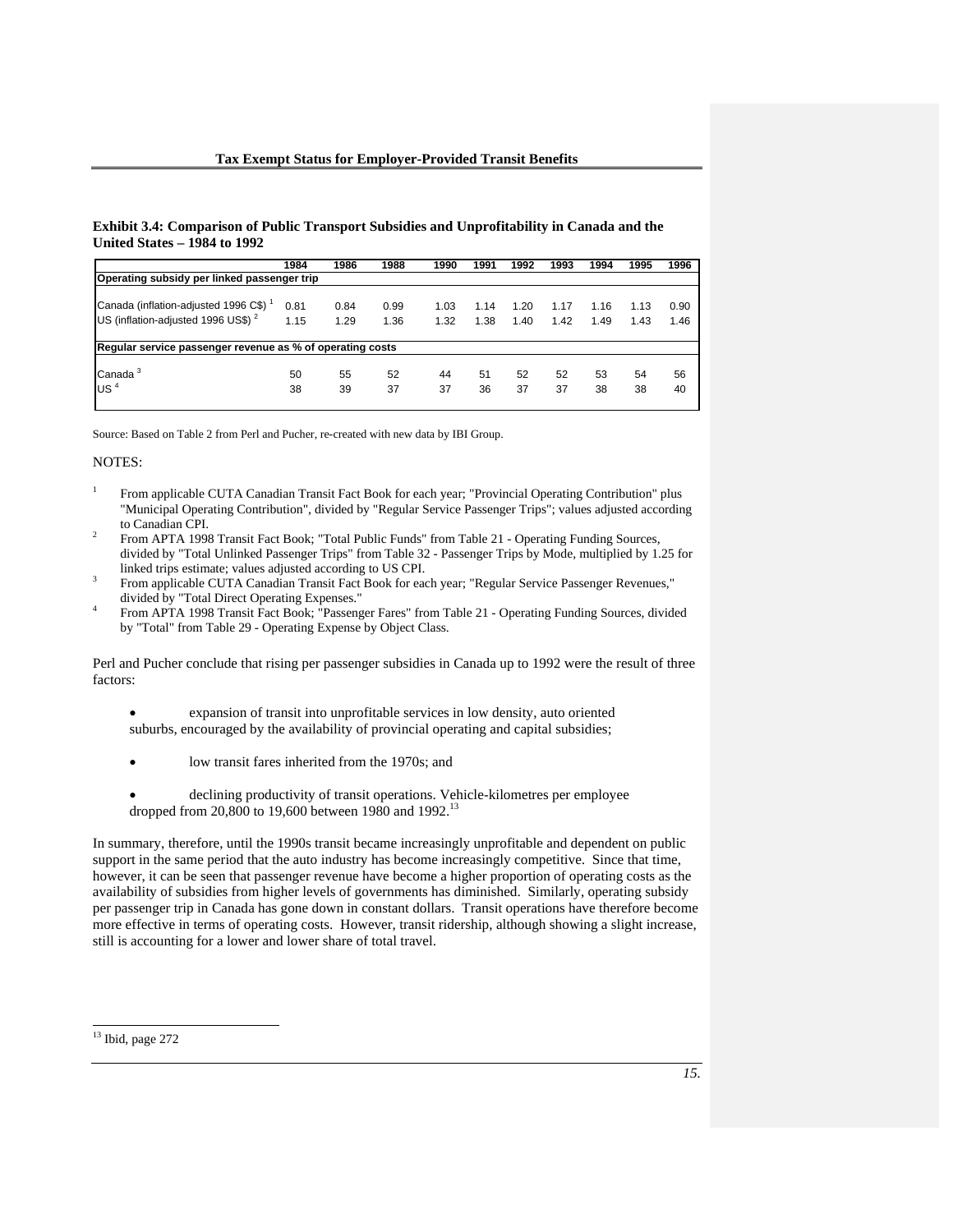#### *3.3 A NEW PRICING STRATEGY FOR TRANSIT*

Since governments have been reducing their subsidies towards transit, new policy approaches are required to stem the decline of transit in Canada. Perl and Pucher suggest three major steps, that represent a set of integrated policies for achieving that objective:

- a new transit pricing strategy;
- pricing the automobile more efficiently;
- ending the aberration of auto-dependent land-use.<sup>14</sup>

• A more complete set of initiatives would also include improvements in the speed, coverage and frequency of transit services as well as transportation demand management (TDM) and many other initiatives.15

For purposes of this study of tax exempt employer-provided transit benefits, we focus on the importance of a new strategy for transit pricing. It is assumed that the other two steps will be addressed in other studies commissioned by the Transportation Table.

Perl and Pucher conclude that a new transit subsidy strategy of federal and provincial governments must be focussed on making transit more price competitive with the automobile. The tax-exempt employerprovided transit benefit is a policy option that can be directly targeted at price competitiveness and can be integrated into the marketing programs of transit agencies to increase ridership. Experience with recent market based fare revisions in European countries has resulted in overall ridership increases of 15 to 30 percent.<sup>16</sup>

In most major urban centres in Canada, growing congestion and deteriorating air quality over the next twenty years are predicted under Business as Usual scenarios. Specific examples of such forecasts can be found in studies of the Greater Vancouver region, the Greater Toronto Area, and the Regional Municipality of Ottawa-Carleton. For example, a recent report on transportation planning studies for the Greater Toronto Area, forecasts that public transit modal share will drop from 18% in 1996 to 15% in  $2021$ <sup>17</sup> In the absence of policy changes, continuing decline in modal share for public transit relative to the personal vehicle will work in opposition to Canada's effort to meet its Kyoto commitment for GHG reduction. Canada's ability to revitalize its transit industry will be a key to whether or not the challenge will be met.

Canada is in a unique situation in the industrialised world. It is one of the few countries where the central government does not have a major role in urban transport. Through measures such as the proposed tax exempt employer-provided transit benefit, the Federal Government could provide support for modal shift to public transit, through a mechanism that directly influences transit ridership nationwide. The measure also provides the potential for leverage compared to straight subsidies by inducing contributions from employers and employees if, and only if, ridership is increased.

 $\overline{a}$ 

 $14$  Ibid, page 279

<sup>&</sup>lt;sup>15</sup> Full Cost Transportation and Cost-Based Pricing Strategies, prepared by IBI Group for the Ontario Transportation and Climate Change Collaborative, November 1995.

 $16$  Ibid page 277

<sup>&</sup>lt;sup>17</sup> *Toronto Reconsidered, Planning for the Next Century, John Barber, James Rusk, The Globe and Mail, April 5,* 1999, citing data from Ontario Ministry of Transportation and GO Transit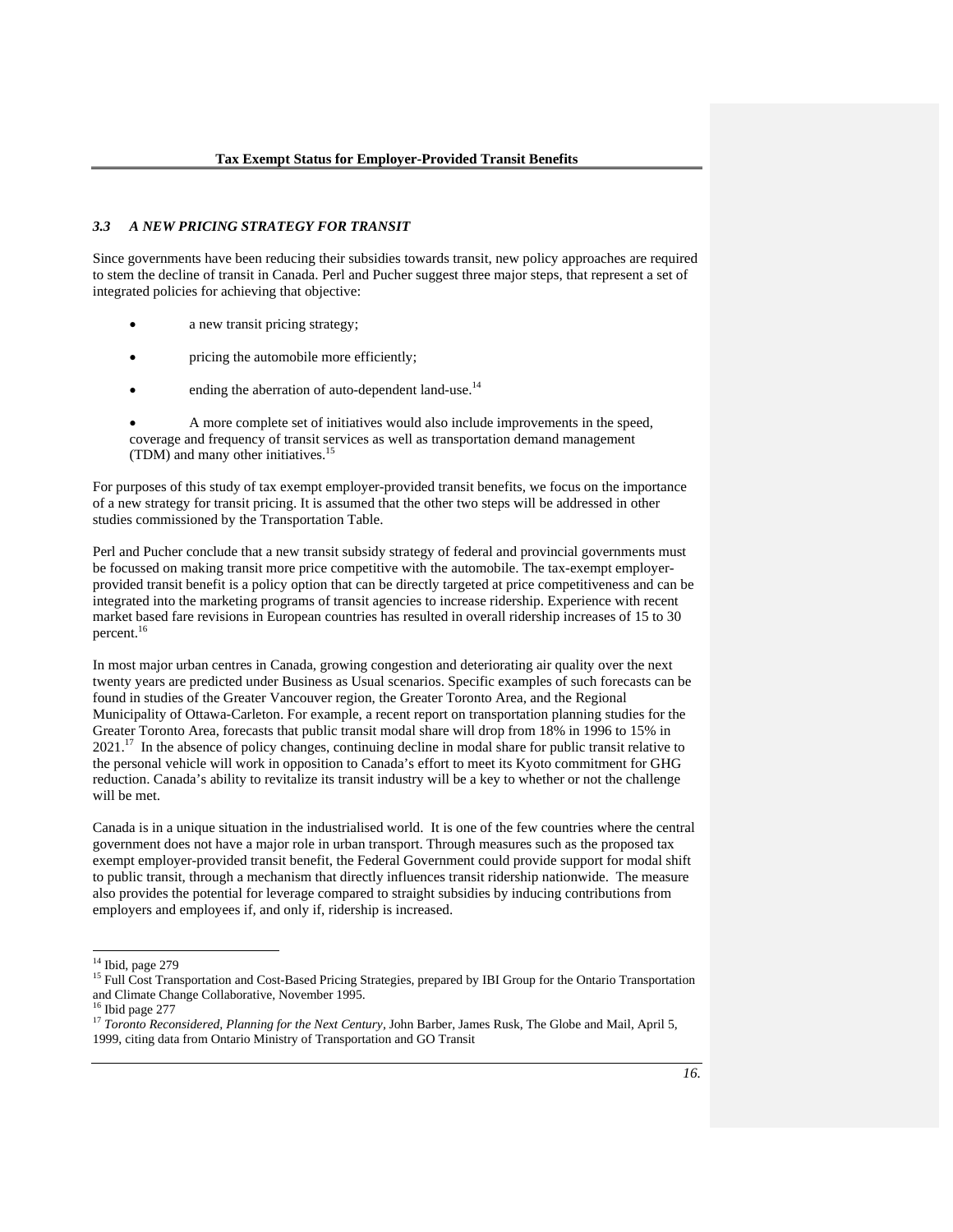#### **4. STATUS OF TAX INCENTIVES FOR TRANSIT USE IN OTHER COUNTRIES**

#### *4.1 TAX INCENTIVES FOR TRANSIT USERS IN THE UNITED STATES*

The concept of tax benefits for transit users in the U.S. is not a new idea. While informal practices preceded it, the first U.S. tax law on this subject, implemented in 1984, allowed up to \$15 tax-free for transit use with a number of restrictions. As shown in Exhibit 4.1, several modifications have since been made to U.S. tax laws to provide additional benefits for transit users.

#### **Exhibit 4.1: Evolution of Federal Commuter Benefits in the United States**

**1984:** Deficit Reduction Act - \$15 per month tax exemption for transit users, with restrictions **1991:** IRS administrative action - increased monthly transit cap to \$21 **1993:** National Energy Policy Act - Added Internal Revenue Code, Section 132(f) "Qualified Transportation Fringe" - Vanpool expenses also qualified - Transit/Vanpool benefits – to \$60 per month - Qualified Parking - \$155 per month **1996:** IRS indexing of benefits - Transit/Vanpool benefits - \$65 per month - Qualified Parking - \$165 per month **1997:** Taxpayer Relief Act – taxable payments in lieu of employer provided parking permitted **1998:** Transportation Equity Act For the 21<sup>st</sup> Century (TEA-21)  **-** Employee can elect to buy transit fares with pre-tax compensation

- Tax-free transit benefit increases to \$100/month after 2001

 $\overline{a}$ 

Source: Adapted from: *New Federal Commute Benefits With The TransitChek Program*, a presentation by the TransitCenter.

Up to 1998, only benefits paid for by the employer were tax-free. An employer would have to set up the program and pay its entire cost. This requirement, of course, could be minimized to the extent that an employer might adjust for putting a program in place by reducing conventional taxable compensation increases they might otherwise have made.

The most recent legislation governing Federal commuter benefits is the Transportation Equity Act for the  $21<sup>st</sup>$  century (TEA-21) which was signed into law on June 9, 1998. The major change in TEA-21 from the previous legislation is that it now allows, in addition to tax-free, company-paid benefits, a new option for employees to direct pre-tax salary to transit. This option removes the cost from employers and allows them to offer more flexible programs. The entire area is becoming known as Commuter Choice<sup>18</sup>. The commuter choice provisions of the TEA-21 allow employers to let their employees allocate up to \$65 per month (\$780/yr) of their salary before taxes to pay for transit and vanpool parking. As a result, employees are not charged tax on this proportion of their income. At the same time, employers can exclude qualified transportation benefits from the gross income of employees, thereby saving on payroll taxes. In fact, the employer and the employee can share the cost, both out of tax-free money, of the benefit up to the

<sup>&</sup>lt;sup>18</sup> Association for Commuter Transportation, *Money Saving Tools, Explanation of the Federal Tax Advantages for Employer-Provided Transportation Benefits*, from the TDM Tool Kit, 1998.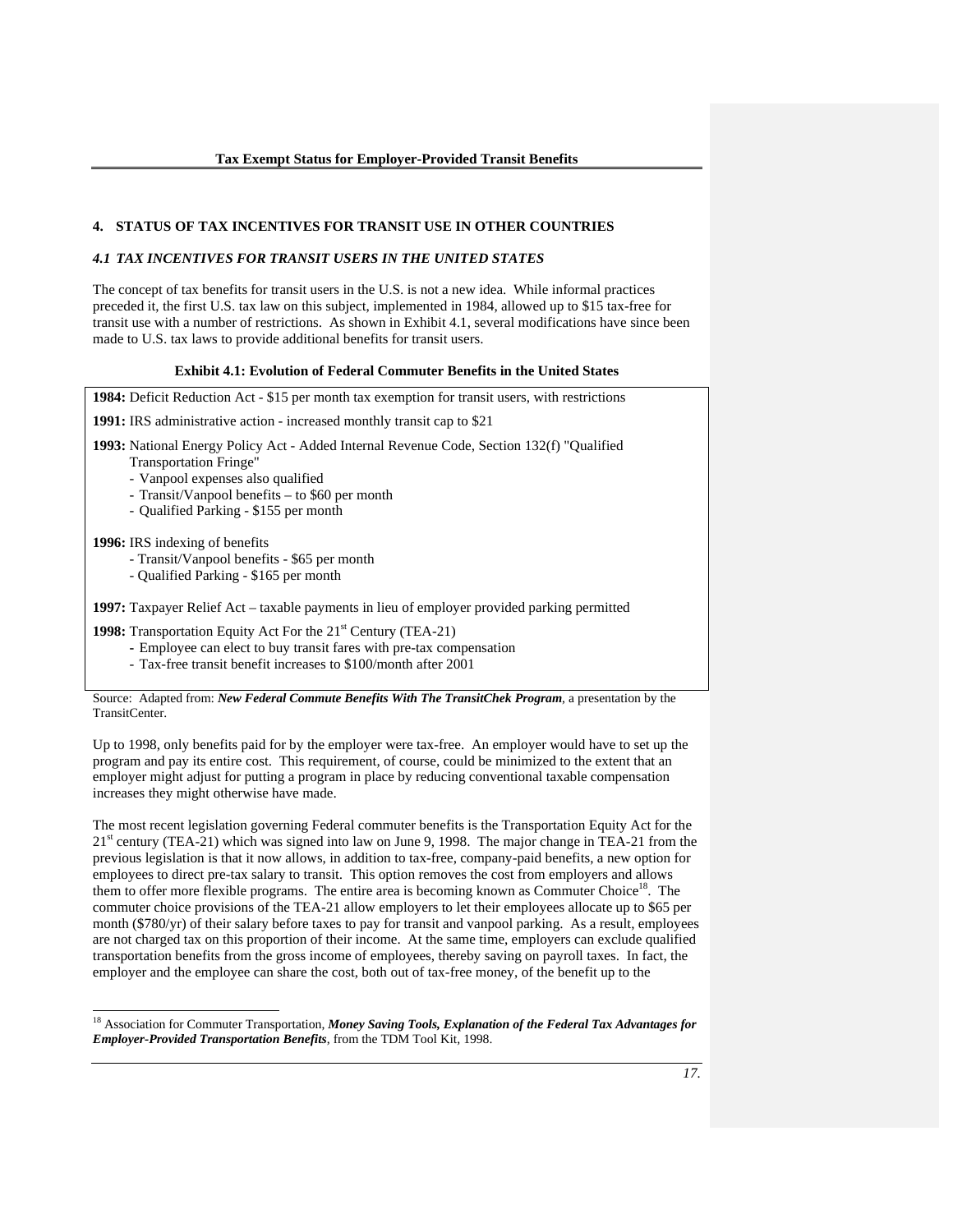monthly maximum. Under TEA-21, the maximum tax-free allowance will rise to \$100 per month after 2001.

The objective of the TEA-21 provisions is to level the playing field for auto and transit users in order to allow employees to make a choice between modes without having to worry about the tax implications of their choice. The benefits apply not only to transit, but also to vanpools and qualified parking (including employer-provided parking at the workplace). Exhibit 4.2 summaries the Tax Benefits for all qualified modes in the U.S.

As will be discussed later in this report, the situation in the U.S. differs from Canada in that employer provided parking in the U.S. has never been treated as a taxable benefit, whereas in Canada, some forms of employer-provided parking may be taxed.

| <b>Alternative</b><br>Mode of<br><b>Transportation</b> | <b>Incentive</b>                                                                                                                                                                   | <b>Tax Implications</b>                                                                                                                                                                                                                                                                                                                               |
|--------------------------------------------------------|------------------------------------------------------------------------------------------------------------------------------------------------------------------------------------|-------------------------------------------------------------------------------------------------------------------------------------------------------------------------------------------------------------------------------------------------------------------------------------------------------------------------------------------------------|
| $Transit$ <sup><math>\overline{1}</math></sup>         | Up to \$65/month,<br>\$780/year for transit<br>expenses<br>(increases to<br>$$100/m$ onth after 2001)                                                                              | Employers give their employees up to \$65/month to commute via transit;<br>get a tax deduction and save over providing same value in gross income<br>Ωr<br>employers allow employees to use pre-tax income to pay for transit and<br>employers save on payroll tax (at least 7.65% savings)<br>A combination of both up to statutory limits           |
| Vanpool <sup>1</sup>                                   | Up to \$65/month,<br>\$780/year for vanpool<br>expenses<br>(increases to<br>\$100/month after 2001)                                                                                | Employers give their employees up to \$65/month to commute via vanpool;<br>get a tax deduction and save over providing same value in gross income<br>Employers allow employees to use pre-tax income to pay for vanpooling<br>and employers save on payroll tax (at least 7.65% savings)<br>Ωr<br>A combination of both up to statutory limits        |
| <b>Qualified</b><br>Parking <sup>1</sup>               | Up to $$175/month$ ,<br>\$2,100/year, for parking<br>at or near an employer's<br>worksite, or at a facility<br>from which employee<br>commutes via transit.<br>vanpool, or carpool | Employers give their employees up to \$175/month for qualified parking;<br>get a tax deduction and save over providing same value in gross income<br>or<br>Employers allow employees to use pre-tax income to pay for qualified<br>parking and employers save on payroll tax (at least 7.65% savings)<br>A combination of both up to statutory limits |

#### **Exhibit 4.2: Summary of Tax Benefits In the United States**

1 Vanpool or Transit Benefits can be provided in addition to Qualified Parking for a total benefit of up to \$240/month or \$2,880/year.

SOURCE: Adapted from Association for Commuter Transportation, *Money Saving Tools, Explanation of the Federal Tax Advantages for Employer-Provided Transportation Benefits*, from the TDM Tool Kit, 1998.

#### *4.2 EUROPEAN EXPERIENCE*

In most other OECD countries, central governments play a much greater role in funding public transit systems. It is known, however, that many transit agencies in Germany, Austria, the Netherlands and Switzerland revised their fare structures in the 1990s to discount monthly and/or annual passes for frequent users, promoting these as "environmental passes" as these changes were justified on the basis of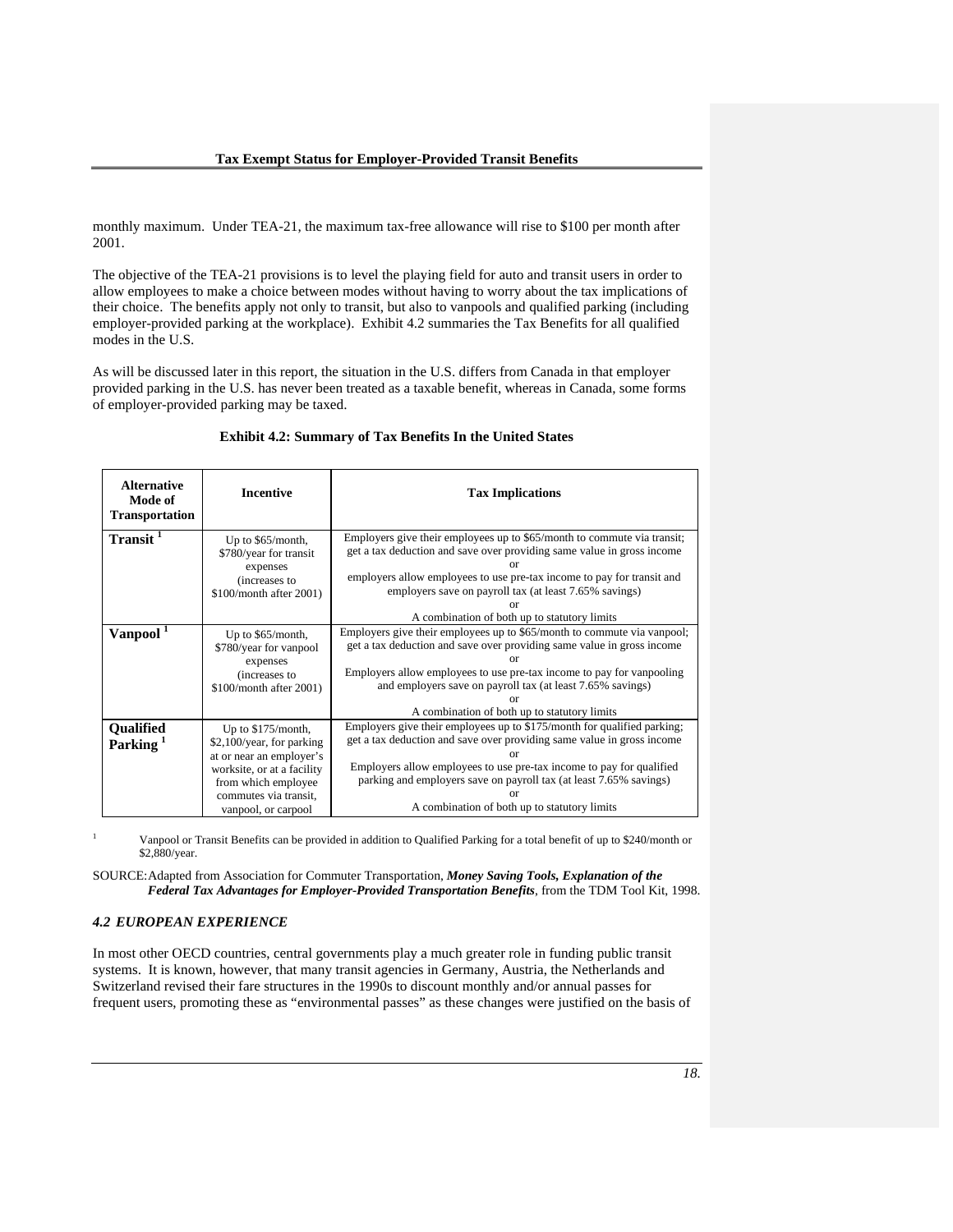the environmental benefits accompanying increased transit use $19$ . In the Paris region of France, employers must provide half the cost of a transit pass for travel between the residence and place of work for their employees; this provision dates from the early 1980s. Britain has recently announced that in order to assist in complying with its Kyoto commitments, taxes on employee benefits will exclude subsidies to public bus services that bring in employees and employer-provided bus services.<sup>20</sup>

#### *4.3 MARKET PENTRATION RATES*

To date, there have been few attempts to implement employer-provided transit benefits programs in Canada, largely because the current tax laws do not provide incentives. As a result, it is necessary to look elsewhere to assess the potential uptake by employers and acceptance by employees.

Employer-provided transit benefits programs have been in place for some time in the U.S. but have gained extensive attention as a result of changes in tax laws implemented through the Intermodal Surface Transportation Equity Act (ISTEA) and more recently the Transportation Equity Act for the 21<sup>st</sup> Century (TEA-21). As of 1998, there were some 20 cities in the United States that had some form of transit voucher program. The distribution of transit fare vouchers rather than passes or other transit fare media has been implemented in order to relieve the administrative burden placed on the employer and to provide greater flexibility. A voucher program provides flexibility in terms of the type of fare media to be used by the employee and is more practical in metropolitan areas with multiple transit agencies. The majority of transit voucher programs are implemented by clearing houses formed specifically for printing and distributing transit passes, TransitChek in the New York area and Commuter Check in a number of other centres.

There are two factors to consider when making comparisons to the United States:

- transit mode shares for most U.S. cities other than New York are lower than in the larger Canadian cities; in Canada, there are already a high number of choice commuters using transit. The intent of a transit benefit is to attract more choice users and it may be easier to do so in Canada as transit appears to be a more acceptable alternative in this country;
- the cost of parking for employment is a tax deductible expense in the U.S.; therefore the incentive provided by tax-free transit benefits in Canada would be greater than in the U.S. in the instances where parking benefits are taxed.

The transit-voucher program in the U.S. has been successful. Exhibit 4.3 illustrates the trends in TransitChek enrolment rates and annual revenues for its operations within the New York Metropolitan Area. During the five year period between 1993 and 1998, annual sales of TransitChek vouchers increased by a factor of over 3.3, representing an annual average growth rate of 27%.

<sup>19</sup> Perl, A., Pucher., J *Transit in Trouble? Canadian Public Policy*, Vol. 21, No.3, 1995<sup>20</sup> The Times of London, Wednesday, March 10, 1999.

 $\overline{a}$ 

**Comment [PC1]:** See back page of Crans New York Business article - Transit Check Brochure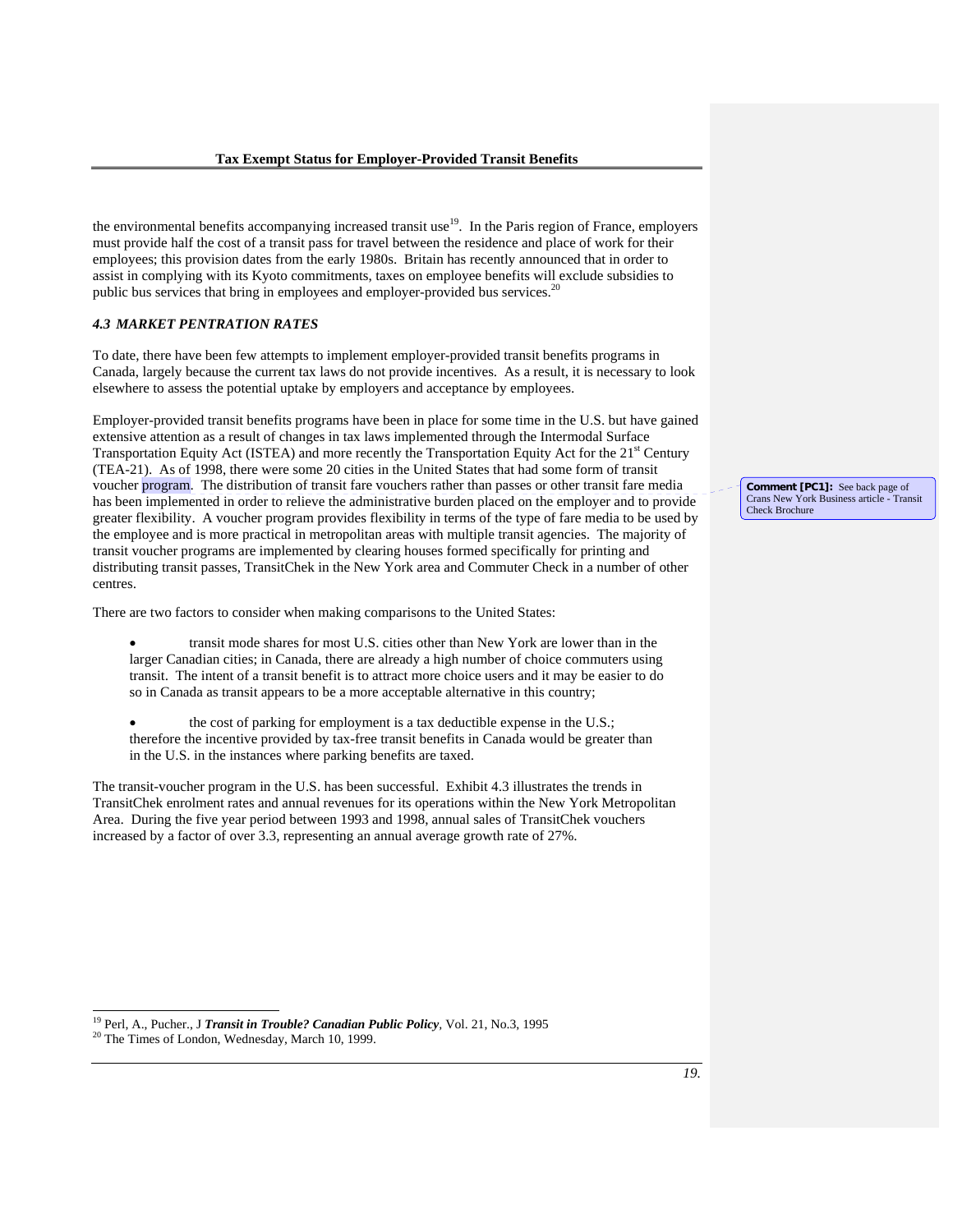

**Exhibit 4.3: Trends in Performance of TransitChek (New York Metropolitan Area)** 

Since August 1998, following the changes introduced through TEA-21 that allowed employees to use part of their pre-tax compensation to purchase transit benefits through their employers and relieving the need for employers to pay the entire cost of transit benefits, sales of transit vouchers by Commuter Check Services Corporation, the operator of Commuter Check, are reported to be increasing at a rate of 10% per month, compared to the previous growth rate of 2% per month.<sup>21</sup>

21 Personal communication from Richard Oram, President of Commuter Check Services Corporation, April 5, 1999.

l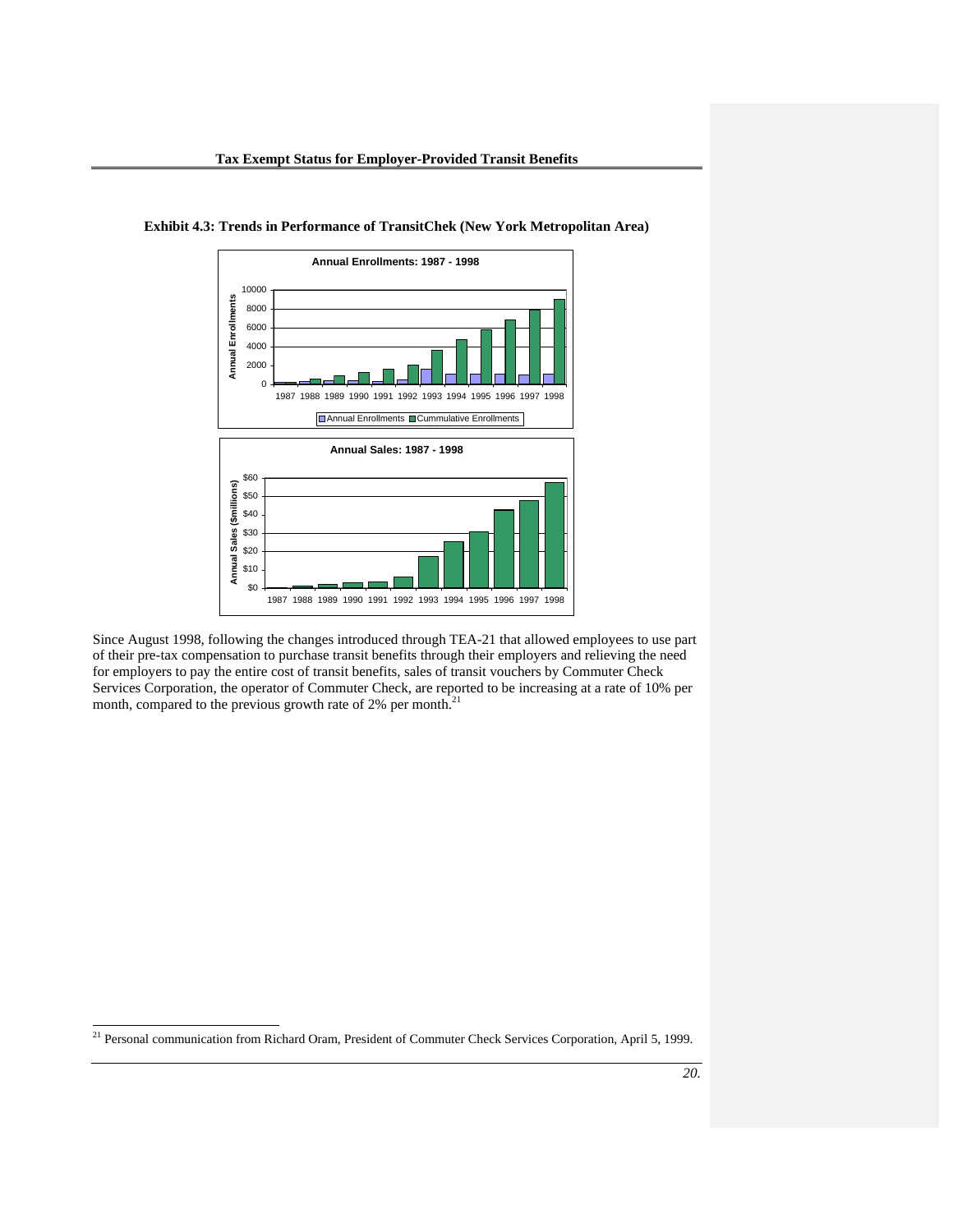#### **5. LITERATURE REVIEW**

In addition to the Perl and Pucher paper reviewed in the previous section of this report, a number of other sources were reviewed. The most important of these are summarized in this section.

#### *5.1 EMPLOYER-PROVIDED TRANSIT PASSES: A TAX EXEMPT BENEFIT, BENEFIT/COST ANALYSIS*

This is a paper developed by Todd Litman of the Victoria Transport Policy Institute in 1996 on behalf of the Transit Advocacy project of Transport 2000 Canada. This study was also funded by a number of other agencies including Environment Canada, Health Canada, Canadian Urban Transit Association, Chawkers Foundation and the Samuel & Saidye Bronfman Foundation.

This is a fundamental paper in the discussion of possible use of employer-provided transit benefits. It also is a source of much of the comparison of the treatment of parking with the treatment of transit discussed in this study.

Exhibit 5.1 (Tables ES-1 and 5 in the paper), summarizes the actual current situation, the official policy under which parking benefits are taxed and the proposal that transit benefits should be tax exempt as well. The main assumptions used in developing this table are:

- the cost of providing a parking space averages \$1,200 per year;
- tax is not normally collected on employer provided parking benefits;
- the employer would provide the cost of the transit benefit which would be \$55 per month;
- the average marginal personal income tax rate is 38%.

#### **Exhibit 5.1: Automobile and Transit Incentives Compared**

| <b>Policies</b>                                                                        |                                                                         | <b>Automobile</b><br><b>Benefits</b> |                                                                         | <b>Transit</b><br><b>Benefits</b> |                                                          | <b>Net Financial</b><br><b>Incentive</b> |  |
|----------------------------------------------------------------------------------------|-------------------------------------------------------------------------|--------------------------------------|-------------------------------------------------------------------------|-----------------------------------|----------------------------------------------------------|------------------------------------------|--|
| <b>Actual Current Policy</b><br>(Free, tax exempt parking,<br>no transit benefit)      | Parking Benefit<br>GST avoided<br>Tax exemption<br><b>Total Benefit</b> | \$1,200<br>84<br>488<br>\$1.772      | Parking Benefit<br>GST avoided<br>Tax exemption<br><b>Total Benefit</b> | $\Omega$<br>46<br>0<br>\$46       | Auto Benefit<br><b>Transit Benefit</b><br>Auto Advantage | \$1,772<br>- 46<br>\$1,726               |  |
| <b>Official Policy</b><br>(Free, taxed parking, no<br>transit benefit)                 | Parking Benefit<br>GST avoided<br>Tax exemption<br><b>Total Benefit</b> | \$1,200<br>84<br>$\theta$<br>\$1.284 | Parking Benefit<br>GST avoided<br>Tax exemption<br><b>Total Benefit</b> | \$ 0<br>46<br>$\theta$<br>\$46    | Auto Benefit<br><b>Transit Benefit</b><br>Auto Advantage | \$1,284<br>- 46<br>\$1,238               |  |
| <b>Transit Benefit Proposal</b><br>(Free, tax exempt parking)<br>and transit benefits) | Parking Benefit<br>GST avoided<br>Tax exemption<br><b>Total Benefit</b> | \$1,200<br>84<br>488<br>\$1,772      | Parking Benefit<br>GST avoided<br>Tax exemption<br><b>Total Benefit</b> | \$660<br>46<br>268<br>\$974       | Auto Benefit<br><b>Transit Benefit</b><br>Auto Advantage | \$1,772<br>- 974<br>\$798                |  |

Source: Employer Provided Transit Passes: A Tax Exempt Benefit, Victoria Transport Policy Institute, December 1996

The paper then goes on to make a number of assumptions about current mode shares and the degree to which a tax exempt transit benefit would penetrate the market and convince current auto users to switch to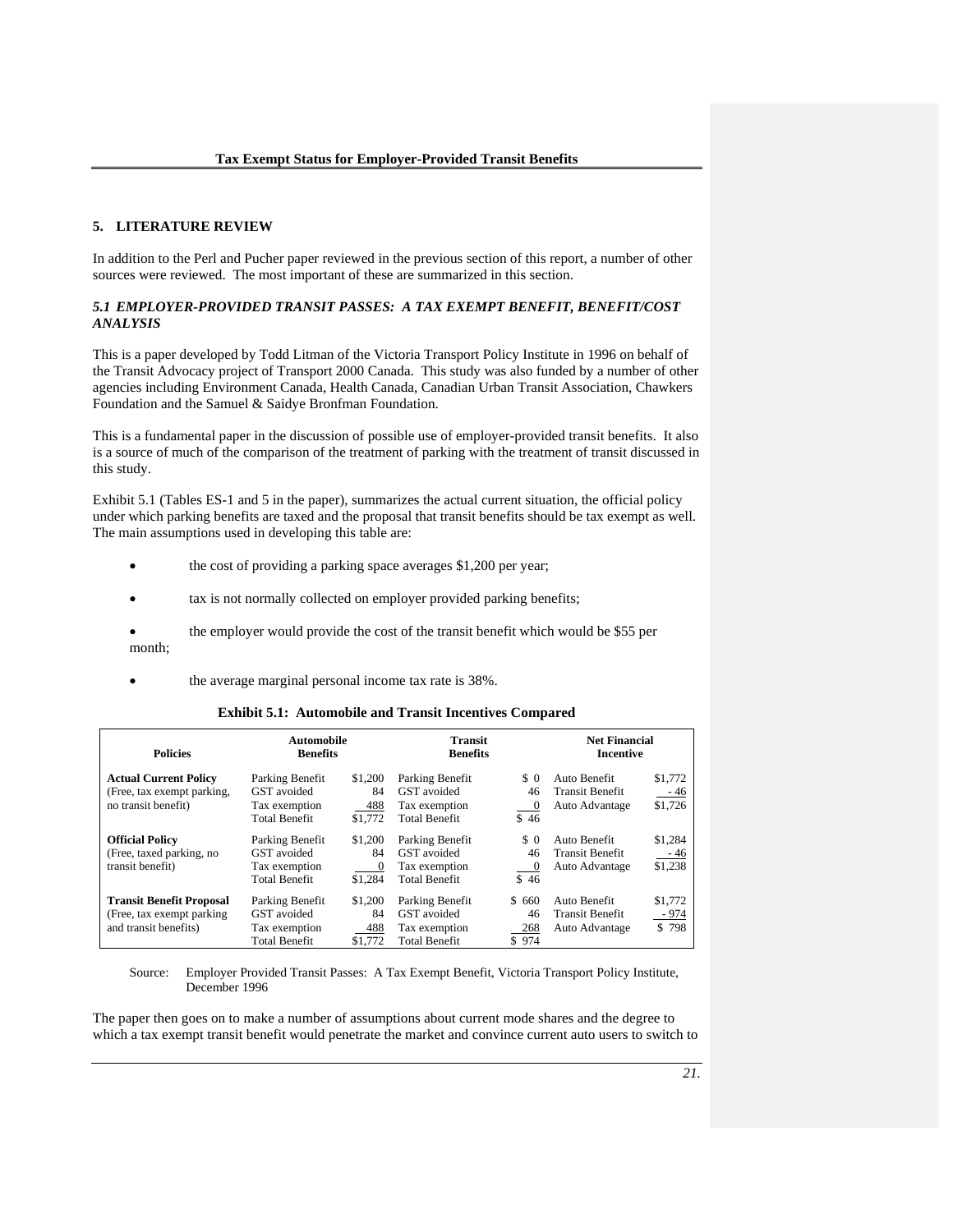public transit. Based upon this, the author estimates the potential travel impacts as shown on Exhibit 5.2 (Table ES-3 in the report).

|                                                           | 5 Years | 10 Years | 20 Years |
|-----------------------------------------------------------|---------|----------|----------|
| Urban, peak-period vehicle travel reduction (million km)  | 141     | 302      | 932      |
| Percentage reduction in urban, peak-period vehicle travel | $0.6\%$ | 1.2%     | 3.0%     |
| Percentage reduction in peak-period, Central Business     |         |          |          |
| District vehicle travel growth                            | 36%     | 35%      | 32%      |

**Exhibit 5.2: Estimated Travel Impacts (Assumes High Coverage Growth)** 

Source: Ibid

Of course, this is based upon a number of assumptions that were made concerning current travel habits and the receptivity of employees to take up the transit benefits.

This paper has been criticized because it depends upon a number of assumptions about urban transportation (distribution of work place, extent of employers who provide parking, cost to employers to provide parking, and so forth). Finding actual data in this area, however, is quite difficult, particularly data that is representative of the situation across Canada. Essentially, to come up with quantitative estimates of the impact of any program, a number of assumptions have to be made. Later in this report, we also make estimates regarding various factors in order to come up with quantitative estimates of the effect of any changes in the tax treatment of employer-provided transit benefits.

Two other, perhaps more fundamental concerns have been expressed with respect to the measures proposed in the paper:

- that the actual estimated impacts of an employer paid transit pass program on  $CO<sub>2</sub>$ emissions are quite small in total. In this report we provide our own estimates of the potential impact of different scenarios of tax exempt transit benefits programs;
- that efforts should be concentrated on trying to eliminate all subsidies rather than to provide a countervailing subsidy to public transit because auto parking is in effect subsidized. As we will describe later, however, it is very difficult to do this.

It should also be mentioned that the 1996 study examined only employer-paid transit benefits, in other words the situation in the United States before the additional flexibility provided by TEA-21 was introduced. As noted in the previous section, this additional flexibility has greatly increased the appeal of transit benefits, particularly to employers who may bear none or a smaller proportion of the total cost of these benefits. This study also only examined a monthly transit benefit of \$55, estimated to be the cost of transit pass. As is evidenced by the growth in use of various programs in the U.S., a more flexible program can have large results in terms of appeal, particularly to employers. It is therefore timely to reexamine some of these questions.

Overall, we believe that the subject report is a good effort at making estimates of the potential impact of a employer-provided transit benefit. If anything, many of the assumptions are too conservative given the latest developments in the United States after passage of the TEA-21 Act.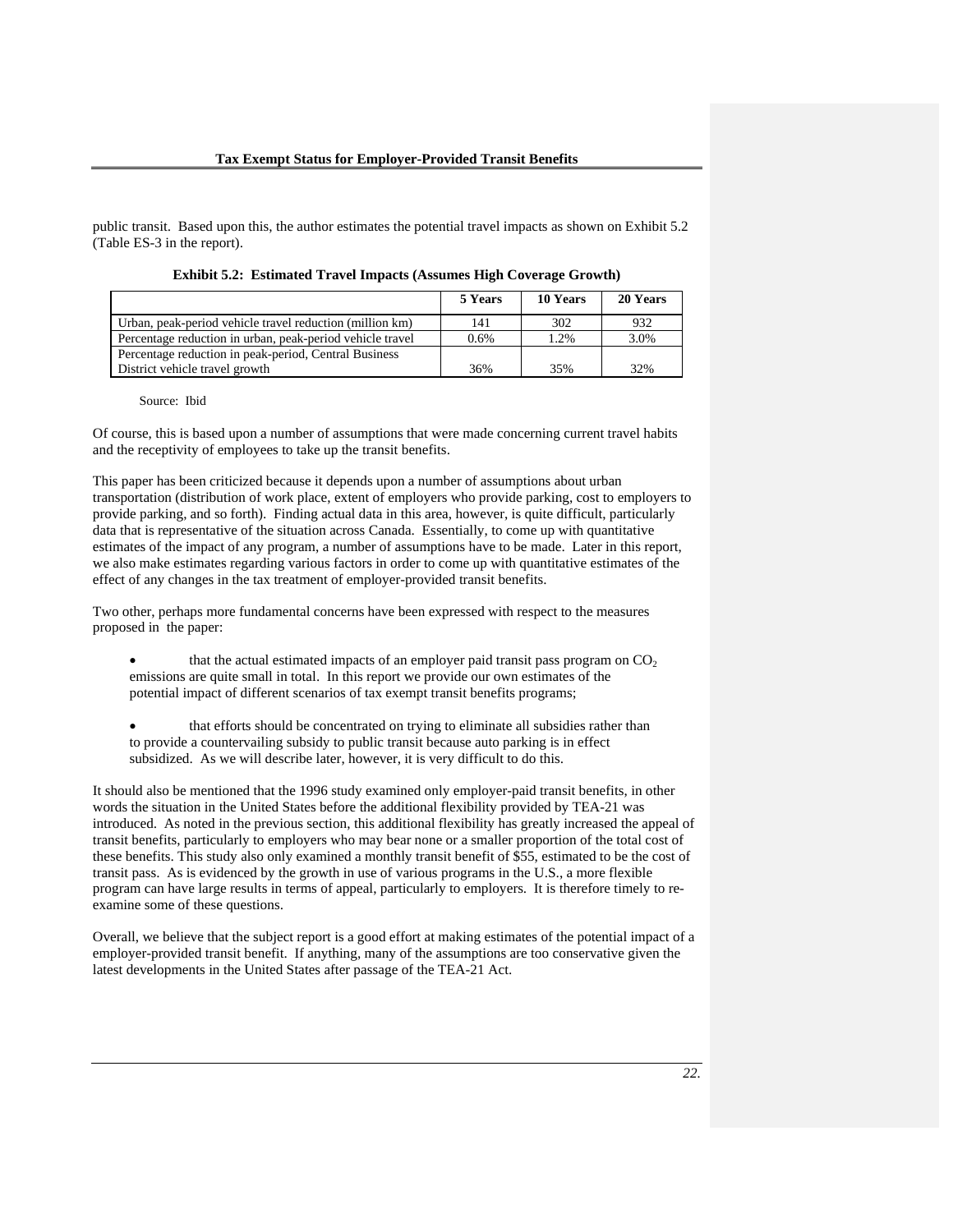#### *5.2 FEDERAL PARTICIPATION IN TRANSIT BENEFITS PROGRAMS*

This is often referred to as the GAO (United States General Accounting Office) report. It actually is a transcript of testimony delivered by Mr. Kenneth M. Meade, Director, Transportation Issues, of the Resources, Community and Economic Division of the GAO. The testimony was delivered to a Congressional Subcommittee on September 23, 1993.

As of April, 1993, 75 U.S. federal agencies and organizations (out of about 150) participated in the transit benefit programs. At that time, however, almost all the agencies offered a \$21 per month benefit, even though the Act provided for a maximum of \$60 per month transit subsidy. The reason given for this is that the government departments had to find the resources out of their internal budgets. The GAO undertook a survey of the use and results of the transit benefit program.

Key points made in the testimony were:

• the federal government agencies provided transit benefits to about 18,500 employees in several cities out of a total of about 59,000 eligible employees; (Note: the program is currently used by 31,000 employees in the Washington area alone.)<sup>22</sup>

• around 33% of the people employed by the participating agencies accepted the transit benefits;

• employee participation rates were highest in New York (88%) and Chicago (80%) and lowest in Kansas City (4%). In Washington, 28% of eligible employees participated;

about 70% of the employees who received parking from their agencies received it free of charge;

• 21% of the employees who accepted public transportation benefits from their agency were new transit riders. Almost 60% of this group previously drove alone as their primary means of commuting to work. This percentage means that for every new transit rider who was influenced by the availability of transit benefits, there were three who were already using public transit;

• the GAO also asked what would happen if the transit benefits were increased from \$21 per month to the \$60 maximum tax-free benefit permitted by the new law that went into force at the beginning of 1993. Twenty-four percent of the remaining non-participating employees said that they would definitely or probably change. This would increase participation from 33% to 49% and the 16% increase would probably all be new transit riders as almost all transit users took advantage of the initial program. With this increase there would be almost one new transit rider for every existing transit user who took advantage of the program.

When considering these results, it should also be remembered that this survey took place in 1993. This was before TEA-21 changed the legislation so that the employer did not have to provide the whole transit benefit out of his own revenues. The more flexible provisions of TEA-21 whereby the employee can provide all or part of the cost of a transit benefit month from pre-tax earnings has meant that a much higher proportion of employers are participating in the program.

l

<sup>22</sup> Press Release by Representative Blumanauer, January 20, 1999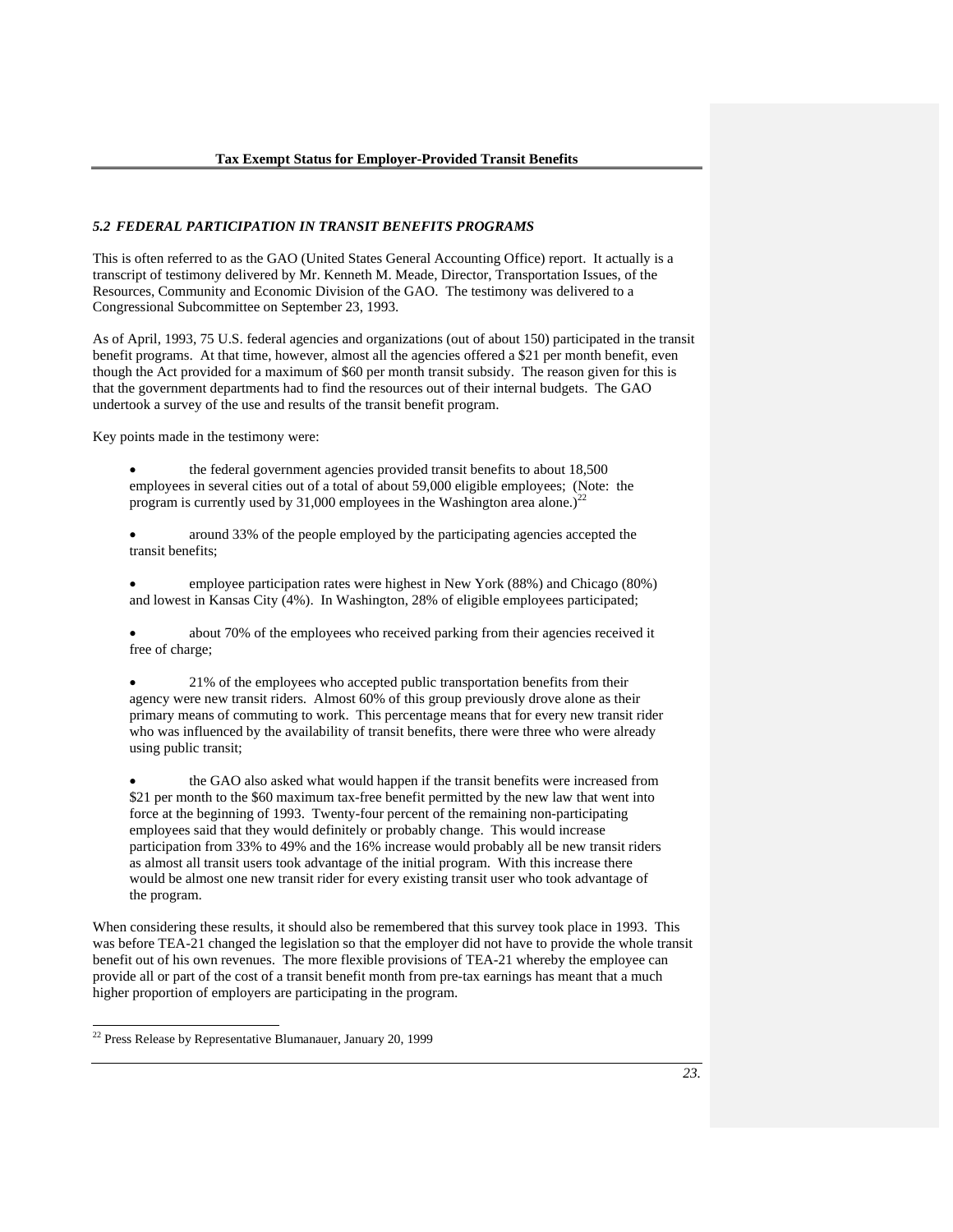#### *5.3 IMPACTS OF THE BAY AREA COMMUTER CHECK PROGRAM: RESULTS OF THE EMPLOYEE SURVEY*

This report summarizes the results of a survey of San Francisco area users of the transit benefits program that was undertaken in 1994. In this area the program is administered by the Commuter Check Services Corporation. Employers are sold coupons or vouchers (Commuter Checks) which they give to their employees to redeem for various types of fare media (tickets, passes, etc.) on any of the transit systems operating in the Bay Area. Key findings of the survey are summarized as follows:

- about a third (31%) of the employees who receive Commuter Checks have increased their use of transit. These employees reported an average increase of 3.24 transit trips per week. New transit trips were reported for both commuting and non-work purposes;
- the increase in transit use as a result of Commuter Check was more pronounced at employment centres outside San Francisco. Employees outside San Francisco reported an increase in transit commute trips of 48% compared to 25% in San Francisco;
- an estimated 17 million vehicle miles were removed from Bay Area roads in 1994 due to Commuter Check, and an estimated 61 million tons of pollutants were avoided;
	- an estimated \$1.6 million of new transit revenues were generated in 1994 due to Commuter Check;
- a large majority (79%) of respondents noted improved opinions of their employer as a result of receiving Commuter Checks, a third (35%) noted reduced stress from not driving to work or driving less often, and a third (33%) said job satisfaction had improved. Improvements in on-time arrival and productivity were also noted;
	- the findings indicate that more aggressive marketing efforts, implemented in cooperation with transit operators (particularly those serving suburban areas) could have substantial transit ridership and revenue impacts.

#### *5.4 OTHER REPORTS*

**Status Report on Short-Term Pro-Transit Strategy**. This report prepared by the City of Toronto Transportation Committee covers much of the ground work on the status of efforts to implement employer-provided tax exempt transit passes in Canada, the options that are available, and the results that have been achieved (i.e. in the U.S.).

**Money Saving Tools, Explanation of the Federal tax Advantages for Employer-Provided Transportation Benefits**, from the Association for Commuter Transportation's TDM Tool Kit (U.S.). This report provides an overview of the current laws regarding commute benefits in the U.S. We have drawn on the "U.S. Model" extensively for the purpose of developing options for Canada, given that it has proven to be successful.

**Commuter Choice Initiative**, U.S. Department of Transportation, Federal Transit Administration. This report summarizes the results of a study which looked at ways to level the playing field among effective transportation commute benefits. The report provides a comprehensive analysis of the benefits of commuter choice initiatives as well as criteria for analysing the impacts.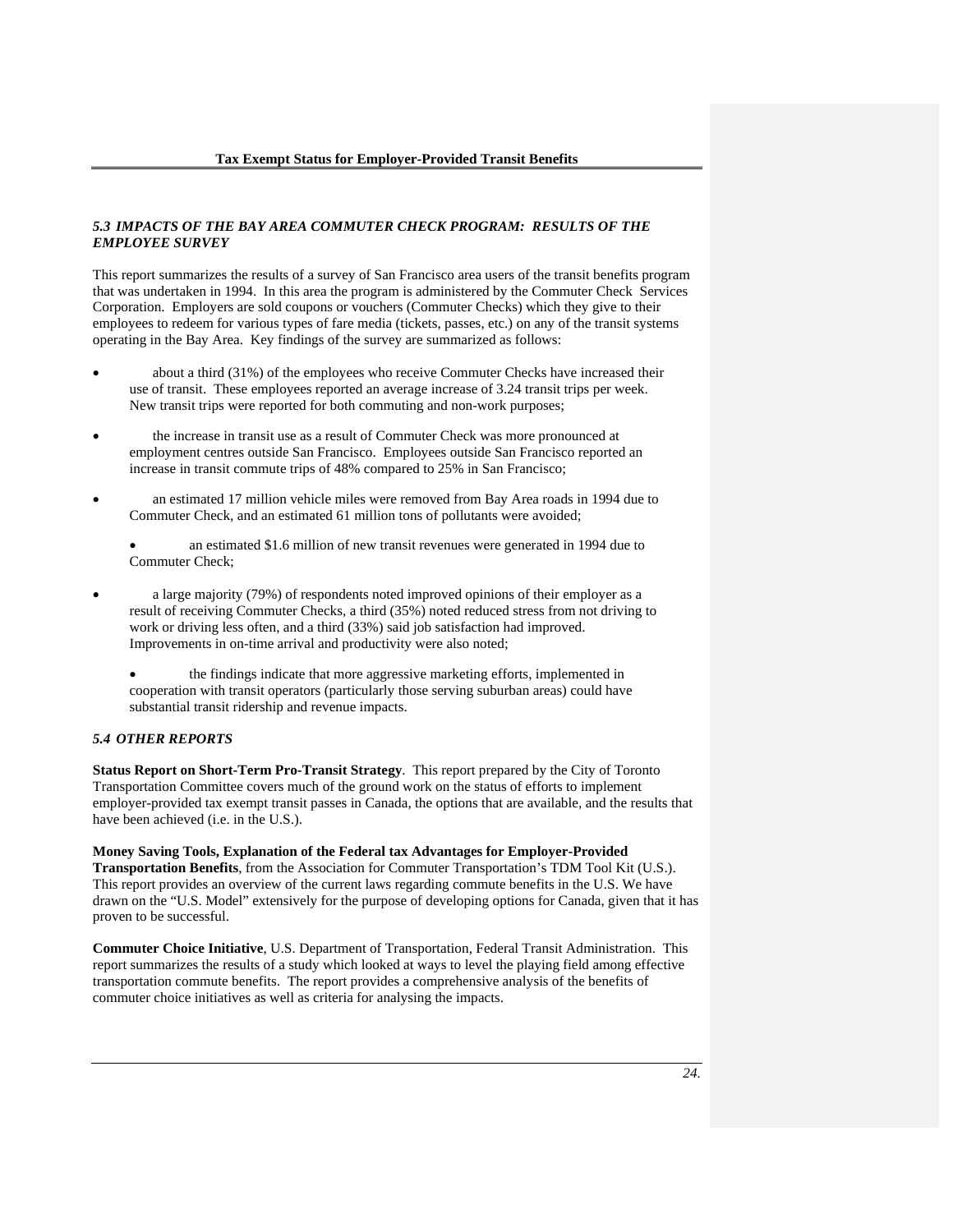#### **6. TAXABLE PARKING BENEFITS IN CANADA**

One of the arguments made for permitting transit benefits to be purchased with before tax dollars is that a large proportion of employee parking is provided "free" by the employer (who does not provide a corresponding benefit to transit users) and that this benefit is usually not taxed, representing a tax subsidy to automobile driving. Proponents argue that to level the playing field, transit should be treated in a similar way. The study team therefore undertook an examination of the way in which employer provided parking is treated by the tax agencies in Canada.

#### *6.1 PROVISIONS OF THE INCOME TAX ACT AND ENFORCEMENT BY REVENUE CANADA*<sup>23</sup>

Canada's Income Tax Act provides that benefits received by a taxpayer through his or her place of employment is taxable. Employer-provided parking benefits, while not explicitly identified in the Income Tax Act, are included by Revenue Canada within the overall category of employer-provided benefits. Where possible, the value of employer-provided parking is established on the basis of fair market value of parking in the applicable urban area.

In central urban areas, setting market value is straightforward and is based on the price of nearby commercial parking. In suburban and rural areas, establishing market value of parking is more difficult. Where fair market value for parking cannot be established, Revenue Canada attempts to value the taxable benefit by assessing the costs to the employer of operating and maintaining parking facilities owned by the employer.

Revenue Canada does not attempt to collect taxes on employer-provided parking where:

- free public parking is available and separating public from employee parking is not practical (e.g. shopping malls);
- the employer does not provide parking sufficient for all employees, sometimes referred to as "scramble" parking. This policy ensures fairness to those employees who must find alternative parking spaces outside the employer's facilities;
- the employer's costs of providing parking are low. Revenue Canada may not pursue compliance for reasons of administrative efficiency, since the costs of administration for both Revenue Canada and the employer would be high in relation to the tax revenue potential.

Revenue Canada does not collect specific statistics on numbers of employees for whom taxable parking benefits are declared by employers. However, the Department considers parking to be among the key auto-related benefits it assesses in its compliance work and negotiations with employers. The Department acknowledges that it has a limited number of tax auditors working with employers, and that some employers may not be aware that parking provided for employees is a taxable benefit.

#### *6.2 ESTIMATING HOW MANY COMMUTERS PAY TAXES ON EMPLOYER-PROVIDED PARKING BENEFITS*

In the absence of data from Revenue Canada on the numbers of auto-commuters who pay taxes on employer-provided parking benefits, various analysts have attempted to develop bottom-up estimates based on limited available data from other sources. From our discussions with several executives in the

23 Communication from Revenue Canada, March 30, 1999

l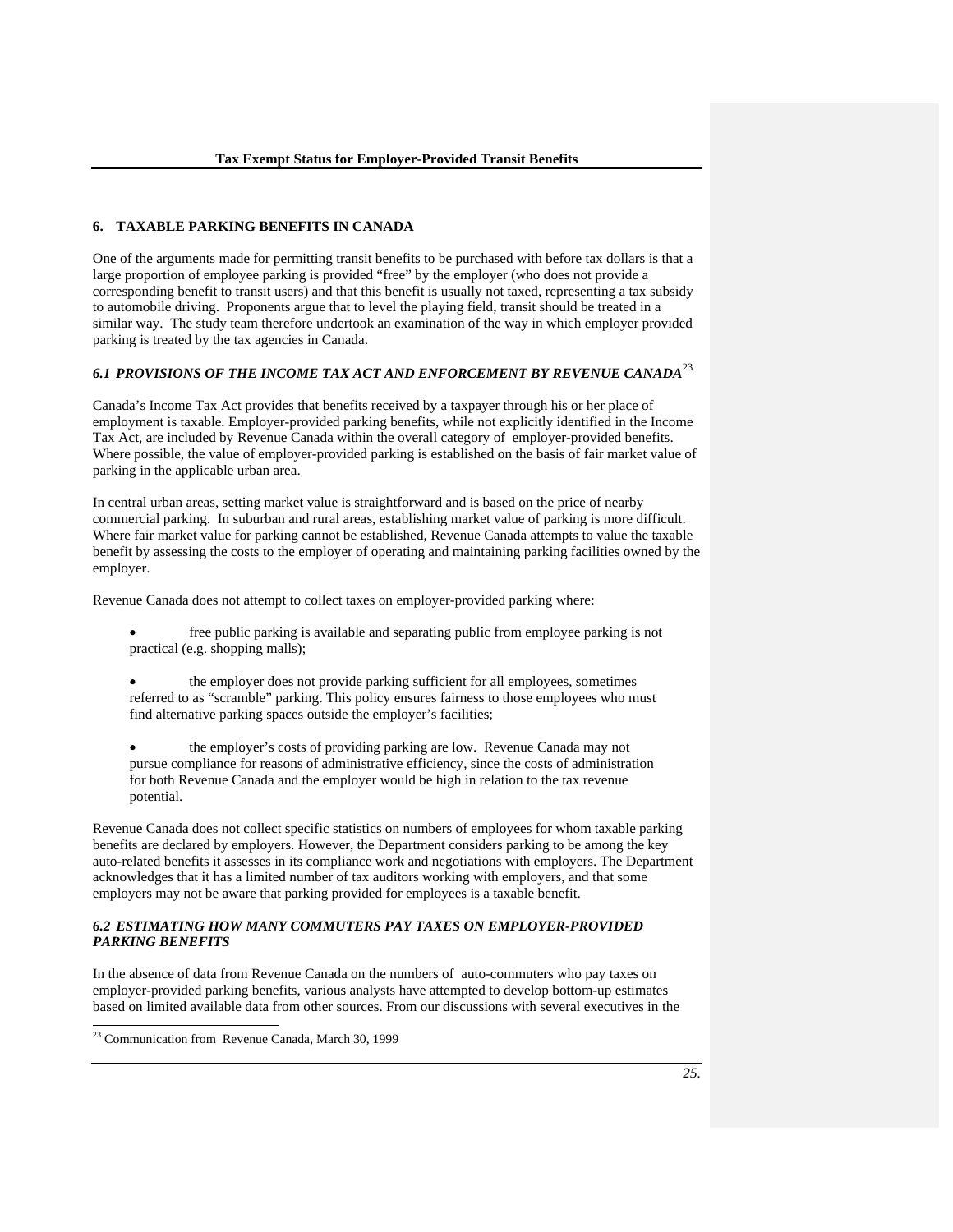parking industry and proponents of the tax-exemption incentives (employer-provided tax exempt transit benefits) as well as examination of data from such sources as the Toronto Transportation Tomorrow Survey and the RMOC Master plan, we make the following observations:

Data on parking supply in Canada is highly fragmented.

• Commercial parking is mostly available in larger cities and the core of some smaller cities. There is generally no market for commercial paid parking in suburban areas or smaller urban centres. For example, in the suburban cities and towns in the GTA, outside the boundaries of the amalgamated city of Toronto, there is very little commercial paid parking.

• Where commercial parking is available, roughly half of the available spaces are allocated to monthly (commuter) parking. Designation of spaces to specific individuals in commercial parking lots is rare. Data is not readily available on the percentage of commercial monthly parking purchased by employers vs employees.

• Designated parking is most common in the parking structures of large private and public sector office buildings. Of the total auto-commuting population, a small minority receive designated parking. These are usually senior executives and managers. Some employers level the tax playing field for senior staff who do pay taxes on parking by increasing salaries to offset the taxes paid.

• Establishing the taxable value of the parking benefit for the majority of employees who do not receive designated parking spaces is more difficult than for designated spaces.

More than 80% of auto commuters receive free or subsidized parking at their place of employment. Data for Canadian cities is consistent with U.S. cities.

• Auto-commuters whose work destinations are in the central urban areas where establishing market value of parking is straightforward, or where they must pay for commercial parking, represent about 20 percent of all urban commuters. This number is consistent with the assumption of Litman in his study. As noted earlier in this report, the Toronto survey results indicate that only a small proportion (15%) of Central Area commuters receive "free" employer provided parking.

• Proponents of employer-provided tax exempt transit benefits, including the Canadian Urban Transit Association, estimate that a very small percentage of autocommuters receiving free or subsidized parking from their employers, actually pay taxes on these benefits.

## *6.3 CONCLUSIONS*

From our assessment of the parking issue, we are unable to provide a credible quantitative estimate of the numbers of employees who pay tax on parking benefits. However, there is reason to assume that the percentage of commuters paying taxes on parking benefits is quite small. This suggests that most or many auto commuters are receiving a subsidy or tax free benefit while any transit benefits are taxed. This creates an inequity.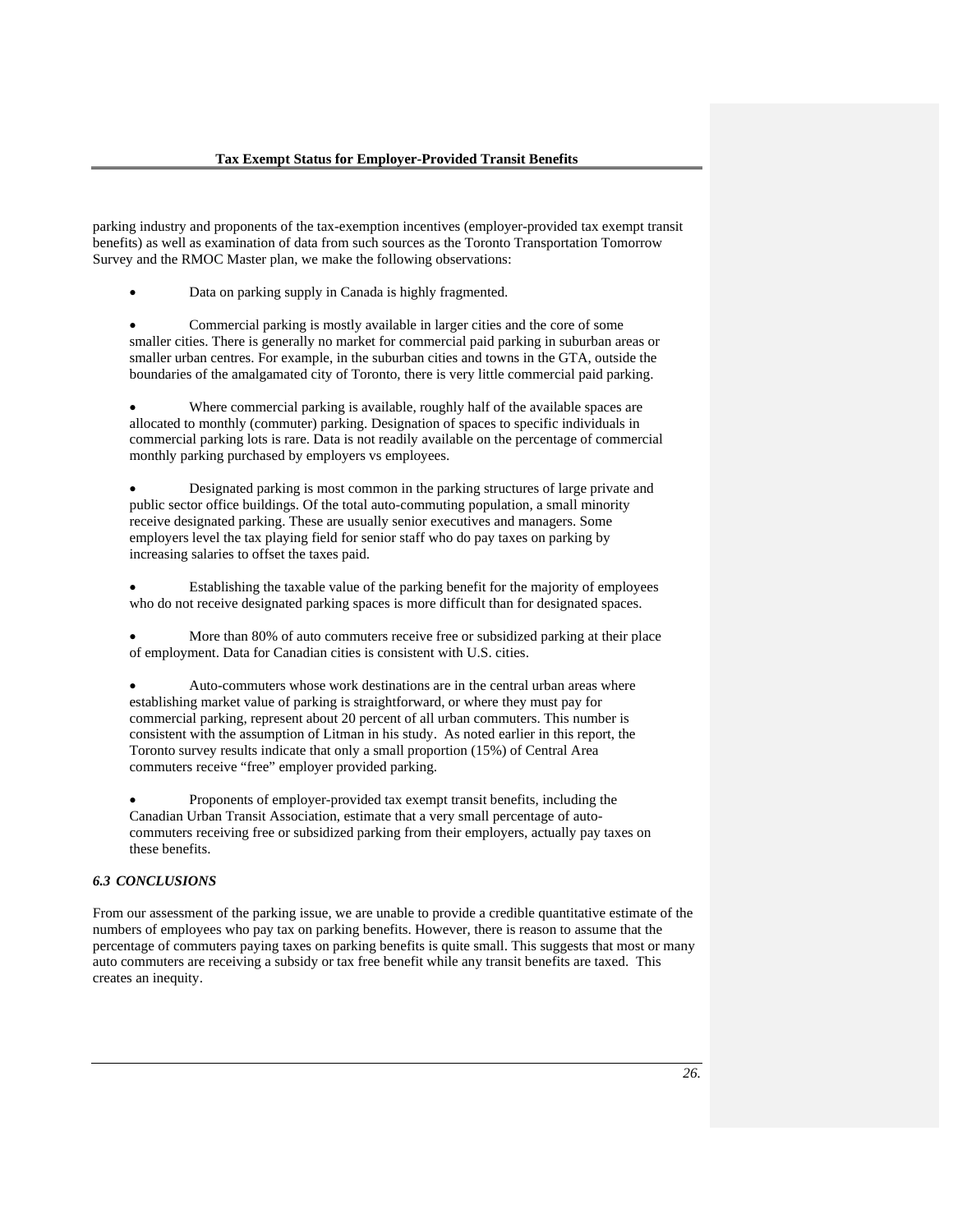#### **7. OPTIONS AND SCENARIOS FOR ANALYSIS**

There are a number of issues that need consideration in the development of a policy for tax-exemption of employer-provided transit benefits.

## *7.1 WHO PAYS: OPTIONS*

Tax benefits could be provided to the employer, to the employee or to a combination of both. In the first case, the employer would be allowed a corporate tax deduction for providing a transit benefit to the employee which would decrease corporate profits. The company would receive the same benefit if total compensation were increased; however, the employer may prefer to participate because the transit benefit is a lower cost form of employee compensation than an equivalent salary or wage increase which would be taxable in the hands of an employee.

In the second case, an employee would be allowed to purchase transit fares from pre-tax earnings, presumably through his or her employer; in this case, the employee would receive the tax benefit. The employer has no additional cost other than the addition of a check-off option in the administration of the payroll. In the United States, the employer does derive some savings in the forms of reduced payroll taxes such as social security. In Canada, the potential for this is probably smaller although there may be some payroll tax savings (employment insurance, CPP, etc.).

In a third case, the Income Tax Act could be revised to allow the employer and the employee to share the tax savings of employer-provided transit passes. The employer and employee might share the cost of a transit pass, with each eligible for a tax benefit on its share of the cost of the transit pass. This latter approach has recently been allowed by the U.S. Government in its TEA 21 legislation.

The uptake of a tax-exempt employer-provided transit benefit by employers and employees would be affected by the degree to which it is integrated into the marketing programs of the transit operators targeted at increasing new riders. Experience in the United States has shown that ridership impacts of taxexempt transit are strongly linked to the aggressiveness of the marketing programs used by transit agencies.

The impact of tax-exemption for employer-provided commuter benefits could be affected by the travel modes included in the tax-exemption coverage. While the focus of the tax-exemption measure of proponents in Canada has been limited to public transit, in the U.S., tax-exemption is also allowed for vanpools. As an incentive for auto users to make more use of transit for a portion of their travel, taxexemption for paid parking at transit stations could also be considered.

## *7.2 ELIGIBLE AMOUNTS*

The tax exemption for employer-provided transit benefits can be any amount, up to the cost of a monthly transit pass or some other cap. As would be expected, the result of the change in allowable tax-exemption in the U.S. in 1993, from U.S. \$21 to \$60 per month, led to increases in transit rider uptake. When the maximum benefit rises to \$100 after 2001, another jump in usage can be expected.

### *7.3 IMPLEMENTATION MECHANISM*

There are several methods available for implementation of the tax-exempt transit benefit in Canada. These options are discussed more fully in Section 12. Generic alternatives include: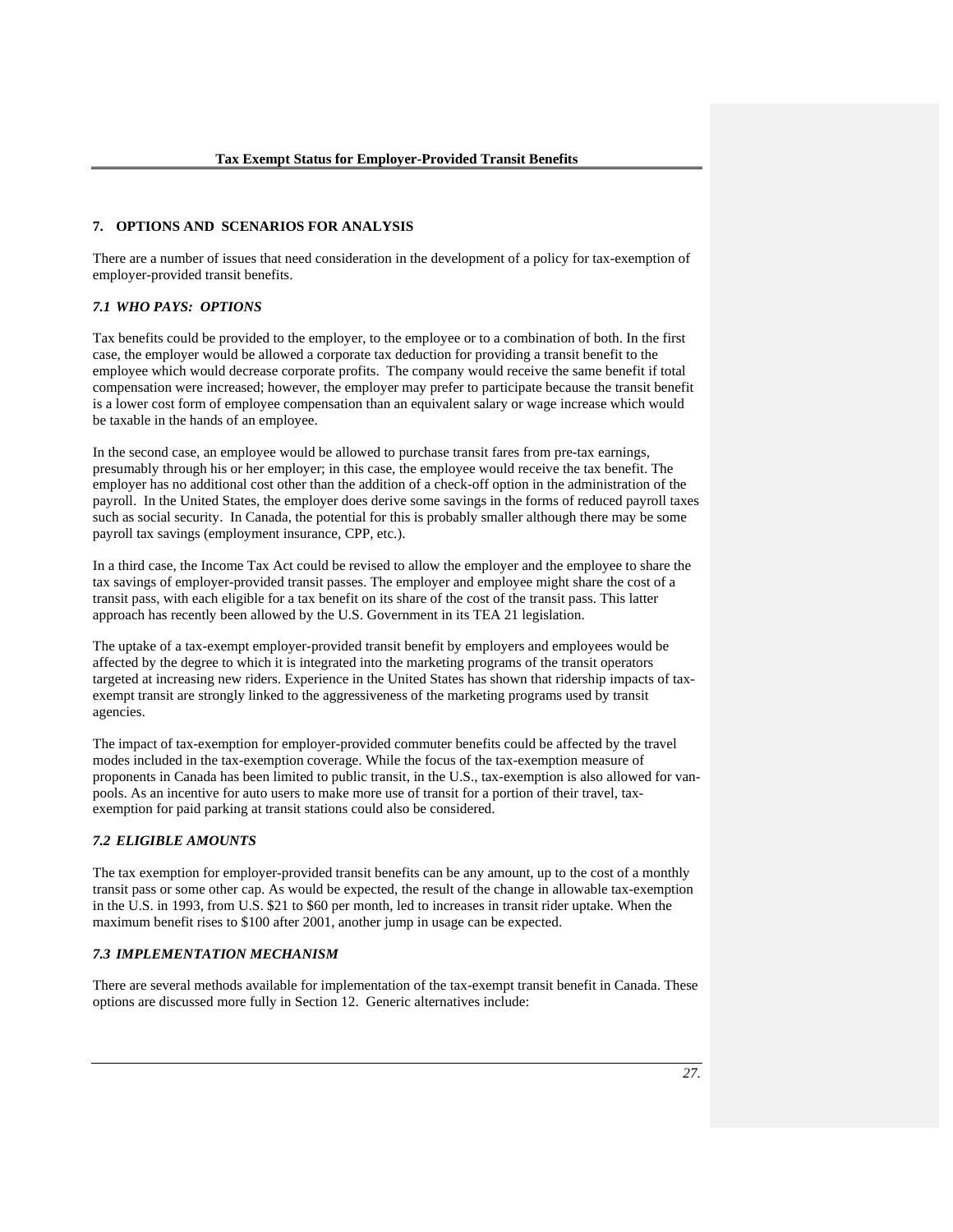- monthly passes or other fare media purchased by employers, issued to employees and claimed by the employer as a tax deductible expense;
- subsidized pass sales purchased by the employee through payroll deductions. This option is being studied by the Canadian transit industry;
- vouchers in various denominations can be sold by transit agencies or by separate companies (TransitChek and Commuter Check in the U.S.). The voucher system provides employers more flexibility in the level of transit subsidy provided to employees.

In the United States, the benefits, whether purchased by the employer, the employee or a combination of the two, are usually provided in the form of vouchers purchased by the employer and issued to the employees. This reduces the need for the employer to handle fare media such as transit passes and tickets. A voucher system can also relieve the complexity for the employer where there are multiple transit systems. For example, there are 16 different transit systems in the Greater Toronto Area and many commuters have to use a combination of two of these.

## *7.4 SCENARIOS*

For purposes of analysis, we have combined the above options into four separate scenarios, summarized in Exhibit 7.1.

| <b>Scenario</b>                  | <b>Description</b>                                                                                                                                                                                                                      |
|----------------------------------|-----------------------------------------------------------------------------------------------------------------------------------------------------------------------------------------------------------------------------------------|
| <b>Basic Scenario</b>            | Tax exemption for employer-provided<br>٠<br>transit pass, with and without a cap<br>No special marketing<br>٠                                                                                                                           |
| <b>Marketing Based Scenario</b>  | Adds proactive marketing programs by<br>$\bullet$<br>transit agencies to the tax-exempt<br>employer-provided transit benefit                                                                                                            |
| <b>Flexible Benefit Scenario</b> | Adds the option of pre-tax purchase of<br>$\bullet$<br>transit fares, passes or vouchers by<br>employee, or combination of employer and<br>employee benefits to provide greater<br>flexibility, incentive to participate, and<br>equity |
| <b>Extended Mode Scenario</b>    | Extends tax benefit coverage to van-pools<br>٠<br>Adds tax exemption for paid monthly<br>٠<br>parking at facilities operated by transit<br>agencies                                                                                     |

**Exhibit 7.1: Scenarios for Analysis** 

Under the **Basic Scenario**, the employer can give tax exempt transit benefits to employees, either in lieu of employer-provided parking or as a general benefit. The employer, of course, is allowed to deduct from corporate earnings the cost of subsidizing transit fares to employees who wish to accept the benefit; the value of these benefits would not be taxable in the hands of the employee. In this scenario, it is assumed that no special marketing efforts are made by transit agencies to encourage non-transit users to shift to transit, or to encourage "choice" transit riders to increase the percentage of their total travel by transit. This scenario would be analogous to the situation that prevailed when the U.S. GAO performed its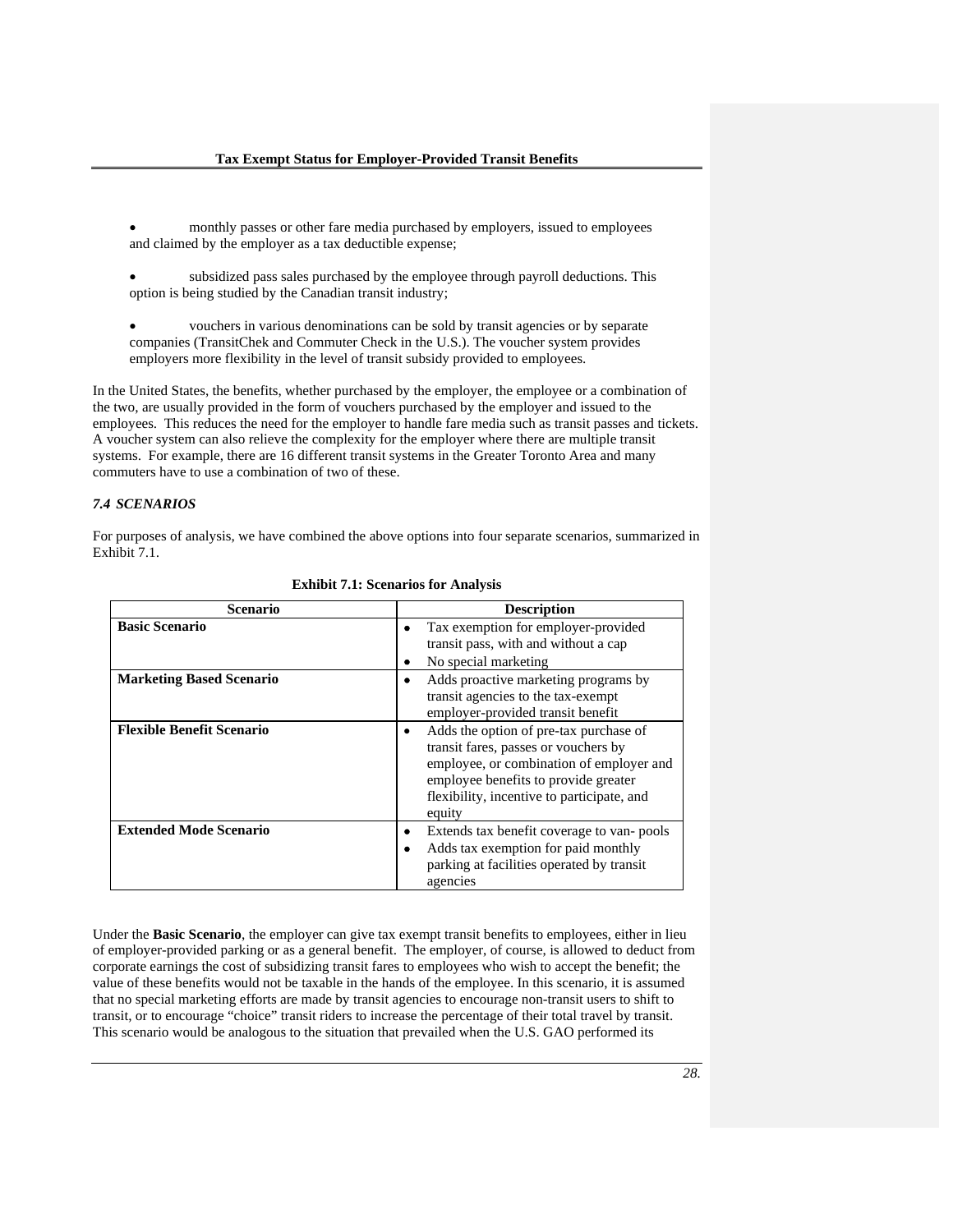analysis of uptake of the tax-exempt employer provided transit benefits among federal employees prior to 1993. We have assumed an average benefit level of \$55. It should be noted that higher prices are in effect in some jurisdictions. For example, a monthly pass on the Toronto Transit Commission costs \$84 in 1998 (\$76/month if it was bought for an entire year). Monthly passes on commuter rail systems are higher still.

The **Marketing Based Scenario** includes the tax-exempt employer-provided transit benefit as an additional tool in proactive marketing programs of transit operating agencies. Such programs would include active sales campaigns targeted at employers within the agency's area of service coverage, as well as joint marketing efforts with transit providers in adjacent or overlapping jurisdictions. In the limit, combined marketing programs could include Transportation Management Associations (TMAs), now becoming common in the U.S. and being introduced in Canadian cities. TMAs are public/private consortia of transit agencies and employers whose purpose is to help the latter to develop employee transportation programs that encourage increased use of public transit. Other elements of marketing programs would include various fare discount programs, promotional programs, market segmentation research and service modifications designed to increase ridership.

Under the **Flexible Benefit Scenario,** the option of purchase of monthly transit fares or passes through employers from the employee's pre-tax income is added to the Marketing Based Scenario. In the Flexible Benefit Scenario, employers and employees are able to select the share of employer and employee tax benefits that best meets their mutual needs. The maximum combined tax-free benefit might be the price of the monthly transit pass in the applicable city. For the purposes of analyzing the potential impacts of such a scenario, we have assumed that the cost of transit benefits is shared 50/50 between employers and employees. This represents an average impact; the situation in any individual workplace could be different.

An **Extended Mode Scenario** extends the tax benefit coverage of the program to include van-pools and tax exemption for paid monthly parking at facilities operated by transit agencies.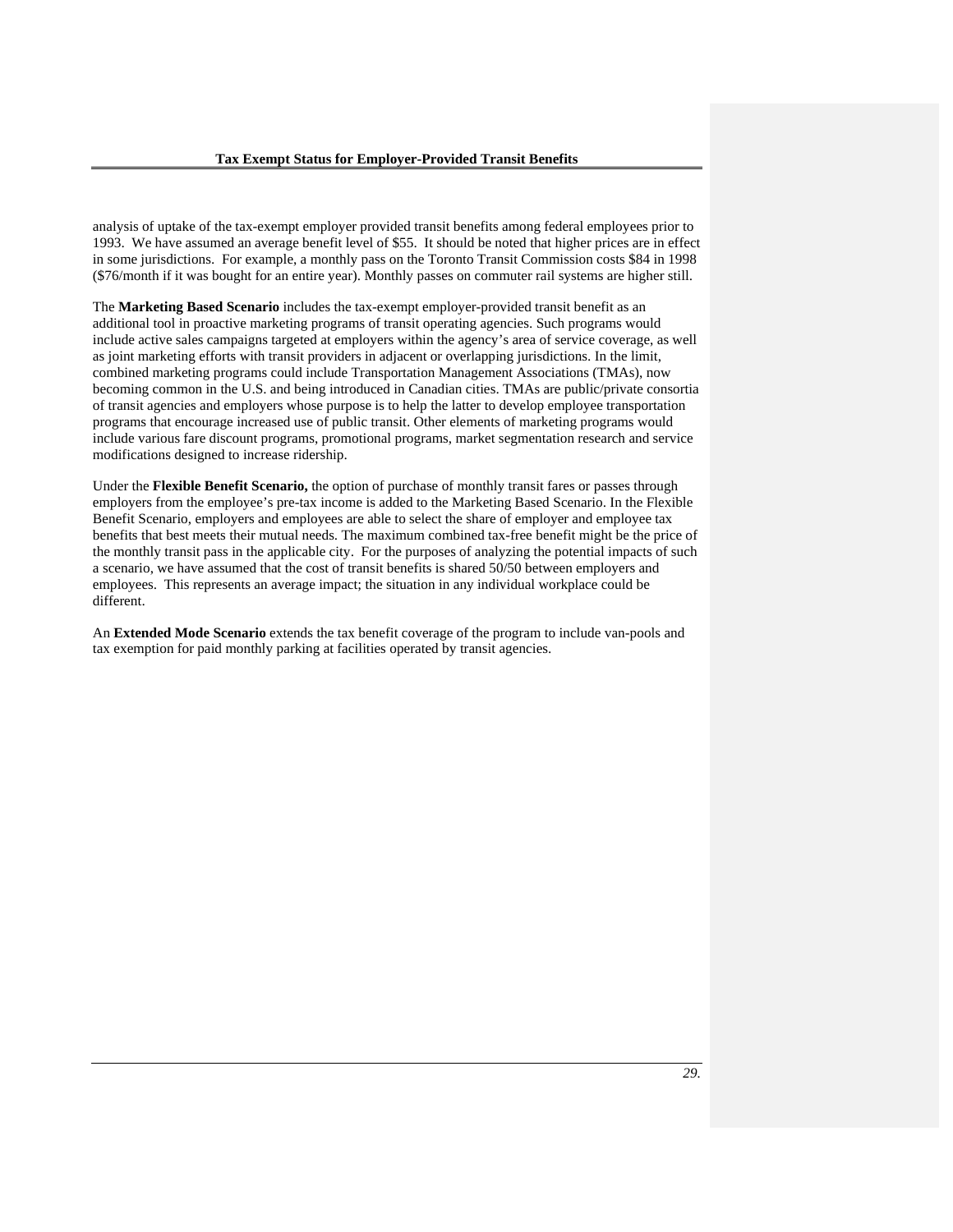### **8. ENVIRONMENTAL IMPACTS OF EMPLOYER PROVIDED TRANSIT PASSES**

#### *8.1 APPROACH TO ESTIMATING IMPACTS*

A concern with previous studies of tax-exempt transit benefits is that they have looked at the Canadian travel market in fairly broad terms without regard for differences between geographic areas and between various user categories. At the same time, previous studies have been heavily reliant on data from the U.S. This is not a criticism of previous studies by any means, as there is a general lack of good travel data for all but a few urban areas in Canada. To the extent possible, this study has attempted to recognize the differences in geographic areas and user characteristics.

In this study, all attempts have been made to obtain the most up to date data on travel impacts of transit benefit impacts. It should be recognized, however, that due to the many different factors that would dictate the impacts of the measures (e.g. marketing, fare payment method, impacts of other measures to reduce auto use, etc.) the estimates presented here are subject to a high degree of uncertainty. The scenarios identified above have been designed to show a wide range of possible impacts.

There are several factors that influence the ultimate impact of an employer provided transit benefits program:

**Existing Travel Markets:** The impacts of the options may vary according to the size of the urban area, the amount of travel which is destined to downtown areas, and the type and quality of transit service provided. Factors such as these influence individuals in choosing the modes that they do, and in turn why they would or would not choose to accept and use an employer provided transit pass. An understanding of the various travel markets is critical in assessing the travel impacts of each scenario.

**Market Penetration:** Market penetration relates to the proportion of employers taking part in a program and is highly dependent on the scenario being considered. Market penetration would be considerably higher if employees were given the option of a pre-tax purchase of transit benefits, since employers would have more incentive to participate as it could cost them less or even nothing. Recent experience in the United States has provided valuable insight into the response of employers and employees to different options.

• **Modal Shift Impacts:** The modal shift impacts ultimately depend on how many people, given the choice, would accept transit benefits, and how much additional travel these people would make using transit. In previous studies, different methods have been used to estimate mode shift impacts. Litman (1996) chose to distinguish between recipients and modal shift. In that analysis, it was assumed that recipients would be 1.5 times the existing number of full time transit riders; all existing full time transit users would accept the benefits as well as a large portion of the casual transit users. Therefore there would be one new transit user for each two existing transit users accepting the benefit. It was then assumed that each of these individuals would increase their transit use by an average of 23%. As discussed below, a somewhat different approach was adopted for this study. We make an estimate of the number of recipients who would accept the benefits (based on their existing modal and travel characteristics); current auto users would change their primary mode of commuting to transit. In addition, some choice transit users may have a greater tendency to stay on public transit but this effect has not been estimated. When compared on a similar basis (e.g. impacts depend on the type of scenario and discount provided), the approach adopted for this study is more conservative than Litman's (1996), producing lower modal shift impacts.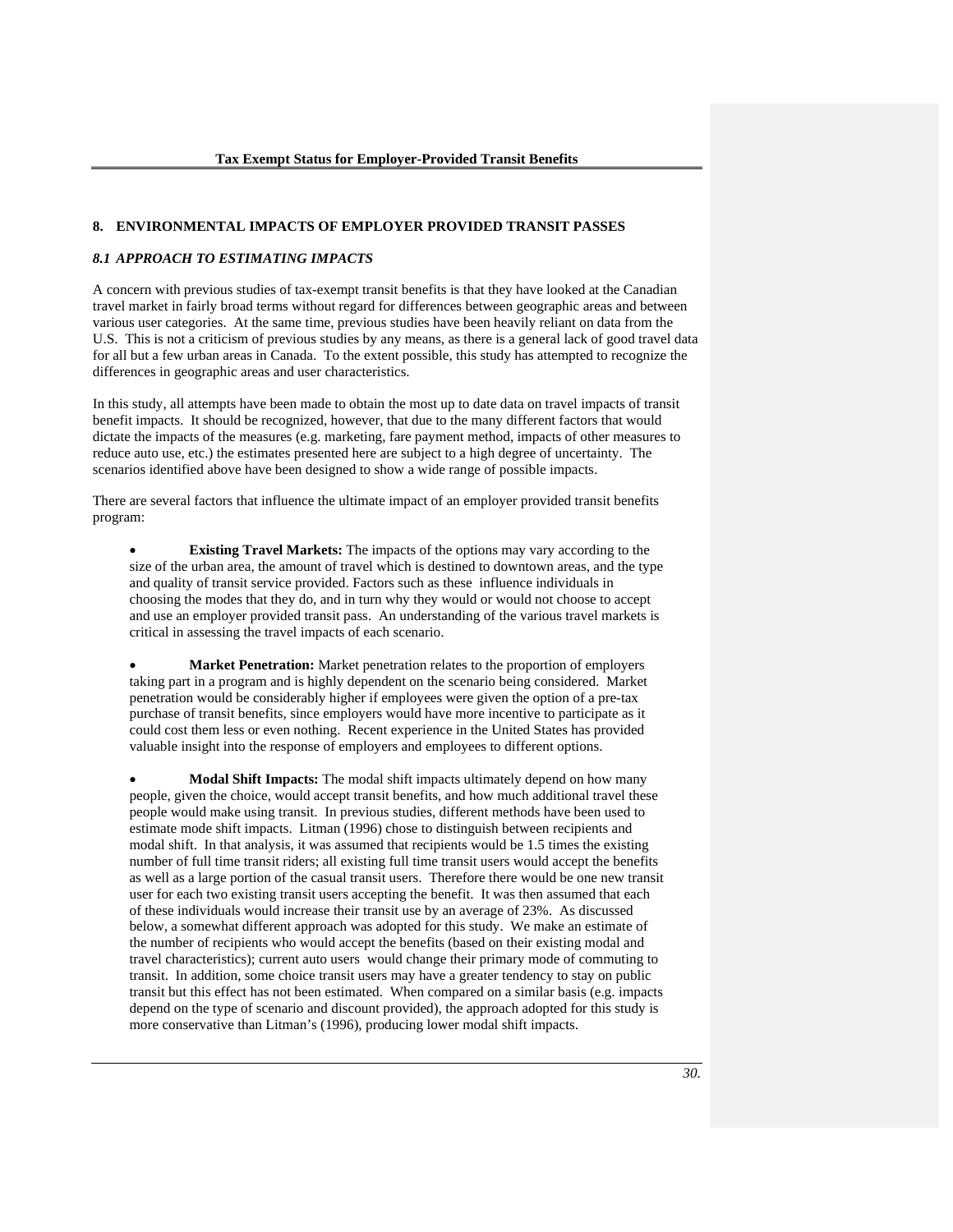The general approach used in this study is to estimate travel impacts as follows:

- estimate the number of commuters in cities with transit by mode and by whether they are choice or captive users;
- estimate the coverage (percent of employees offered benefits) of the program for each horizon year;
- estimate the percentage of users of the two modes (transit and auto) who would accept transit passes.

The auto travel reduction impacts are calculated as follows:

#### **Auto trip reduction = number of auto commuter trips x coverage x mode shift**

## *8.2 DEFINING THE TRAVEL MARKET*

l

Obtaining travel data on the different types of travel in Canada is fundamental to this study as each category of travel would have a different response to changes in transit benefits. Exhibit 8.1 provides a breakdown of the basic travel markets. As shown on the exhibit, data has been broken down into four categories of urban areas based on population. The four categories are the same as those used by the Canadian Urban Transit Association for reporting transit operating statistics. In total, these areas account for approximately 62% of the total Canadian population. The areas not covered in these groups (38% of the population) do not have transit service and would therefore not be affected by the policies pertaining to employer provided transit passes, at least not in the short term<sup>24</sup> except for those persons who might use "park and ride" facilities (not estimated in this report). Travel in each of the four types of urban areas shown on Exhibit 8.1 is further broken down into employees travelling to jobs in the Central Area and employees travelling to jobs in other areas. Based on data collected for the Urban Transportation Indicators Study<sup>25</sup>, it was estimated that, on average, Central Areas account for about 20% of the total jobs in an urban area. The rationale for developing estimates by Central Area vs. non-Central Area is to reflect the major differences in transit service levels and availability between these two areas. It is interesting to note that Litman (1996) uses the definition of Central Business District (CBD) which is typically smaller than Central Area, but it is believed that for the purposes of this analysis, both refer to the Central Area or "downtown".

 $24$  It is conceivable to envisage that areas without transit could, in the longer term (e.g. beyond 2010) establish transit services in order to allow employees to take advantage of transit benefits, or more likely, to simply provide environmentally friendly alternatives to the automobile.

<sup>25</sup> *Urban Transportation Indicators*, Phase 2 Pilot Project Report, prepared by IBI Group for the Transportation Association of Canada, April 1996.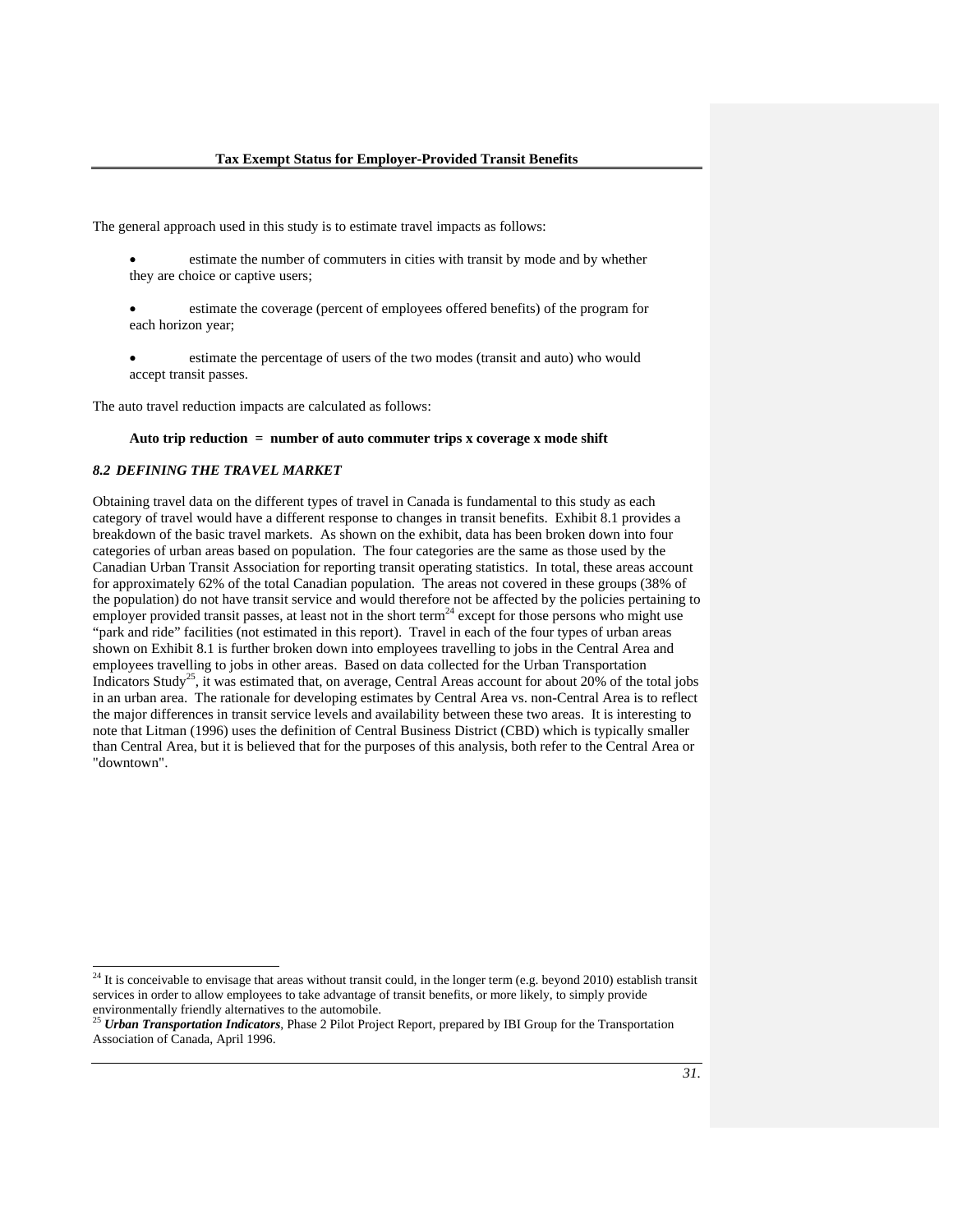# **Exhibit 8.1: Breakdown of Commuters By Geographic Area (1996)**

|                                       |            |                           | Est. Existing Modal Shares <sup>(2)</sup> |                | Choice Users <sup>(4)</sup> |      | <b>Auto Users</b> |        | <b>Transit Users</b> |            |         |
|---------------------------------------|------------|---------------------------|-------------------------------------------|----------------|-----------------------------|------|-------------------|--------|----------------------|------------|---------|
|                                       | Population | Employment <sup>(1)</sup> | Auto                                      | <b>Transit</b> | Walk/Cycle/Oth              | Auto | Transit           | Choice | Captive              | Choice     | Captive |
|                                       | (millions) | (millions)                |                                           |                |                             |      |                   |        | (millions)           | (millions) |         |
| Group 1 (Pop >400,000)                | 10.68      | 4.81                      |                                           |                |                             |      |                   | 1.65   | 1.42                 | 0.55       | 0.46    |
| Central Area <sup>(3)</sup>           |            | 0.96                      | 40%                                       | 45%            | 15%                         | 80%  | 60%               | 0.31   | 0.08                 | 0.26       | 0.17    |
| Non-Central Areal                     |            | 3.84                      | 70%                                       | 15%            | 15%                         | 50%  | 50%               | 1.35   | 1.35                 | 0.29       | 0.29    |
| Group 2 (Pop 150,001-400,000)         | 3.21       | 1.44                      |                                           |                |                             |      |                   | 0.44   | 0.75                 | 0.06       | 0.06    |
| Central Area <sup>(3)</sup>           |            | 0.29                      | 70%                                       | 20%            | 10%                         | 70%  | 60%               | 0.14   | 0.06                 | 0.03       | 0.02    |
| Non-Central Areal                     |            | 1.16                      | 85%                                       | 5%             | 10%                         | 30%  | 40%               | 0.29   | 0.69                 | 0.02       | 0.03    |
| Group 3 (Pop 50,000-150,000)          | 2.77       | 1.24                      |                                           |                |                             |      |                   | 0.28   | 0.82                 | 0.03       | 0.04    |
| Central Area <sup>(3)</sup>           |            | 0.25                      | 80%                                       | 10%            | 10%                         | 50%  | 60%               | 0.10   | 0.10                 | 0.01       | 0.01    |
| Non-Central Areal                     |            | 1.00                      | 90%                                       | 5%             | 5%                          | 20%  | 40%               | 0.18   | 0.72                 | 0.02       | 0.03    |
| Group 4 (Pop under 50,000)            | 0.66       | 0.30                      |                                           |                |                             |      |                   | 0.07   | 0.20                 | 0.01       | 0.01    |
| Central Area <sup>(3)</sup>           |            | 0.06                      | 85%                                       | 5%             | 10%                         | 50%  | 60%               | 0.03   | 0.03                 | 0.00       | 0.00    |
| Non-Central Area                      |            | 0.24                      | 90%                                       | 5%             | 5%                          | 20%  | 40%               | 0.04   | 0.17                 | 0.00       | 0.01    |
| <b>Totals for Cities with Transit</b> | 17.31      | 7.79                      | 72%                                       | 16%            | 12%                         | 43%  | 53%               | 2.44   | 3.18                 | 0.65       | 0.57    |
| 87.7%                                 |            |                           |                                           |                |                             |      |                   |        |                      |            |         |

Notes:

<sup>(1)</sup> Estimated to be 45% of population; based on Census Data (average = 43%) and TAC Urban Indicators Data (average is 48%).

(2) Based on data from TAC Urban Indicators Study and Census Data (Groups 2 - 4 were estimated) - Auto includes auto passengers

(3) Based on data from TAC Urban Indicators Study and Census Data (average is 20%)

(4) Auto choice users are those who could make any part of their journey by transit; transit choice users are those who have access to other modes . These are estimates based on information as described in Section 2.

*32.*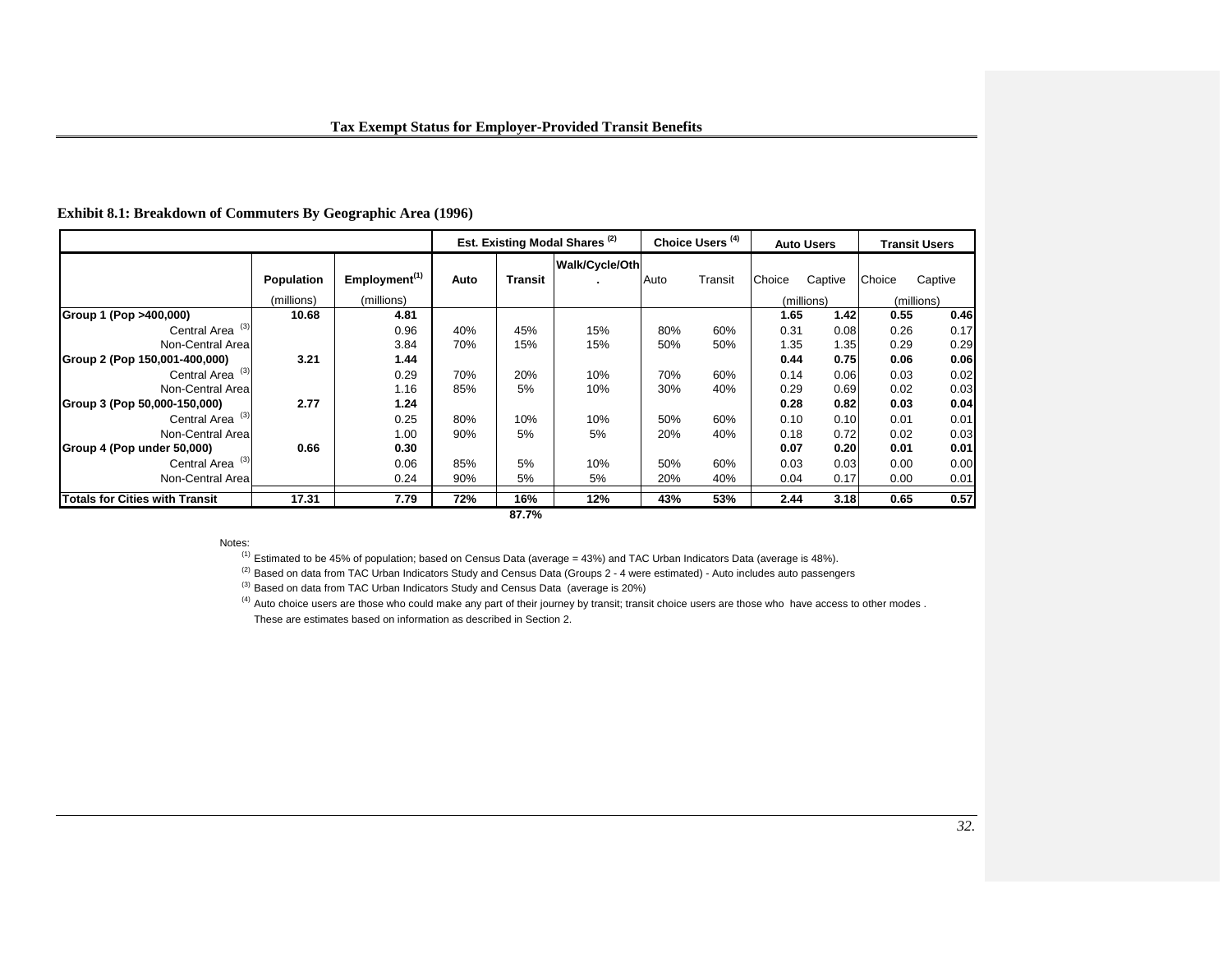Whether a person is an existing transit or auto user will ultimately impact the GHG reduction potential of the proposed policies. Further, whether the person is a choice or captive user of a particular mode will influence the propensity of the person to accept an employer-provided transit benefit. Data on existing transit modal shares by geographic area was developed from the Urban Transportation Indicators Survey. This survey covered eight urban areas, six of which fell into the Group 1 category and two of which fell into the Group 2 category. As a result, mode split data had to be estimated for Groups 3 and 4 and to some extent for Group 2. Essentially, the modal shares for each group were adjusted or estimated so that the total estimated employees who take transit to work (7.79  $*$  16% = 1.24 million) was similar to the figure reported by Statistics Canada (1.23 million employees - see Exhibit 2.3 shown previously).

The figures with the greatest degree of uncertainty in Exhibit 8.1 are the choice and captive auto and transit users. As discussed previously, a captive auto user is one who has no other choice but to use the auto mode. This could be due to a number of factors including the fact that there is simply no transit service available, or the person requires their car for business purposes. Essentially, almost every worker travelling to the Central areas of Canadian cities, with the exception of those who require a car for business, could make some portion of their trip via a transit mode. It was assumed that 80% of all auto travellers to Central Areas of Group 1 Urban areas are "choice" auto users. Slightly lower values were assumed for the non-Central areas and smaller urban areas reflecting the lower transit service provided to these areas. Overall, this resulted in a 40%/60% split for choice and captive auto users, which is consistent with the figures quoted previously in Section 2.4. For transit, it was estimated that 60% of employees working in the Central Area were choice riders compared to 40% working in other areas, resulting in an approximately 50%/50% choice/captive transit split. This split is also consistent with those developed in Section 2.5 based on observed data.

In summary, it is estimated that there are some 2.44 million employees in Canada who currently drive to work but would have the option of using transit if it was cost-and time-effective. This represents approximately 31% of the total employees in areas served by transit. A further 1.2 million employees are currently using transit to travel to work, about half of whom have the option of using the auto for their journey but choose not to. These transit riders represent approximately 16% of the commuter market in cities with transit and approximately 10% of the total commuters in Canada.

## *8.3 MARKET PENETRATION RATES*

l

The market penetration rate or "coverage" has the largest impact on how much greenhouse gas emissions can be eliminated by an employer-provided tax exempt transit benefits program. If only a few employers offer benefits, then the impacts will be negligible. On the other hand, if the program becomes so successful that employers are essentially driven by the market to provide some form of benefits, or if employees are given the opportunity to pay for transit passes from pre-tax income, then the program could achieve very high levels of coverage.

Recent information from the United States provides insight into the possible uptake of a transit benefits program:

• During the five year period between 1993 and 1998, annual sales of TransitChek vouchers in the New York Metropolitan area increased by a factor of over 3.3, representing an annual average growth rate of  $27\%$ <sup>26</sup>. Indications are that many of the region's largest employers (e.g. Chase Manhattan Bank and Citibank) have not signed on yet but are expected to as a result of recent changes to allow flexible benefits.

<sup>26</sup> Cran's New York Business, *New Federal Law Gives Fare Deal to Employees Using TransitChek*, June 29, 1998.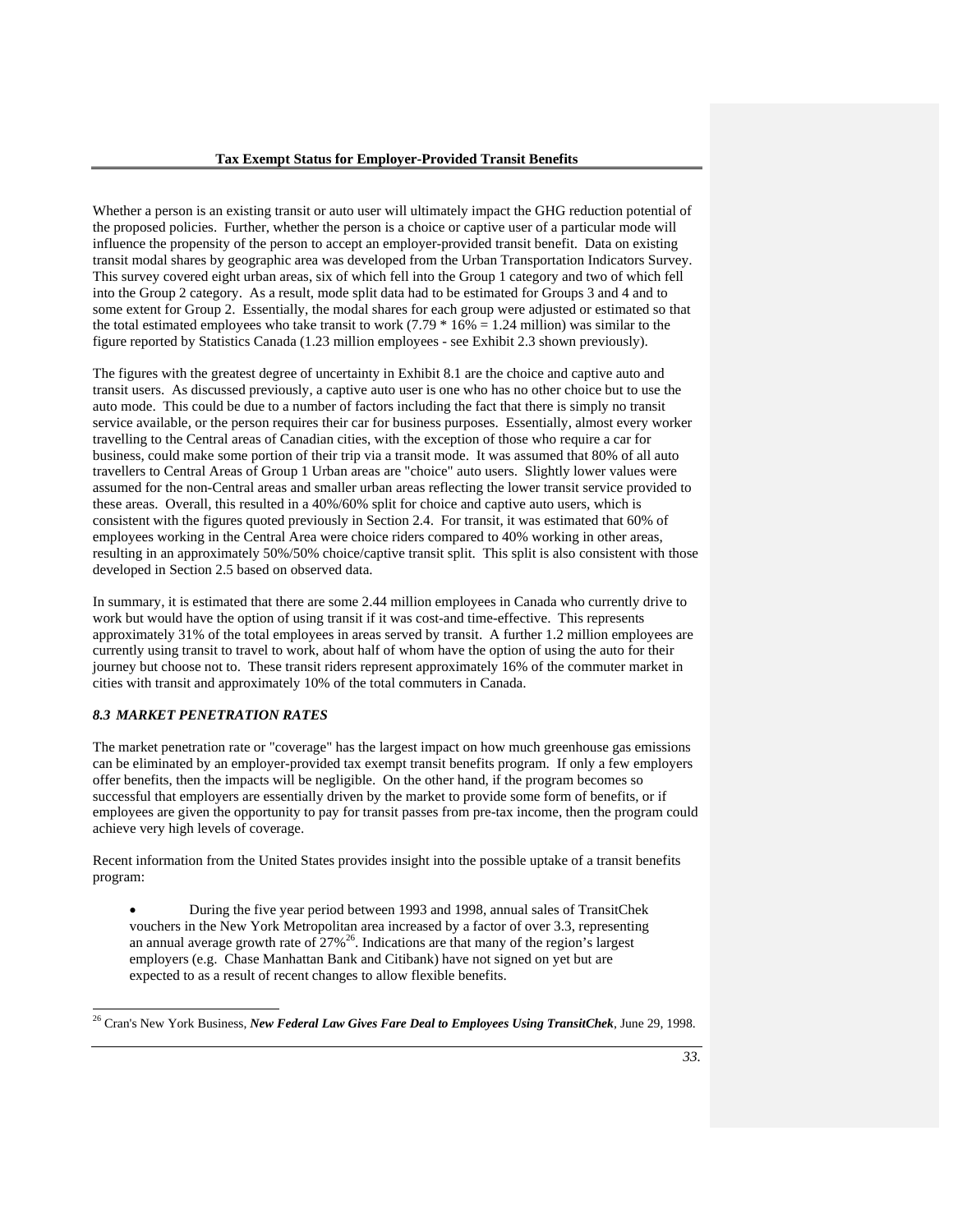- Recent experience in the San Francisco Bay Area indicates that the growth rate in Commuter Check sales has increased by 20-30% per year over the past two years. Growth rates have increased more than this since the June 1998 tax law changes. In the Bay Area, it is felt that expanded marketing of the program would result in even higher growth rates  $27$ . The City of San Francisco (30,000 employees) will participate in the program starting in May 1999, with an expected impact of 10,000 additional transit riders. <sup>28</sup>
- Sales of Commuter Checks across the entire U.S. have been increasing at rate of 20% per year and have recently jumped to 10% per month since the June 1998 tax law change.

Despite the high growth rates, it is important to recognize that to date, the total coverage of the program in the United States is still relatively small. For example, in the New York Metropolitan Area, there are currently 150,000 employees in the transit benefits program. We have estimated this to be roughly 2% of the total New York Metropolitan Area employment. Similarly, in the Bay Area, there are about 1,800 employers participating in the program which is also a small portion of the total market. All indications are, however, that the transit benefits program will continue to experience very high growth rates in the coming years with the increase in benefits and the greater flexibility introduced by TEA-21.

Estimating the maximum or ultimate coverage that could be reached by such a program is a difficult task since in the United States, coverage is still growing at a substantial rate. Litman (1996) assumes a maximum coverage of 80% under a high growth scenario; however, there is no justification given for this figure. It is interesting to note, however, that it does correspond to the approximate percentage of employers in the United States that offer transportation benefits (parking, transit or other benefits)<sup>29</sup>. The maximum coverage reached will ultimately depend on the scenario being considered, and whether the employees have the option directing employers to deduct the price of the transit benefit from pre-tax earnings. The GAO report indicates that approximately 50% of the federal agencies surveyed participated in the transit benefits program. This participation rate was realized when the maximum transit benefit was \$21 whereas it is now \$65.

Exhibit 8.2 summarizes the estimated growth rates in coverage of the program for each scenario as well as the estimated maximum penetration rate. Exhibit 8.3 shows the impacts of these assumptions for key horizon years.

 $\overline{a}$ 

 $^{27}$  Based on conversation with Robert Huang, MTC Commuter Check Project Manager.

<sup>&</sup>lt;sup>28</sup> Personal communication, Richard Oram, April 10, 1999.

<sup>&</sup>lt;sup>29</sup> Association for Commuter Transportation, *Commuter Choice Initiative*, prepared for the Office of Policy Development, U.S. Department of Transportation, Federal Transit Administration June 1996, pg. iii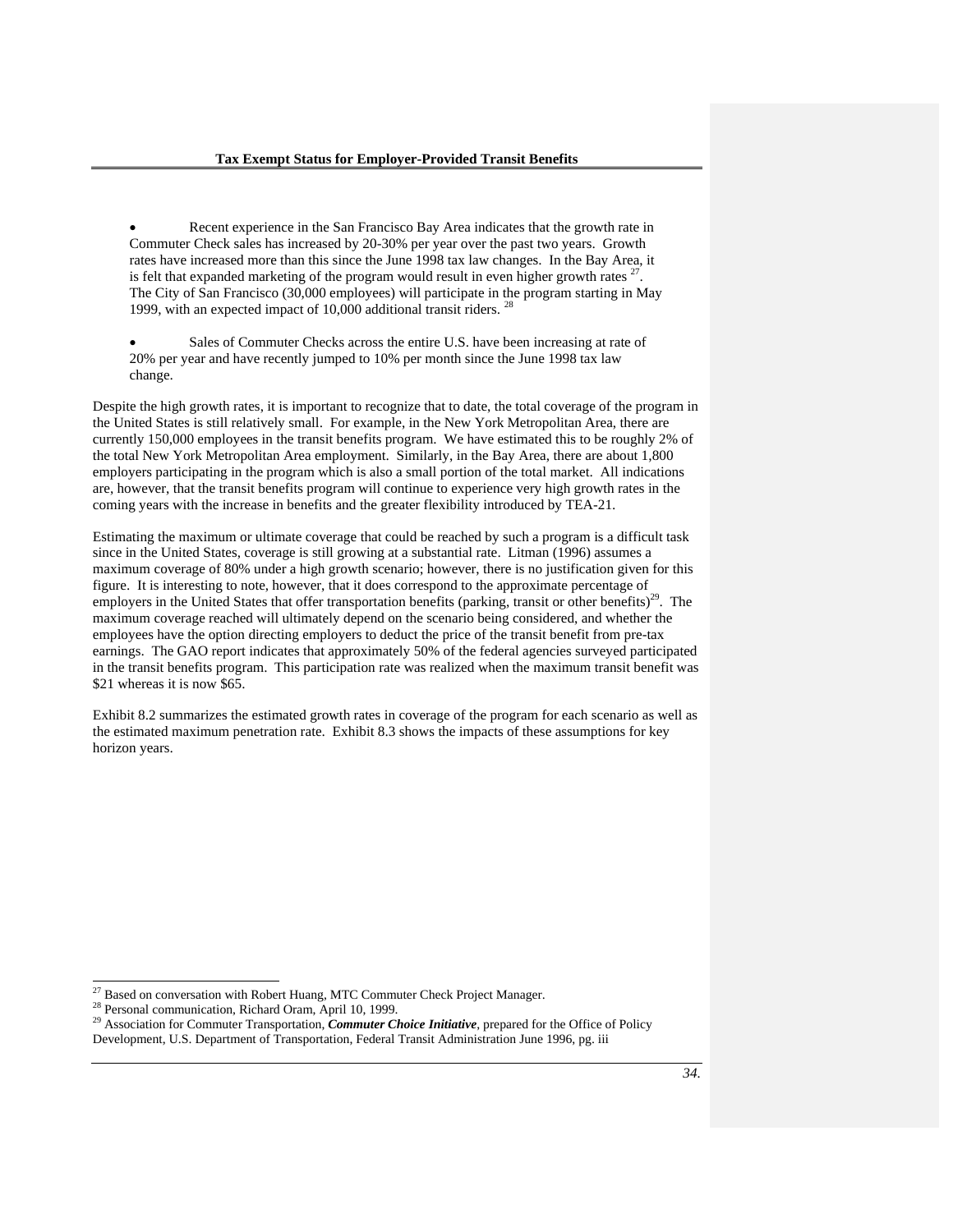|                                 |                           | Growth Rate in % of Employees Offered Benefit |                       |                                                |                              | Ultimate % of Employees Offered Benefit |                              |                                                |                              |
|---------------------------------|---------------------------|-----------------------------------------------|-----------------------|------------------------------------------------|------------------------------|-----------------------------------------|------------------------------|------------------------------------------------|------------------------------|
|                                 | Total<br><b>Employees</b> | Basic<br>Scenario                             | Marketing<br>Scenario | <b>Flexible</b><br><b>Benefits</b><br>Scenario | Extended<br>Mode<br>Scenario | Basic<br>Scenario                       | <b>Marketing</b><br>Scenario | <b>Flexible</b><br><b>Benefits</b><br>Scenario | Extended<br>Mode<br>Scenario |
| Group 1 (Pop >400,000)          |                           |                                               |                       |                                                |                              |                                         |                              |                                                |                              |
| Central Area                    | 0.96                      | 5%                                            | 8%                    | 15%                                            | 20%                          | 40%                                     | 50%                          | 60%                                            | 60%                          |
| Non-Central Area <sup>(1)</sup> | 3.84                      | 5%                                            | 8%                    | 15%                                            | 20%                          | 30%                                     | 40%                          | 60%                                            | 60%                          |
| Group 2 (Pop 150,001-400,000)   |                           |                                               |                       |                                                |                              |                                         |                              |                                                |                              |
| Central Area                    | 0.29                      | 3%                                            | 5%                    | 10%                                            | 15%                          | 40%                                     | 50%                          | 60%                                            | 60%                          |
| Non-Central Area <sup>(1)</sup> | 1.16                      | 3%                                            | 5%                    | 10%                                            | 15%                          | 30%                                     | 40%                          | 60%                                            | 60%                          |
| Group 3 (Pop 50,000-150,000)    |                           |                                               |                       |                                                |                              |                                         |                              |                                                |                              |
| Central Area                    | 0.25                      | 2%                                            | 3%                    | 7%                                             | 10%                          | 30%                                     | 40%                          | 60%                                            | 60%                          |
| Non-Central Area <sup>(1)</sup> | 1.00                      | 2%                                            | 3%                    | 7%                                             | 10%                          | 30%                                     | 40%                          | 60%                                            | 60%                          |
| Group 4 (Pop under 50,000)      |                           |                                               |                       |                                                |                              |                                         |                              |                                                |                              |
| Central Area                    | 0.06                      | 2%                                            | 3.0%                  | 7%                                             | 10%                          | 30%                                     | 40%                          | 60%                                            | 60%                          |
| Non-Central Area <sup>(1)</sup> | 0.24                      | 2%                                            | 3.0%                  | 7%                                             | 10%                          | 30%                                     | 40%                          | 60%                                            | 60%                          |
| <b>Total Employees</b>          | 7.79                      |                                               |                       |                                                |                              |                                         |                              |                                                |                              |

**Exhibit 8.2: Estimated Coverage Growth Rates and Maximum Coverage** 

Note: The figures in the above exhibit have been estimated largely using judgement and comparisons to the experience in the U.S.

**Exhibit 8.3: Estimated Program Coverage - Selected Years** 

|                     | <b>Basic</b>    | <b>Marketing</b> | <b>Flexible</b><br><b>Benefits</b> | <b>Extended</b><br>Mode |
|---------------------|-----------------|------------------|------------------------------------|-------------------------|
| <b>Horizon Year</b> | <b>Scenario</b> | <b>Scenario</b>  | <b>Scenario</b>                    | <b>Scenario</b>         |
| 2000                | 4%              | 6%               | 12%                                | 17%                     |
| 2005                | 25%             | 36%              | 58%                                | 60%                     |
| 2010                | 30%             | 41%              | 60%                                | 60%                     |
| 2020                | 32%             | 42%              | 60%                                | 60%                     |

Note: The above figures represent the percentage of employees who would be offered benefits. The percentages are based on the annual growth rates and maximum coverage rates shown previously on Exhibit 8.2.

#### *8.4 EMPLOYEE PARTICIPATION AND MODAL SHIFT IMPACTS*

Estimating the modal shift impacts of transit benefit programs also requires judgement. All of the figures on uptake and modal shifts are based on some judgement, in the context of recent United States experience. Through the development of alternative scenarios, we believe that we have represented the range of possible impacts.

Several studies offer insight into the possible impacts:

• **GAO Report:** As discussed previously, the source quoted most often is the report by the United States General Accounting Office (GAO) on the U.S. government participation in transit benefit programs. Based on a survey conducted in 1993, it was found that 21% of the federal employees who accepted transit benefits changed their primary commuting mode to transit as a result of the program. Sixty percent of these were former single occupant car commuters and 35% of the remainder were either members of a carpool/vanpool (16%) or shared a ride with one other person (19%). The GAO also asked what would happen if the transit benefits were increased from \$21 per month to the \$60 maximum tax-free benefit permitted by the new law that went into force at the beginning of 1993. Twenty-four percent of the remaining non-participating employees said that they would definitely or probably change. This would increase participation from 33% to 49% and the 16% increase would all be new transit riders.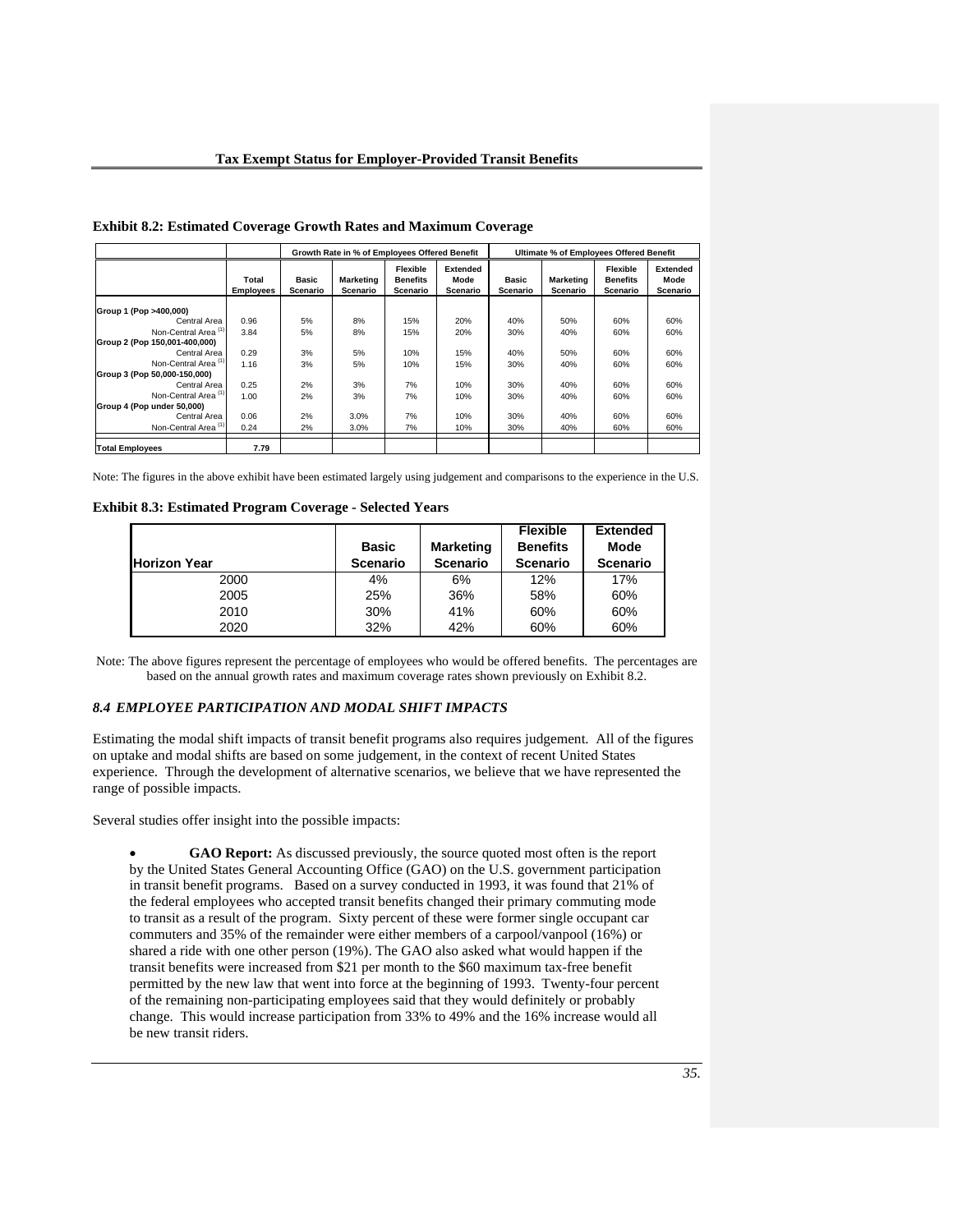- **Litman (1996):** This report assumes that the number of recipients would be 1.5 times the existing transit ridership and that recipients would increase transit use by 23% on average. The net result of these assumptions (as we interpret them) is a transit modal shift of 30% among all individuals offered benefits.
- **Commuter Check Data:** A survey of 239 San Francisco Bay Area employers that purchased Commuter Checks concluded that about 31% of employees who received Commuter Checks increased their use of transit. It is interesting to note, however, that transit mode shifts were greater in areas outside of San Francisco (e.g. the outer regions) than areas within San Francisco, probably due to the fact that current transit mode splits in these areas are very low.

Based on the above references, there appears to be some consistency in these examples that about 30% of employees accepting transit benefits would be new transit users. In other words, for every three people who accept a transit benefit, one of them would be a new transit user. Of course, these are the results of different circumstances; in particular the U.S. studies are based on the then prevailing low levels of transit benefits. This is therefore considered to be a conservatively low estimate and would depend on marketing efforts on the part of transit agencies. All indications are that the transit agencies in Canada would back a transit benefits program with great enthusiasm.

Recognizing that there are limitations connected with the above results, together with the fact that this study looks at several very different scenarios, independent estimates of the potential mode shift impacts were carried out. The approach used in this study was to look at the various markets and estimate how many people in each segment would accept the benefits. This was carried out for both auto and transit modes, distinguishing between choice and captive commuters and by type of geographic area. Exhibit 8.4 provides a summary of the estimated percentage of commuters accepting benefits by scenario. It is important to highlight that these percentages are estimated on the assumption that the benefits would be useable by the recipient only (as opposed to friends or family members) and that the auto users accepting the benefits would change their primary mode of commuting to public transit. This analysis of modal shifts is somewhat simplified given that it does not take into account the fact some existing transit commuters are part time users only and may increase their transit use as a result of having a pre-paid pass. This assumption would not, however, have a significant impact as the modal shares used in this study refer to a commuter's "primary" mode of travel to work. Another simplifying assumption in the analysis is that most of the people switching to transit would come from the auto mode, either as an auto driver or an auto passenger. Data suggests that auto drivers and auto passengers are equally impacted by an employerprovided transit benefit program (e.g. the ratio of auto drivers to auto passengers among those who transferred to transit is approximately the same as the ratios for all auto commuter trips). The data from the U.S. also suggests that a very small portion of individuals would transfer from walk and cycle modes<sup>30</sup>. Presumably, people walk or cycle because they can or because they gain benefit from it and therefore may not switch modes because of reduced transit costs.

l

<sup>&</sup>lt;sup>30</sup> The GAO report indicated that 95% of all people shifting to transit modes were from other motorized modes.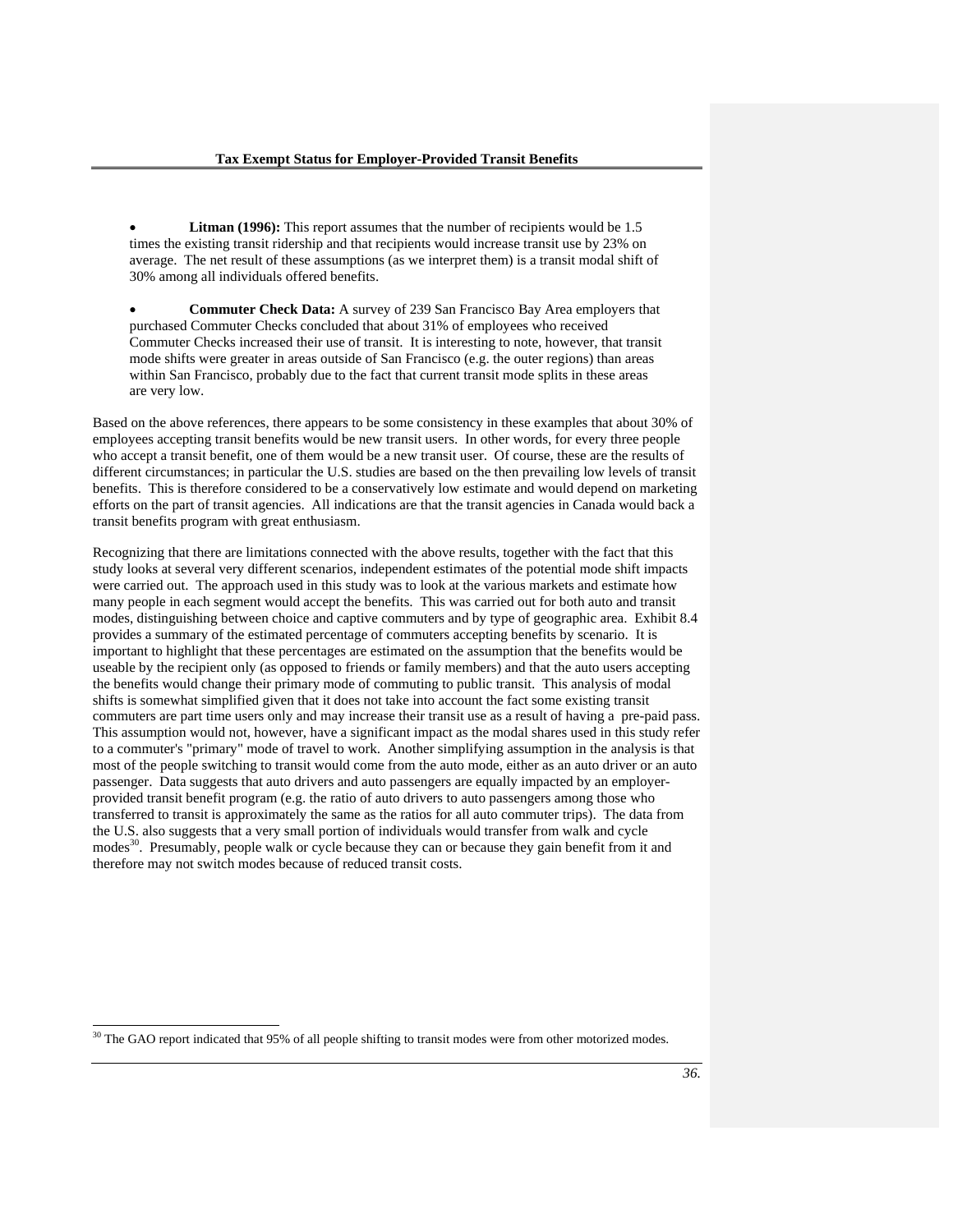| <b>Exhibit 8.4: Estimated Portion of Employees Accepting and Using Benefits</b> |  |  |
|---------------------------------------------------------------------------------|--|--|
|---------------------------------------------------------------------------------|--|--|

|                                   |        | <b>Auto Users</b> |        | <b>Transit Users</b> |
|-----------------------------------|--------|-------------------|--------|----------------------|
|                                   | Choice | Captive           | Choice | Captive              |
| <b>Basic Scenario</b>             |        |                   |        |                      |
| Central Areal                     | 30%    | $0\%$             | 80%    | 100%                 |
| Non Central Area                  | 15%    | $0\%$             | 60%    | 100%                 |
|                                   |        |                   |        |                      |
| <b>Marketing Scenario</b>         |        |                   |        |                      |
| Central Areal                     | 30%    | $0\%$             | 80%    | 100%                 |
| Non Central Areal                 | 15%    | $0\%$             | 60%    | 100%                 |
|                                   |        |                   |        |                      |
| <b>Flexible Benefits Scenario</b> |        |                   |        |                      |
| Central Areal                     | 25%    | $0\%$             | 70%    | 100%                 |
| Non Central Areal                 | 15%    | $0\%$             | 55%    | 100%                 |
|                                   |        |                   |        |                      |
| <b>Extended Mode Scenario</b>     |        |                   |        |                      |
| Central Areal                     | 30%    | 5%                | 70%    | 100%                 |
| Non Central Area                  | 20%    | 5%                | 55%    | 100%                 |
|                                   |        |                   |        |                      |

Note: The figures in the above exhibit have been estimated largely using judgement and comparison to experience in the U.S. It was felt that separating out choice and captive markets would allow a better understanding of the potential impacts.

As shown by the figures in Exhibit 8.4, it was assumed that all captive transit users (typically individuals who use transit on a regular basis) would accept and use the transit benefits. Depending on the level of subsidy provided by the employer, or in the case of the flexible benefits the level of taxable income of the employee, a large but smaller proportion of choice transit users would also accept the benefits. Maintaining these choice riders would be a key focus of the program.

For commuters whose primary mode is the auto, it was assumed that a much smaller portion of employees would choose to accept the benefits (assuming they are not transferable). For obvious reasons, captive auto users would not accept the benefits and there would be no mode shift for this sector of the travel market. One exception is under the extended mode scenario wherein we have assumed a small percentage would take transit or vanpool for at least some portion of their trip.

In terms of geographic differences, it was assumed that areas with a higher existing propensity towards transit would also have a higher acceptance rate of transit benefits.

The net impact of the assumptions regarding modal split for each scenario are shown in Exhibit 8.5. For the Basic and Marketing scenarios, the modal shift impacts are assumed to be similar, as marketing impacts would primarily impact the uptake or coverage by employers. For the basic and marketing scenario, it is estimated that transit ridership would increase by 37% among all commuters offered the benefits, about 1 new rider for every 2.7 existing riders. Since not all existing transit riders would accept the benefits, the ratio of new transit users to existing transit users would be higher, about 1 new rider for every 2.3 existing riders who accept the benefits. This is a slightly better ratio than the GAO report (1 new rider for every 3 existing) but the GAO report was based on a maximum benefit of \$21 per month only. It can be expected that the modal shift impacts of similar programs would be higher in Canada than in the United States since auto commuters in the U.S. also receive tax-benefits whereas in Canada auto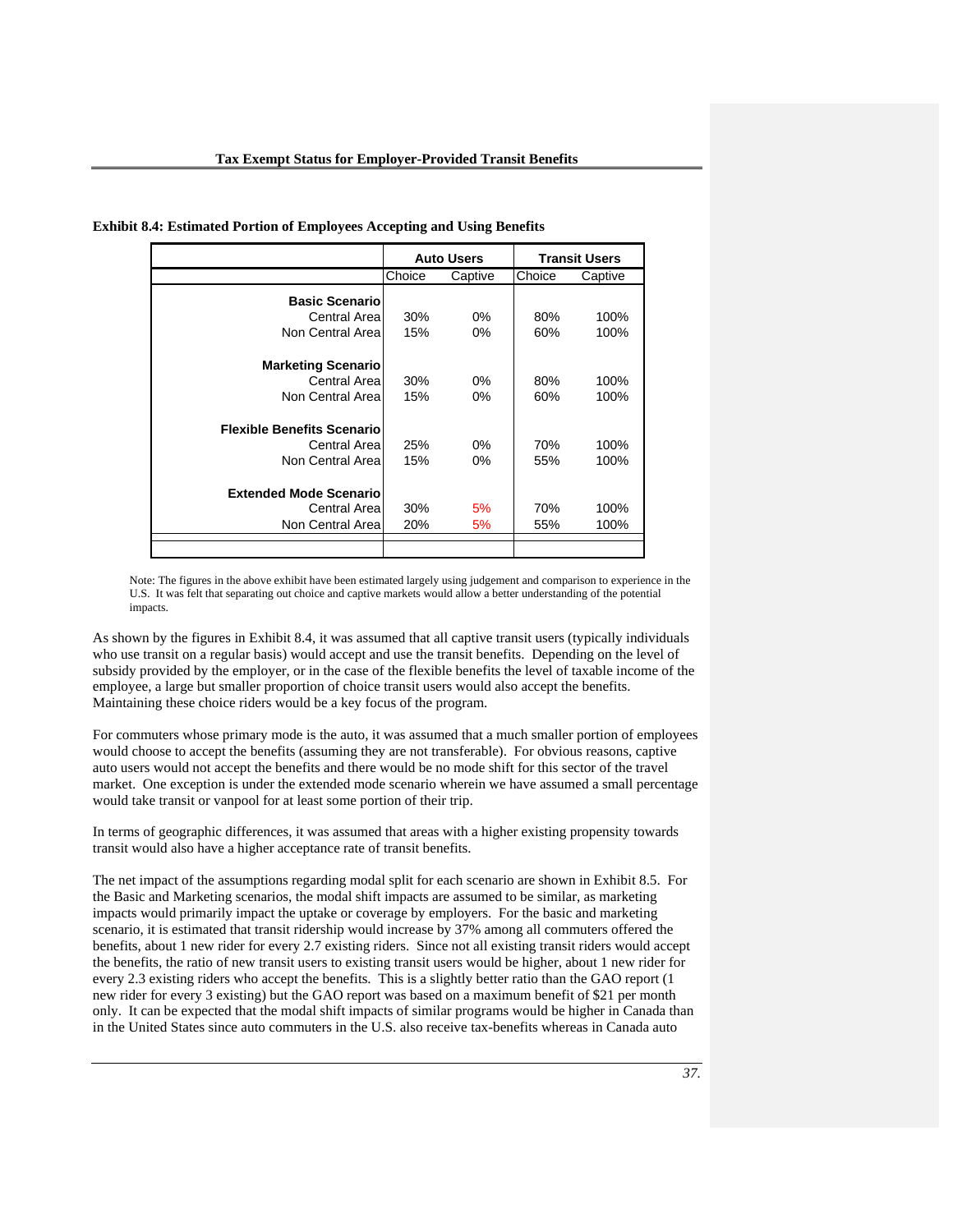commuters are technically required to report parking benefits (although our review suggests that only a small percentage of individuals actually do). Under the flexible benefits scenario, the acceptance rate would depend on what proportion of the benefits are paid for by the employer and what proportion are determined on the basis of reductions in pre-tax income. The general assumption is that the flexible benefits scenario would have a lower participation rate, but a much higher coverage rate. Estimating the mode shift impacts for the extended mode scenario is somewhat more complicated than the other scenarios. A higher number of auto users would be expected to switch to transit (for at least some portion of their journey) under the extended mode scenario. Based on the assumptions outlined in this report, the extended mode scenario would result in 1 new transit rider for every 1.4 existing transit riders who accept benefits.

| <b>SCENARIO</b>                   | % reduction<br>in auto trips | % increase<br>in transit<br>ridership | Ratio<br>New/Existing<br><b>Transit Riders</b> | Ratio New/Existing<br><b>Transit Riders</b><br><b>Accepting Benefits</b> |
|-----------------------------------|------------------------------|---------------------------------------|------------------------------------------------|--------------------------------------------------------------------------|
| <b>Basic Scenario</b>             | 8.04%                        | 37.2%                                 | 1:2.7                                          | 1:2.3                                                                    |
| <b>Marketing Scenario</b>         | 8.04%                        | 37.2%                                 | 1:2.7                                          | 1:2.3                                                                    |
| <b>Flexible Benefits Scenario</b> | 7.52%                        | 34.8%                                 | 1:2.9                                          | 1:2.3                                                                    |
| <b>Extended Mode Scenario</b>     | 12.52%                       | 58.0%                                 | 1:1.7                                          | 1:1.4                                                                    |

## *8.5 TRANSIT RIDERSHIP AND GREENHOUSE GAS EMISSIONS IMPACTS*

Detailed estimates of the ridership and emissions impacts of the various scenarios are presented in Appendix A. A discussion of the key assumptions and results is presented below.

#### **8.5.1 Baseline Travel Activity Estimates**

l

The travel activity in this study refers to commuter travel within cities with transit service. This represents only a portion of the total commuter travel in Canada, and a smaller portion of the total travel activity in Canada. The basic unit for building up travel activity estimates is the number of employees in cities with transit service. Using employees as the base, total annual commute trip passenger-km was estimated by multiplying the number of employees by 460 (the average number of commuting days per year x 2) and 9.0 km, the average commute trip length as determined through recent Statistics Canada Data (1996). The breakdown of activity in terms of auto and transit trips was based on modal shares outlined previously in Exhibit 8.1.

For the purpose of this study, it was assumed that modal shares for commuter trips under the baseline (do nothing) scenario would remain constant over the horizon period. This is contrary to recent trends in most Canadian urban areas which would suggest a continuing decline in transit modal shares, but still a reasonable assumption given the uncertainty regarding future trends, combined with the fact that data on modal shares in Canada is fairly limited.

In order to estimate travel activity for horizon years, the baseline 1996 employment estimates were assumed to increase by an average of 0.95% per year (compounding), which is the average long term growth rate used in NRCan's Energy Outlook<sup>31</sup>

<sup>31</sup> Natural Resources Canada, *Canada's Energy Outlook: 1996-2020*, Energy Forecasting Division, April 1997.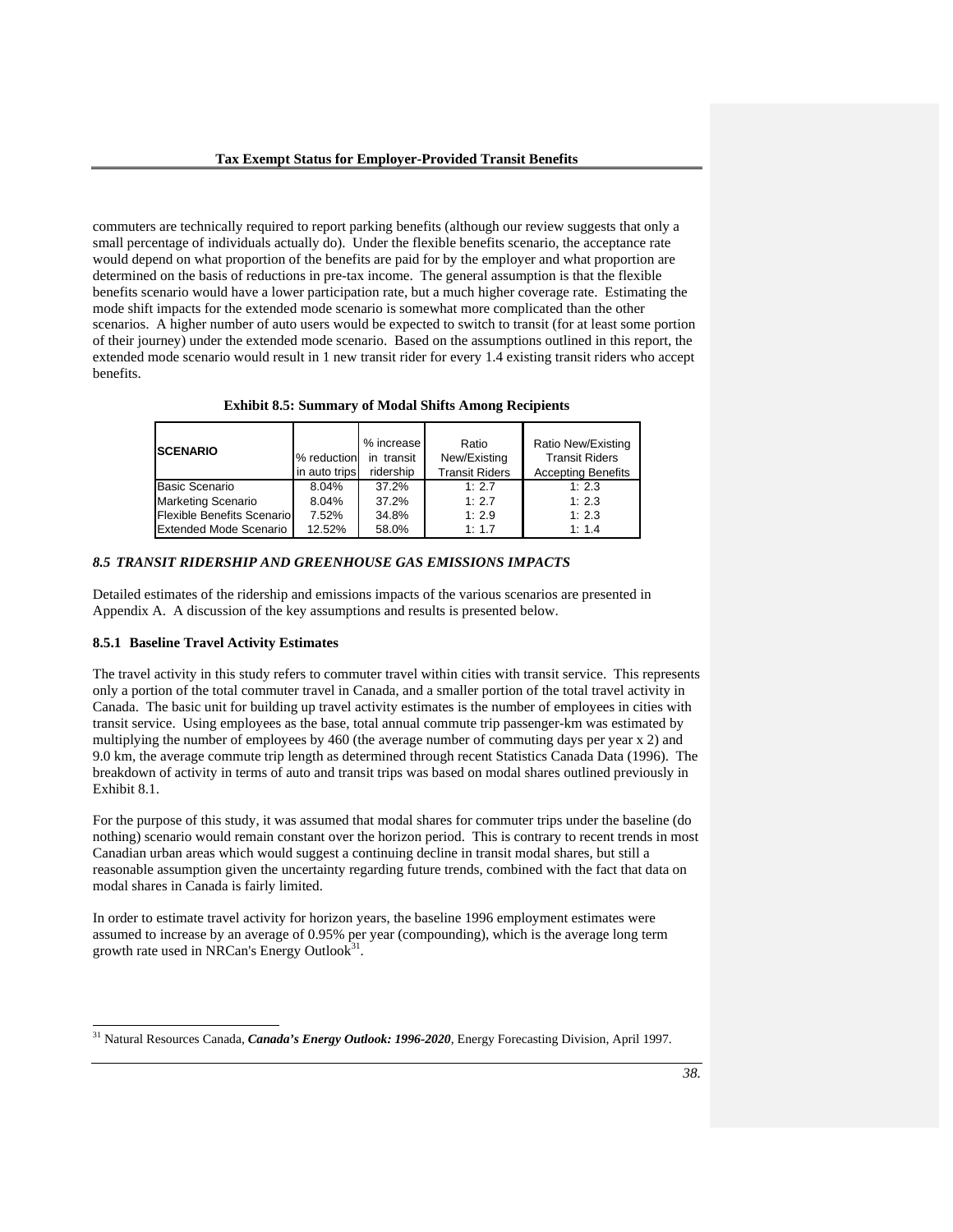In the tables presented in Appendix B, changes in transit activity and auto activity are estimated by multiplying the baseline travel activity estimates by the percentage increase in transit use and percentage decrease in auto use respectively (see Exhibit 8.5) and by the estimated coverage.

By 2010, it is estimated that there will be 8.95 million commuters in cities with transit contributing to 37.5 billion passenger-km of travel, of which 32.5 billion passenger-km will be made using auto and transit modes.

### **8.5.2 GHG Emissions Factors**

For the purpose of this study, we have estimated greenhouse gas emissions on the basis of passengerkilometres. Factors reflecting the emissions per passenger-km were obtained from the Transportation Table's Foundation Paper on Climate Change<sup>32</sup>. For 1995, these factors were 254 grammes per passengerkm for urban cars and light trucks and 79 grammes per passenger-km for urban transit. It should be recognized that these factors could vary by region depending on average load factors. The load factors are based on the weighted average for all Canadian transit properties.

For future horizon years, we have assumed that the emission factors for automobiles would improve by 0.69% per year reflecting improvements in fuel economy. Emissions factors for urban transit are expected to increase by 0.43% per year<sup>33</sup>. These improvements in emissions factors assume a business-as-usual to increase by 0.43% per year<sup>33</sup>. scenario. If, as expected, the transit benefits program results in higher load factors, then the emissions per kilometre would improve. Similarly, if significant improvements in technology occur (over and above the baseline scenario) this will also have an impact on the emissions factors.

### **8.5.3 Summary of GHG Emissions Impacts**

 $\overline{a}$ 

Exhibit 8.6 below summarizes the transit ridership and greenhouse gas emissions impacts of the four scenarios in the year 2010. Detailed estimates by year are provided in Appendix B. As shown, it is estimated that a transit benefits program could reduce GHG emissions by between 0.067 MT and 0.264 MT. These reductions represent a change of between 1.5% and 4.8% from the baseline emissions from all commuter travel in Canadian cities with transit. As these cities represent a portion of the total employment in Canada (approximately 61%) the reductions as a percent of all Canadian cities would be lower.

It would be speculative to attempt to estimate the impact of the transit benefits program on emissions from non-work related travel. If employees were to receive benefits in the form of a monthly pass (or some other benefit that is not limited to work travel), then they could be expected to use transit more for nonwork travel. This study does not attempt to quantify the possible reductions due to modal shifts for nonwork travel.

<sup>32</sup> Transportation Table, National Climate Change Process*, Foundation Paper on Climate Change*, Transportation Sector, December, 1998. Table B-1.

 $33$  ibid, Table 2.4 (Note: bus fuel efficiency factors are assumed to improve at the same rate as new diesel truck fuel efficiency).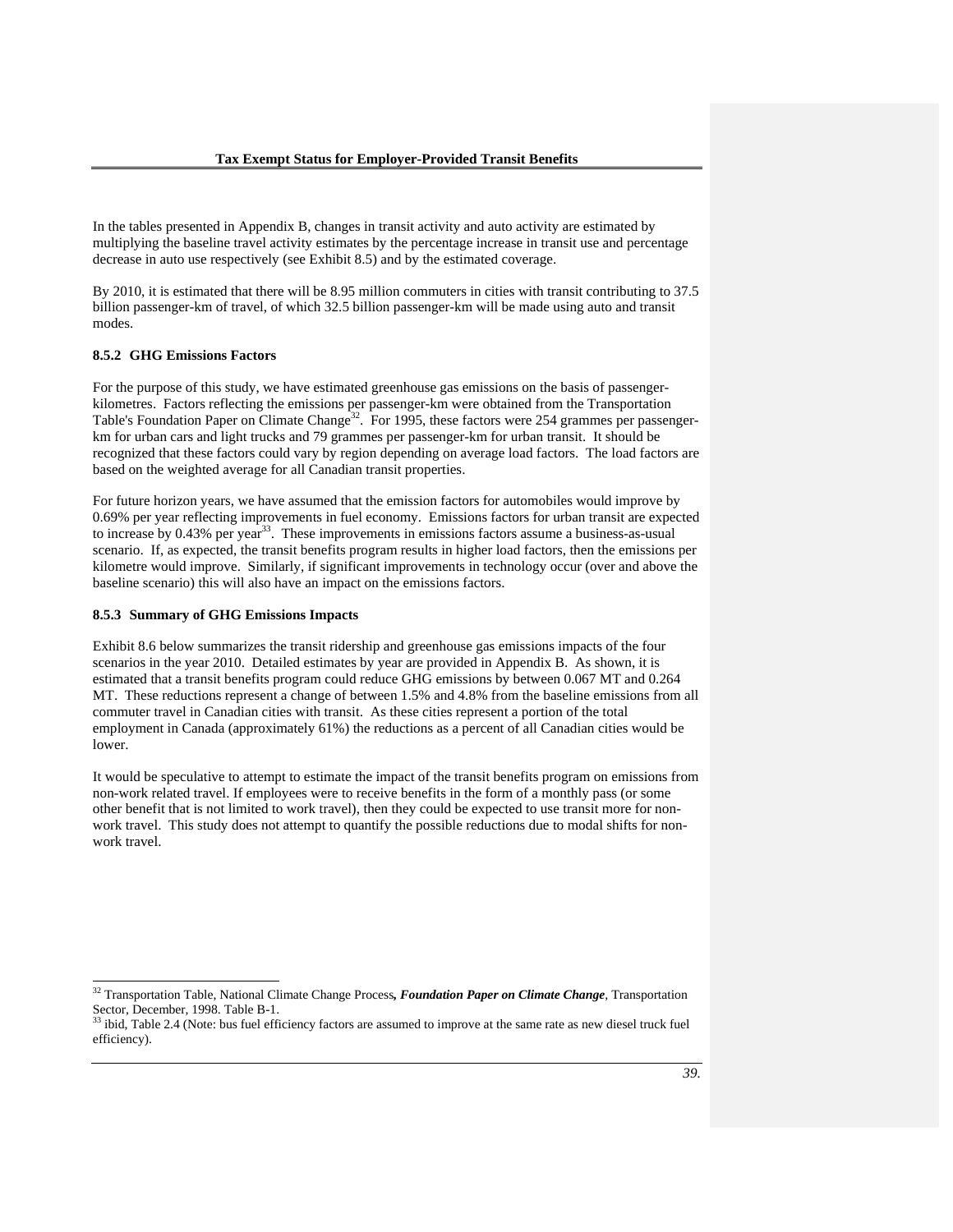|                                               | <b>Baseline</b><br>2010 | <b>Basic</b><br><b>Scenario</b> | <b>Marketing</b><br><b>Scenario</b> | <b>Flexible</b><br><b>Benefits</b><br><b>Scenario</b> | <b>Extended</b><br>Mode<br><b>Scenario</b> |
|-----------------------------------------------|-------------------------|---------------------------------|-------------------------------------|-------------------------------------------------------|--------------------------------------------|
| Passenger-km (millions)                       |                         |                                 |                                     |                                                       |                                            |
| Auto                                          | 26,735                  | 26,081                          | 25,848                              | 25,528                                                | 24,726                                     |
| Transit                                       | 5,778                   | 6,431                           | 6,665                               | 6,985                                                 | 7,787                                      |
| Total                                         | 32,513                  | 32,513                          | 32,513                              | 32,513                                                | 32,513                                     |
| Change Passenger-km (millions) <sup>(1)</sup> |                         |                                 |                                     |                                                       |                                            |
| Auto                                          |                         | $-654$                          | $-887$                              | $-1,207$                                              | $-2,009$                                   |
| Transit                                       |                         | 654                             | 887                                 | 1,207                                                 | 2,009                                      |
| Mode Shifts <sup>(2)</sup>                    |                         |                                 |                                     |                                                       |                                            |
| Auto                                          |                         | $-2.4%$                         | $-3.3%$                             | $-4.5%$                                               | $-7.5%$                                    |
| Transit                                       |                         | 11.3%                           | 15.4%                               | 20.9%                                                 | 34.8%                                      |
| GHG Emissions (CO <sub>2</sub> Equiv.) (MT)   |                         |                                 |                                     |                                                       |                                            |
| Auto                                          | 6.16                    | 6.01                            | 5.96                                | 5.89                                                  | 5.70                                       |
| Transit                                       | 0.43                    | 0.48                            | 0.50                                | 0.52                                                  | 0.58                                       |
| Total                                         | 6.59                    | 6.49                            | 6.45                                | 6.40                                                  | 6.28                                       |
| <b>Change in GHG Emissions (MT)</b>           |                         | $-0.102$                        | $-0.139$                            | $-0.188$                                              | $-0.314$                                   |
| % reduction from baseline                     |                         | $-1.58%$                        | $-2.10%$                            | $-2.86%$                                              | $-4.76%$                                   |

| Exhibit 8.6: Summary of Transit Ridership and Greenhouse Gas Emissions Impacts (2010) |  |  |  |
|---------------------------------------------------------------------------------------|--|--|--|
|                                                                                       |  |  |  |

Note: Exhibits A.2-A.5 show the derivation of the above figures.

(1) New riders only.

(2) These represent the percentage change in the baseline passenger-km for all employees in Canadian cities with transit. They differ from the modal shifts shown in Exhibit 8.5, which only apply to recipients of transit benefits.

# *8.6 OTHER EMISSIONS IMPACTS*

In addition to having impacts on greenhouse gas emissions, the transit benefits initiative and related modal shifts would also reduce other airborne emissions including Particulate Matter, Sulphur Dioxide (SOx), Nitrogen Oxides (NOx), Volatile Organic Compounds (VOCs). Factors for these emissions have been developed by Environment Canada and are documented in a memorandum to the Transportation Table<sup>34</sup>. Unfortunately, factors are available for road modes and rail freight modes only and are not detailed for urban transit modes such as buses and subways. Since the figures are provided on a vehicle-km basis, it is also necessary to estimate load factors to obtain values on a passenger-km basis.

Due to the limited data on urban transit, we have chosen to focus on two emissions: Nitrogen Oxides and Volatile Organic Compounds. Information on these emissions for urban transportation is available from other sources<sup>35</sup>. The following factors were used in the calculation of other emissions impacts:

<sup>&</sup>lt;sup>34</sup> Environment Canada, *Guidance on the Use of Transportation Emissions Spreadsheet*, Draft, April 13, 1999. <sup>35</sup> Organisation for Economic Co-operation and Development, Environmentally Sustainable Transport (EST) Study, Phase II Project, prepared by IBI Group and A.K. Socio-Technical Consultants for Environment Canada, September 1998.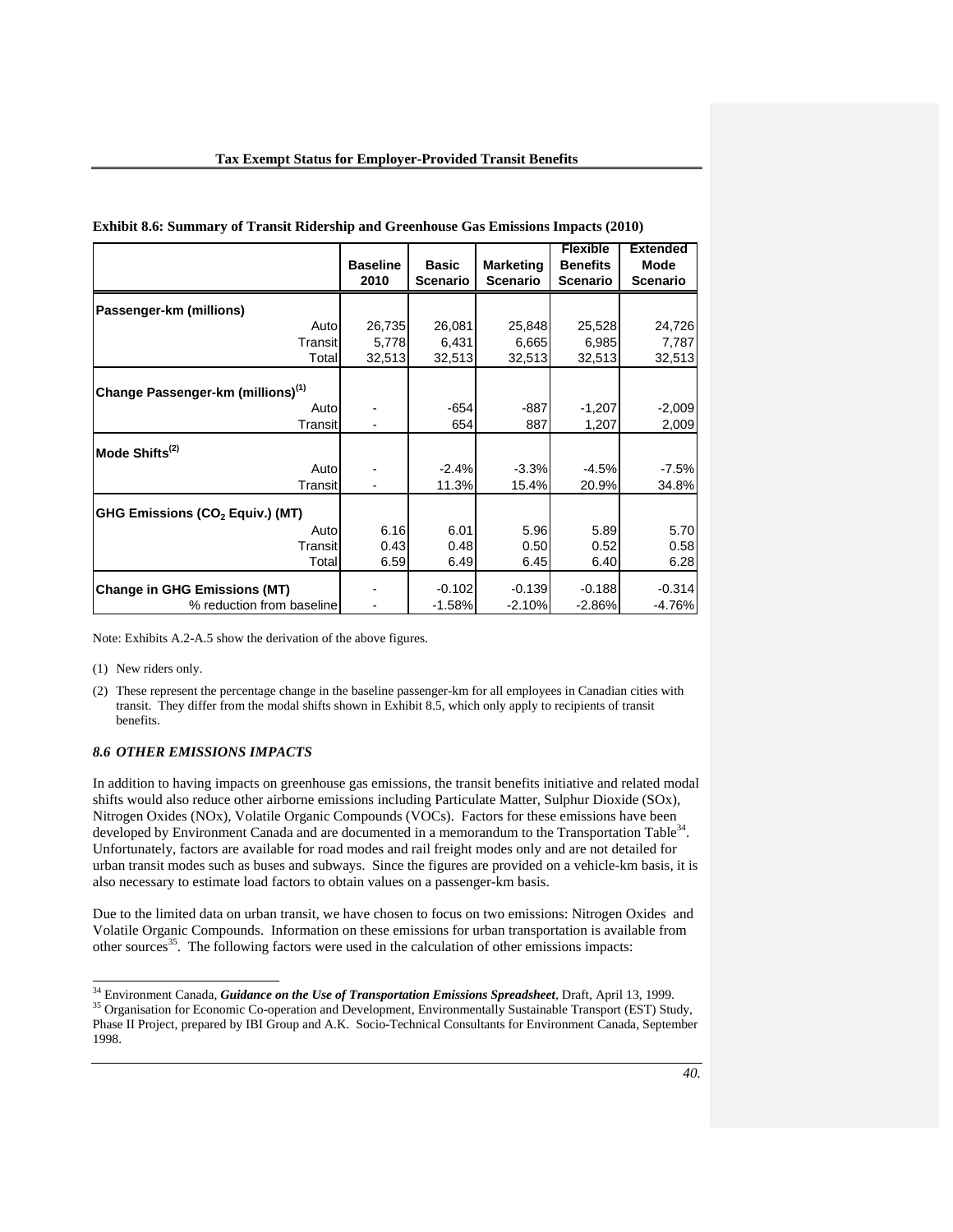|                      | 1990 (g/pass-km) |      | 2010 (g/pass-km) |      |
|----------------------|------------------|------|------------------|------|
|                      | <b>NOx</b>       | VOC  | NOx              | VOC  |
| Urban Automobile     | 1.2              | 1.9  | 0.86             | 1.21 |
| <b>Urban Transit</b> | 0.53             | 0.05 | 0.53             | 0.05 |

For urban automobiles, factors are based on those provided by Environment Canada for this study. Factors were converted from grams/vehicle-km to grams/passenger-km based on 1.2 persons per vehicle. The factors represent a weighted average for both light duty gasoline automobiles (80%) and light duty gasoline trucks (20%). Emissions factors for transit modes were obtained from the OECD/EST work carried out by IBI Group and AK Socio-Technical Consultants. These factors represent a number of assumptions regarding urban load factors. Factors are weighted by the primary urban transit vehicle types: bus (60%), rapid transit (25%) and commuter rail (15%). For both auto and transit modes, future growth factors were obtained from the work done for the OECD. Exhibit 8.8 provides a summary of the estimated reductions that would occur in the two airborne pollutants examined. For volatile organic compounds, the reductions would be almost the same as the percent reductions in auto passenger-km as the emissions factor for transit is essentially zero. The percentage reduction in nitrous oxides are somewhat less, but still significant, given that the factors for auto and transit are more similar.

|                                         |                 |                 |                  | <b>Flexible</b> | <b>Extended</b> |
|-----------------------------------------|-----------------|-----------------|------------------|-----------------|-----------------|
|                                         | <b>Baseline</b> | <b>Basic</b>    | <b>Marketing</b> | <b>Benefits</b> | Mode            |
|                                         | 2010            | <b>Scenario</b> | <b>Scenario</b>  | <b>Scenario</b> | <b>Scenario</b> |
| <b>Total Passenger-km (millions)</b>    |                 |                 |                  |                 |                 |
| Auto                                    | 26,735          | 26,081          | 25,848           | 25,528          | 24,726          |
| Transit                                 | 5,778           | 6,431           | 6,665            | 6,985           | 7,787           |
| Total                                   | 32,513          | 32,513          | 32,513           | 32,513          | 32,513          |
| Change in Passenger-km (millions)       |                 |                 |                  |                 |                 |
| Auto                                    |                 | $-654$          | $-887$           | $-1,207$        | $-2,009$        |
| Transit                                 |                 | 654             | 887              | 1,207           | 2,009           |
| <b>NOx Emissions (tonnes)</b>           |                 |                 |                  |                 |                 |
| Auto                                    | 23032           | 22469           | 22268            | 21992           | 21301           |
| Transit                                 | 3048            | 3393            | 3516             | 3684            | 4108            |
| Total                                   | 26080           | 25862           | 25784            | 25677           | 25409           |
| <b>Change in NOx Emissions (tonnes)</b> |                 | $-218$          | $-296$           | $-403$          | $-671$          |
| % reduction from baseline               |                 | $-0.84%$        | $-1.14%$         | $-1.55%$        | $-2.57%$        |
| <b>VOC Emissions (tonnes)</b>           |                 |                 |                  |                 |                 |
| Auto                                    | 32272           | 31483           | 31201            | 30815           | 29847           |
| Transit                                 | 295             | 328             | 340              | 356             | 397             |
| Total                                   | 32566           | 31811           | 31541            | 31171           | 30244           |
|                                         |                 |                 |                  |                 |                 |
| <b>Change in VOC Emissions (tonnes)</b> |                 | $-756$          | $-1026$          | $-1395$         | $-2323$         |
| % reduction from baseline               |                 | $-2.32%$        | $-3.15%$         | $-4.28%$        | $-7.13%$        |

**Exhibit 8.8: Estimated Reductions in Other Emissions (2010)**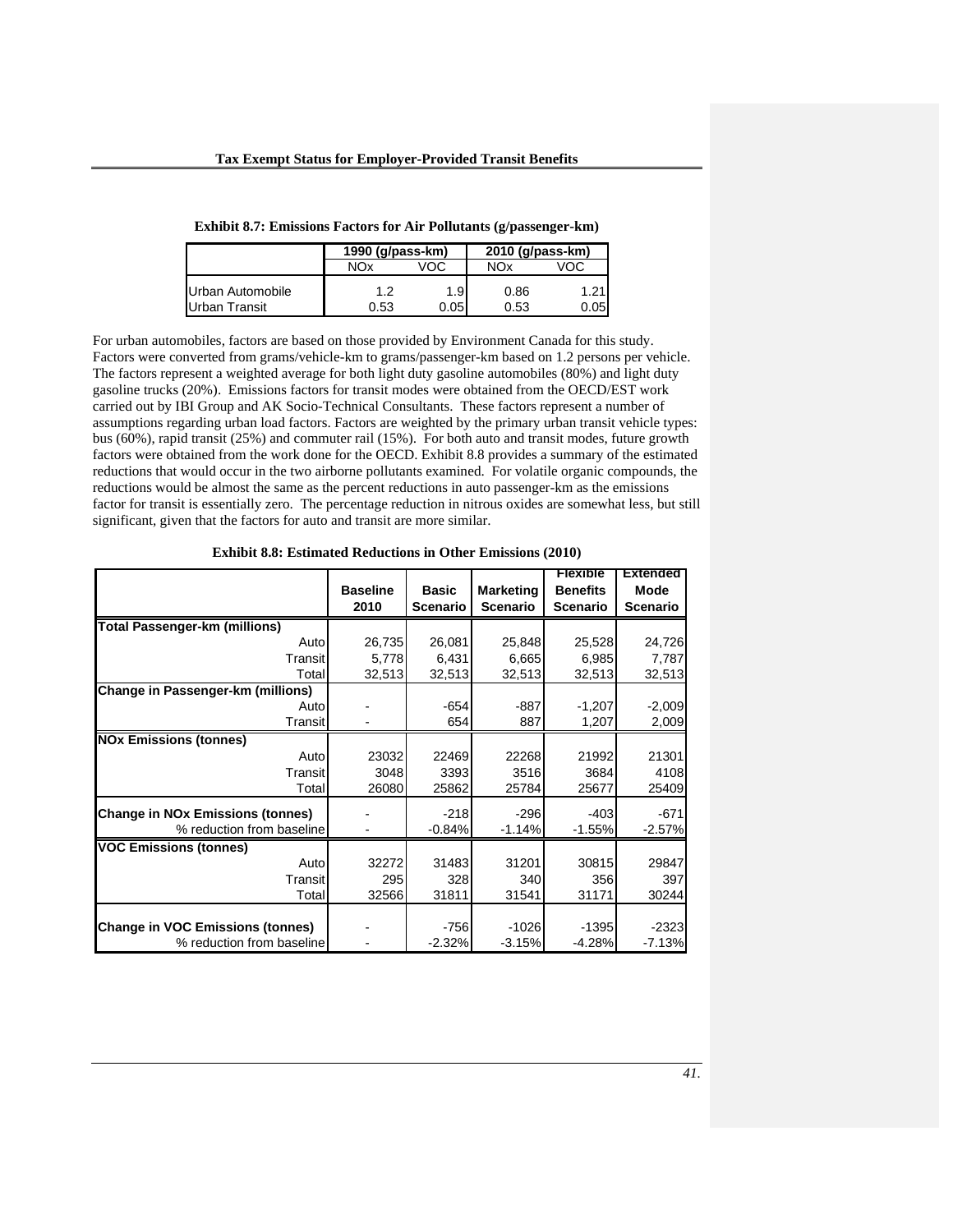#### **9. COST-EFFECTIVENESS**

As outlined in the Analysis and Modelling Group (AMG) guidelines, it is important to clarify who bears the costs or receives the benefits of each individual measure - governments, employers, users, or society at large. It is also important to distinguish between those items which are changes in resources actually consumed and those which are transfers between stakeholders. This Chapter presents a discussion of the analysis of the costs and transfer payments incurred by individual stakeholders and by society in general. A more detailed breakdown of the cost and benefit analysis is provided in Appendix B.

## *9.1 IMPACTS ON STAKEHOLDERS*

Regardless of the scenario or level of implementation, a tax free transit benefits program will result in costs for some stakeholders and benefits for others. Some of these costs and benefits are made up of transfer payments between employers, employees, government, and the transit agencies which just represent money being moved from one sector to another. By definition, the total transfers between these stakeholders will always sum to zero. In addition, however, there are real cost changes which account for changes in the level of resources consumed. Exhibit 9.1 summarizes the costs and benefits to each stakeholder. Each is discussed further in the following sub-sections.

| Stakeholder               | <b>Costs and Benefits</b>                                                   | Type of Cost                                     |
|---------------------------|-----------------------------------------------------------------------------|--------------------------------------------------|
| <b>Employers</b>          | pay all or some of transit<br>$\overline{\phantom{0}}$<br><b>benefit</b>    | transfer                                         |
|                           | save in parking costs<br>Ĭ.                                                 | resource cost change                             |
|                           | may or may not adjust                                                       | transfer                                         |
|                           | salaries to recover costs                                                   |                                                  |
|                           | change in corporate income                                                  | transfer<br>$\overline{\phantom{0}}$             |
|                           | taxes – transfer                                                            |                                                  |
| Revenue Canada/Provincial | reduction in personal income<br>$\overline{\phantom{0}}$                    | transfer                                         |
| Governments               | tax revenue                                                                 |                                                  |
|                           | reduction in corporate income<br>$\overline{\phantom{a}}$                   | transfer                                         |
|                           | tax revenue                                                                 |                                                  |
| Employees                 | reduction in transit fares (due to<br>$\overline{\phantom{0}}$              | transfer                                         |
|                           | tax free benefit); or,                                                      |                                                  |
|                           | reduction in personal income<br>$\overline{\phantom{a}}$                    | transfer<br>$\overline{a}$                       |
|                           | taxes                                                                       |                                                  |
|                           | changes in travel costs<br>$\overline{\phantom{0}}$                         | resource cost change                             |
| <b>Transit Agencies</b>   | increased fare revenue                                                      | transfer                                         |
|                           | increased cost to provide<br>$\overline{\phantom{0}}$<br>additional service | resource cost change                             |
| Others                    | changes in external costs of<br>$\qquad \qquad$<br>auto use                 | resource cost change<br>$\overline{\phantom{a}}$ |

| <b>Exhibit 9.1: Costs and Benefits of a Tax Free Program</b> |
|--------------------------------------------------------------|
|--------------------------------------------------------------|

A further discussion of these costs and benefits is provided below.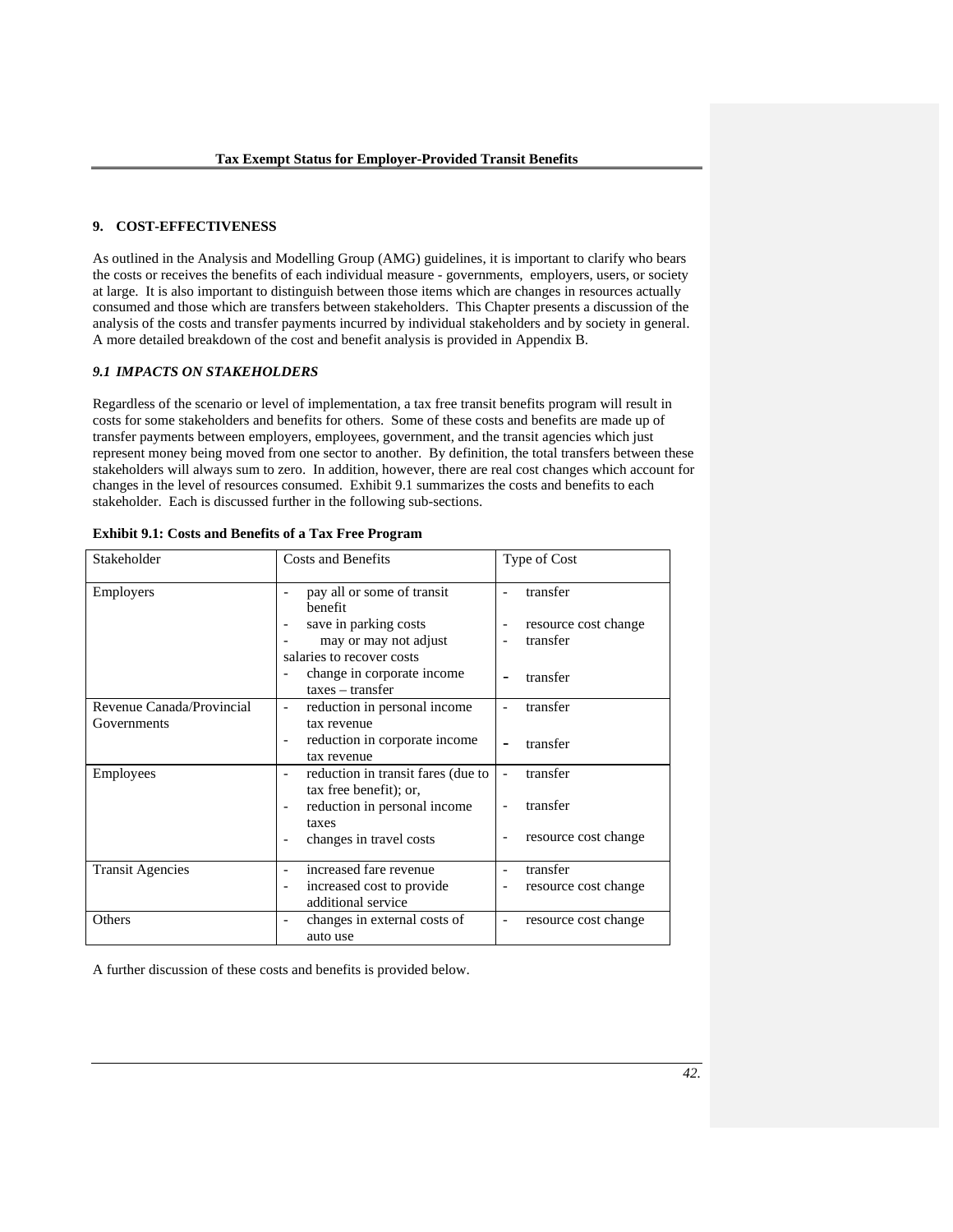## **9.1.1 Employers**

The costs and impacts on employers depends on several factors. Under the Basic and Marketing Scenarios where the employers provide some or all of the transit benefits, they will bear a cost. Under the Flexible Benefits and Extended Mode Scenarios, the employers do not necessarily have to pay for any of the transit benefits; in these scenarios we have assumed that employees would have half of the cost deducted directly from their salaries.

As the programs become more widespread, and benefits have broadened, employers are gaining competitive advantage in attracting and retaining employees. Recently, large U.S. employers such as Chase Manhattan Bank, Citibank, Consolidated Edison and Time Warner have indicated that they are reconsidering participation since the changes introduced in the new TEA-21 legislation.

Offsetting savings to employers could be realised through reduced costs to provide employer parking. These savings would only occur if the employer presently provides parking. This is not always the case, as in many downtown areas. Savings also depend on the type of parking provided and the ability of the employer to recover these costs. It is not unreasonable to expect that significant savings in parking costs could be achieved, particularly in the case of employers who are constructing new buildings, but some employers would obviously not realise these savings immediately.

We have implicitly made the assumption that employers would pay all or part (assumed to be all or half depending on the scenario) of the costs of the transit benefit; however, even though the employer would receive some offsetting cost savings related to the deduction in the parking that they might supply, it is probable that they would try to recover their net costs, possibly from changes in other benefits and possibly from reductions in before-tax salaries. To test the implications of this, we have subdivided each of the previously defined scenarios into two:

- one sub-scenario in which the employer does not try to recover these costs and is therefore net out of pocket, but with a consequent reduction in corporate income taxes paid; and
- a sub-scenario in which the employer reduces other employee benefits and/or salaries to offset any cost increases which he would otherwise incur.

## **9.1.2 Governments**

Under all scenarios Revenue Canada and the Provincial government would receive less revenue from corporate income taxes, personal income taxes, or both. As mentioned previously, these reductions in revenue are simply economic transfers as opposed to true resource costs. Recipients of these transfers could be expected to spend their savings elsewhere thereby channelling money back into governments and the economy.

## **9.1.3 Employees**

Employees realize significant savings under any scenario. Savings would be largest if employers covered the full cost of the transit benefit without correcting for costs through salary reductions or, more likely, reductions in increases. Even if employers reduce employees' wages to compensate for any transit benefits paid by the employer, the employees will benefit from reduced personal income taxes.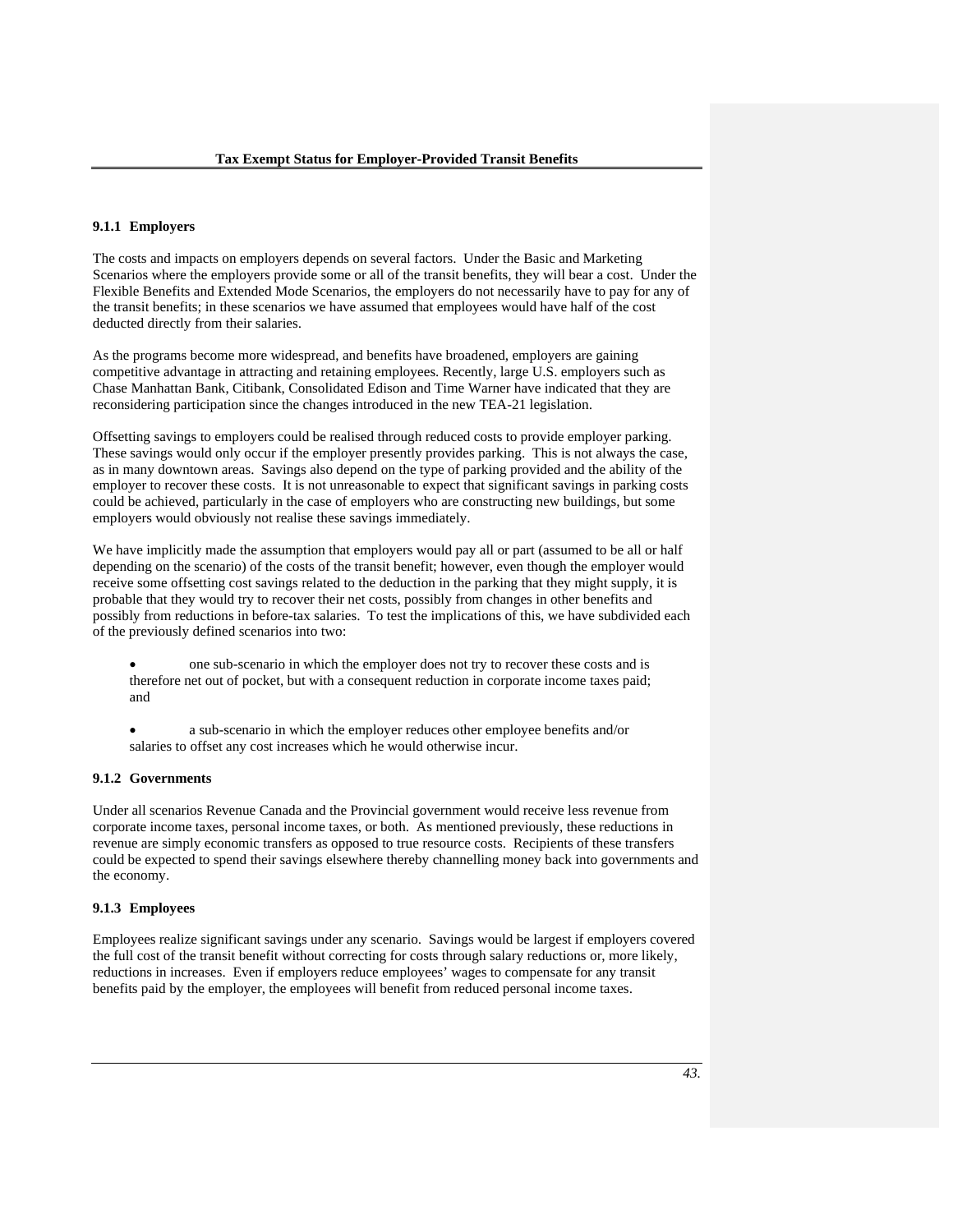### **9.1.4 Transit Agencies**

Transit agencies would be affected by any form of transit benefit program due to the anticipated increases in new transit riders and fares received. This increase in ridership is balanced by increases in costs to provide additional service to carry the extra riders.

### **9.1.5 Evaluation**

In the remainder of this chapter of the report, we estimate the benefits, costs and transfers that have been outlined above. A full tableaux of these is presented in Appendix B.

|                                   | <b>Basic Scenario</b>                          |                                                  | <b>Marketing Scenario</b>                      |                                                  | <b>Flexible Benefits</b><br>Scenario            |                                                                                  | <b>Extended Mode</b><br>Scenario                |                                                                                  |
|-----------------------------------|------------------------------------------------|--------------------------------------------------|------------------------------------------------|--------------------------------------------------|-------------------------------------------------|----------------------------------------------------------------------------------|-------------------------------------------------|----------------------------------------------------------------------------------|
|                                   | Case 1:<br>Employer<br>Pays All <sup>(1)</sup> | Case 2:<br>Employer<br><b>Breaks Even</b><br>(2) | Case 1:<br>Employer<br>Pays All <sup>(1)</sup> | Case 2:<br>Employer<br><b>Breaks Even</b><br>(2) | Case 3:<br>Employer<br>Pays Half <sup>(3)</sup> | Case 4:<br><b>Employer Pays</b><br><b>Half and</b><br>Breaks Even <sup>(4)</sup> | Case 3:<br>Employer<br>Pays Half <sup>(3)</sup> | Case 4:<br><b>Employer Pays</b><br><b>Half and</b><br>Breaks Even <sup>(4)</sup> |
| Governments                       | \$96                                           | \$77                                             | \$130                                          | \$104                                            | \$152                                           | \$145                                                                            | \$134                                           | \$135                                                                            |
| <b>Transit Agencies (Savings)</b> | (\$104)                                        | (\$104)                                          | (\$141)                                        | (\$141)                                          | (\$192)                                         | (\$192)                                                                          | (\$320)                                         | (\$320)                                                                          |
| Employees (Savings)               | (\$235)                                        | (\$99)                                           | (\$319)                                        | (\$134)                                          | (\$239)                                         | (\$185)                                                                          | (\$198)                                         | (\$203)                                                                          |
| <b>Employers</b>                  | \$243                                          | \$126                                            | \$330                                          | \$171                                            | \$279                                           | \$233                                                                            | \$384                                           | \$388                                                                            |
| <b>Total Transfers</b>            | \$0                                            | \$0                                              | \$0                                            | \$0                                              | \$0                                             | \$0                                                                              | \$0                                             | \$0                                                                              |

NOTES:

(1) Case 1: Employer pays benefit and is out-of-pocket

( $2$ ) Case 2: Employer breaks even by reducing salaries/benefits from all company employees<br>( $3$ ) Case 3: Employee and employer each pay half of transit cost and each receives tax deduction

 $(4)$  Case 4: Employee and employer each pay half of transit cost and each receives tax deduction, employer covers costs through other salary/benefits reductions.

### *9.2 RESOURCE COST IMPACTS*

Resource cost impacts, as estimated in the cost analysis, are those costs and benefits that are paid by or accrue to society at large, as opposed to costs which are simply transfer payments between different stakeholders. They are true resource cost increases or savings. For the employer-provided transit benefits program, the societal cost elements include parking cost savings, increased costs to provide additional transit service, reduced personal travel costs, reduced road infrastructure costs and reduced congestion costs. The approach to quantifying each of these costs is discussed briefly below. In addition to these costs/benefits, there are also significant benefits to be gained through reduced health costs due to ground level air pollution, increased accessibility to jobs, etc. These costs will be considered at a later date by the Analysis and Modelling Group (AMG) of the National Climate Change Process.

### **9.2.1 Parking Cost Savings**

As discussed above, employers who presently provide free parking for employees will realize savings in parking costs for each employee who switches from auto to transit. A reasonable starting point assumption is to assume that the savings in parking costs would be approximately equivalent to the annual cost to provide a parking space. This assumes that the employer can use the freed parking space for another use, or can rent the space out to auto users. In the long term, there is no question that employers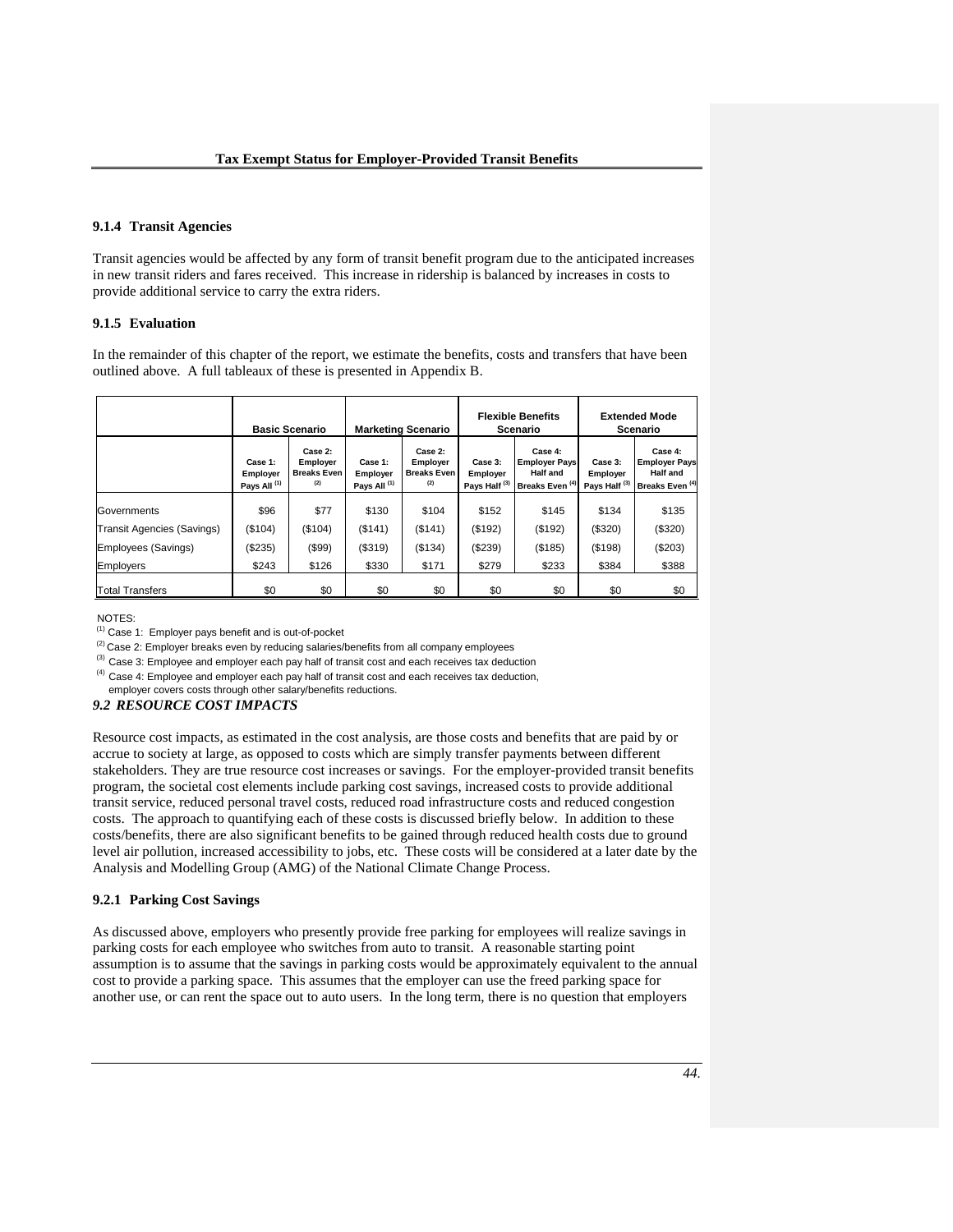will save on parking costs as new buildings can be constructed with fewer parking spaces<sup>36</sup> or as parking spaces can be shared with new occupants of areas.

The costs of providing parking for auto users consists of land costs, capital costs for buildings, and operating and maintenance costs (e.g. ticketing, snow removal, security, etc.). A number of attempts have been made to put a price on these costs. The range of annual cost estimates from various sources is shown on Exhibit 9.2.

| <b>Source:</b>             | <b>Area of Applicability</b>                | <b>Annual Cost/Space</b> |
|----------------------------|---------------------------------------------|--------------------------|
| Urban Systems, 1996        | Vancouver Region                            | \$1,380                  |
| M.M. Dillon/R.M.O.C, 1997  | Regional Municipality of<br>Ottawa Carleton | \$900                    |
| Litman, 1996               | <b>Urban Regions</b>                        | \$1,200                  |
| IBI Group (see Appendix C) | Urban Regions                               | \$1,000                  |

**Exhibit 9.2: Comparison of Estimated Annual Parking Costs** 

l

A recent study of the cost of Parking in the Regional Municipality of Ottawa-Carleton concluded that, the total cost of parking in the RMOC is estimated be \$160.6 million per annum for an estimated 175,550 parking spaces related to private automobile travel $37$ . These costs include both operating and capital costs of providing parking. Recognizing the inherent assumptions surrounding these figures, the Ottawa data would suggest that a typical parking space would be valued at approximately \$900 per annum.

The figure calculated from the Ottawa data is in the same order of magnitude but slightly lower than the estimates used by Litman (1996) and Urban Systems (1996). In order to provide an independent assessment of the reasonableness of these estimates, and to take into account regional differences, an analysis of parking costs was conducted for this study based on the estimated construction costs of parking (converted to annual costs) and estimated annual maintenance costs. The analysis took into account the different types of parking (e.g. underground, above ground, etc.) and the distribution of these types of parking by the size of urban area. The assumptions and calculations are provided in Appendix C. The results of this independent assessment found the annual cost of a parking space in Canada to be approximately \$1,000 per year.

For the purpose of parking cost savings, we adopted the figure of \$1,000 calculated in the independent assessment, but discounted it by 20% to reflect the fact that not all employers may be able to find an alternative use for existing parking which is made available. Therefore, the annual cost of a parking space was assumed to be \$800. This estimate is considered to be conservatively low given that the cost estimates do not include the cost of land, which can be significant in the case of large surface parking lots.

 $36$  It is interesting to compare recent office development trends in urban and suburban areas. A recent survey of newly constructed office buildings in the GTA conducted by IBI Group found that new buildings in suburban areas are providing up to 5 parking spaces per 100 sq. m of floor space, as dictated by market forces. The same type of building constructed in the North York Central Area could be provided with a maximum of 1.2 parking spaces per 100 sq. m of floor space. Excluding land costs, the cost to provide parking in North York would be 75% less. 37 The Regional Municipality of Ottawa Carleton, Planning Development Department, *The Cost of Parking in the RMOC*, prepared by M.M. Dillon Limited, February 1997.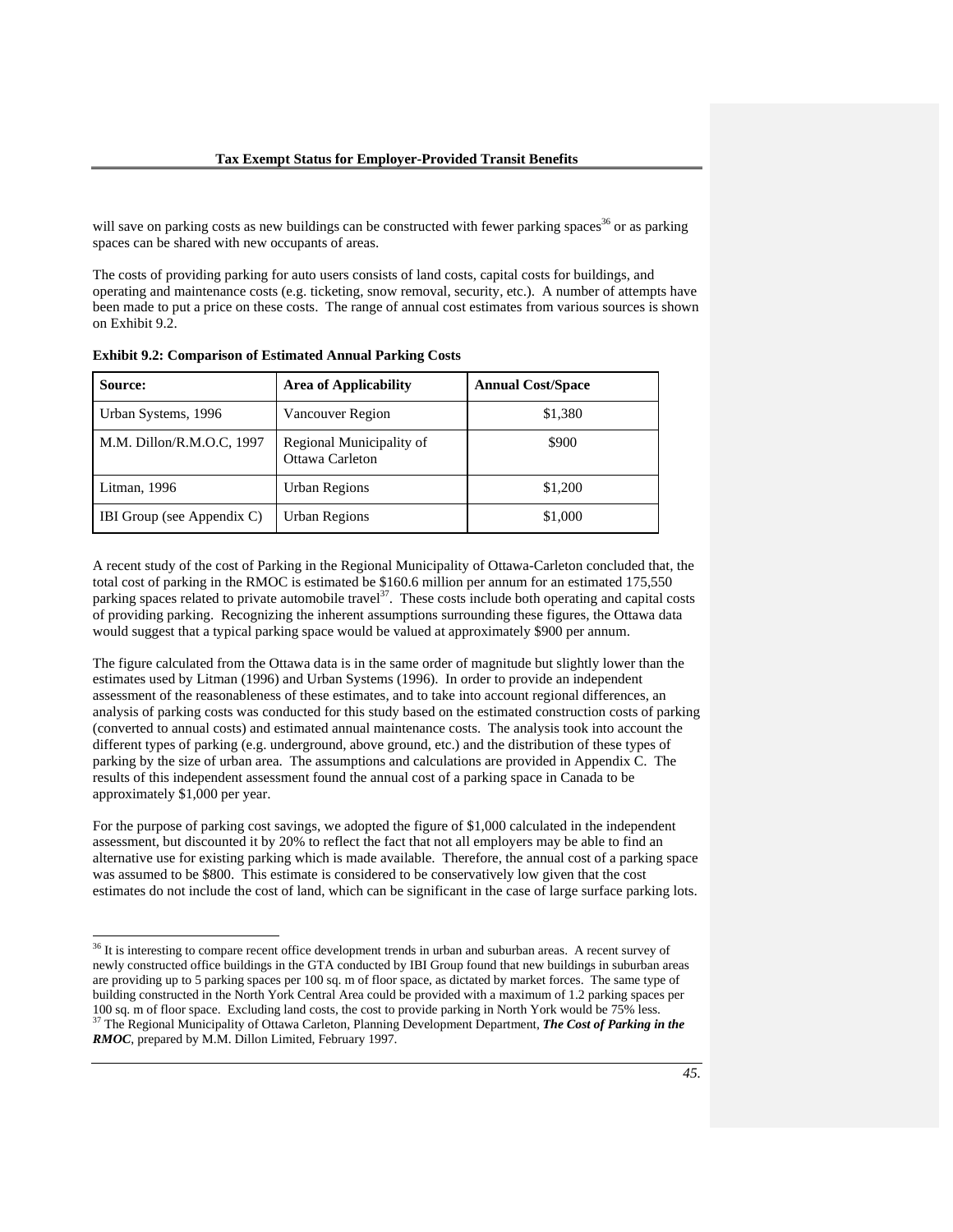### **9.2.2 Increased Transit Costs**

As a result of increased ridership, the transit agencies will experience increased costs as they will have to provide more transit service. However, based on discussions with the TTC marketing department and with other representatives from the transit industry, it is anticipated that much of the ridership increase could be accommodated without significant increases to service levels and incremental operating costs. This is particularly true if efforts to promote the program are directed towards suburban areas or low peak hour load factor routes within larger urban centres where average transit vehicle load factors are well below capacity. For systems with less capacity available, particularly in peak hours and peak directions, costs can be higher. We have assumed that the marginal cost of providing for additional riders is approximately 80% of the fare paid. This should be considered a judgmental estimate that is based on discussions with various transit operators.

#### **9.2.3 Changes in Personal Travel Costs**

Each auto user who switches to transit will experience reduced out-of-pocket travel costs as they will pay less for automobile fuel, maintenance and depreciation (and at the same time receive the benefits of a tax reduction). On the other hand, it is reasonable to assume that some former auto users who choose to switch to transit will experience increased travel time costs or other non-quantifiable costs (e.g. loss of convenience). This is not always the case though as users of transit often state that there are benefits to using transit (e.g. they can read or do work and not have to worry about the task of driving). The net impact of switching to transit must be positive, otherwise these individuals would remain auto users. For the purpose of this study, we have quantified the real personal travel cost savings only. The nonquantifiable costs such as personal convenience are felt to be small and would vary significantly by user, location, and mode (e.g. bus vs. rail). The persons who switch from the automobile mode to the transit mode are doing so because of a relatively small subsidy and therefore it can be assumed that the inconvenience generated for them is not large.

Data from the Canadian Automobile Association indicates that the average annual cost to own an automobile in Canada is approximately \$5,700 based on 18,000 kilometres per vehicle per year, or about 27 cents per-kilometre. Average operating costs including gas, oil and tires amounts to about 8 cents per kilometre for a total of 0.34 cents per-kilometre. Assuming an average annual commuting distance of 4140 km (230 days x 9.0 km x 2 trips per day), the total annual out-of-pocket costs of commuting by auto are estimated at \$1,400/year, excluding parking costs. In other words a little less than one-quarter of the annual ownership costs would be assigned to the commuting trip. Assuming about 20% of all commuters pay for parking (see Exhibit 2.6), and an average cost of \$5 day, the average annual cost of parking would be \$230/year/auto commuter. Taking into account that all auto costs would be shared 1.2 people (the average vehicle occupancy), the total annual cost of commuting by auto is estimated to be \$1,400/year  $((\$1,400 + \$230) \div 1.2)$ . By comparison, the average transit prices are estimated at  $\$660$ /year based on an average monthly pass price of \$55. Therefore, the annual savings to the individuals as a result of taking transit rather than auto are estimated to be \$740 per year. The savings in personal travel costs for each option are shown on Exhibit B.1.

The use of the proportional costs of car ownership and their use for this calculation implies that the number of cars required can be reduced rather than just the use of them. This seems a reasonable assumption in light of the large number of two and three car households in Canada. If only operating costs were used, then instead of \$1,400 per commuter saved from the discontinued use of the car, the cost would be approximately \$500 per user.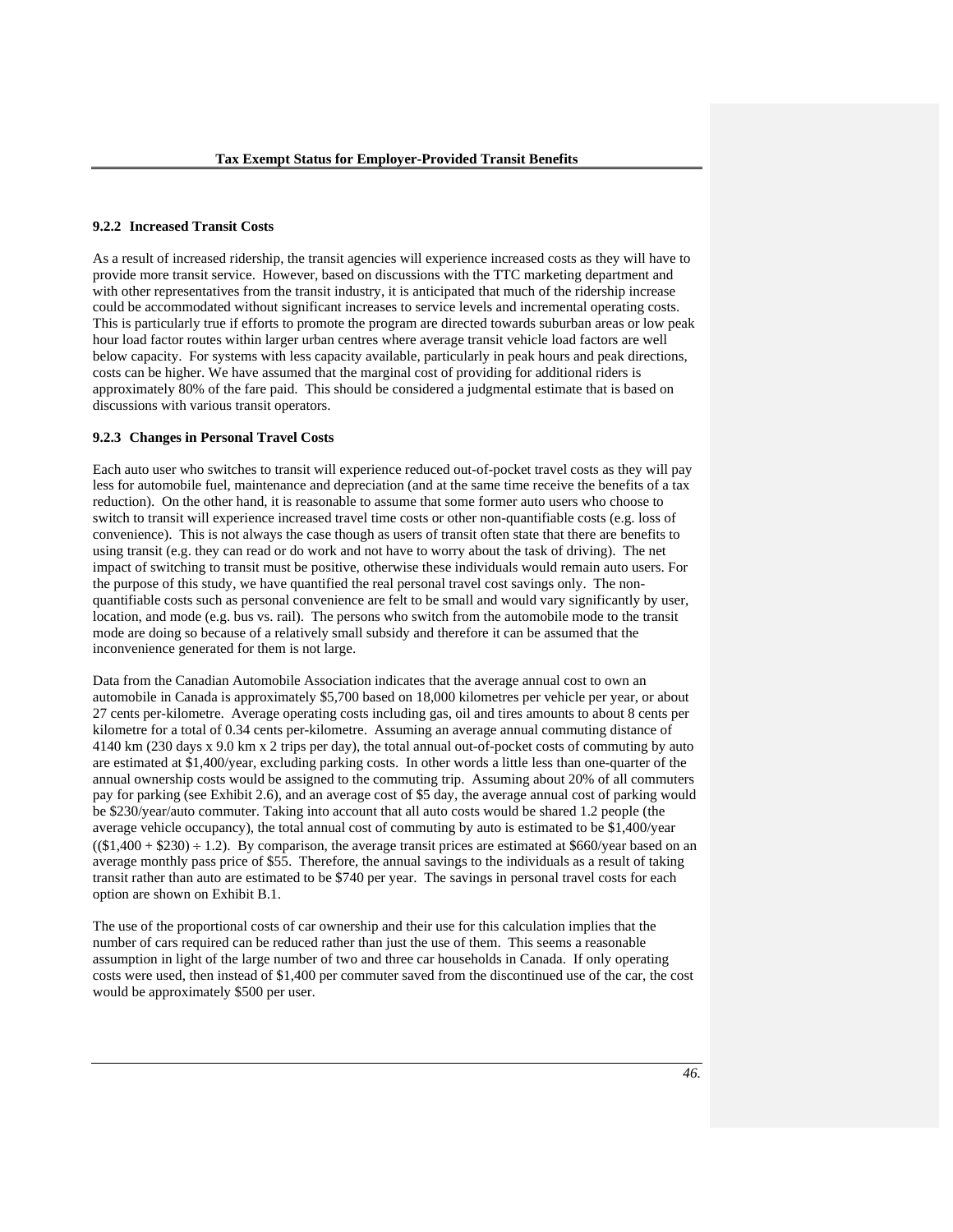Throughout this study, considerable discussion with various experts has occurred on the valuation of the impacts on personal travel costs. Some commentators have suggested that value must also be placed on the convenience of the automobile. For example, if a person can be persuaded to switch by the taxexemption, its value must be at least as great as the net benefit they previously gained from car use. It is recognized, however, that there are considerable uncertainties involved in placing a value on this net benefit.

In order to show the impacts of the alternative assumption regarding personal cost savings we have also prepared a cost analysis for the case where personal travel costs take into account the loss of benefits people would have received from car use. The results are provided in Appendix D. The key conclusion from the additional analysis is that regardless of the assumptions about personal travel cost savings, there would still be overall cost savings resulting from the transit-benefits initiative.

#### **9.2.4 Reduction in External Costs due to Automobiles**

 $\overline{a}$ 

There are many external costs associated with automobile travel including: air pollution related health costs, climate change, noise, accidents, congestion, parking infrastructure and "land take". A reduction in auto use through the implementation of an employer-provided transit benefits program will have an impact on all of these costs. The cost of parking has been considered above, while the cost of climate change, accidents and health impacts will be considered at a later date by the Transportation Table. The primary externality that is directly impacted by a reduction in auto commuters, and is quantifiable, is the cost savings from reduced congestion. Current projections for most urban areas in Canada suggest that the supply of roads will not keep pace with increasing travel demand, and the result will be severe congestion.

Quantifying the impacts of reduced congestion is a difficult task because travel time delays resulting from congestion vary widely across urban regions. Several studies, including Full Cost Transportation Pricing and Cost-Based Strategies prepared by IBI Group in 1995<sup>38</sup> have attempted to value the costs of congestion. The IBI Full Cost Pricing Study found a wide range of values for congestion in the literature ranging from 0.5 to 2.4 cents per passenger-km of auto travel. Since the Full Cost pricing study, Litman has conducted an extensive review of the costs of congestion<sup>39</sup>. Based on the review, Litman suggests that the value of cost savings from reduced congestion is approximately 11 cents per passenger-km of auto travel reduced (urban peak travel in Canada). In this study, to be conservative, we have used a value of 5 cents per passenger-km shift. This value is used to simply illustrate the order of magnitude of reduced external costs from reduced auto travel. Significantly more analysis using multi-modal travel demand models for each major city in Canada would be required to develop a more precise estimate of reduced congestion from modal shifts. This is beyond the scope of this study. Similarly, this study has not tried to isolate the possible "take-back" effects that may result from reduced congestion. This take-back effect would only occur, however, if roads are expanded at the same rate as they have been historically, otherwise there would be cost savings from reduced infrastructure. Other complementary measures that are being considered by the transportation table to reduce private automobile use should eliminate the take-back effect.

Given that the various options analysed in this study resulted in approximately 650 - 2,000 million passenger-km being shifted to transit, the total savings in external costs could be in the order of \$32 - \$100 million per year.

<sup>38</sup> *Full Cost Transportation and Cost-Based Pricing Strategies*, prepared by IBI Group and Boon, Jones and Associates for the Transportation and Climate Change Collaborative, November 1995.

<sup>&</sup>lt;sup>39</sup> Litman, T., Transportation Cost Analysis; Techniques, Estimates and Implications, Victoria Institute of Transport Policy, 1996.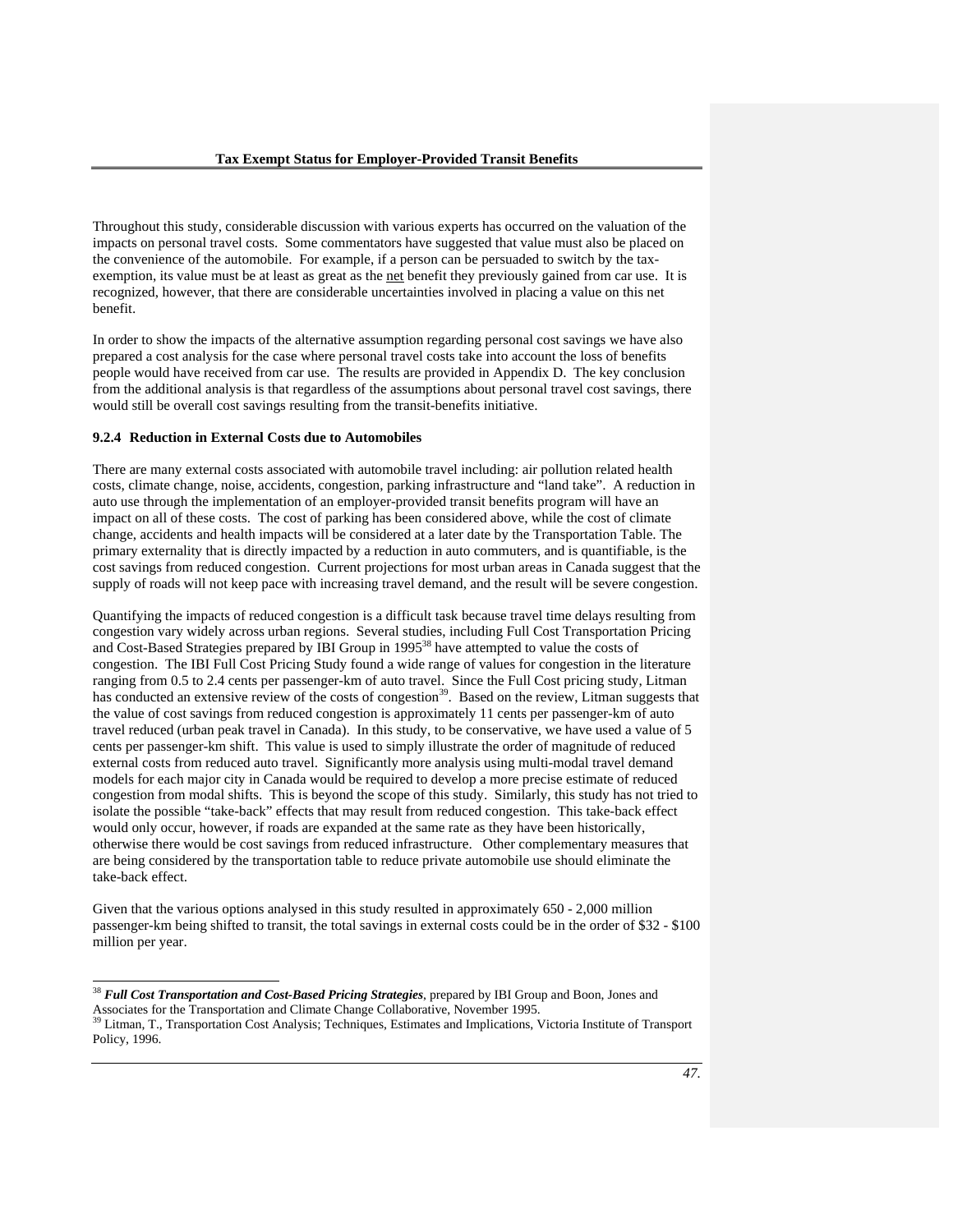Since these costs are long term and fairly uncertain, they should be treated with a degree of caution.

#### **9.2.5 Summary of Resource Cost Impacts**

Exhibit 9.3 summarizes the estimated monetized benefits to society (taxpayers) that would result from the implementation of the transit benefits program. The results are shown for the horizon year 2010. These benefits range from \$296 million to \$911 million per year. The largest portion of the benefits is due to savings in auto commuter costs. If the auto commuter costs are changed from \$1,400 to \$500 to represent variable costs only, this would be reduced but the results would still be quite positive.

Thus, the results presented in Exhibit 9.3 are quite robust; major savings in the calculation of personal travel costs are in parking cost savings and will not alter the results.

The key message from these figures is that society will ultimately benefit if more commuters choose to use public transit to travel to and from work. The benefits are a direct result of the fact that it is ultimately more efficient to transport more people in larger but fewer vehicles than it is to transport people in private automobiles.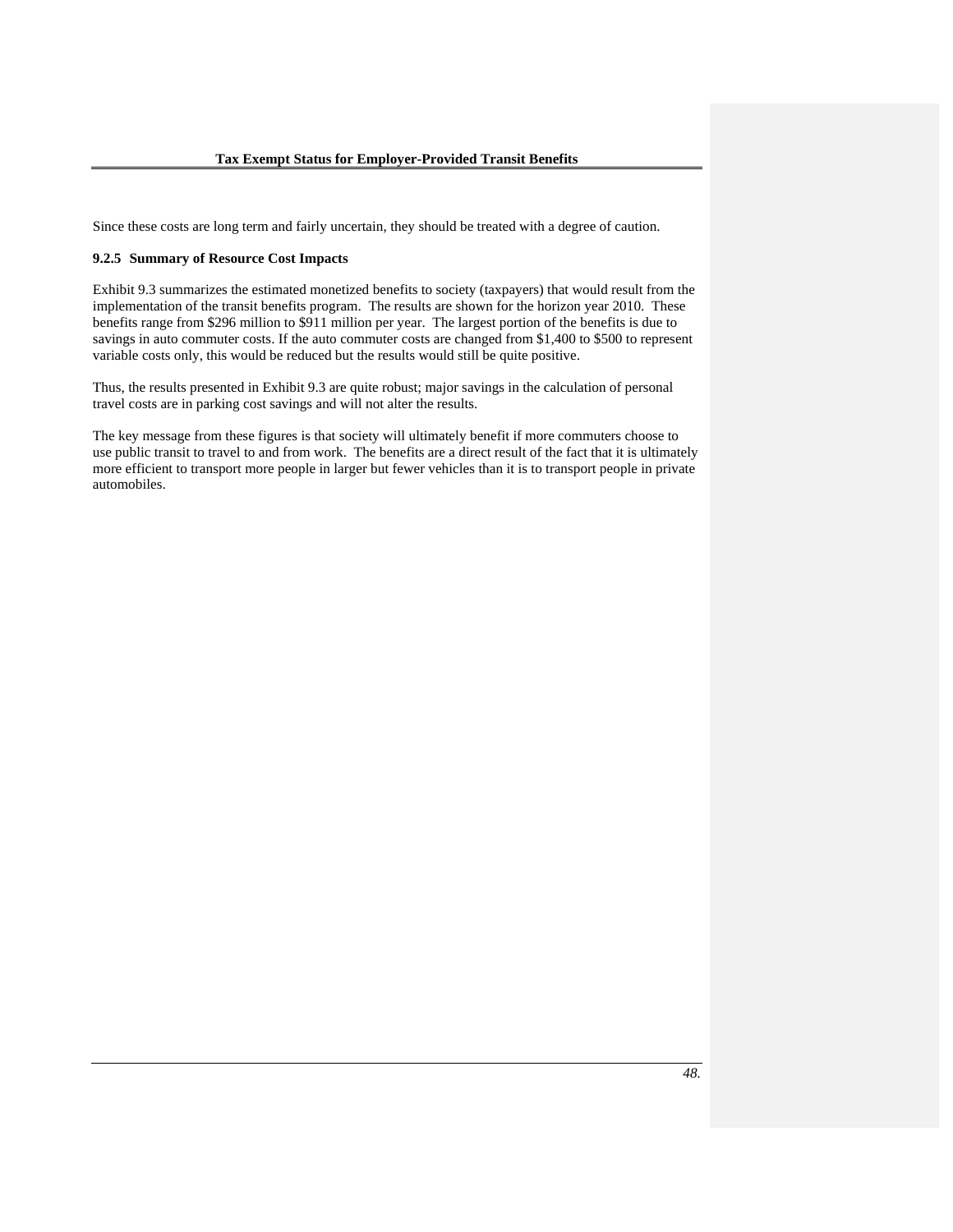## **Exhibit 9.3: Summary of Resource Cost Benefits in 2010 (\$1999 millions)**

|                                                         | <b>Basic</b><br><b>Scenario</b> | <b>Marketing</b><br><b>Scenario</b> | <b>Flexible</b><br><b>Benefits</b><br><b>Scenario</b> | <b>Extended</b><br>Mode<br><b>Scenario</b> |
|---------------------------------------------------------|---------------------------------|-------------------------------------|-------------------------------------------------------|--------------------------------------------|
|                                                         |                                 |                                     |                                                       |                                            |
| Change in Auto Passenger-km (millions) (See Appendix A) | $-653.65$                       | $-887.08$                           | $-1207.03$                                            | $-2009.08$                                 |
| Parking Cost savings <sup>(1)</sup>                     | \$126.3                         | \$171.4                             | \$233.2                                               | \$388.2                                    |
| Increased Transit Costs for New Transit Users (2)       | $-$83.4$                        | $-$113.1$                           | $-$153.9$                                             | $-$256.2$                                  |
| Reduced Personal Travel Costs <sup>(3)</sup>            | \$221.0                         | \$300.0                             | \$408.2                                               | \$679.4                                    |
| Reduced in External Costs <sup>(4)</sup>                | \$32.7                          | \$44.4                              | \$60.4                                                | \$100.5                                    |
| <b>Total Resource Costs</b>                             | \$296.7                         | \$402.6                             | \$547.8                                               | \$911.8                                    |

Notes:

(1) Based on \$800 per auto commuter reduced

(2) Based on 80% of new revenue

(3) Based on \$1,400 per year in auto commute costs

 $(4)$  Based on 5 cents per auto km reduced (to reflect savings due to reduced congestion)

|                                                      | <b>Basic</b><br><b>Scenario</b> | <b>Marketing</b><br><b>Scenario</b> | <b>Flexible</b><br><b>Benefits</b><br><b>Scenario</b> | <b>Extended</b><br>Mode<br><b>Scenario</b> |
|------------------------------------------------------|---------------------------------|-------------------------------------|-------------------------------------------------------|--------------------------------------------|
|                                                      |                                 |                                     |                                                       |                                            |
| Change Auto Passenger-km (millions) (See Appendix A) | $-653.65$                       | $-887.08$                           | $-1207.03$                                            | $-2009.08$                                 |
| Parking Cost savings <sup>(1)</sup>                  | \$126.3                         | \$171.4                             | \$233.2                                               | \$388.2                                    |
| Increased Transit Costs for New Transit Users (2)    | $-$83.4$                        | $-$113.1$                           | $-$153.9$                                             | $-$256.2$                                  |
| Reduced Personal Travel Costs <sup>(3)</sup>         | \$221.0                         | \$300.0                             | \$408.2                                               | \$679.4                                    |
| Reduced in External Costs <sup>(4)</sup>             | \$49.0                          | \$66.5                              | \$90.5                                                | \$150.7                                    |
| <b>Total Resource Costs</b>                          | \$313.0                         | \$424.8                             | \$578.0                                               | \$962.1                                    |

Notes:

 $(1)$  Based on \$800 per auto commuter reduced

 $(2)$  Based on 80% of new revenue

 $^{(3)}$  Based on \$1,400 per year in auto commute costs

(4) Based on 7.5 cents per auto km reduced (low end estimate)

# *9.3 TRANSFER COSTS*

In addition to estimating the changes in resource costs, the transfers have also been estimated for each scenario.

As mentioned previously, because of the division of each of the scenarios into two, those where the employer pays the benefit and its out of pocket and those where offsetting cost reductions are made by the employer, there are actually eight scenarios.

## **9.3.1 Projected Impact on Federal and Provincial Revenues**

A concern of the federal Finance Department is whether tax expenditures of this kind are cost-effective. Other issues of concern are the fact that the program increases rather than eliminates tax preferences and that the program has uncertain impacts on federal government revenues. Indirectly the provincial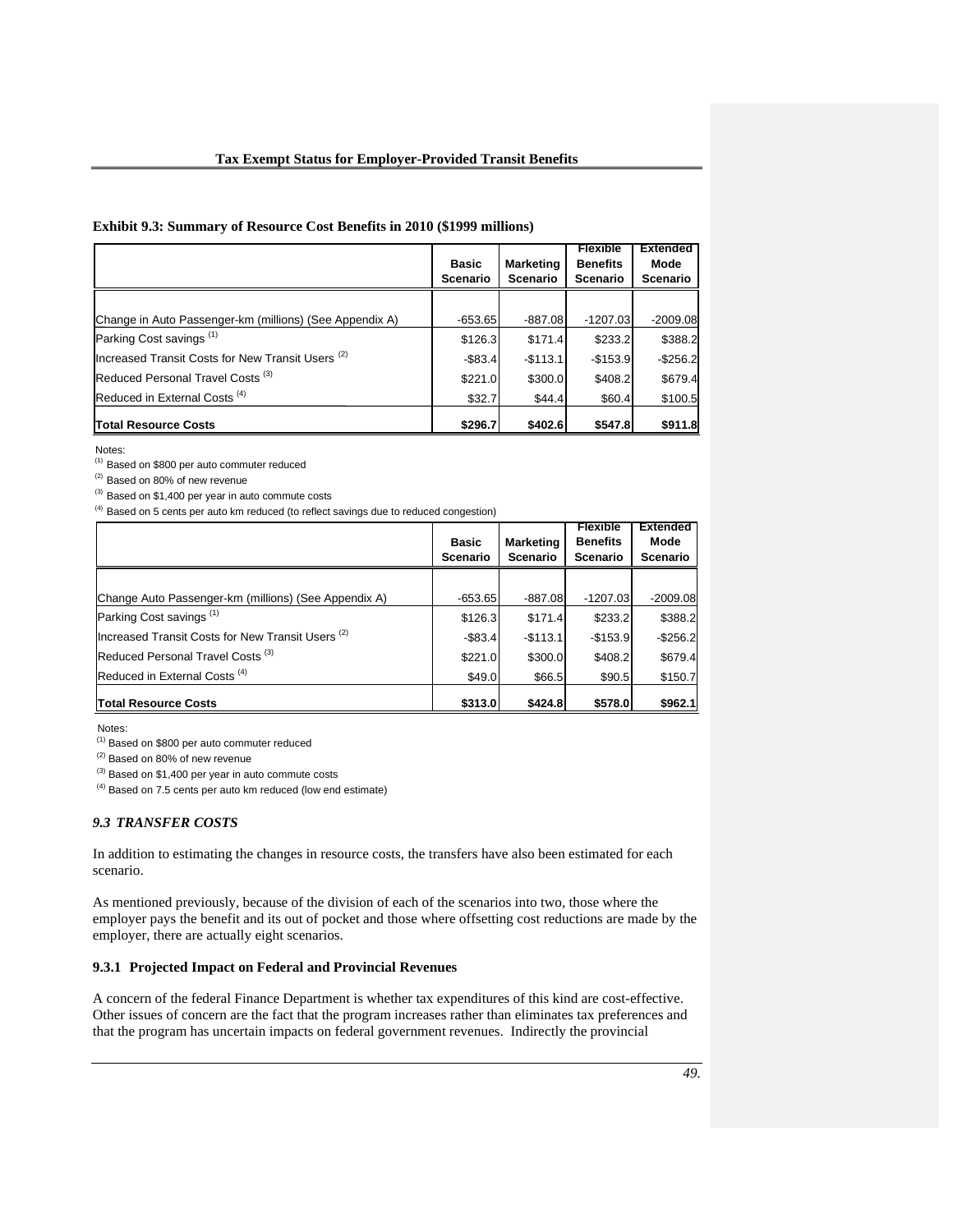governments would also receive lower tax revenues but, to our knowledge, provincial governments have not raised any concerns regarding the program.

Exhibit 9.4 provides a breakdown of the estimated financial impacts on Finance Departments' (federal and provincial) revenues by year. As shown, the impacts on both the federal and provincial governments combined in the first few years are small but grow with increasing transit use. The impacts in 2005 range from \$60 million to \$140 million depending on the scenario and how the employers decide to recover the benefits that they pay out. By 2010, the impacts would range from \$77 to \$152 million depending on the specific scenario. The impacts in 2010 are based on the assumption that about 30% of all employers would offer the benefit under the basic scenario and 60% would offer it under the extended mode scenario. The scenario with the maximum impact with respect to Federal and Provincial revenues would be the flexible benefits scenario followed by the extended mode scenario.

### **Exhibit 9.4: Summary of Estimated Impacts on Finance Department Revenues (Federal + Provincial) (\$ 1999 Millions)**

| Year | <b>Basic Scenario</b>                          |                                                  | <b>Marketing Scenario</b>                      |                                                  |                                                 | <b>Flexible Benefits</b><br><b>Scenario</b>                                      |                                                 | <b>Extended Mode</b><br><b>Scenario</b>                                 |
|------|------------------------------------------------|--------------------------------------------------|------------------------------------------------|--------------------------------------------------|-------------------------------------------------|----------------------------------------------------------------------------------|-------------------------------------------------|-------------------------------------------------------------------------|
|      | Case 1:<br>Employer<br>Pays All <sup>(1)</sup> | Case 2:<br>Employer<br><b>Breaks Even</b><br>(2) | Case 1:<br>Employer<br>Pays All <sup>(1)</sup> | Case 2:<br>Employer<br><b>Breaks Even</b><br>(2) | Case 3:<br>Employer<br>Pays Half <sup>(3)</sup> | Case 4:<br><b>Employer Pays</b><br><b>Half and</b><br>Breaks Even <sup>(4)</sup> | Case 3:<br>Employer<br>Pays Half <sup>(3)</sup> | Case 4:<br><b>Employer Pays</b><br><b>Half and Breaks</b><br>Even $(4)$ |
| 2000 | \$12                                           | \$9                                              | \$18                                           | \$15                                             | \$29                                            | \$27                                                                             | \$35                                            | \$35                                                                    |
| 2001 | \$24                                           | \$19                                             | \$39                                           | \$31                                             | \$62                                            | \$59                                                                             | \$76                                            | \$77                                                                    |
| 2002 | \$37                                           | \$30                                             | \$61                                           | \$48                                             | \$100                                           | \$95                                                                             | \$110                                           | \$110                                                                   |
| 2003 | \$51                                           | \$41                                             | \$85                                           | \$68                                             | \$122                                           | \$116                                                                            | \$120                                           | \$120                                                                   |
| 2004 | \$66                                           | \$52                                             | \$101                                          | \$80                                             | \$134                                           | \$127                                                                            | \$126                                           | \$127                                                                   |
| 2005 | \$75                                           | \$60                                             | \$108                                          | \$87                                             | \$140                                           | \$133                                                                            | \$128                                           | \$128                                                                   |
| 2006 | \$82                                           | \$65                                             | \$115                                          | \$92                                             | \$146                                           | \$139                                                                            | \$129                                           | \$130                                                                   |
| 2007 | \$86                                           | \$69                                             | \$119                                          | \$95                                             | \$148                                           | \$140                                                                            | \$130                                           | \$131                                                                   |
| 2008 | \$90                                           | \$72                                             | \$123                                          | \$98                                             | \$149                                           | \$142                                                                            | \$132                                           | \$132                                                                   |
| 2009 | \$93                                           | \$75                                             | \$127                                          | \$101                                            | \$151                                           | \$143                                                                            | \$133                                           | \$134                                                                   |
| 2010 | \$96                                           | \$77                                             | \$130                                          | \$104                                            | \$152                                           | \$145                                                                            | \$134                                           | \$135                                                                   |
| 2011 | \$99                                           | \$79                                             | \$133                                          | \$106                                            | \$154                                           | \$146                                                                            | \$136                                           | \$136                                                                   |
| 2012 | \$101                                          | \$81                                             | \$134                                          | \$107                                            | \$155                                           | \$148                                                                            | \$137                                           | \$138                                                                   |
| 2013 | \$103                                          | \$82                                             | \$135                                          | \$108                                            | \$157                                           | \$149                                                                            | \$138                                           | \$139                                                                   |
| 2014 | \$104                                          | \$83                                             | \$137                                          | \$109                                            | \$158                                           | \$151                                                                            | \$140                                           | \$140                                                                   |
| 2015 | \$105                                          | \$84                                             | \$138                                          | \$110                                            | \$160                                           | \$152                                                                            | \$141                                           | \$142                                                                   |
| 2016 | \$106                                          | \$85                                             | \$139                                          | \$112                                            | \$162                                           | \$154                                                                            | \$142                                           | \$143                                                                   |
| 2017 | \$107                                          | \$86                                             | \$141                                          | \$113                                            | \$163                                           | \$155                                                                            | \$144                                           | \$145                                                                   |
| 2018 | \$108                                          | \$86                                             | \$142                                          | \$114                                            | \$165                                           | \$157                                                                            | \$145                                           | \$146                                                                   |
| 2019 | \$109                                          | \$87                                             | \$144                                          | \$115                                            | \$166                                           | \$158                                                                            | \$147                                           | \$148                                                                   |
| 2020 | \$110                                          | \$88                                             | \$145                                          | \$116                                            | \$168                                           | \$160                                                                            | \$148                                           | \$149                                                                   |

NOTES:

(1) Case 1: Employer pays benefit and is out-of-pocket

(2) Case 2: Employer breaks even by reducing salaries/benefits from all company employees

(3) Case 3: Employee and employer each pay half of transit cost and each receives tax deduction

(4) Case 4: Employee and employer each pay half of transit cost and each receives tax deduction, employer covers costs through other salary/benefits reductions.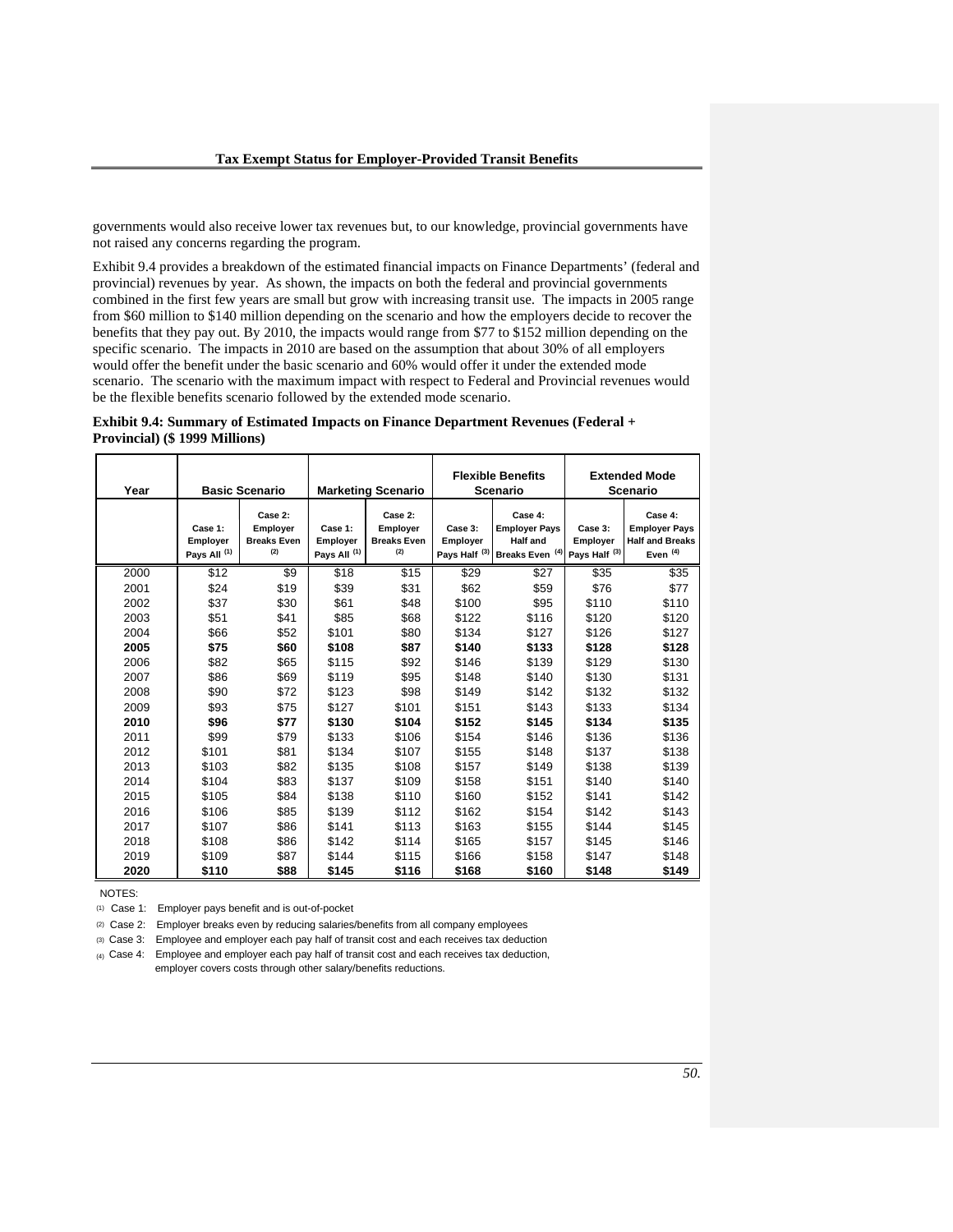#### **9.3.2 Transfers to Transit Agencies**

The transit agencies receive increased revenues from their new users. We have valued these at \$660 per year (\$55 per month) for each new transit rider.

### **9.3.3 Employees**

Employees as a group receive benefits in the form of transfer payments. Depending upon the scenario this is made up of:

- the proportion of the transit benefit which is paid by the employer. As indicated earlier, this varies considerably by scenario;
- any personal income tax savings.

#### **9.3.4 Employers**

Employers also generate transfer payments made up of:

- changes in compensation to employees;
- transit benefits paid;
- changes in corporate income tax (usually positive).

## **9.3.5 Total Transfers**

Exhibit 9.5 provides a summary of the cost impacts on stakeholders in 2010. These are essentially transfers and do not represent real resources costs.

| Exhibit 9.5: Transfer Payments Between Stakeholders - 2010 (\$1999 millions) |  |  |  |  |  |  |
|------------------------------------------------------------------------------|--|--|--|--|--|--|
|------------------------------------------------------------------------------|--|--|--|--|--|--|

|                                   |                                                | <b>Basic Scenario</b>                            | <b>Marketing Scenario</b>                      |                                                  | <b>Flexible Benefits</b><br>Scenario            |                                                                                  | <b>Extended Mode</b><br>Scenario                |                                                                                  |
|-----------------------------------|------------------------------------------------|--------------------------------------------------|------------------------------------------------|--------------------------------------------------|-------------------------------------------------|----------------------------------------------------------------------------------|-------------------------------------------------|----------------------------------------------------------------------------------|
|                                   | Case 1:<br>Employer<br>Pays All <sup>(1)</sup> | Case 2:<br>Employer<br><b>Breaks Even</b><br>(2) | Case 1:<br>Employer<br>Pays All <sup>(1)</sup> | Case 2:<br>Employer<br><b>Breaks Even</b><br>(2) | Case 3:<br>Employer<br>Pays Half <sup>(3)</sup> | Case 4:<br><b>Employer Pays</b><br><b>Half and</b><br>Breaks Even <sup>(4)</sup> | Case 3:<br>Employer<br>Pays Half <sup>(3)</sup> | Case 4:<br><b>Employer Pays</b><br><b>Half and</b><br>Breaks Even <sup>(4)</sup> |
| Governments                       | \$96                                           | \$77                                             | \$130                                          | \$104                                            | \$152                                           | \$145                                                                            | \$134                                           | \$135                                                                            |
|                                   |                                                |                                                  |                                                |                                                  |                                                 |                                                                                  |                                                 |                                                                                  |
| <b>Transit Agencies (Savings)</b> | (\$104)                                        | (\$104)                                          | $($ \$141)                                     | (\$141)                                          | (\$192)                                         | (\$192)                                                                          | (\$320)                                         | (\$320)                                                                          |
| Employees (Savings)               | (\$235)                                        | (\$99)                                           | (\$319)                                        | (\$134)                                          | (\$239)                                         | (\$185)                                                                          | (\$198)                                         | (\$203)                                                                          |
| <b>Employers</b>                  | \$243                                          | \$126                                            | \$330                                          | \$171                                            | \$279                                           | \$233                                                                            | \$384                                           | \$388                                                                            |
| <b>Total Transfers</b>            | \$0                                            | \$0                                              | \$0                                            | \$0                                              | \$0                                             | \$0                                                                              | \$0                                             | \$0                                                                              |

NOTES:

 $(4)$  Case 4: Employee and employer each pay half of transit cost and each receives tax deduction, employer covers costs through other salary/benefits reductions.

<sup>(1)</sup> Case 1: Employer pays benefit and is out-of-pocket

<sup>(</sup> $2$ ) Case 2: Employer breaks even by reducing salaries/benefits from all company employees<br>( $3$ ) Case 3: Employee and employer each pay half of transit cost and each receives tax deduction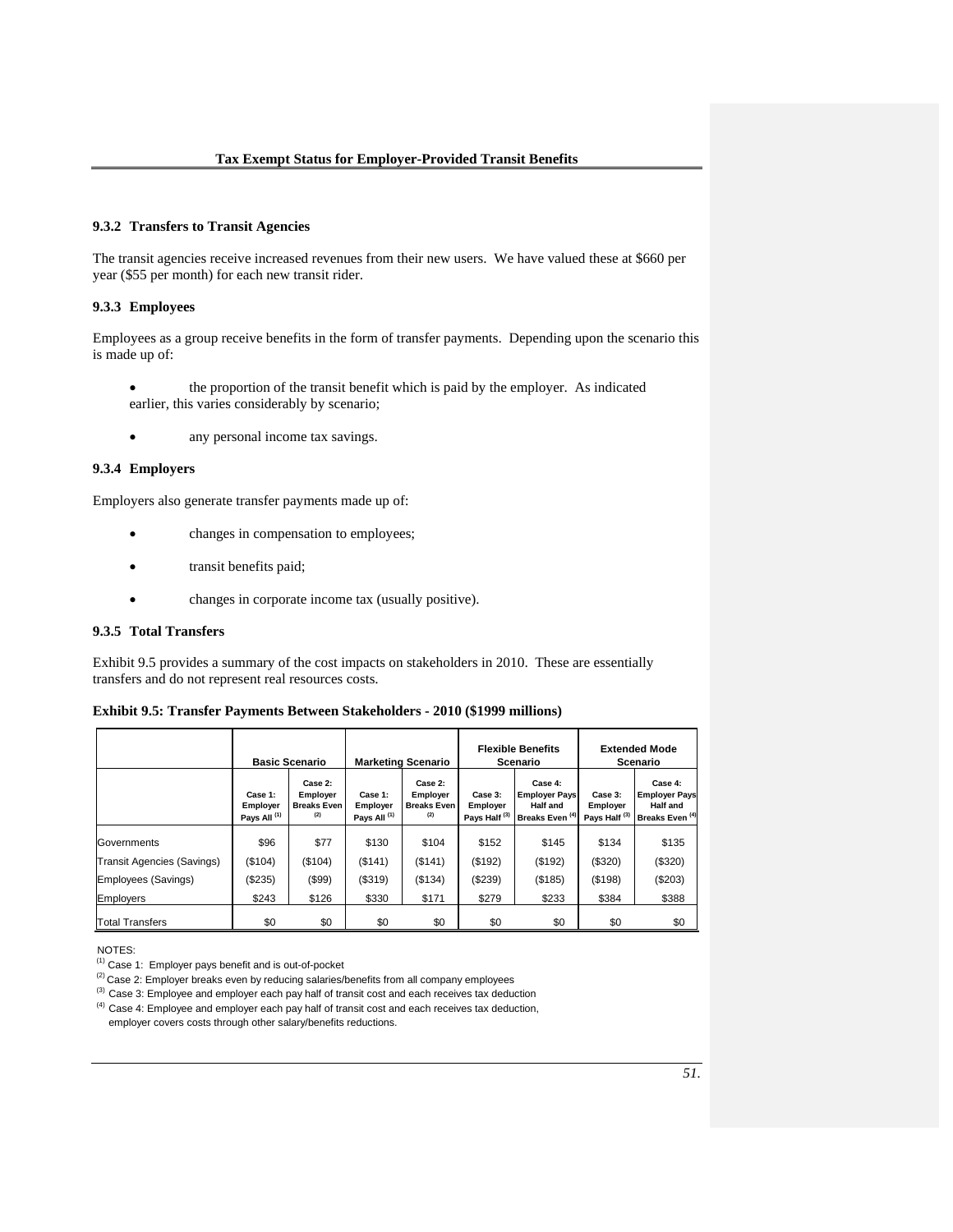### *9.4 REVENUE LOSS PER NEW TRANSIT USER*

One of the criticisms of a tax-free transit benefits program is that many of the potential recipients are already using transit and therefore the revenue loss (in effect a subsidy) per new user would be high. While this is true to some extent, as discussed elsewhere in this report, tax-free transit benefits would also help to retain the existing "choice" transit riders who are highly sensitive to increasing costs of transit. Regardless of how the costs per user are perceived, it is important to show the costs per new user to afford comparison with other possible competing measures.

Based on the assumptions presented in this report, the estimated tax revenue losses to the federal and provincial governments per new transit user for the four scenarios would be as follows:

|                               | Revenue Loss per<br>New Transit User<br>$($ \$1999) |
|-------------------------------|-----------------------------------------------------|
| Basic Scenario                | \$487-\$608                                         |
| Marketing Scenario            | \$487-\$608                                         |
| Flexible Benefits Scenario    | \$496-\$522                                         |
| <b>Extended Mode Scenario</b> | \$277-\$278                                         |

Note: The above figures are derived by dividing the total government costs by the number of auto commuters who switch to transit, both of which are reported on Exhibit B.1 It does not include any impacts of additional transit use by existing users or of retention of existing users.

The revenue loss varies within each scenario depending on how much the employer makes offsetting cuts in other benefits and salaries.

The revenue loss per new rider would be the same for all horizon years, as the ratio of new to existing riders attracted does not change by year in our analysis. If the costs were presented in terms of new rider plus choice rides maintained, the costs would be approximately one half.

### *9.5 COSTS PER TONNE OF CO2 REDUCED*

As outlined in the Analysis and Modelling Group Guidelines, in order to compare estimates of the cost effectiveness among options, the costs must be estimated on a consistent basis. In particular, "tax reductions allowed by government to support any option will be counted as costs of the program." The rationale for this is that the government tax reductions could be used for alternative options that could produce greater benefits. On the other hand, the AMG Guidelines state that new taxes or fees are not to be considered costs in the cost effectiveness ratios for comparison with options that impose real costs of additional resources use. Subsidies or tax relief should be treated in the same way. All attempts have been made in this study to distinguish between real costs and transfers to governments. The Table can then determine which costs are appropriate for use in the cost-effectiveness comparison.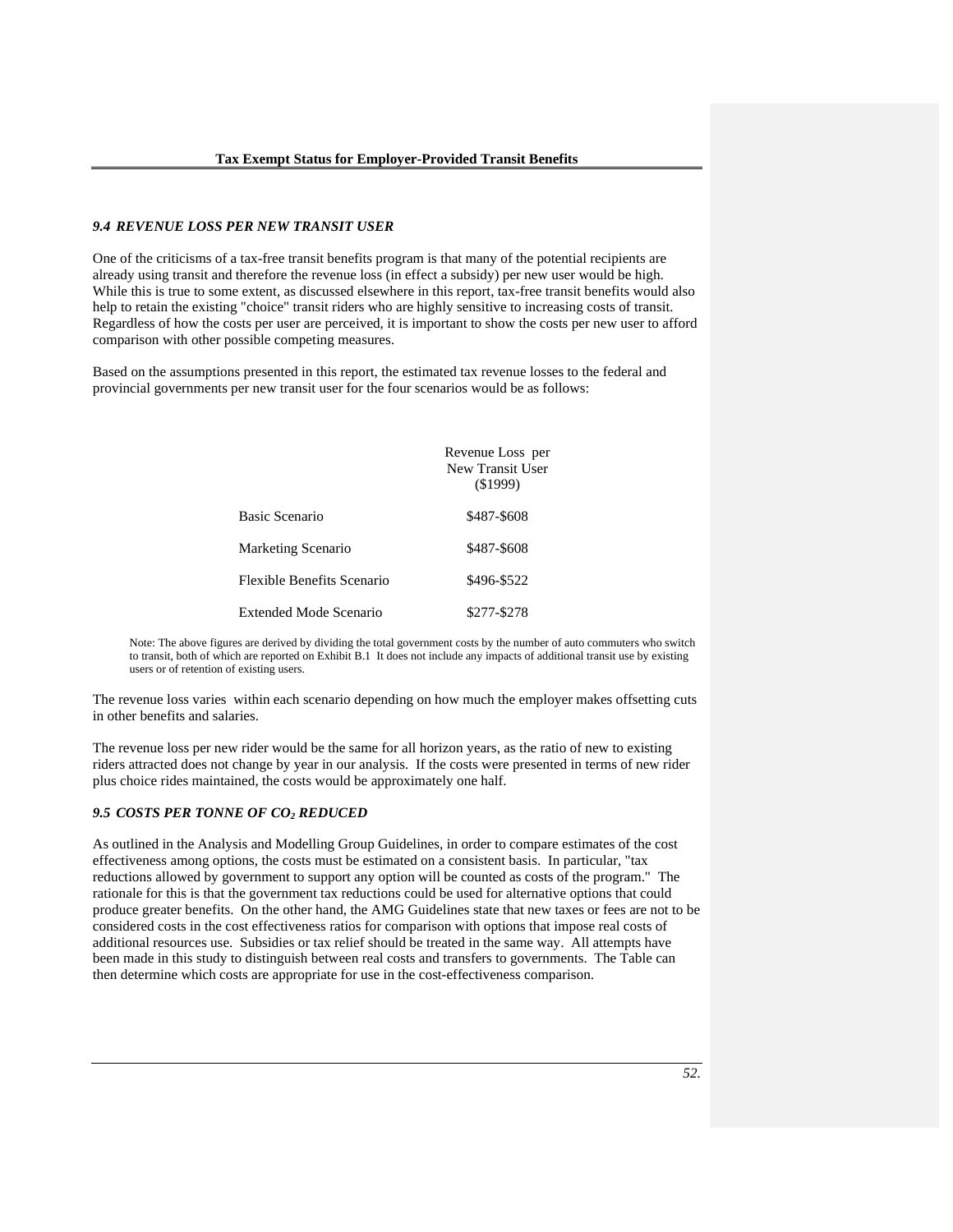The revenue loss per tonne of  $CO<sub>2</sub>$  reduced are shown in Exhibit 9.6 below for the 2010 horizon year. The cost per tonne of  $CO<sub>2</sub>$  would increase slightly over the analysis period if automobile fuel efficiency improved at the same rate or faster than transit vehicle fuel efficiency.

When costs per tonne are looked at in terms of the revenue loss to governments, it is in the order of \$750-\$950/tonne for the basic scenario and \$430/tonne for the extended mode scenario. These revenue losses however, are more than outweighed by the benefits to society which amount to some \$2,900 per tonne in 2010. If the auto user cost savings were revised to reflect marginal costs only, the benefit per tonne would drop from approximately \$2,900 to \$1,500 per tonne. There would also be cost savings realized as a result of improved health benefits, although we do not attempt to quantify these costs in this study.

|                                               | <b>Basic Scenario</b>                        |                                                   | <b>Marketing Scenario</b>                       |                                                   |                                               |                                                                                  | Flexible Benefits Scenario   Extended Mode Scenario |                                                                         |
|-----------------------------------------------|----------------------------------------------|---------------------------------------------------|-------------------------------------------------|---------------------------------------------------|-----------------------------------------------|----------------------------------------------------------------------------------|-----------------------------------------------------|-------------------------------------------------------------------------|
|                                               | Case 1:<br><b>Employer Pays</b><br>All $(1)$ | Case 2:<br>Employer<br>Breaks Even <sup>(2)</sup> | Case 1:<br><b>Employer Pays</b><br>All $^{(1)}$ | Case 2:<br>Employer<br>Breaks Even <sup>(2)</sup> | Case 3:<br><b>Employer Pays</b><br>Half $(3)$ | Case 4:<br><b>Employer Pays</b><br><b>Half and Breaks</b><br>Even <sup>(4)</sup> | Case 3:<br><b>Employer Pays</b><br>Half $^{(3)}$    | Case 4:<br><b>Employer Pays</b><br><b>Half and Breaks</b><br>Even $(4)$ |
| Total GHG Reduction (CO <sub>2</sub> tonnes)  | $-102.073$                                   | $-102,073$                                        | $-138.525$                                      | $-138.525$                                        | $-188.489$                                    | $-188.489$                                                                       | $-313.736$                                          | $-313.736$                                                              |
| <b>TRANSFERS (\$/tonne)</b>                   |                                              |                                                   |                                                 |                                                   |                                               |                                                                                  |                                                     |                                                                         |
| Governments                                   | \$941                                        | \$753                                             | \$941                                           | \$753                                             | \$808                                         | \$768                                                                            | \$428                                               | \$430                                                                   |
| Transit Agencies (Savings)                    | (\$1,021)                                    | (\$1,021)                                         | (\$1,021)                                       | (\$1,021)                                         | (\$1,021)                                     | (\$1,021)                                                                        | (\$1,021)                                           | (\$1,021)                                                               |
| Employees (Savings)                           | (\$2,301)                                    | $($ \$969)                                        | (S2, 301)                                       | (S969)                                            | (\$1,268)                                     | ( \$984)                                                                         | (S631)                                              | (S646)                                                                  |
| Employers                                     | \$2,381                                      | \$1,237                                           | \$2,381                                         | \$1,237                                           | \$1,481                                       | \$1,237                                                                          | \$1,224                                             | \$1,237                                                                 |
| <b>Total Transfers</b>                        | \$0                                          | \$0                                               | \$0                                             | \$0                                               | \$0                                           | \$0                                                                              | \$0                                                 | \$0                                                                     |
| <b>RESOURCE COSTS (\$/tonne)</b>              |                                              |                                                   |                                                 |                                                   |                                               |                                                                                  |                                                     |                                                                         |
| Parking Cost savings                          | (S1, 237)                                    |                                                   | (\$1,237)                                       |                                                   | (\$1,237)                                     |                                                                                  | (\$1,237)                                           |                                                                         |
| Increased Transit Costs for New Transit Users | \$817                                        |                                                   | \$817                                           |                                                   | \$817                                         |                                                                                  | \$817                                               |                                                                         |
| Reduced Personal Travel Costs                 | (S2, 166)                                    |                                                   | (\$2,166)                                       |                                                   | (\$2,166)                                     |                                                                                  | (\$2,166)                                           |                                                                         |
| <b>Reduced External Costs</b>                 | (\$320)                                      |                                                   | (S320)                                          |                                                   | (\$320)                                       |                                                                                  | (\$320)                                             |                                                                         |
| <b>Total Resource Costs (Savings)</b>         | (S2.906)                                     |                                                   | (S2.906)                                        |                                                   | (S2.906)                                      |                                                                                  | (S2.906)                                            |                                                                         |

NOTES:

(1) Case 1: Employer pays benefit and is out-of-pocket

<sup>(2)</sup> Case 2: Employer breaks even by reducing salaries/benefits from all company employees

(3) Case 3: Employee and employer each pay half of transit cost and each receives tax deduction<br>(4) Case 4: Employee and employer each pay half of transit cost and each receives tax deduction, employer covers costs through

### *9.6 NET PRESENT VALUE ANALYSIS*

The Analysis and Modelling Group of the NAICC recommends that for the purposes of cost-effectiveness comparisons, all future costs and benefits should be represented by their equivalent "present" values. It is recommended that a 10% (real) discount rate be used to calculate these net present values.

All costs and benefits presented in the main body of this report are presented in annual terms and are expressed in constant, 1999 dollars. The conversion of these annual costs and benefits to net present values is provided for the Flexible benefits scenario in Appendix E. For the Flexible benefits scenario, the total lifetime GHG reduction, which can be calculated from Exhibit A.4 is 3.61 MT.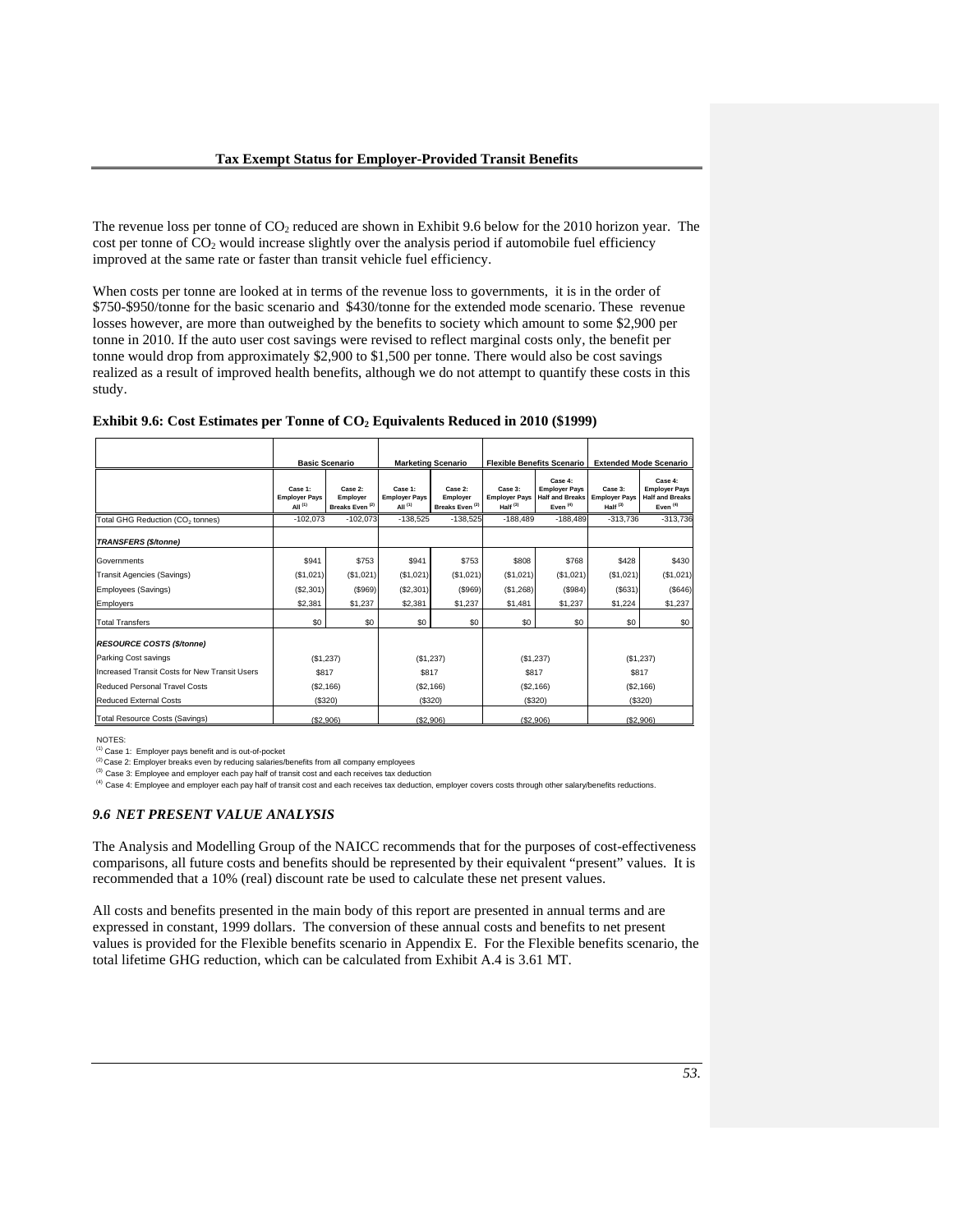#### **10. ECONOMIC, SOCIAL AND OTHER ENVIRONMENTAL IMPACTS**

### *10.1 ECONOMIC IMPACTS*

To the extent that the employer-provided tax exempt transit benefits measure encourages modal shift to transit through transfers from foregone tax revenues to employers and/or employees, it will reduce costs of transportation of recipients and increase the use of the transportation system. It could be said that a "subsidy" such as this may distort the market but, given the hidden subsidies supplied to auto users (who do not pay their full costs and receive parking subsidies), it is really an attempt to level somewhat the playing field. The concept is the "Theory of Second Best" that states that if one market distortion cannot be removed, the best thing to do may be to counter it. In this case, the tax-free transit benefit helps to offset the inequities and economic inefficiencies of auto-dependence, and other hidden subsidies supporting auto-use.

Since the main target market for the transit benefit would be "choice" transit users and new transit riders who would increase transit use, but would in most cases not give up personal vehicle ownership, the overall economic impact on the transportation equipment manufacturing and distribution industry would likely be small.

International research on the wealth of global cities suggests that Gross Regional Product (GRP) does not correlate with the degree of auto use.<sup>40</sup> In addition, "within the broad category of transportation spending, the evidence indicates that public transit spending carries more potential to stimulate long run economic growth than does highway spending."<sup>41</sup>

## *10.2 SOCIAL IMPACTS*

#### **Equity**

 $\overline{a}$ 

Finance Canada has expressed concern that the proposed transit tax-exemption measure would be unfair to those who do not have access to employer-provided transit benefits, and that it would not recognize or reward those who choose other emissions-friendly modes of transportation.

The relative subsidy levels for auto and transit users remains controversial. However many studies have shown that when all costs are accounted for, including the environmental and social externalities associated with transportation, auto use is more heavily subsidized than transit. The result is inequitable distribution of total costs to society that favours the users of personal vehicles over transit users.

Since the majority of commuters receive free parking at their place of employment, there is an inequity for those employees who use transit and do not receive free parking. In addition these persons are usually not taxed on this benefit. The tax-exempt, employer-provided transit benefit would provide more equity in the workplace for transit commuters.

Exhibit 10.1 summarizes international estimates of the total costs of personal vehicle and public transit use. The table includes capital and operating costs, subsidies and external costs. In the two cases assessed

<sup>40</sup> *Sustainability and Cities, Overcoming Automobile Dependence,* P Newman, J Kenworthy, Island Press, 1999, Chapter 3.

<sup>&</sup>lt;sup>41</sup> Transportation Spending and Economic Growth. D. Aschauer, E. Campbell, Bates College, reported in Earthword: The Journal of Environmental and Social Responsibility 4(38), 1991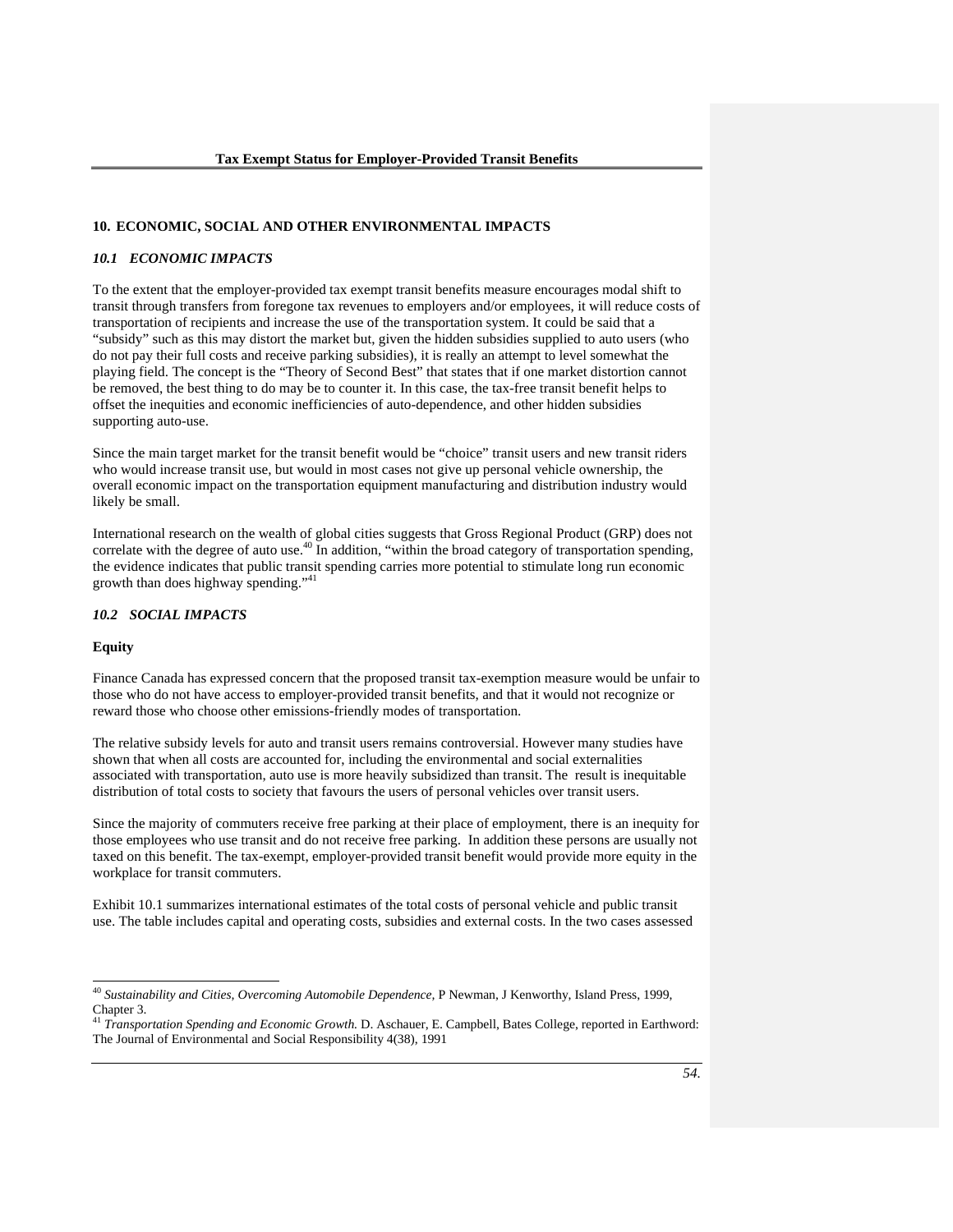in an IBI report<sup>42</sup>, the differences relate to the externalities included. The Auto 1 case includes primarily the health and policing costs associated with air pollution and accidents. The Auto 2 case also includes estimates made by Litman (1992) of the full costs of parking, the economic costs of congestion, and the increased costs of urban development and community operations that result from the land-extensive requirements of the personal vehicle.

| <b>Exhibit 10.1</b>                                                              |
|----------------------------------------------------------------------------------|
| <b>Ratio of Costs of Personal Vehicle Mode to Rail and Bus Transit</b>           |
| (cents per passenger kilometre - includes capital, operating and external costs) |

| Source                                                            | <b>Car/Transit Ratio</b> |
|-------------------------------------------------------------------|--------------------------|
| Newman & Kenworthy 1999 <sup>43</sup><br>(Australian cities-1991) | 1.6                      |
| IBI 1995 Auto 1 <sup>44</sup><br>(Canadian cities-1994)           | 1.1                      |
| IBI 1995 Auto 2 (per Litman)<br>(Canadian cities-1994)            | 1.4                      |

The referenced studies of urban transportation subsidies and externalities generally include the costs to governments of building and operating road and transit infrastructure. However, they do not include a wide range of government subsidies and support to the petroleum and vehicle manufacturing industries. As a result, the differences between total societal costs of transit and personal vehicle use are understated. A recent U.S. study estimates that the "real" price of gasoline in that country is in the range of U.S.\$ 4.60 to \$14.14 per gallon, compared to an average price at the pump of \$1.00 per gallon, when all costs including tax subsidization of the oil industry, military protection costs for oil shipment and motor vehicle services and all other externalities are accounted for.<sup>45</sup> We are not aware of any similar study in Canada.

There are many exemptions in Canada's tax system that apply to limited numbers of individual or corporate tax payers. The use of tax incentives to achieve public objectives is common. The proposed transit benefits program would be a new incentive from the federal government to encourage a change in citizens' travel mode choice on a national basis.

The program would benefit both existing transit riders as well as new riders. Concern has been expressed that the tax benefit would be a windfall for existing riders without any favourable impacts. As noted in Section 2.5, approximately 50% of transit riders are "choice" riders who have the option of driving their cars or of using transit for at least a portion of their travel. They are also the group that is most likely to switch from transit to personal vehicles over time, if transit fares continue to increase relative to auto costs.

l

<sup>42</sup> *Full Cost Transportation and Cost-Based Pricing Strategies,* IBI Group for Ontario Transportation and Climate Change Collaborative, November 1995, Exhibit S.3

<sup>43</sup> *Sustainability and Cities, Overcoming Automobile Dependence,* P. Newman, J. Kenworthy, Island Press, 1999, Table 2.5

<sup>44</sup> *Full Cost Transportation and Cost-Based Pricing Strategies,* IBI Group for Ontario Transportation and Climate Change Collaborative, November 1995, Exhibit S.3

<sup>45</sup> *The Real Price of Gasoline,* International Center for Technology Assessment, 1998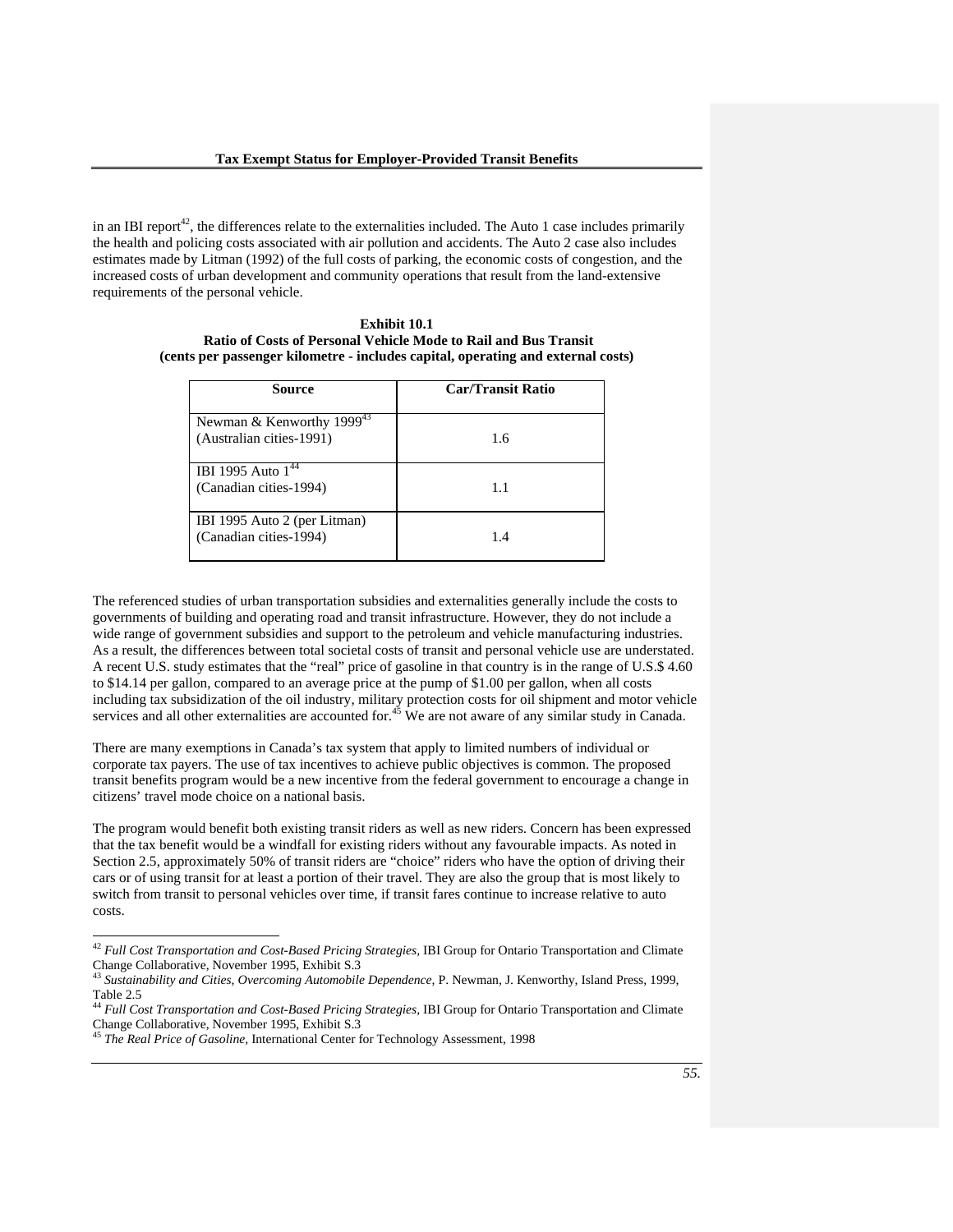The "choice" rider is also more likely to be a full fare rider using transit part time. A transit benefits program would provide an incentive for existing riders to use transit more. The 1994 study of the impact of tax free transit benefits in the San Francisco Bay Area, prior to the 1998 tax changes of the TEA 21 legislation, indicated that existing riders increase transit use by an average of three trips per week. Hence, incremental benefits are realized by both existing and new riders. For all transit riders, a transit benefits program would provide a levelling benefit relative to the overall subsidies enjoyed by auto-users.

Design of a tax exempt employer-provided transit benefit program to maximize participation rates would minimize perceived inequity. The Market Based Scenario analysed in Section 8, ensures that employer and employee participation is encouraged through aggressive marketing by the transit industry. There are strong indications that the transit industry in Canada is ready for this challenge. The President of the Canadian Urban Transit Association has made the following statement:

"*It has been CUTA's position to engage in a major effort to co-ordinate the preparation of a nationwide marketing program that would assist individual transit agencies in successfully promoting the adoption of employer-provided transit passes to their maximum extent. This would be done in a fashion that provides sufficient flexibility to allow individual agencies to target their efforts to those areas where the optimal results can be achieved, given the availability of existing transit capacity, and the marginal cost of adding capacity where required.* 

*Indeed the promotion of a tax exemption for employer-provided transit passes has been endorsed by the CUTA Board of Directors as a major policy priority for some time, and the success of such an initiative depends entirely on the ability of individual transit systems to engage in effective marketing that will convince employers of the value of the program. CUTA is committed to spearheading the marketing effort as its role once the measure is introduced."<sup>46</sup>*

Extending the program to allow employees to purchase transit fares or passes through employers from pretax income would have a major impact on participation rates as experience since the latter half of 1998 in the U.S. under the new rules of TEA 21 has shown.

Experience in the United States indicates that participation in transit tax-benefit programs continues to increase more than 10 years after they were first introduced. Prior to TEA-21, employers had been required to bear the whole cost of the transit benefits. Now they can split or have the employees pay for part of the cost from pre-tax earnings and employer participation rates are increasing more rapidly.

Employees, as they become aware that their employer is eligible, would be motivated to exert pressure for participation. Since the Canadian labour movement is an active proponent of the employer-provided tax exempt transit benefits, it can be expected to encourage employers to participate.

The employer-provided tax exempt transit benefits must also be seen in the context of other elements of the national sustainable transportation strategy that is emerging from the work of the Transportation Table. To the extent that major modal shift from personal vehicles to public transit will be a principal focus of the strategy, increasing percentages of Canadians will have access to public transit in the future. Therefore, the proposed employer-provided tax exempt transit benefits measure would be available to an increasing majority of commuters in the long term.

l

<sup>46</sup> Personal Communication from Michael W. Roschlau, President of CUTA, April 8, 1999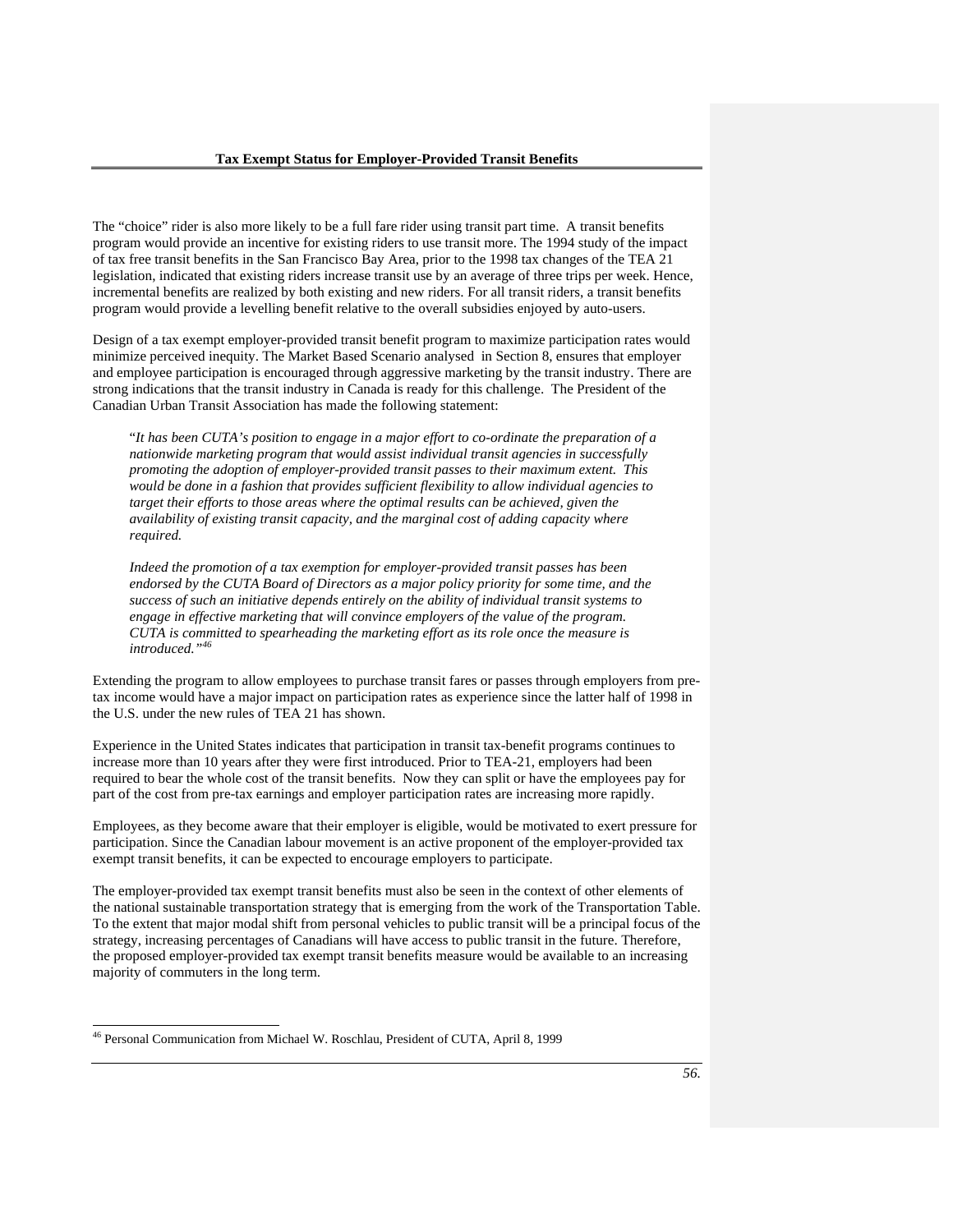Critics suggest that the transit benefits program would not directly benefit those who use other environmentally sustainable modes such as walking and cycling. The transit benefits program is a very focussed measure targeted at mode shift from personal vehicles to public transit. It is assumed that an effective national strategy for meeting the Kyoto target for greenhouse gas emissions reduction in the transportation sector must include a number of other policy interventions that will encourage many other behaviour changes, including increased market share for active transportation modes. Examples of measures that would encourage more active transportation include land use intensification and urban design policies, increased priority for investment in walking and cycling infrastructure, increased gasoline taxes and many others. It is not realistic to expect one policy measure such as the employer-provided tax exempt transit benefits to influence change in all modes.

It would be possible to extend employer-provided tax exempt transit benefits for activities such as ridesharing or van-pooling that is arranged through employers. At present, such programs represent a small segment of the commuting market, with the result that inclusion within the employer-provided tax exempt transit benefits may or may not be cost effective.

An overarching equity issue in the auto vs transit debate is the social isolation of the large percentage of citizens who do not have direct access to an automobile to meet their mobility needs. These include the elderly, children and youth, the disabled and those lowest on the income scale. Transit is a key to mobility for such people, along with walking and cycling and other forms of public transportation. The tax-exempt employer-provided transit benefit, by increasing ridership, would have the effect of increasing transit service levels (routes and frequency), thereby improving mobility for those with limited transportation options. The current trend to higher transit fares, discussed in Section 3, has a negative impact on mobility and equity for these groups.

# *10.3 PRESSURE FOR MORE GENERAL TAX RELIEF*

Finance Canada has indicated concern about increased pressure for more general tax relief if the employer-provided tax exempt transit benefits is adopted. They have suggested that while a general deduction for the cost of a transit benefit would solve this issue, it would be more expensive and not likely to be cost effective.

The employer-provided tax exempt transit benefits has a specific objective to induce modal shift by commuters from personal vehicles to public transit. From a GHG reduction perspective the measure is focussed on peak hour travel. It is not intended as a primary measure for reducing off-peak, noncommuting personal vehicle use, although it would have a positive impact on this segment of the market. Pressure for broader tax relief could be resisted on the basis of the focussed objective of the measure, along with the response that a number of other policy measures are being considered for meeting specific goals within the overall GHG reduction strategy for the transportation sector.

As proposed, the employer-provided tax exempt transit benefits is intended to be implemented only through employers in order to target the journey to work.

### *10.4 REPLACEMENT OF OTHER SUBSIDIES*

Tax exemption for these benefits is in effect a subsidy from the federal and provincial government to transit users. It is important to distinguish the fact that it is to transit users, not to transit companies. The transit agencies receive the effect of the subsidies only if they can attract and hold additional passengers. We therefore believe that these subsidies will provide more incentive for transit agencies to provide attractive, cost competitive services than previous subsidy policies did.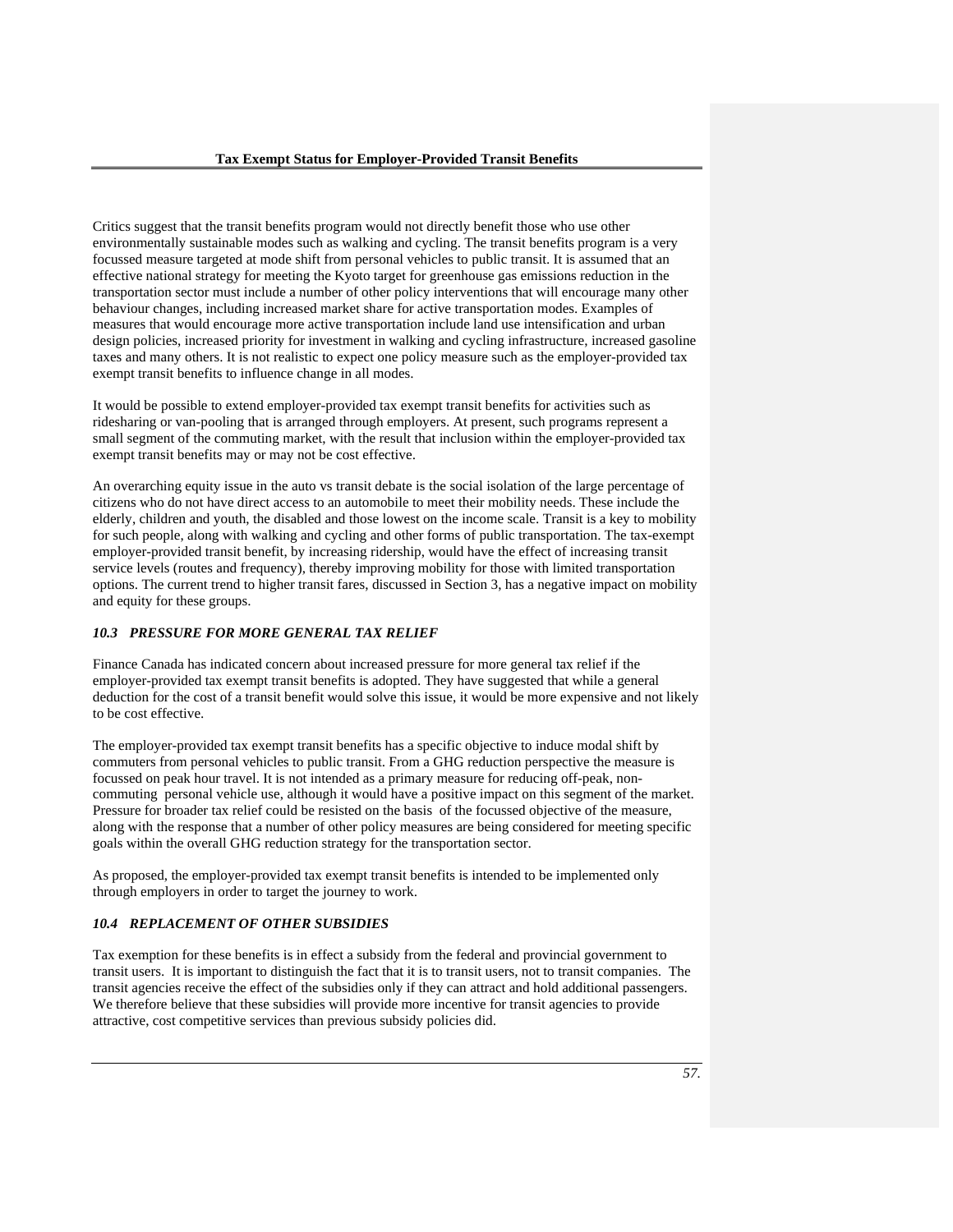### *10.5 SUPPORT FOR TAX-EXEMPT TRANSIT BENEFITS*

The tax-exempt employer-provided transit benefit program has been endorsed by a very broad spectrum of industry association, business, labour, public transportation, citizen and environmental groups, municipal governments and multi-stakeholder advisory groups such as the National Round Table on the Environment and the Economy. The measure is one that the federal government could implement with the prospect of broad public acceptance. A recent national survey conducted by Environics on behalf of CUTA indicated "73% support for a change in federal tax law so that people would not have to pay income tax on transit passes provided by employers."<sup>47</sup> The tax free transit benefits program provides an incentive, rather than a disincentive through regulation or taxation, for businesses and employees to change travel patterns in a sustainable way.

l

<sup>47</sup> Urban Transit Expressions, Canadian Urban Transit Association, February 15, 1999.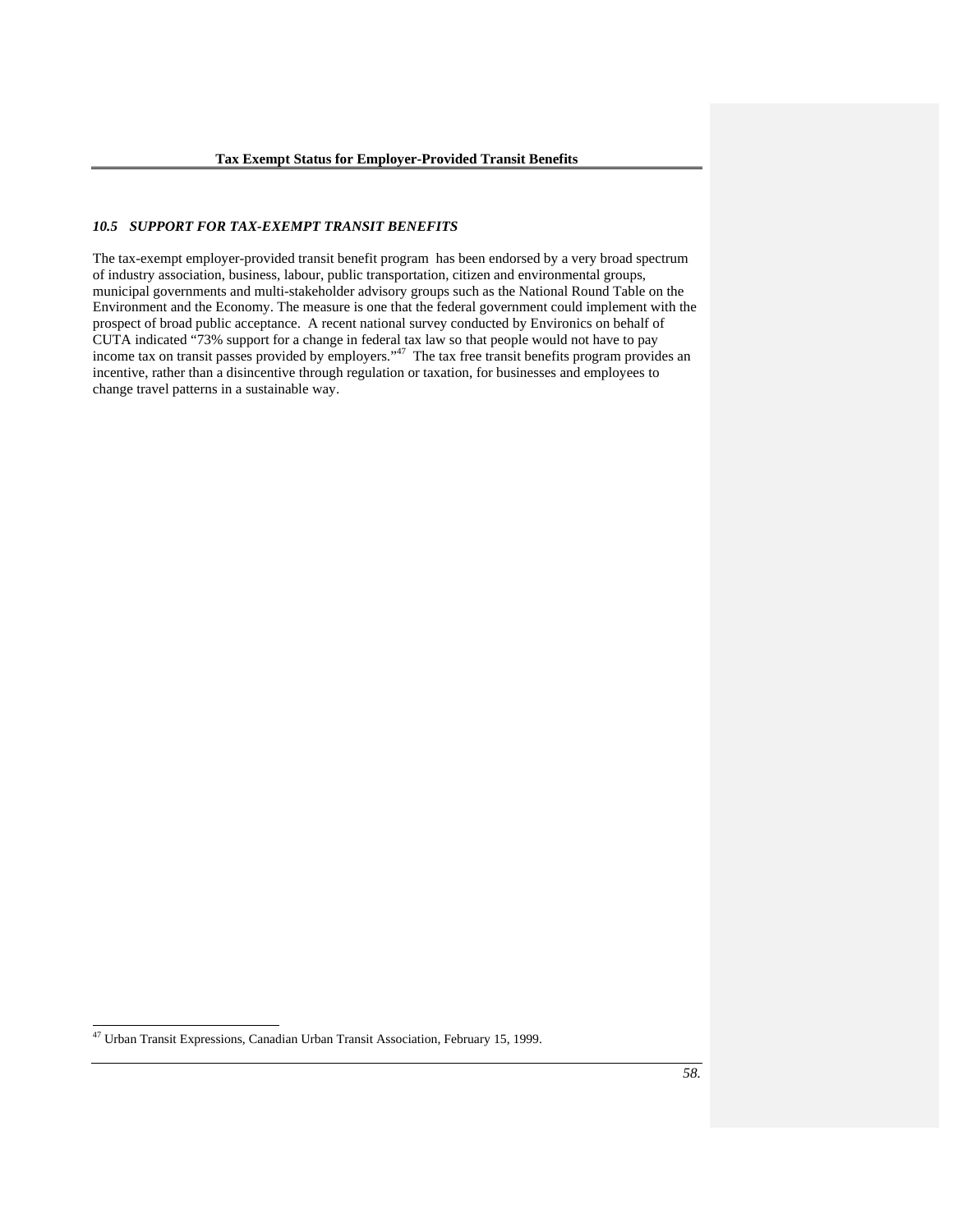#### **11. IMPLEMENTATION ISSUES**

### *11.1 LEGISLATION*

Legislation would be required to enable the federal government to implement the proposed Tax-Exempt Employer-Provided Transit Benefit initiative. Possibly the easiest method would be implementation through the Federal Budget. There are a number of considerations for such legislative change:

• Transportation in Canada and worldwide is becoming increasingly unsustainable, and urgent action is required to reverse this ominous trend.

• Achieving more sustainable urban transportation is particularly important because some 80% of Canada's population lives in urban areas. Urban transportation problems are escalating, with increasingly negative impacts on the health and wellbeing of Canadians, particularly because of the continuing rise in dependence on personal road vehicles.

• Increased use of public transit will be an essential part of a strategy for meeting the Kyoto targets and beyond for GHG reduction from the transportation sector. The trend of declining modal share for transit in Canada's urban centres will need to be reversed for this to happen.

• Changing the relative pricing of transit and personal vehicle use in areas served by transit, will be a necessary condition for inducing modal shift to the latter.

The tax exempt employer-provided transit benefit:

is precisely targeted at the portions of the commuter market most amenable to mode shifting, namely increased transit use by "choice" transit riders and new transit ridership by "choice" auto-users;

improves equity for all transit riders, since it partially offsets the large implied subsidy available to users of personal vehicles who do not pay for the full external costs imposed on society by their modal choice;

must be viewed as only one element of an integrated package of measures involving all levels of government for achieving sustainable transportation.

The tax exempt employer-provided transit benefit will result in the greatest modal shift to transit and maximum GHG emissions reduction if:

Employers and employees are given the flexibility to maximize their mutual benefit. To achieve this objective, legislation would provide for tax exemption for the employer purchase of fare media, or for the employee to purchase fare media from pre-tax income through the employer, or for the employer and employee to share the cost of the fare media and the resulting tax benefits. This principle exists in current U.S. legislation.

The federal tax-exemption is accompanied by aggressive marketing programs of the public transit industry targeted at both employers and employees. As noted in Section 10.2, the Canadian Urban Transit Association has confirmed the commitment of the transit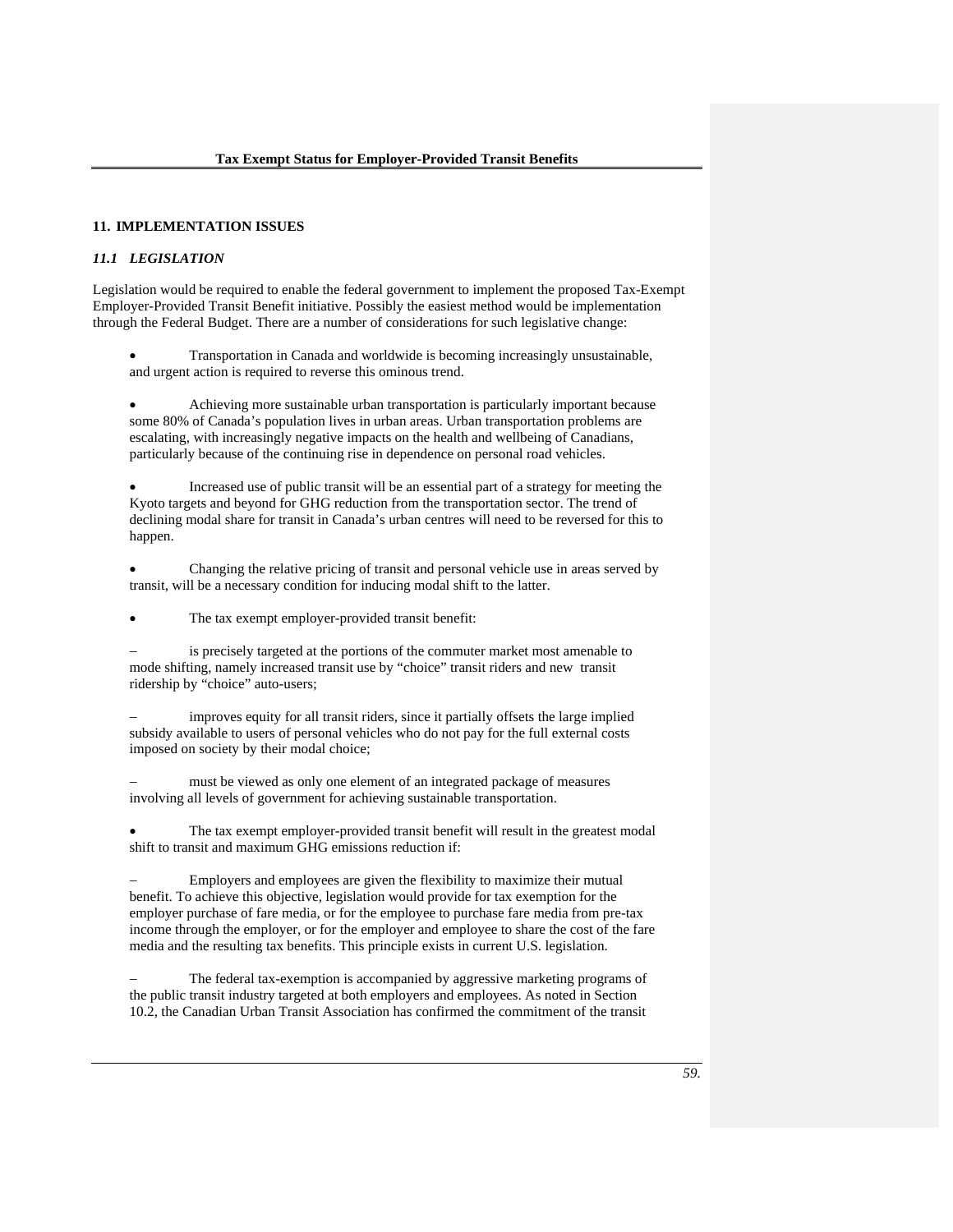industry to promote the tax-exempt transit benefit as a key element of their marketing efforts to increase ridership.

- − Changes in legislation allow for:
- access to tax-free benefits in many market segments, where public transit exists;
- flexibility in implementation mechanisms through the use of regulations that maximize mutual benefit for employers and employees, and ensure simplicity in administration. Experience in the U.S. has shown that employers will participate only if program administration is very simple and if they see "good will" for their employees as a key benefit. This was stressed in focus groups with employers in the New York region in 1985. Minimizing the administrative burden on employers has been a central objective in the design of tax-free benefit programs in the U.S. ever since.<sup>4</sup>

The tax-exempt transit benefits initiative is one initiative that can be implemented immediately, does not evoke strong political challenges, and one where the federal government can play a key role.

# *11.2 REGULATION*

Regulation under Income Tax Act revisions to allow tax-exemption of employer-provided transit benefits should include the following considerations:

- **eligibility criteria**, including sizes and types of employers, treatment of the self employed and transferability;
- **allowable fare media**, such as monthly transit passes with photo I.D., smart cards, tickets and tokens. The following observations relate to experience in the U.S.:

Employer pass programs have existed in Canada in the absence of tax-free benefits and in the U.S. before and since tax-free transit benefits have been allowed in legislation. These programs, that involve employer purchase of transit passes from transit agencies and distribution to employees have had negligible participation and impact on transit ridership because employers had little incentive to participate. In addition to increased costs of offering the benefit, net of employer tax deductions, the employer also incurred an additional administrative burden in handling transit passes.

Employer participation only became significant with the advent of voucher programs administered by third party agencies such as Commuter Check Services Corporation, operating in ten cities throughout the United States and TransitChek, a public agency in the New York region. Under the voucher system, the employer has limited reporting responsibilities and has only to purchase and distribute vouchers to employees who accept the benefit.

Cash purchases of transit passes, tokens or tickets are not eligible under U.S. rules for tax-free transit benefits because:

l

<sup>48</sup> Personal communication, Richard Oram, April 10, 1999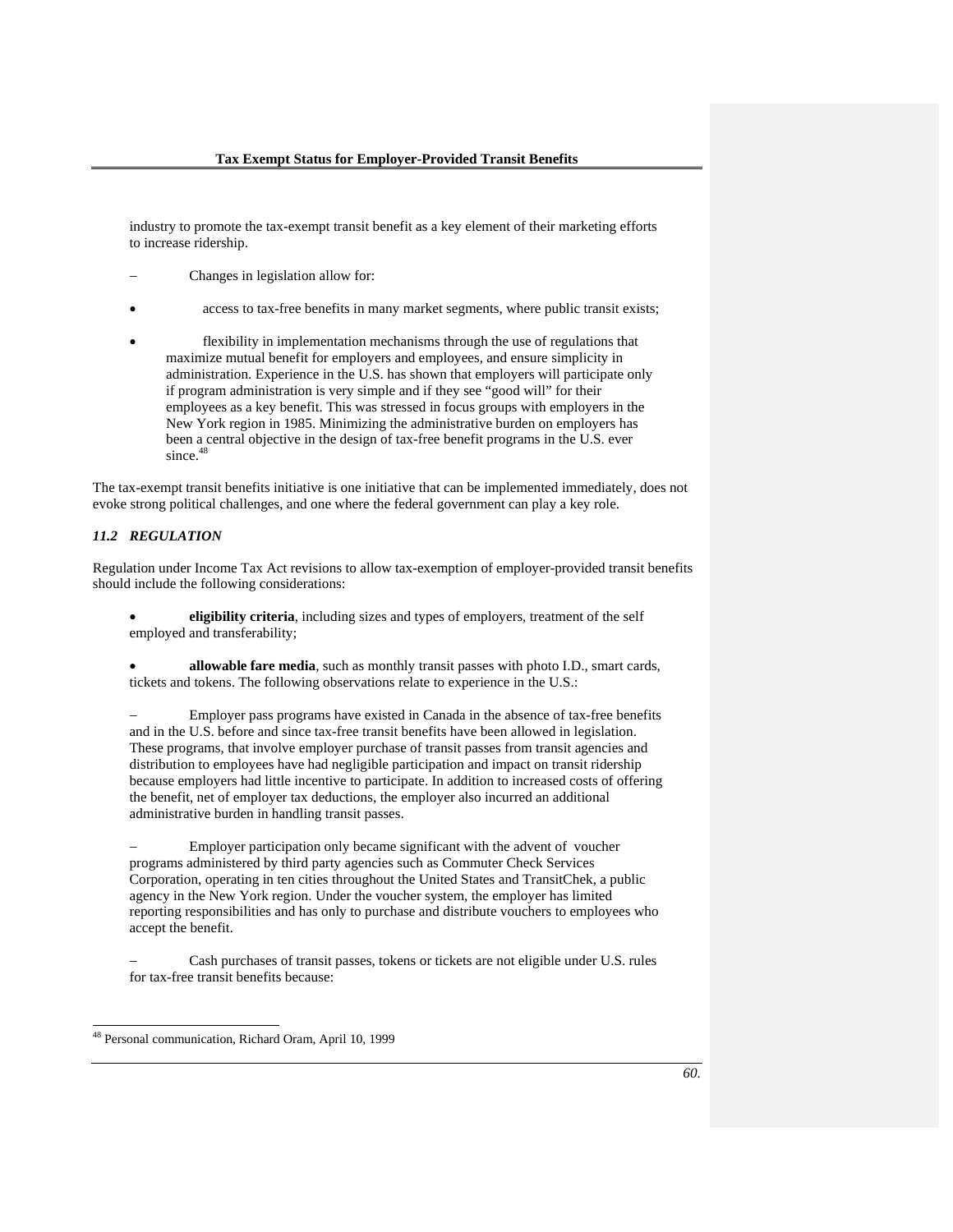- they complicate reporting for tax purposes, thus violating the "Keep it simple" rule, and
- cash purchases can lead more easily to abuses, leading to pressure from tax authorities for increased reporting.

• **reporting mechanisms**. The simplest reporting requirement would be for employers to record the cost of transit fares or vouchers purchased through transit agencies or third party commuter service companies. In the case of purchase from employee pre-tax earnings, employers would be required to check-off such purchases administratively, as they now do for other benefits.

The employer-provided tax-exempt transit benefits would be a facilitative and voluntary program that an employer can choose to implement and benefit from if they wish. The employer-provided tax exempt transit benefits program has few detractors in the U.S.

The U.S. TEA 21 legislation would be a good model for the Government of Canada to consider in designing a tax-exemption program for Canada, since it appears to reflect current "Best Practices" in this field. Consultation with the Canadian transit industry and employers would be critical to successful adaptation of U.S. experience to Canadian market and institutional conditions.

### *11.3 BROADENING THE TAX BASE*

The trend in Canada's tax system has been towards eliminating tax preferences and broadening the tax base. Finance Canada is concerned that the employer-provided tax exempt transit benefits goes against this trend. In this case, the federal government's policy objective of reducing GHG emissions is in potential conflict with its objectives for the tax system. However, we believe that this is a focussed and narrow instrument intended to achieve a specific purpose. The issue is tied directly to the need to reduce GHG emissions.

There are many other instruments which could be used to broaden the tax base. Many international studies have suggested the importance of using tax policy as a means of internalising the external costs not currently paid for by those who benefit from transportation, and for encouraging specific changes in behaviour. In this respect, fuel taxes that directly impact the use of fossil fuels are among the broadest based instruments available to governments, since they can impact the decisions of all who manufacture, distribute, provide fuel for and use road vehicles. It is clear that a fuel tax policy would influence a broader base of tax payers than the employer-provided tax exempt transit benefits initiative, since use of transit by commuters will be much lower than overall auto use under any plausible strategy for meeting the Kyoto target.

Other available economic instruments include taxation of parking, vehicle registration fees, road pricing, as well as changes to property taxes and location-specific development charges to encourage more compact, mixed use urban form. In addition, there are a number other incentives that could be provided through changes in tax policy. All such measures would similarly affect specific groups of individuals or stakeholder groups, and could be challenged on the grounds of moving tax policy away from its objective of broadening the base.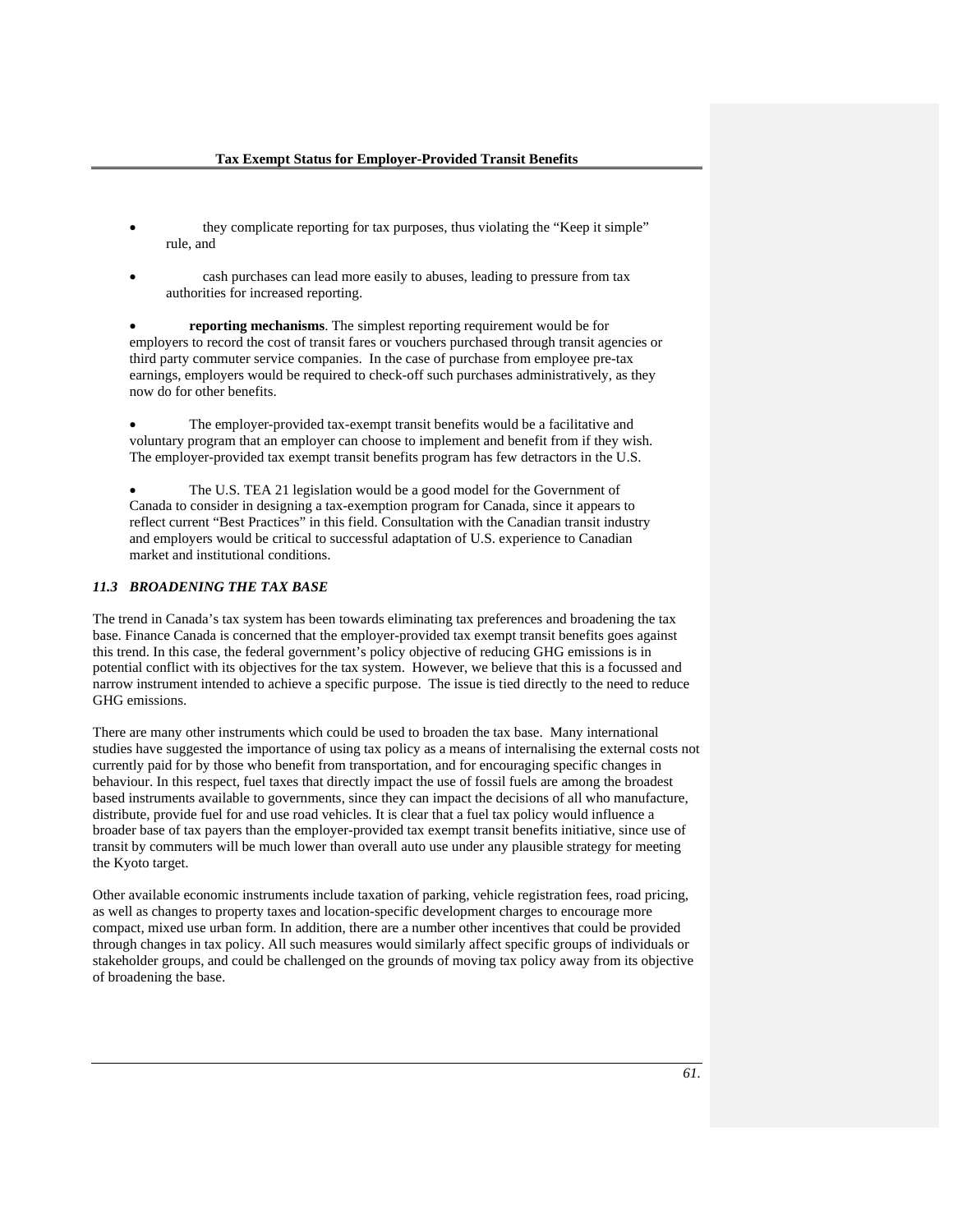## *11.4 EMPLOYERS REDUCING WAGES TO OFFSET TAX BENEFIT TO EMPLOYEES*

Finance Canada has expressed concern that employers might reduce employee wages to offset the costs of participation in a transit tax benefit plan. In this event both the employer and the employee would receive benefits. Under the basic scenario, the employer can have the same after-tax costs as before the tax benefit program and has gained employee good will. The employee has received a net increase in after tax compensation by the amount of the employer's tax saving.

For the flexible or extended benefit scenarios, where the employee is allowed the option under the tax regime to purchase transit media through the employer from pre-tax earnings, the employer has no substantial additional costs and would have no reason for reducing the wages of the participating employee.

# *11.5 DELIVERY MECHANISMS*

There are several possible delivery mechanisms for the tax-exempt employer-provided transit benefit program. We discuss implications for each in this section.

• **Purchase and Distribution of Monthly Transit Passes by the Employer**. As implemented in the U.S., this option has been unattractive to employers because of the significant costs and administrative burden associated with purchase and distribution of passes and return of unused passes to the transit agency. The Canadian transit industry is considering a simplified payroll deduction mechanism that combines the employer-provided benefit with a discount from the transit provider and with a high level of convenience for users. Victoria and Vancouver presently provide employers with a bus pass payroll deduction scheme (not tax exempt). Ottawa is expected to implement one soon. These schemes are specifically designed for simplicity with the option of including a tax-exempt benefit when available.

• **Purchase of Transit Passes and Sale to the Employee at a Discount.** Under this option, the employer would provide a tax free discount for the transit pass purchased by the employee. Under the scenarios described in this study, there would be opportunities for cost sharing between employers and employees.

• **Sale of Transit Vouchers by Transit Agencies to Employers for Distribution to Employees.** Transit agencies would sell tax free vouchers in various denominations (e.g. \$10, \$15, \$20, etc.) to employers. Employers would distribute vouchers to employees who agree not to use employer-provided parking. Employers would have minimum administration costs. This could be a practical alternative for cities served by one transit agency. Companies with employees in a number of cities would have to deal with the transit agencies in each city.

• **Sale of Transit Vouchers by Public or Private Commuter Services Agencies in Urban Regions.** The Commuter Services entity would sell tax free vouchers to employers redeemable for transit fares on any transit service in the region. This option would provide the minimum administration for participating employers. Employers with operations in cities outside the major urban centres served by the Commuter Services Agency would have to purchase vouchers through transit operators in other cities.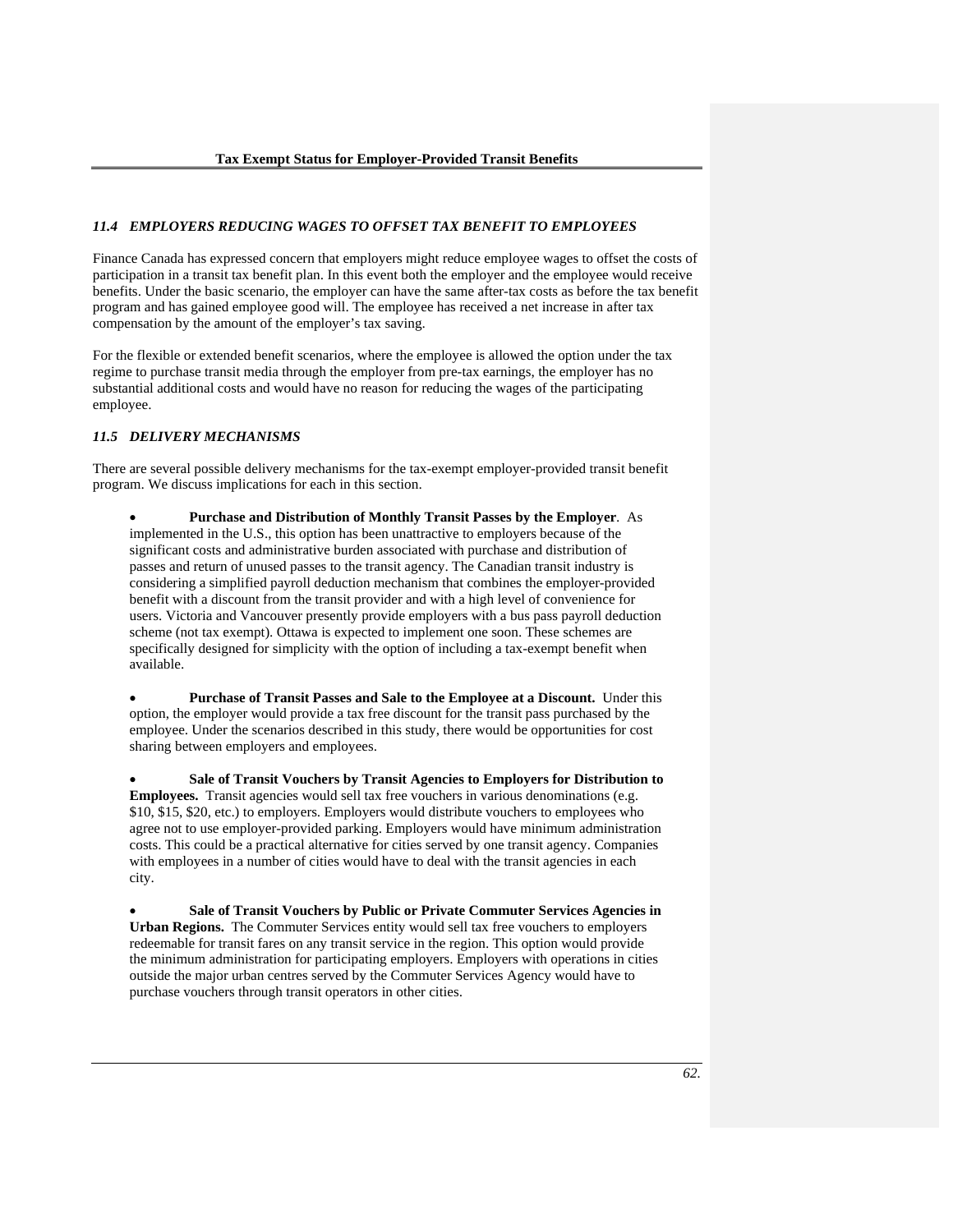• **Sale of Transit Vouchers by a National Public or Private Commuter Services Agency.** This option could provide the least administrative cost alternative for large corporations or government organizations with nationwide operations. It would be of less importance to smaller employers located in one or a few cities and for whom the administrative burden would be lower than that of larger organizations.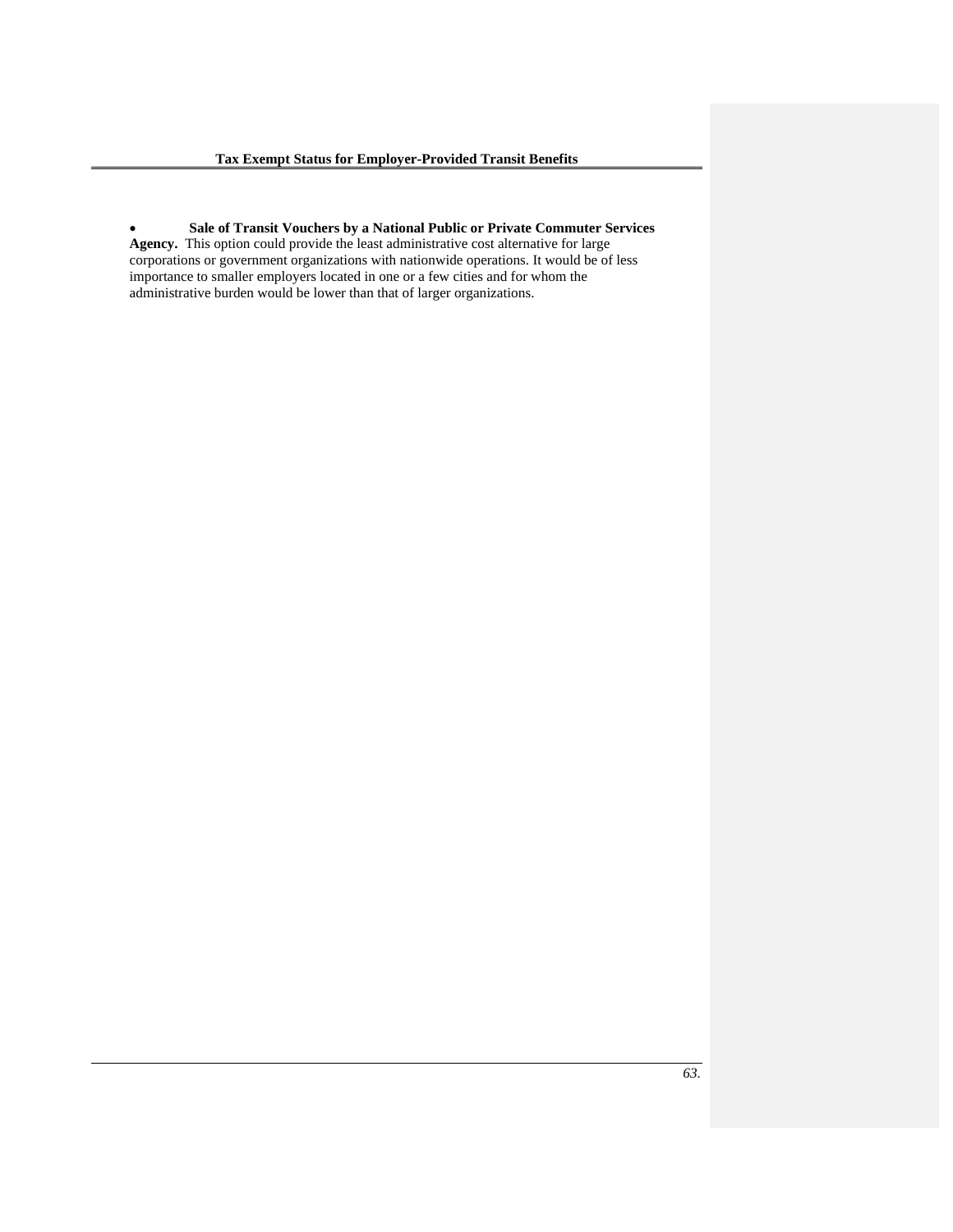## **12. CONCLUSIONS**

The purpose of this study is to examine the potential effectiveness of changing the tax status of employerprovided transit benefits. A number of proposals for changing the tax status of employer-provided transit are developed and compared in terms of their ability to reduce greenhouse gas emissions as well as their cost effectiveness. The key conclusions of the study, as well as a discussion of implementation issues, are provided below.

# *12.1 KEY CONCLUSIONS*

### **12.1.1 Transit Travel is More Environmentally Friendly Than Automobile Travel**

With the current load factors that are achieved on Canadian transit systems (typically 40% or more on average in larger urban areas and much higher during peak hours), transit is far more efficient in terms of greenhouse gas emissions per passenger-kilometre than automobile travel. On average, it is estimated that one passenger-kilometre travelled on transit produces 79 grams of  $CO<sub>2</sub>$  (GHG equivalents) whereas one person-kilometre travelled by urban automobile produces 254 grams, or more than 3 times as much.

#### **12.1.2 Transit Mode Shares are Declining**

Over the last four decades, the amount of travel made by private automobiles has increased dramatically. At the same time, the amount of travel by public transit has more or less remained constant (increases during the 1970's and early 1980's, reducing since then) resulting in a significant decline in transit's share of trips. Currently, about 80% of all Canadians who travel to work do so using the private automobile. Of the remainder of these individuals, about 10% use transit and 10% walk or cycle.

One of the primary reasons why transit is used so little and why auto mode shares are increasing, is pricing. Since about 1986, the price of transit fares have risen while the costs of owning and operating an automobile have remained relatively constant. There is a fear on the part of transit agencies that if transit fares are increased further the existing base of "choice" transit riders, people who could use other modes, will be eroded away.

### **12.1.3 Significant Changes in Transit Usage Are Required**

It is estimated that urban transit currently accounts for about 10% of all commuter trips in Canada and 5% of all urban passenger activity in Canada. Significant changes in transit use and mode share will therefore be required to have a measurable impact on auto use. Based on current modal share data for all commuter trips in Canada, nearly a 50% increase in transit use would be required to reduce auto travel by 6%.

Transit systems in Canada report that they have a high level of turnover of passengers. It is therefore necessary for them to develop measures to retain existing riders as well as to attract new riders.

# **12.1.4 Transit-Benefits Programs Are Rapidly Growing in the U.S.**

The United States has, for some time, had various forms of tax-free Federal commuter benefits. Employer-provided parking in the United States is not considered a taxable benefit and as a result, efforts were necessary to ensure a level playing field between auto and transit.

As of June 1998, with the introduction of the Transportation Equity Act for the 21<sup>st</sup> Century (TEA-21) both employers and employees are allowed significant tax-free transit benefits. The commuter choice provisions of the TEA-21 allow employers to let their employees allocate up to \$65 per month (\$780/yr)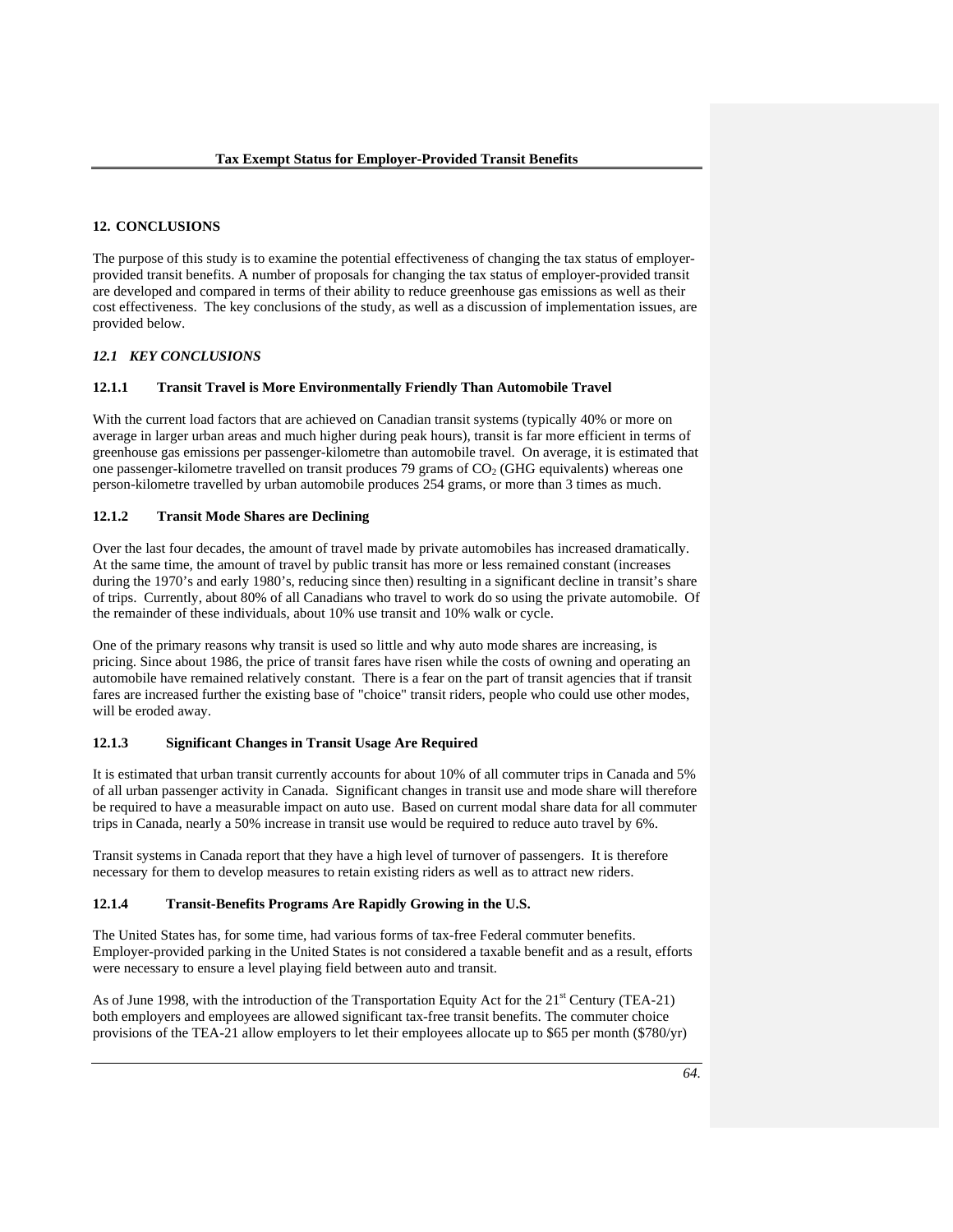of their salary before taxes to pay for transit and vanpool parking. As a result, employees are not charged tax on this proportion of their income. Employers can also exclude qualified transportation benefits from the gross income of employees, thereby saving on payroll taxes. In fact, the employer and the employee can share the cost, both out of tax-free money, of the benefit up to the monthly maximum. Under TEA-21, the maximum tax-free allowance will rise to \$100 per month after 2001.

## **12.1.5 Most Commuter Parking in Canada is Free**

The 1996 Transportation Tomorrow Survey conducted in the Greater Toronto Area (GTA) provides an indication of how many commuters receive free parking. For the entire GTA, nearly 80% of all commuters did not pay for parking at their place of work. Evidence from other areas confirms this.

The treatment of employer provided transit benefits contrasts with that of parking. Although parking provided by employers is theoretically supposed to be a taxable benefit, it is difficult to enforce this. While no conclusions can be made on income tax revenue collection on parking provided to employees, there is reason to believe that the percentage of commuters paying taxes on parking benefits is quite small. Therefore, the fact that most or many auto commuters are receiving free parking which is not taxed while any transit benefits are taxed suggests that there are inequities.

## **12.1.6 Alternative Scenarios**

To test various possible arrangements, four Scenarios were developed for analysis in this study:

| <b>Scenario</b>                  | <b>Description</b>                                                                                                                                                                                                                                                                                                                   |
|----------------------------------|--------------------------------------------------------------------------------------------------------------------------------------------------------------------------------------------------------------------------------------------------------------------------------------------------------------------------------------|
| <b>Basic Scenario</b>            | Tax exemption for employer-provided<br>transit pass, with and without a cap<br>No special marketing<br>٠                                                                                                                                                                                                                             |
| <b>Marketing Based Scenario</b>  | Adds proactive marketing programs by<br>٠<br>transit agencies to the tax-exempt<br>employer-provided transit benefit                                                                                                                                                                                                                 |
| <b>Flexible Benefit Scenario</b> | Adds the option of pre-tax purchase of<br>transit fares, passes or vouchers by<br>employee, or combination of employer and<br>employee benefits to provide greater<br>flexibility, incentive to participate, and<br>equity<br>for evaluation purposes have assumed that<br>costs are shared 50/50 between employers<br>and employees |
| <b>Extended Mode Scenario</b>    | Extends tax benefit coverage to van-pools<br>٠<br>Adds tax exemption for paid monthly<br>parking at facilities operated by transit<br>agencies                                                                                                                                                                                       |

These scenarios were designed to cover the range of possible impacts of a tax free transit benefits program.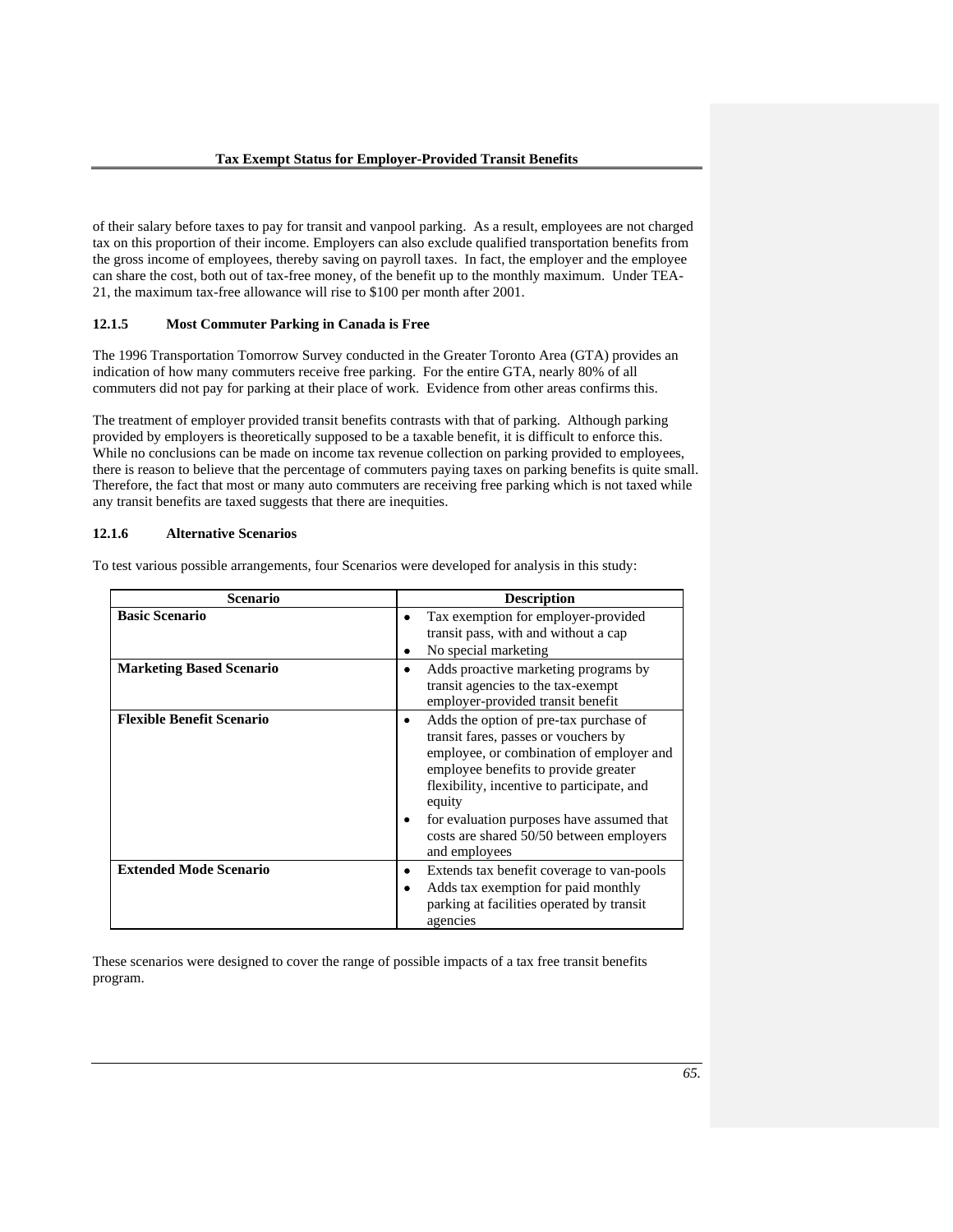Based on the results of this study, and on recent U.S. experience, it is concluded that more employers are likely to offer benefits to employees under a flexible benefits program where the employee can request a reduction in taxable salary and use before-tax income for the purchase of transit fares.

## **12.1.7 Transit Ridership Increases of up to 60% Among Recipients Are Possible**

Given a lack of real experience, estimating the impacts of a tax free transit benefits program was based on judgement in the context of experience elsewhere. Early experience in the United States with low caps on monthly transit benefits (\$21/month) suggests that among those employees who accept transit benefits, transit ridership could increase by 25%. In the now well quoted 1993 GAO study of U.S. Federal participation in transit benefits programs, one out of four of the employees who accepted benefits was a new transit user.

Based on the approach adopted for this study, which takes into account both geographic differences and differences in auto and transit commuter characteristics and assumes higher benefit levels, it was estimated that transit ridership could increase by between 37% and 58% for employees in participating workplaces, depending on the type benefits offered and marketing initiatives undertaken. After accounting for the fact that not all employers would necessarily participate in the program, the increases in transit commuting ridership would range from 11% to 35%. The corresponding reductions in automobile use would range from 2.4% to 7.5%.

## **12.1.8 GHG Emissions From Commuter Travel Could be Reduced by 4%**

Based on the assumptions outlined in this study, it is estimated that a Basic Scenario transit benefits program could reduce total GHG emissions by commuters in cities with public transit by 1.6% from the baseline in 2010. Allowing the Flexible Benefits Scenario would increase this reduction to 2.1% and extending benefits to vanpools (the Extended Mode Scenario) would result in a 4.8% reduction. By the year 2010, the absolute GHG reductions in  $CO<sub>2</sub>$  equivalents would range from 102,000 tonnes for the Basic Scenario to 314,000 tonnes for the Extended Mode Scenario.

These emissions reductions are for commuter trips in cities with transit only. The extended mode scenario saves  $4.8\%$  of the CO<sub>2</sub> emitted by commuter trips in these cities. When compared to total urban passenger travel the percentage reductions is lower. On the other hand, they are based on possible changes in commuting trips alone; they do not take into account possible changes in non-work trip mode choice.

By itself this means that, a tax exempt transit benefit program would not be the single answer to meet the Kyoto commitment which may require a reduction of several megatonnes from urban transportation alone. depending on how the reductions are allocated between sectors. The program, would however, reinforce and increase the impacts of other similar GHG emissions reduction strategies and, together, the impacts could be significant.

#### **12.1.9 The Flexible Benefits Scenario Appears to be Realistic**

This scenario assumes that employers and employees would each pay half of the cost of the transit benefits program but that all of it will be tax-free to the employee. It appears to the authors of this report to be a realistic assumption. The Extended Mode Scenario makes a similar assumption but assumes that such a program could immediately be extended to paratransit modes such as vanpools. Because of this we believe that the Flexible Benefits Scenario is one that might be recommended for immediate implementation and have used it in providing information to be compared with other measures for reducing GHG emissions.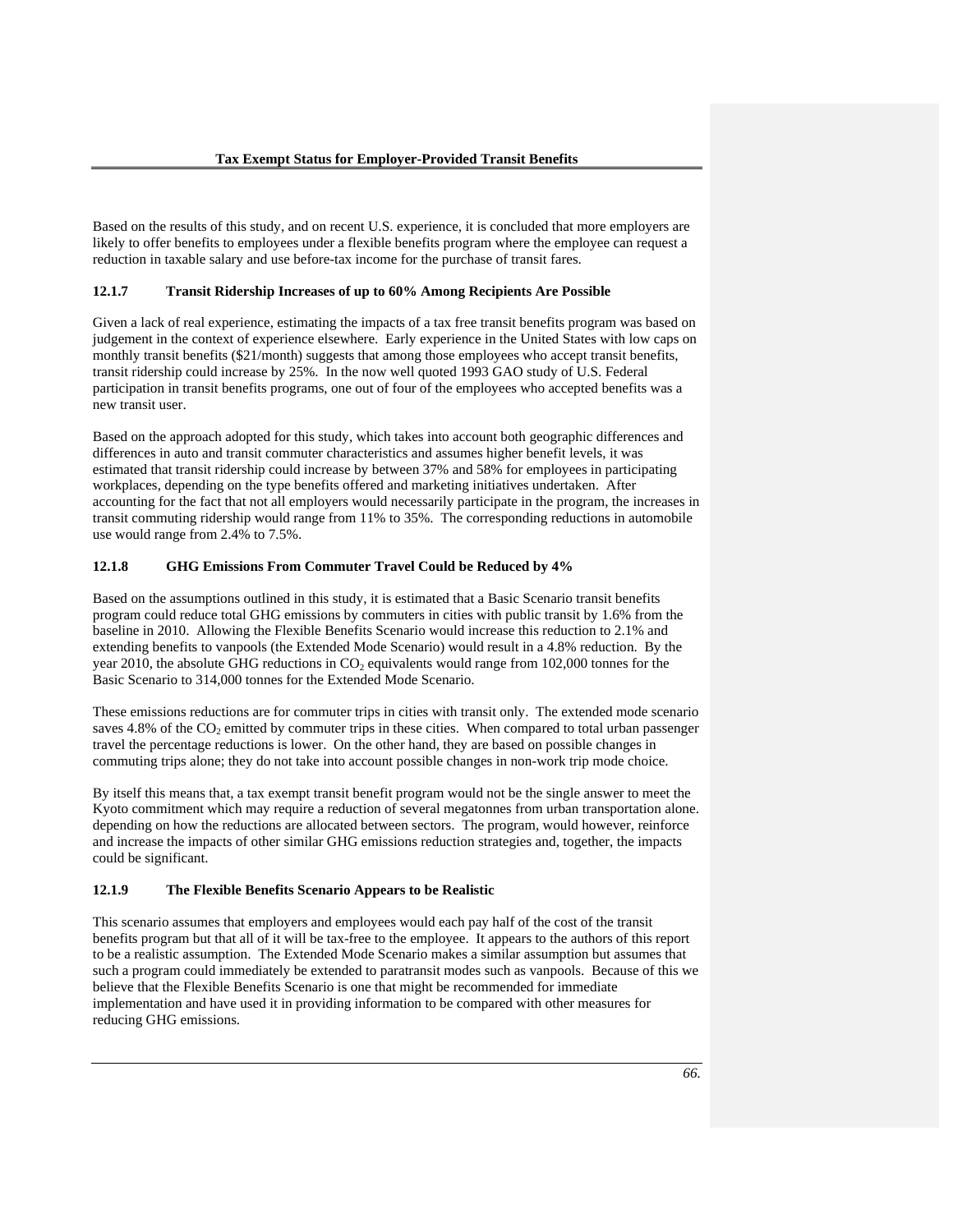#### **12.1.10 Tax Free Transit Benefits Would Have Positive Economic Impacts**

Introducing a tax-free transit benefits program would have different impacts for different stakeholders. Governments, both Provincial and Federal, would experience reduced tax revenues. Employees would ultimately benefit under all scenarios as a result of the tax free transit benefits. Depending on the scenario, employers stand to lose some money as a result of providing a benefit to employees, but these costs would be covered partially through reduced parking costs, or through cost sharing with employees. Transit agencies would benefit from increased fare ridership and fare revenues, but this would be offset by the possible need to increase service levels. Where load factors are presently below capacity, as is the case in some Canadian cities, no increase in costs would be incurred, but in other cities (and in other locations within the same cities), there would have to be some increase in the service provided to handle additional riders.

Based on the estimates presented in this study, the total reduction in tax revenues to the Federal and Provincial Governments in the first year of implementation would amount to \$9 - 12 million per year for the Basic Scenario and \$35 million for the Extended Mode Scenario. These tax revenue reductions would increase to \$77 - \$96 million and \$135 million for the Basic and Extended mode scenarios respectively in 2010; for the Flexible Benefits Scenario, the loss to finance departments would be between \$145 million and \$152 million in 2010.

Taking into account the revenue losses to governments only, the program would cost between \$430 and  $$950$  per tonne of CO<sub>2</sub> reduced in 2010, depending on the scenario considered; for the Flexible Benefits Scenario the estimated costs per tonne of  $CO<sub>2</sub>$  reduced in 2010 is between \$770 and \$810. This, of course, is not a true cost but a transfer from governments to transit users.

In terms of real resource costs paid by society, a tax-free transit benefits program would result in significant savings. This is primarily a result of the fact that it is more cost-efficient to move people in cities by public transit than by private automobile. The primary cost savings to society would be through reduced parking costs, reduced road infrastructure costs and reduced congestion costs. Taking into account the offsetting increases in transit costs and savings in personal travel costs and in employee provided parking, the net savings in real costs are estimated to be in the order of \$2,900 per tonne of  $CO<sub>2</sub>$ reduced. While this estimate is dependent on the assumptions made regarding the costs of the automobile to society, the important fact is that there would be positive benefits to society in addition to the reductions in GHG emissions. This study has not considered the cost impacts of reductions in ground level pollution, which would produce further cost savings to society due to reduced health impacts.

## **12.1.11 Benefits are Directly Related to Performance**

A key aspect of the tax-free transit benefits initiative is that the cost and benefits are directly tied to the number of people who choose to participate in the program. Unlike some other measures to reduce greenhouse gas emissions, there are no up front costs (besides marginal administration fees) that are required before results are achieved. Transit agencies in particular have a stake in ensuring that the program is successful, otherwise they have nothing to gain. In this respect, the transit benefits initiative is superior to a program that would simply increase funding for transit or reduce fares for passengers.

## *12.2 IMPLEMENTATION ISSUES*

Changes to the Income Tax Act would be required to enable the Tax-Exempt Employer-Provided Transit Benefit to be implemented.

The greatest increase in modal shift from personal vehicles to public transit would occur if: